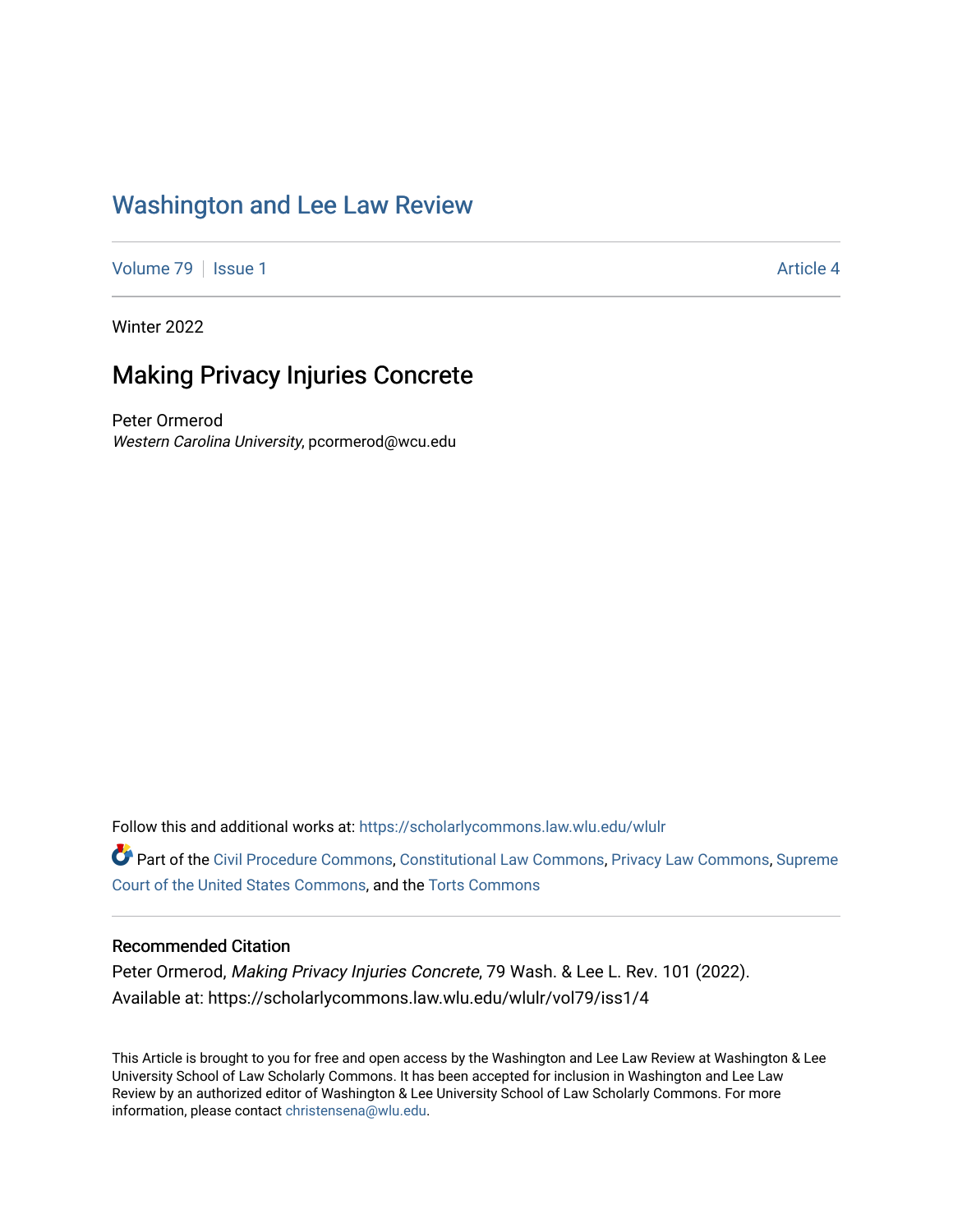# Making Privacy Injuries Concrete

Peter Ormerod\*

#### *Abstract*

*In recent years, the U.S. Supreme Court has repeatedly said that the doctrine of Article III standing deprives the federal courts of jurisdiction over some lawsuits involving intangible injuries. The lower federal courts are carrying out the Supreme Court's instructions, and privacy injuries have borne the brunt of the Court's directive. This Article identifies two incoherencies in the Court's recent intangible injury decisions and builds on the work of privacy scholars to fashion a solution.* 

*The first incoherency is a line-drawing problem: the Court has never explained why some intangible injuries create an Article III injury in fact while others do not. The second problem is more fundamental: the Court has never provided a justification for using counter-majoritarian constitutional standing to deprive plaintiffs of a remedy against companies engaged in abusive informational practices. These incoherencies have sparked much confusion in the lower courts and have invited curious arguments that the Constitution prohibits courts from adjudicating all but the narrowest sliver of privacy disputes.* 

*To address the line-drawing and counter-majoritarian problems, this Article builds on Helen Nissenbaum's contextual* 

101

Assistant Professor of Business Law, Western Carolina University. For helpful comments and conversations, I'm grateful to Sebastian Benthall, Deven Desai, Dissent Doe, Juliane Fries, Justin Hemmings, Matthew Kugler, Helen Nissenbaum, Jessica Silbey, Larry Trautman, and all the participants in the 2020 Privacy Law Scholars Conference and the 2020 Academy of Legal Studies in Business Annual Conference. Thanks also to Caroline Condrey, Spencer Faircloth, and Jessica Posa for essential research assistance.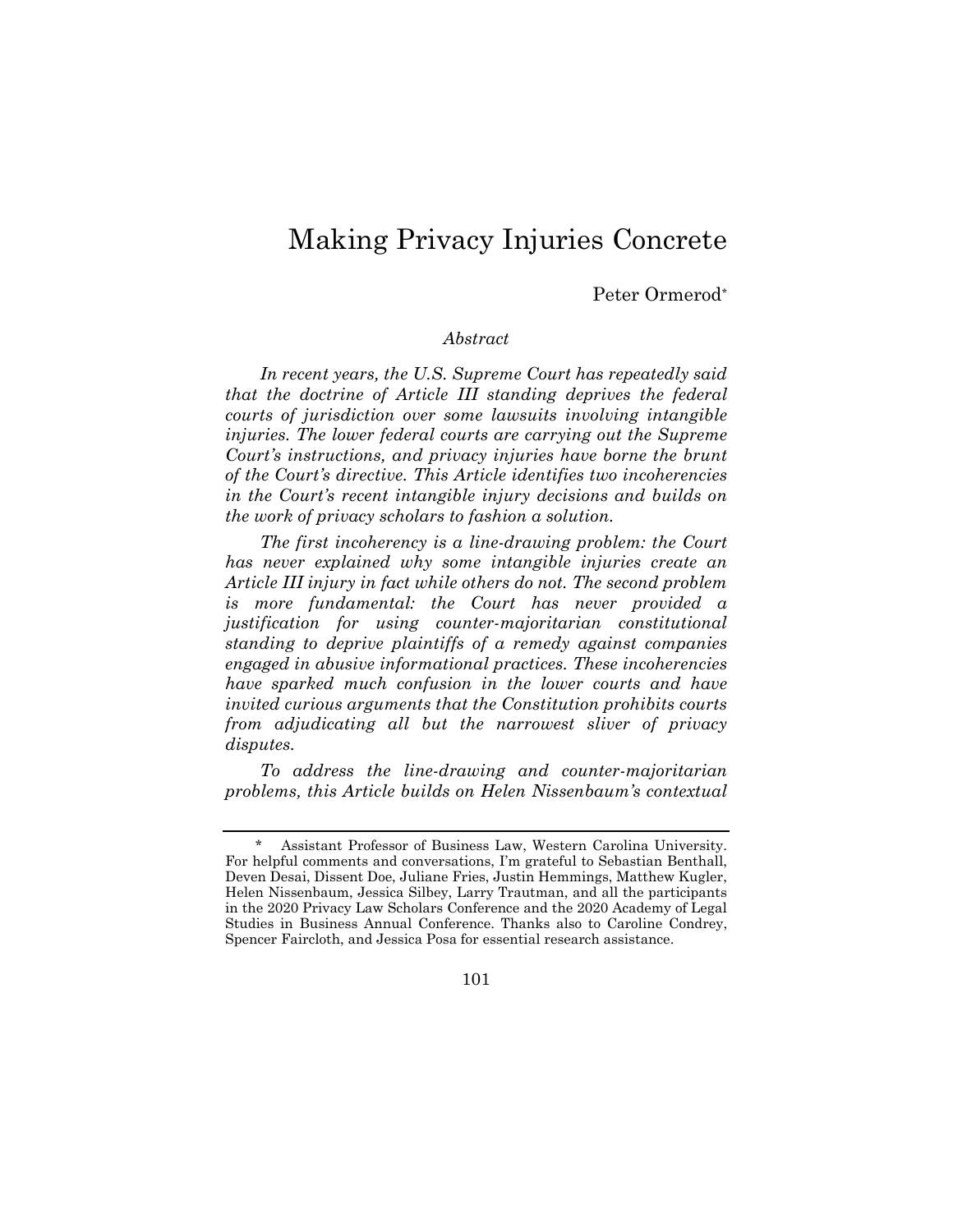*integrity framework. Contextual integrity observes that privacy is context specific and that privacy violations are the byproduct of practices that violate entrenched informational norms.* 

*Constructing a legal framework based on contextual integrity solves both problems: contextual integrity provides courts with a principled way to distinguish between informational practices that are injurious and those that are not, and contextual integrity supplies courts with a persuasive justification for dismissing cases divorced from shared conceptions about abusive informational practices. The legal framework proves useful in understanding the statutes and circumstances that create justiciable privacy injuries.* 

*It's too late to undo all the havoc wreaked by the Court's constitutional standing cases. This Article proposes a mechanism for cabining the doctrine's most extreme implications and provides courts with a consistent and coherent way to protect privacy.* 

#### *Table of Contents*

| L  | ARTICLE III STANDING: PAST AND PRESENT 109<br>A. A Brief History of Article III Standing 109<br>B. <i>Injury in Fact and Information After Lujan</i> 113 |  |
|----|----------------------------------------------------------------------------------------------------------------------------------------------------------|--|
| П. | PRIVACY'S ARTICLE III PROBLEMS 119<br>1. Clapper v. Amnesty International USA<br>3. TransUnion LLC v. Ramirez (2021) 125                                 |  |
|    | 2. No Justification for Upsetting Political                                                                                                              |  |
|    | 2. Objective Versus Subjective Harms138<br>3. Public and Private Rights 139                                                                              |  |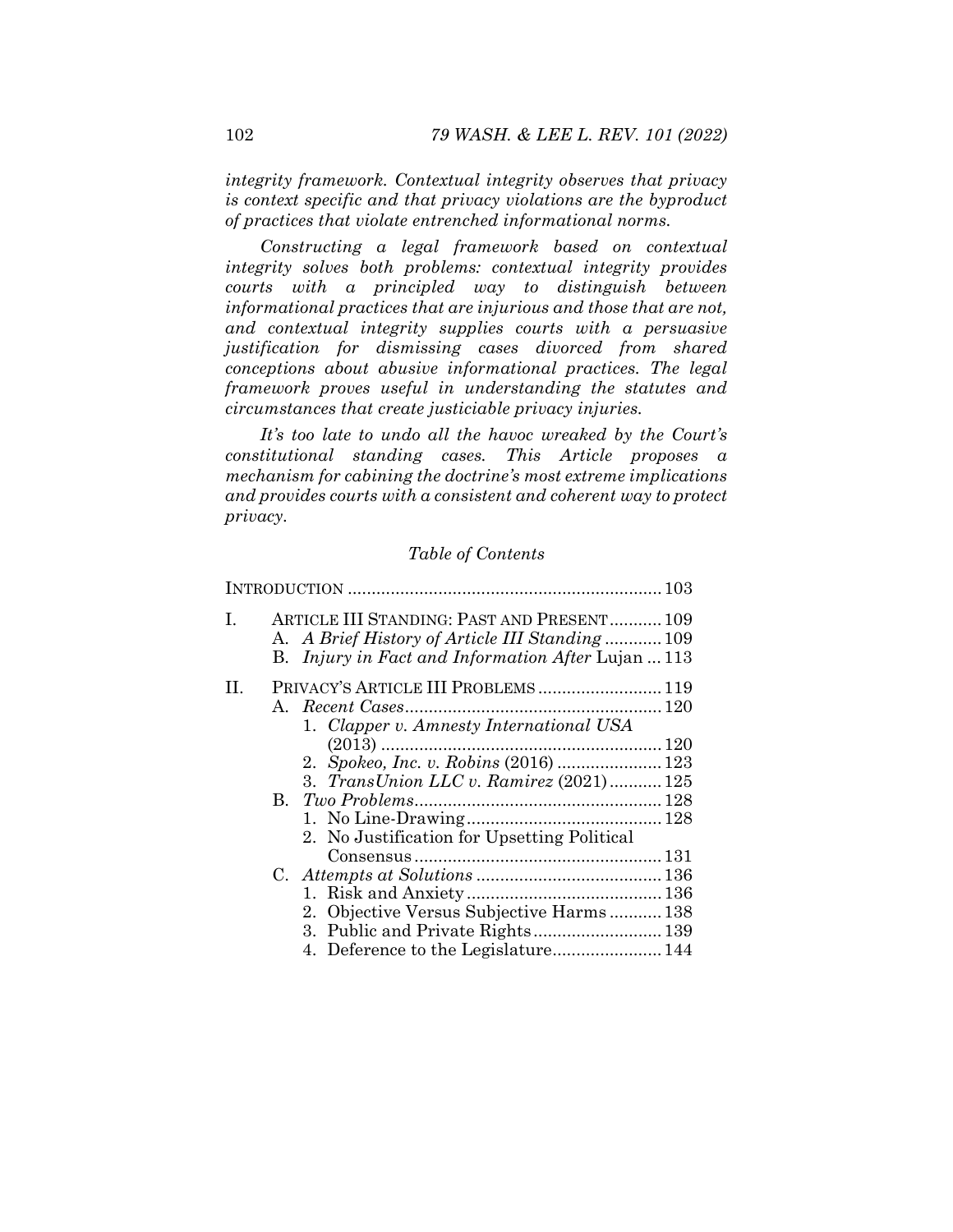| PRIVACY AS CONTEXTUAL INTEGRITY  146     |
|------------------------------------------|
| A. A Contextual Integrity Primer 146     |
|                                          |
|                                          |
|                                          |
|                                          |
| A. Constructing the Legal Framework  154 |
|                                          |
|                                          |
|                                          |
|                                          |
|                                          |
|                                          |
|                                          |
|                                          |
|                                          |
|                                          |
|                                          |
|                                          |

#### **INTRODUCTION**

Article III of the U.S. Constitution provides that the federal judicial power extends to "Cases" and "Controversies."1 In recent decades, the Supreme Court has interpreted this simple provision to limit who can maintain a lawsuit in federal court and to what kinds of cases federal jurisdiction extends.2 This doctrine, known as Article III standing, requires plaintiffs to show three things: that they have suffered an injury in fact; that the defendant caused the injury; and that the federal courts can redress it.3 An injury in fact, according to the Court, is a concrete and particularized injury that is actual or imminent and not speculative or conjectural.4

<sup>1</sup>*. See* U.S. CONST. art. III, §§ 1, 2.

<sup>2</sup>*. See, e.g.*, Lujan v. Defs. of Wildlife, 504 U.S. 555, 560–61 (1992).

<sup>3</sup>*. Id.*

<sup>4</sup>*. Id.* at 560.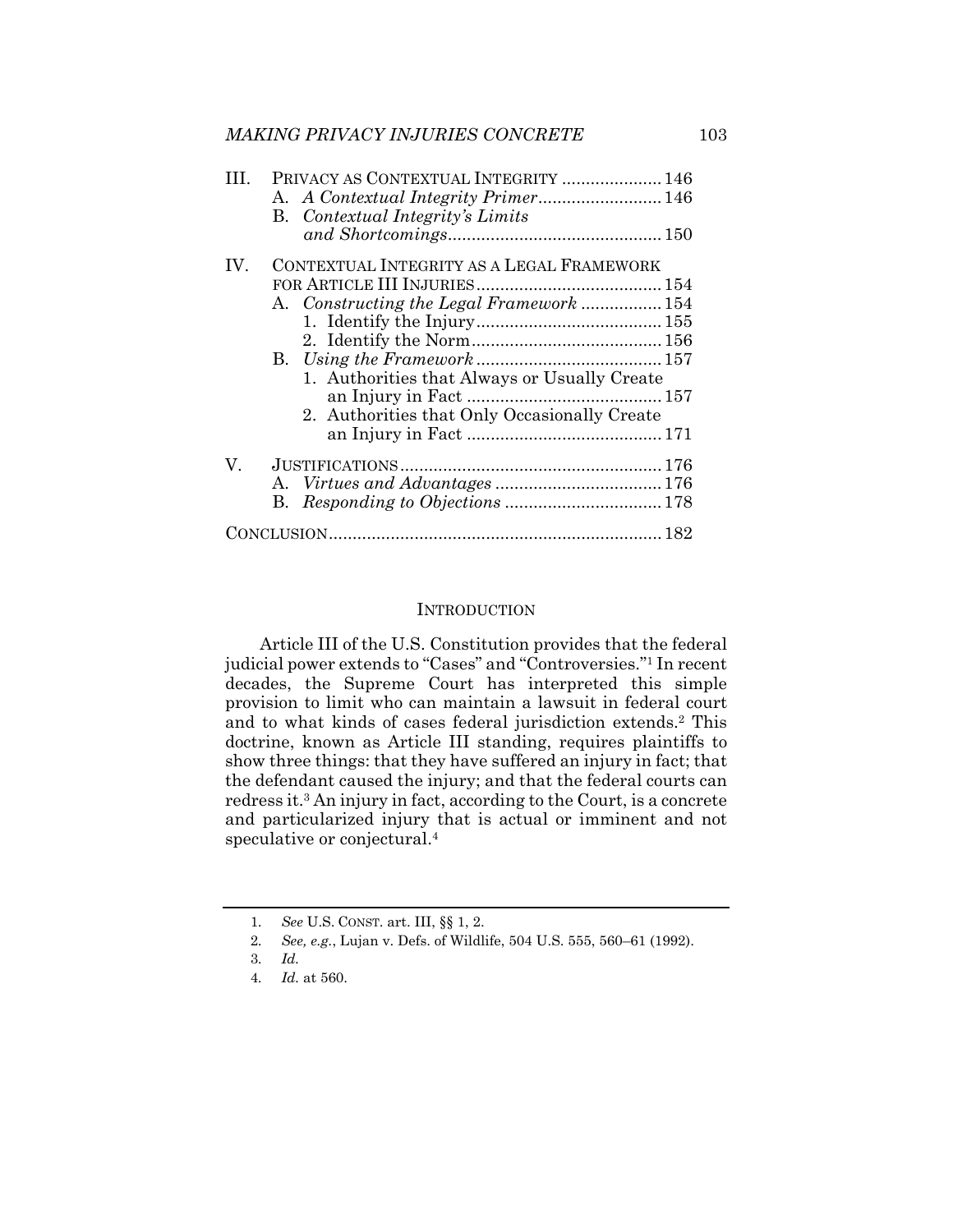The Court only began using the injury in fact requirement to invalidate legislation that authorizes lawsuits in the last thirty years, and limits on suits against non-governmental actors are more recent still.5 The Court's initial rationale for counter-majoritarian constitutional standing was premised on preventing judicial interference with the Executive Branch.6 But over time the Court has supplemented the interference rationale with a broader justification—one premised on a cabined interpretation of the cases that the federal judicial power reaches.7

The Court's interpretation of the injury in fact requirements—of concreteness, particularity, and actuality or imminence—erects a jurisdictional barrier that a plaintiff asserting a privacy harm can only occasionally overcome.8 In the past decade, privacy has fared particularly poorly in three cases at the Supreme Court.

6*. See Lujan*, 504 U.S. at 577 ("To permit Congress to convert the undifferentiated public interest in executive officers' compliance with the law into an 'individual right' vindicable in the courts is to permit Congress to transfer from the President to the courts the Chief Executive's most important constitutional duty . . . .").

<sup>5</sup>*.* In 1992, "the Court held that Article III required invalidation of an explicit congressional grant of standing to 'citizens.' The Court had not answered this question before." Cass R. Sunstein, *What's Standing After*  Lujan*? Of Citizen Suits, "Injuries," and Article III*, 91 MICH. L. REV. 163, 165 (1992). "The apparently unanimous view of lower courts had been that a legislative grant of citizen standing was constitutional even without a showing of injury in fact." *Id.* at 165 n.10; *see also infra* Part II.B.2. *But cf.* Muskrat v. United States, 219 U.S. 346, 358–59 (1911) ("The article does not extend the judicial power to every violation of the Constitution which may possibly take place, but to a 'case in law or equity' in which a right under such law is asserted in a court of justice." (internal citation omitted)).

<sup>7</sup>*. Cf.* Felix T. Wu, *How Privacy Distorted Standing Law*, 66 DEPAUL L. REV. 439, 439 (2017) ("Whereas older standing cases focused on whether the plaintiff before the court was the right plaintiff, the newer privacy-based cases are focused on, or making assumptions about, whether or not the harm caused by the defendant is the right kind of harm.").

<sup>8</sup>*. See* Lexi Rubow, *Standing in the Way of Privacy Protections: The Argument for a Relaxed Article III Standing Requirement for Constitutional and Statutory Causes of Action*, 29 BERKELEY TECH. L.J. 1007, 1008 (2014) ("Privacy law plaintiffs have encountered great difficulty in establishing standing because the abstract and context-specific nature of privacy harm does not fit well with current, rigid judicial conceptualizations of injury-in-fact.").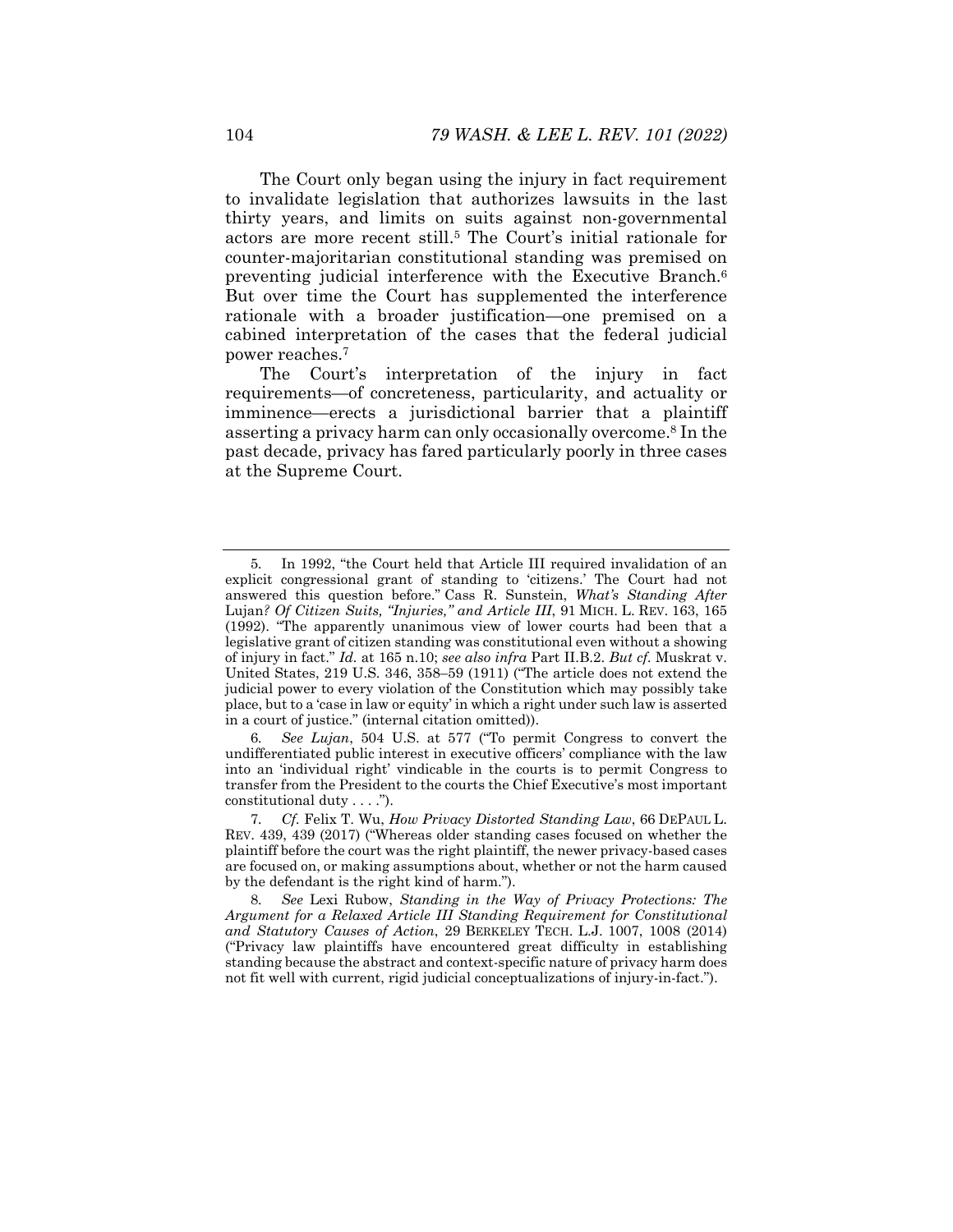In 2013's *Clapper v. Amnesty International USA*,9 the Court held that plaintiffs alleging unconstitutional surveillance lacked standing because they could not prove their harm was "certainly impending."10 It did not matter, the Court explained, that the plaintiffs expended time, effort, and money to avoid the surveillance, because self-inflicted mitigation costs could not "manufacture" standing.11 In the years since, many lower courts have relied on *Clapper* to dismiss cases arising from data breaches, reasoning that victims cannot show a certainly impending financial injury and that their mitigation measures are irrelevant.12

In 2016's *Spokeo, Inc. v. Robins*,13 the plaintiff alleged that the defendant's website disseminated a host of falsehoods about him.<sup>14</sup> Despite Congress's choice to authorize the suit by statute, the Court held that the plaintiff had failed to show his injury was concrete.15 The Court remanded the case and instructed the lower court to consider the falsehoods' "degree of risk" of "real harm" to the plaintiff.<sup>16</sup> In the years since, lower courts have relied on *Spokeo* to dismiss other statutorily authorized suits, reasoning that a plaintiff asserting a privacy injury must also demonstrate some additional, real-world harm.17

And in 2021's *TransUnion LLC v. Ramirez*<sup>18</sup> the Court further limited Congress's ability to create legal rights enforceable in federal court. TransUnion, one of the three major credit-reporting companies, falsely labeled Sergio Ramirez a "potential terrorist."19 The Court held that class members who had this false designation disseminated to potential employers

17*. See, e.g*., Hancock v. Urban Outfitters, Inc., 830 F.3d 511, 515 (D.C. Cir. 2016).

19. *Id.* at 2209.

 <sup>9. 568</sup> U.S. 398 (2013).

<sup>10</sup>*. Id.* at 410.

<sup>11</sup>*. Id.* at 416.

<sup>12</sup>*. See, e.g.*, McMorris v. Carlos Lopez & Assocs., 995 F.3d 295, 303–05 (2d Cir. 2021).

 <sup>13. 578</sup> U.S. 330 (2016).

<sup>14</sup>*. Id*. at 333.

<sup>15</sup>*. Id.* at 342–43.

<sup>16</sup>*. See id.* at 341–43.

 <sup>18. 141</sup> S. Ct. 2190 (2021).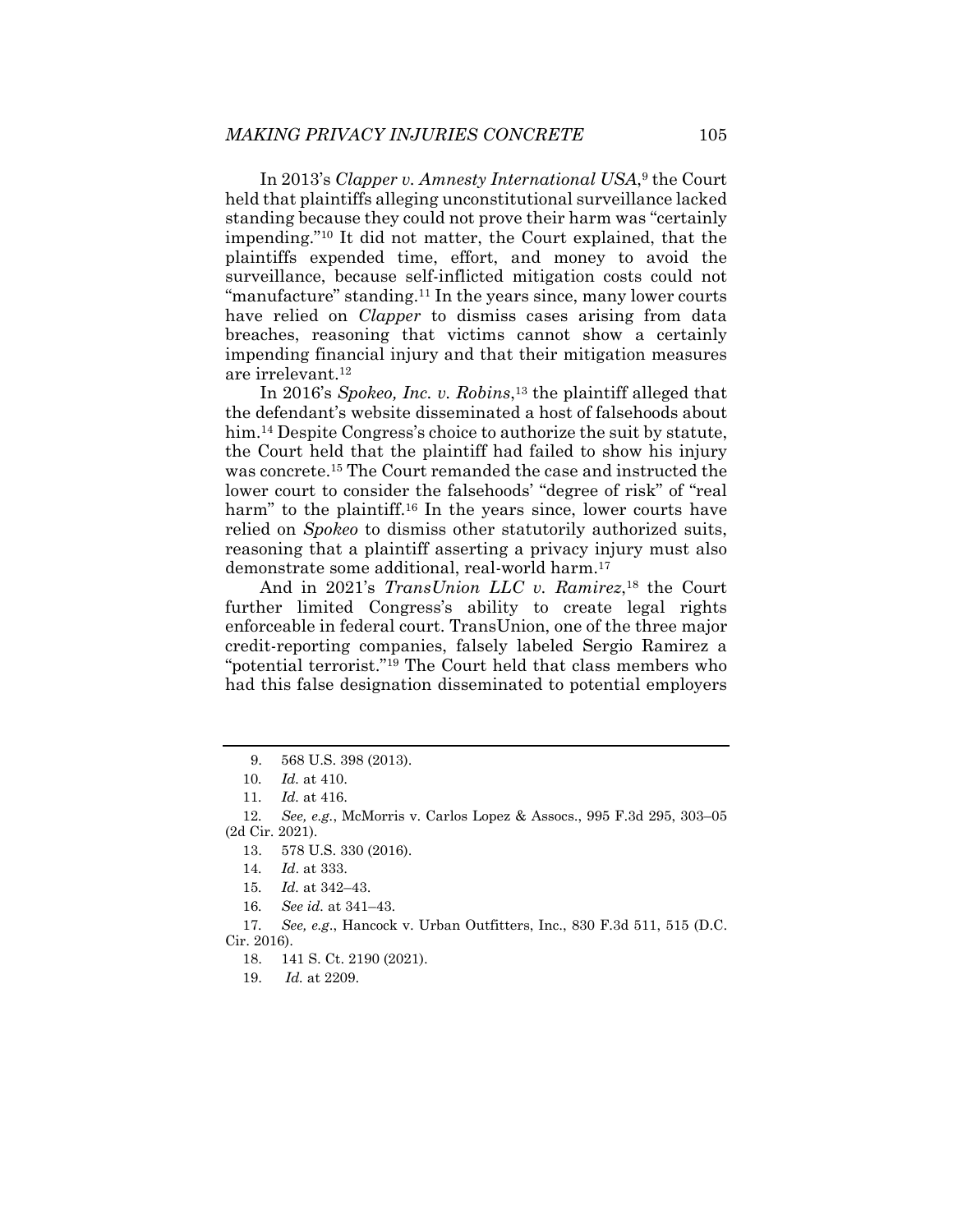and lenders did have a sufficiently concrete injury, but those who couldn't prove third-party dissemination did not.<sup>20</sup>

These three decisions create several problems that limit actionable privacy injuries. This Article focuses on two of them. First, the Supreme Court has failed to provide lower courts, litigants, legislatures, and other interested parties with a coherent way to discern which intangible injuries satisfy the injury in fact requirements and which do not.<sup>21</sup> Second, courts have failed to provide a persuasive justification for the now*-*routine practice of nullifying the product of political consensus.22

The first problem—the line-drawing problem—manifests in all informational-injury cases.23 Most agree that some informational practices are per se injurious and therefore require nothing else from the plaintiff. For example, the Supreme Court has previously held that the unauthorized interception and dissemination of a phone conversation sufficed for Article III purposes.<sup>24</sup> But other informational practices require more; for example, the plaintiff in *Spokeo* needed to show how dissemination of false information about him threatened his real-world interests.25

Companies that routinely engage in abusive informational practices have seized on this uncertainty. For example, in various courts and cases over the past four years, Facebook has argued that courts lack jurisdiction over all privacy disputes except when the plaintiff shows that the company disseminated the plaintiff's information to third parties, without the plaintiff's terms-of-service consent, and in a way that specifically and

<sup>20</sup>*. Id.* at 2212–13.

<sup>21</sup>*. See* Elizabeth C. Pritzker, *Making the Intangible Concrete: Litigating Intangible Privacy Harms in a Post-*Spokeo *World*, 26 COMPETITION 1, 5–15 (2017) (explaining circuit splits on this question).

<sup>22</sup>*. See* Peter Ormerod, *Privacy Injuries and Article III Concreteness*, 48 FLA. ST. U. L. REV. 133, 169 (2020) [hereinafter Ormerod, *Privacy Injuries*] ("However, a court should give effect to Congress's policy choices after concluding that the court is ill-suited for and has no justification for second-guessing the byproduct of the political process.").

<sup>23</sup>*. See* Mark Bernstein, *Standing Here or There?*, 106 ILL. BAR J. 38, 40 (2018).

<sup>24</sup>*. See* Bartnicki v. Vopper, 532 U.S. 514, 525, 533 (2001).

<sup>25</sup>*. See* Spokeo, Inc. v. Robins, 578 U.S. 330, 342 (2016) (stating that it was not enough for the plaintiff to show a bare procedural violation).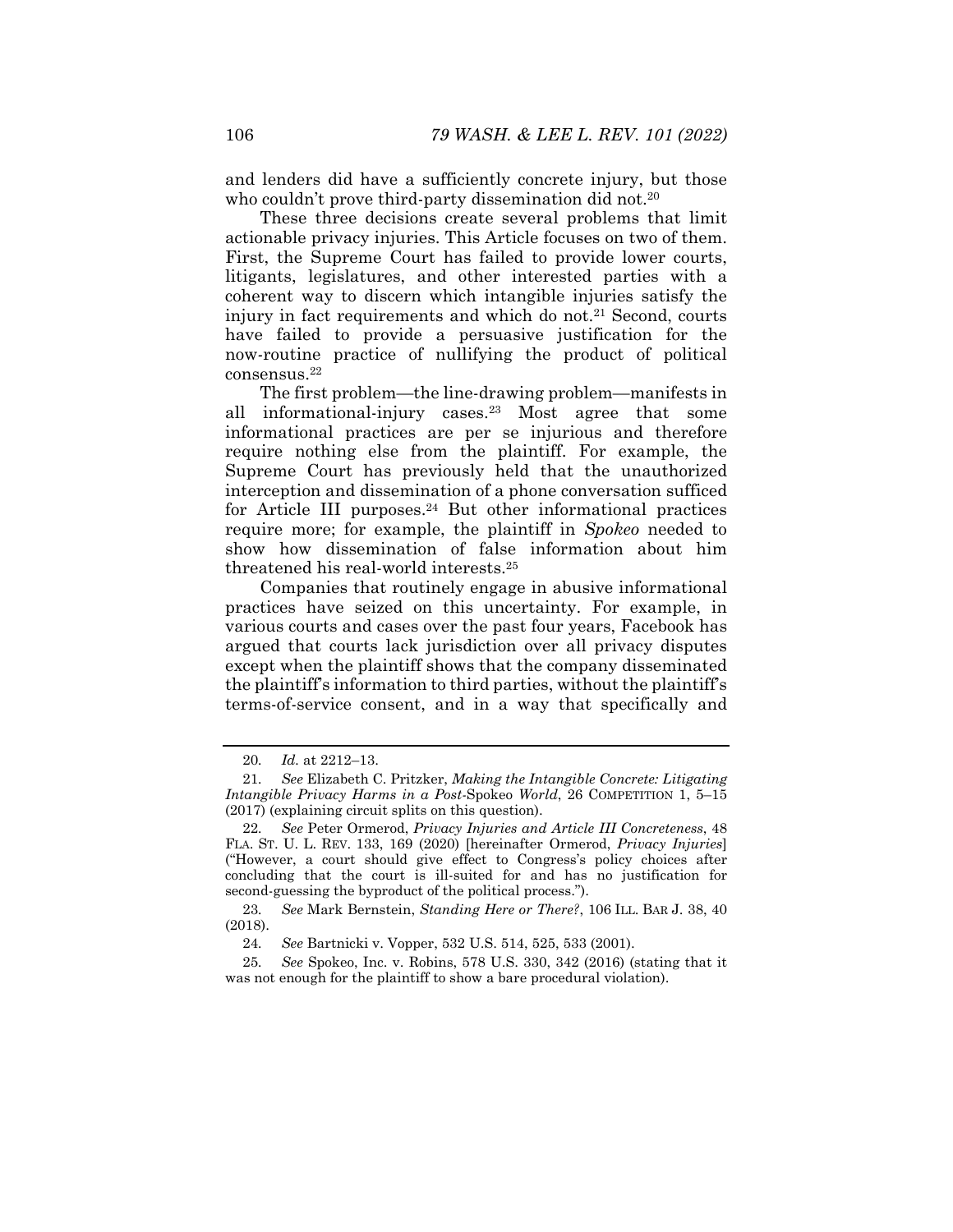individually identified the plaintiff.26 It's little surprise that this interpretation immunizes Facebook from nearly every conceivable privacy harm.

The second problem—the lack of a justification for counter-majoritarian Article III standing—is more fundamental. Absent a rationale for courts' practice of substituting their judgment for the political process, legislatures and litigants lack guidance about how to make privacy harms actionable in federal court. As empty-handed legislatures consider new privacy protections, the Court's restrictive interpretation of Article III suggests that abusive informational practices are incapable of individual enforcement—meaning that only a centralized regulator can vindicate individuals' privacy interests.27

Other scholars have noted the radical implications of the Court's recent Article III jurisprudence.28 But others' proposed solutions fall short of solving these two problems. This Article fills that void by proposing a solution to the line-drawing and counter-majoritarian problems. To achieve this end, it builds on

<sup>26</sup>*. See* Oral Argument at 6:20, Patel v. Facebook, 932 F.3d 1264 (9th Cir. 2019) (No. 18-15982), https://perma.cc/GQ66-FQJ4 (arguing that "invasion of privacy" injuries require "misuse" or disclosure to a third party); Defendant-Appellee Facebook, Inc.'s Supplemental Brief Re: Spokeo, Inc. v. Robins at 11, Campbell v. Facebook, Inc., 951 F.3d 1106 (9th Cir. 2020) (No. 17-16873) (arguing that the dissemination of "anonymized and aggregated" data cannot constitute an injury in fact); Transcript of Oral Argument at 8, *In re* Facebook, Inc., Consumer Priv. User Profile Litig., 402 F. Supp. 3d 767 (N.D. Cal. 2019) (No. 18-md-02843-VC) ("Once you have that consent, which is plain and clear and we believe as a matter of law enforceable against the plaintiffs, a person cannot be injured in fact by the sharing of information when the person consented to that very sharing of information."); Appellee's Brief at 21– 24, *In re* Facebook, Inc. Internet Tracking Litig., 956 F.3d 589 (9th Cir. 2020) (arguing that plaintiffs lacked an Article III privacy injury because they didn't allege an unauthorized dissemination of personally identifiable information to third parties); Brief for Amici Curiae eBay, Inc., Facebook, Inc., Google LLC, et al. at 12–17, TransUnion v. Ramirez, 141 S. Ct. 972 (2021) (No. 20-297) (urging the Supreme Court to interpret Article III to broadly prohibit statutory damages in class actions).

<sup>27</sup>*. See* Wu, *supra* note 7, at 457–61 (explaining why an overly expansive standing inquiry is particularly problematic in the context of suits against private companies).

<sup>28</sup>*. See, e.g.*, Bernstein, *supra* note 23, at 40.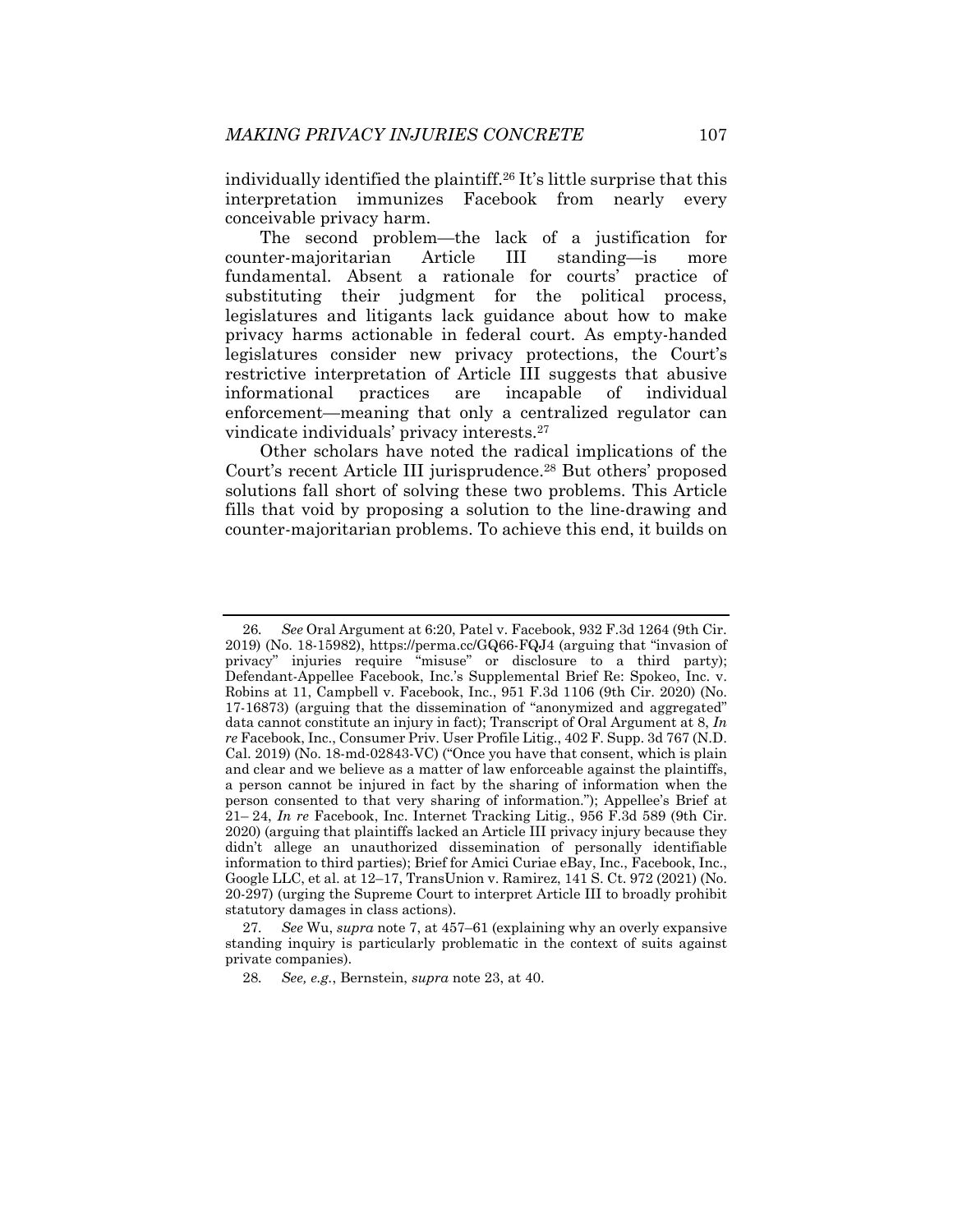Helen Nissenbaum's contextual integrity framework.29 Briefly, contextual integrity observes that privacy interests are context specific, and it posits that privacy violations are the byproduct of practices that breach entrenched informational norms.30

Constructing a legal framework based on contextual integrity helps solve both of the problems with the Court's recent injury in fact decisions. First, informational norms—and people's expectations about injurious informational practices—supply courts with a mechanism for distinguishing between informational harms that create an Article III injury and those that do not.<sup>31</sup> Second, informational norms provide judges with a persuasive justification for dismissing cases that involve excessively abstract harms.32

The legal framework supplies answers to the question of which statutes and which circumstances create actionable privacy injuries. Illustrations of the framework's utility cover three distinct kinds of authority: first, existing privately enforceable provisions, including those from the Wiretap Act,<sup>33</sup> the Video Privacy Protection Act,34 the Stored Communications Act,<sup>35</sup> the Fair Credit Reporting Act,<sup>36</sup> the Telephone Consumer Protection Act,<sup>37</sup> Illinois's Biometric Information Privacy Act,<sup>38</sup> and others; second, authorities that are not currently privately enforceable, like the Health Insurance Portability and

- 35. 18 U.S.C. § 121.
- 36. 15 U.S.C. § 1681.
- 37. 47 U.S.C. § 227.
- 38. 740 ILL. COMP. STAT. 14/1 (2008).

<sup>29</sup>*. See generally* HELEN NISSENBAUM, PRIVACY IN CONTEXT: TECHNOLOGY, POLICY, AND THE INTEGRITY OF SOCIAL LIFE (2009); *see also infra* Part IV.

<sup>30</sup>*. See* Helen Nissenbaum, *A Contextual Approach to Privacy Online*, 140 DAEDALUS 32, 33 (2011) (explaining privacy "in terms of expected flows of personal information, modeled with the construct of context-relative informational norms" and stating that "violations of these norms, however, often result in protest and complaint").

<sup>31</sup>*. See* Ormerod, *Privacy Injuries*, *supra* note 22, at 176 (stating that the Supreme Court seems to want something more than mere information collection, like humiliation, mental anguish, or identity theft).

<sup>32</sup>*. See id.* at 190 ("The informational-injury framework also helps reveal the Court's inability to explain why some informational injuries are concrete and why others are not.").

 <sup>33. 18</sup> U.S.C. § 2511.

 <sup>34. 18</sup> U.S.C. § 2710.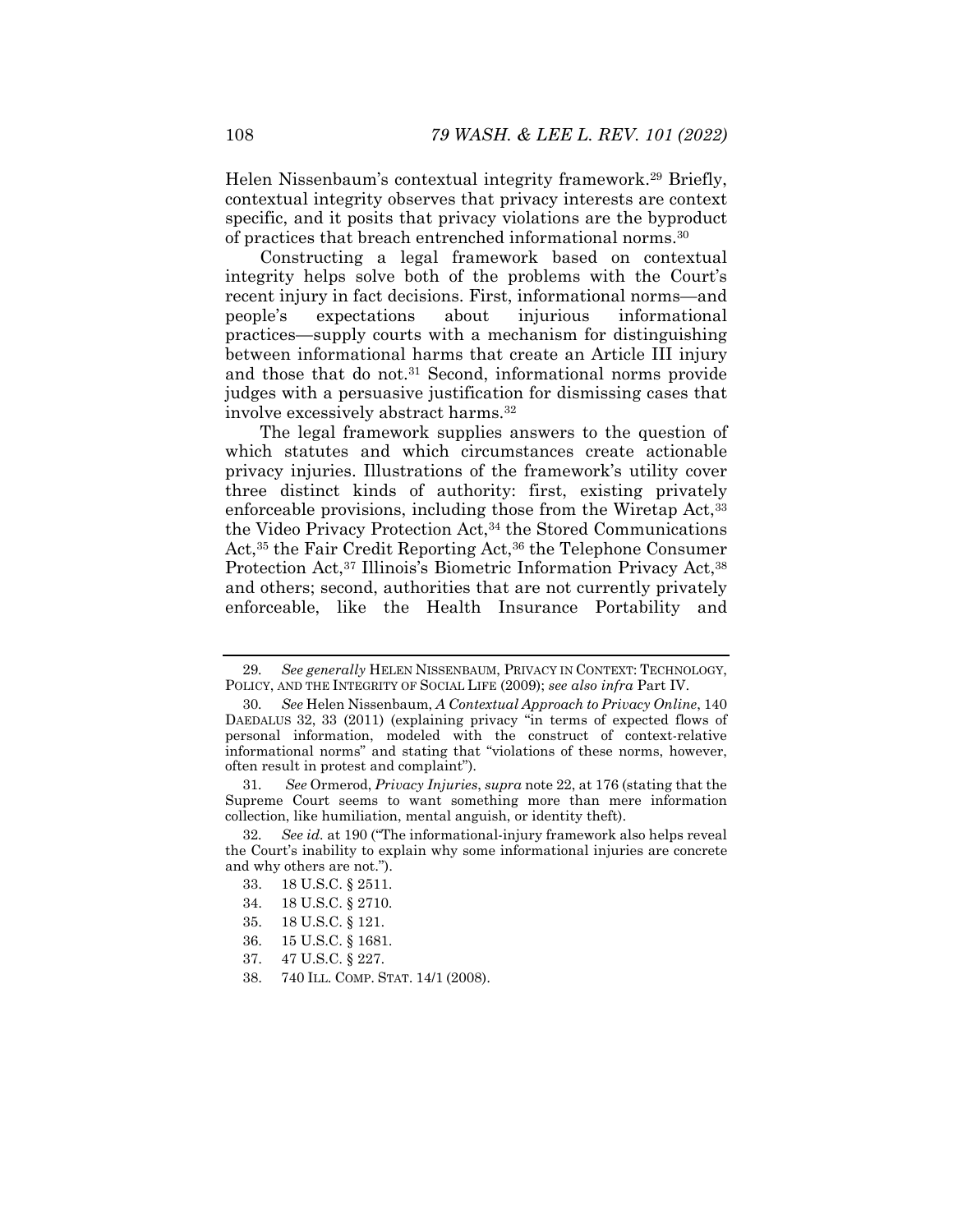Accountability Act<sup>39</sup> and the California Consumer Privacy Act;<sup>40</sup> and third, proposed authorities at both the federal and state levels.41

It's too late to undo all of the havoc wrought by the Court's constitutional standing cases. But it isn't too late to adopt a framework that cabins the doctrine's most extreme implications and provides courts with a consistent and coherent way to protect privacy.

This Article has five parts. Part I reviews the history of Article III standing and categorizes the Court's recent informational-injury cases. Part II delves into the specifics of *Clapper*, *Spokeo*, and *TransUnion*. It diagnoses and describes the line-drawing and counter-majoritarian problems in detail and explains why other solutions fall short. Part III provides a brief primer on contextual integrity. Part IV first constructs the legal framework based on contextual integrity and then illustrates how to use the framework. Part V justifies the specifics—highlighting the legal framework's virtues and responding to objections.

#### I. ARTICLE III STANDING: PAST AND PRESENT

The history of Article III standing is complex and contested. This Part briefly traces the origins of modern standing doctrine and then surveys the Supreme Court's contemporary approaches to informational injuries.

### A. *A Brief History of Article III Standing*

Article III provides that the "judicial Power of the United States'... extends only to Cases and Controversies."<sup>42</sup> According to the Supreme Court, "[s]tanding to sue is a doctrine rooted in the traditional understanding of a case or controversy,"43 and the doctrine of standing "limits the category of litigants empowered to maintain a lawsuit in federal court to

 <sup>39.</sup> Pub. L. No. 104-191, 110 Stat. 1936 (1996).

 <sup>40.</sup> CAL. CIV. CODE § 1798 (West 2018).

<sup>41</sup>*. See, e.g.*, S. Res. 2968, 116th Cong. (2020); S.B. 5642, § 1102(b), 243 Leg. Sess. (N.Y. 2019).

 <sup>42.</sup> U.S. CONST. art. III, §§ 1, 2.

 <sup>43.</sup> Spokeo, Inc. v. Robins, 578 U.S. 330, 338 (2016).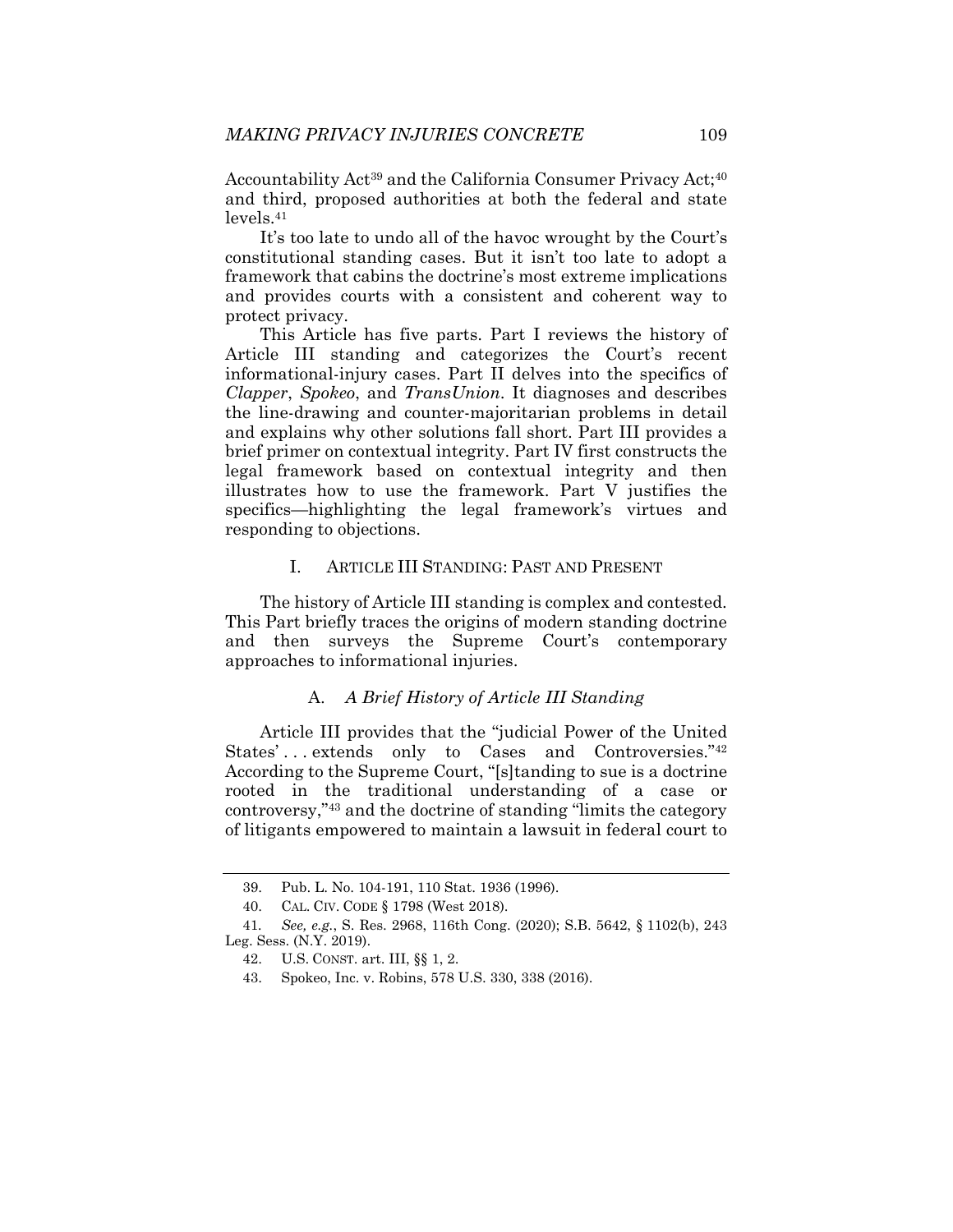seek redress for a legal wrong."44 Constitutional standing today has three components: A "plaintiff must have (1) suffered an injury in fact, (2) that is fairly traceable to the challenged conduct of the defendant, and (3) that is likely to be redressed by a favorable judicial decision."45

Legal scholars have contested the accuracy of the Court's sweeping generalizations that standing to sue is historically grounded.46 Standing doctrine's opponents have argued that "[t]here was no doctrine of standing prior to the middle of the twentieth century."47 According to this view, the form of the plaintiff's action was historically the dispositive issue for justiciability—a court asked "whether the matter before it fit one of the recognized forms of action."48

Other scholars have disagreed. Standing doctrine's proponents contend that history may not compel the contours of modern standing doctrine, but it also doesn't conclusively defeat it.49 American courts in the eighteenth and nineteenth centuries did not use the term "standing," but nonetheless "were well aware of the need for proper parties."50

Central to the dispute is whether nineteenth century courts rooted standing in the federal Constitution. The opponents have argued that "for the first 150 years of the Republic—the Framers, the first Congresses, and the Court were oblivious to the modern conception . . . that standing is a component of the constitutional phrase 'cases or controversies,'"51 and that the first reference to "standing" as an Article III limitation dates to

<sup>44</sup>*. Id.* (citing Valley Forge Christian Coll. v. Ams. United for Separation of Church & State, Inc*.*, 454 U.S. 464, 473 (1982)).

<sup>45</sup>*. Id.* (citing Lujan v. Defs. of Wildlife, 504 U.S. 555, 560–61 (1992)).

<sup>46</sup>*. See, e.g.*, Sunstein, *supra* note 5*,* at 166 ("It has no support in the text or history of Article III. It is essentially an invention of federal judges, and recent ones at that.").

 <sup>47.</sup> John A. Ferejohn & Larry D. Kramer, *Independent Judges, Dependent Judiciary: Institutionalizing Judicial Restraint*, 77 N.Y.U. L. REV. 962, 1009 (2002).

 <sup>48.</sup> Steven L. Winter, *The Metaphor of Standing and the Problem of Self-Governance*, 40 STAN. L. REV. 1371, 1395 (1988).

<sup>49</sup>*. See* Ann Woolhandler & Caleb Nelson, *Does History Defeat Standing Doctrine?*, 102 MICH. L. REV. 689, 691 (2004).

<sup>50</sup>*. Id.*

 <sup>51.</sup> Winter, *supra* note 48, at 1374.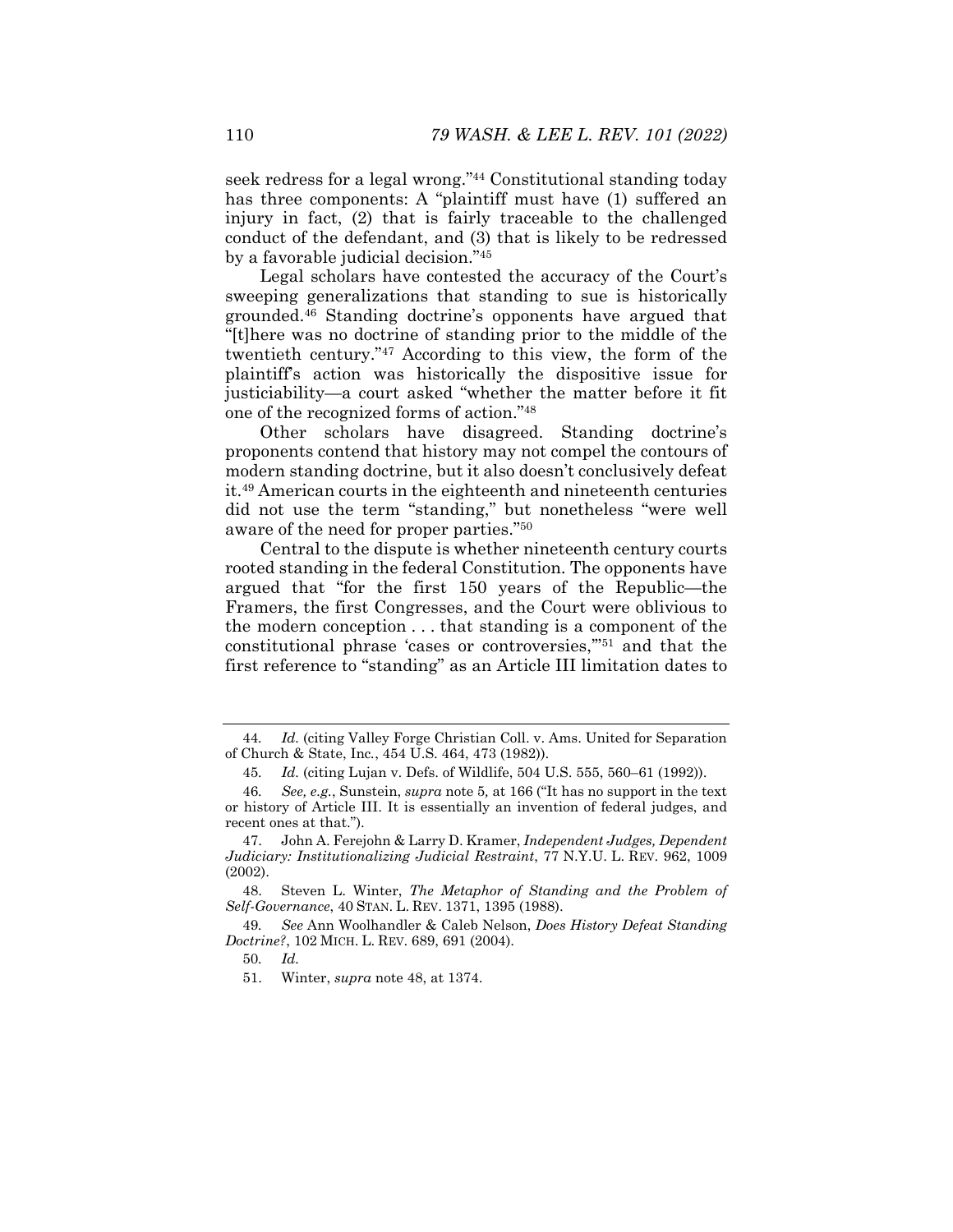a 1944 Supreme Court decision.52 The proponents see the history differently: "While the nineteenth-century Court did not always make the constitutional nature of its concerns as clear as the twentieth-century Court has, . . . the Supreme Court did see some standing issues as constitutional, expressing particular concerns about unwarranted judicial interference with the federal and state political branches."<sup>53</sup>

Everyone agrees, however, that the genesis of the Court's current approach to Article III standing traces to the middle of the twentieth century.54 *Flast v. Cohen*,55 in 1968, represents standing skeptics' high-water mark. *Flast* concerned taxpayer standing in the context of an alleged Establishment Clause violation.56 Chief Justice Earl Warren's opinion allowed the suit to proceed and created the "nexus test."57 The nexus test requires "a logical nexus between the status asserted and the claim sought to be adjudicated."58 Justice William O. Douglas's concurrence foreshadowed that the nexus test would not prove "durable."59

Two years later, Justice Douglas wrote for a unanimous court that "[t]he first question is whether the plaintiff alleges that the challenged action has caused him injury in fact, economic or otherwise."60 "Unlike the *Flast* 'nexus,' the 'injury in fact' criterion proved both hardy and luxuriant."61 But even after the term "injury in fact" arrived, the strictures of constitutionally grounded standing remained opaque. Some "prudential" limitations on standing could be discarded by

 60. Ass'n of Data Processing Serv. Orgs., Inc. v. Camp, 397 U.S. 150, 152 (1970).

 <sup>52.</sup> Sunstein, *supra* note 5, at 169.

 <sup>53.</sup> Woolhandler & Nelson, *supra* note 49, at 713.

<sup>54</sup>*. See, e.g.*, Freejohn & Kramer, *supra* note 47, at 1009.

 <sup>55. 392</sup> U.S. 83 (1968).

<sup>56</sup>*. See id.* at 88.

<sup>57</sup>*. Id.* at 102.

<sup>58</sup>*. Id.*

<sup>59</sup>*. Id.* at 107 (Douglas, J., concurring).

 <sup>61.</sup> Seth F. Kreimer, *"Spooky Action at a Distance": Intangible Injury in Fact in the Information Age*, 18 U. PA. J. CONST. L. 745, 749 (2016).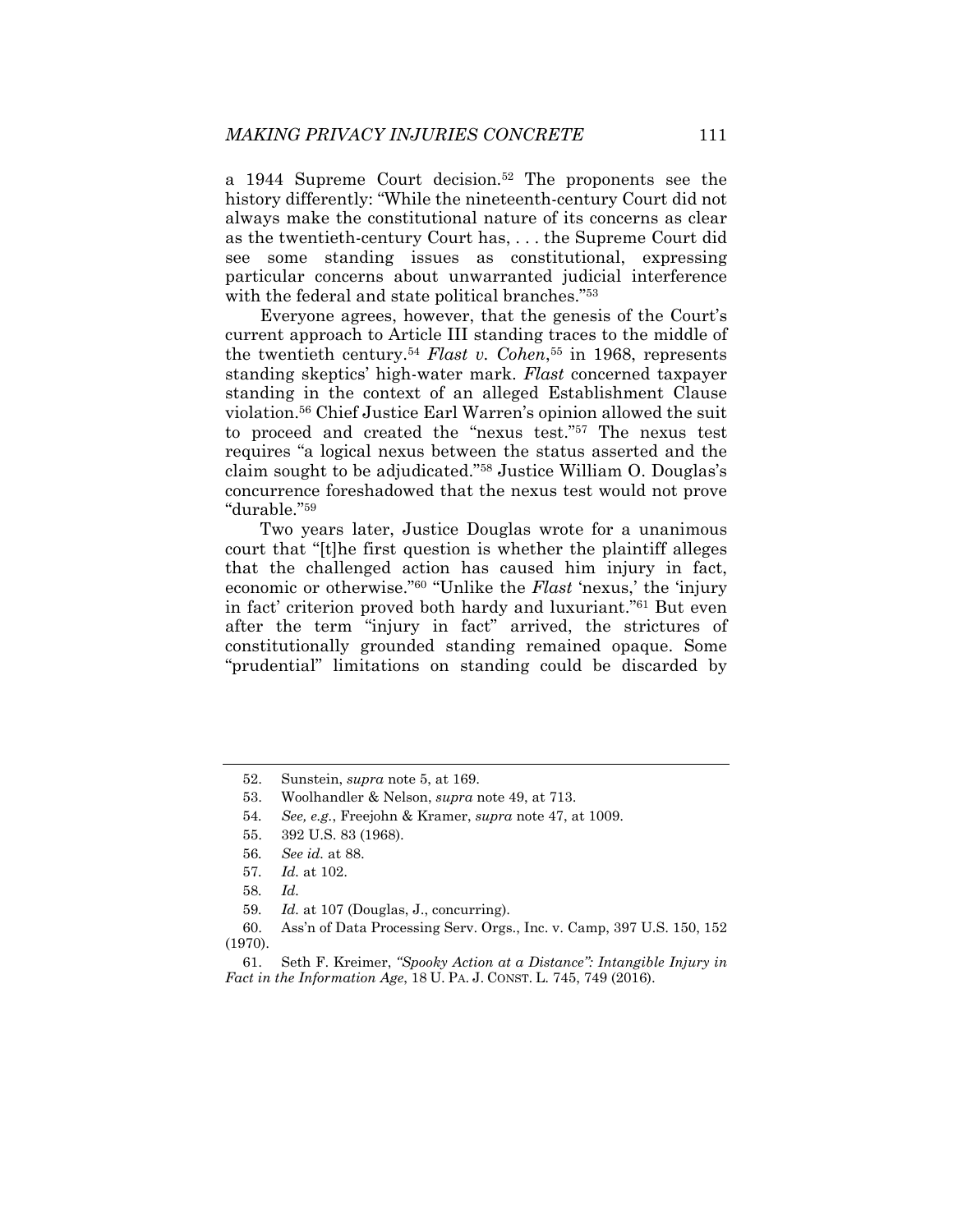either Congress or the Court, and a justification for standing's "irreducible" constitutional "core" proved elusive.<sup>62</sup>

The Supreme Court's 1992 decision in *Lujan v. Defenders of Wildlife*63 spawned the modern approach to Article III standing.64 *Lujan* involved a suit filed under the citizen-suit provision of the Endangered Species Act (ESA),<sup>65</sup> which authorized "any person" to "commence a civil suit on his own behalf to enjoin any person" allegedly violating the ESA.<sup>66</sup> Wildlife conservation groups brought suit to enjoin a revised regulation that limited the geographic scope of one of the ESA's provisions.67 Justice Antonin Scalia's majority opinion held that the plaintiffs lacked Article III standing because they had not suffered an "injury in fact."68

*Lujan* defines the injury in fact requirement as "an invasion of a legally protected interest which is (a) concrete and particularized, and (b) actual or imminent, not conjectural or hypothetical."69 The opinion also supplies a justification for the constitutional basis for standing doctrine.70 *Flast v. Cohen* had rejected the suggestion that standing preserved the separation of powers: "The question whether a particular person is a proper party to maintain the action does not, by its own force, raise separation of powers problems related to the improper judicial

- 65. Pub. L. No. 93-205, 87 Stat. 884 (1973).
- 66. 16 U.S.C. § 1540(g).
- 67*. Lujan*, 504 U.S. at 558–59.
- 68*. Id.* at 577.
- 69*. Id.* at 560 (internal quotation marks omitted).

70*. See* Jonathan Poisner, *Environmental Values and Judicial Review After* Lujan*: Two Critiques of the Separation of Powers Theory of Standing*, 18 ECOLOGY L.Q. 335, 350–52 (1991) (stating that *Lujan* confirmed the inevitability of the proof requirement as part of the separation of powers theory of standing).

<sup>62</sup>*. See* Ormerod, *Privacy Injuries*, *supra* note 22, at 140 ("Prudential limitations on standing were subject to removal by the Court or Congress, whereas 'the constitutional core of standing . . . [was] a minimum requirement of injury in fact which not even Congress can eliminate.'").

 <sup>63. 504</sup> U.S. 555 (1992).

<sup>64</sup>*. See* John H. Hykes III, *Standing, Statutory Violations, and Concrete Injury in Federal Consumer Financial Protection Statutes After Spokeo, Inc. v.* Robins, 21 N.C. BANKING INST. 227, 231–22 (2017) ("The Supreme Court acknowledged in *Lujan* that Congress can elevate to the status of legally cognizable concrete injuries those intangible injuries which otherwise would be constitutionally inadequate.").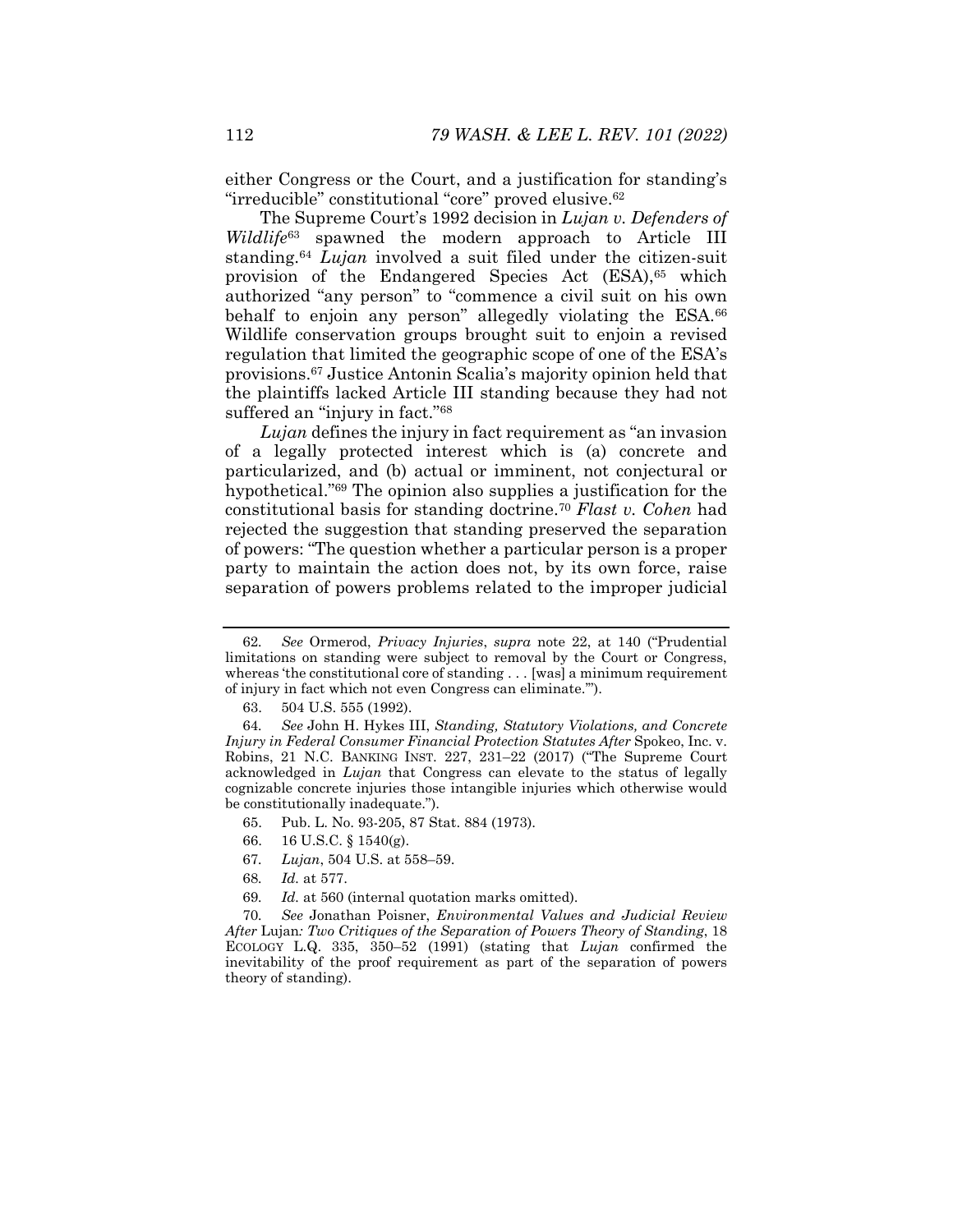interference in areas committed to other branches of the Federal Government."71 Having contested *Flast*'s treatment of the separation of powers in a law review article about a decade earlier,72 Justice Scalia's *Lujan* opinion enshrines the separation of powers as the justification for constitutional limits on standing:

To permit Congress to convert the undifferentiated public interest in executive officers' compliance with the law into an "individual right" vindicable in the courts is to permit Congress to transfer from the President to the courts the Chief Executive's most important constitutional duty, to "take Care that the Laws be faithfully executed."73

The pace of the Supreme Court's standing cases accelerated after *Lujan*. At the Roberts Court, scarcely a year has passed in the last decade without one or more major decisions premised on Article III standing.74

#### B. *Injury in Fact and Information After* Lujan

*Lujan*'s definition of the injury in fact requirement poses particular difficulties for injuries that involve information. Information is intangible and non-rivalrous, characteristics that tend to vex courts evaluating whether an informational injury is concrete, particularized, and actual or imminent.75

Despite these inherent difficulties, even after *Lujan* there are four distinct bare informational harms that can create a justiciable Article III injury: injuries arising from the wrongful collection of information, injuries arising from the wrongful use

75*. See* Kreimer, *supra* note 61, at 752–54 ("Information is intangible. Information is often difficult to combine to particular recipients. And in the age of the Internet, information is immediately available without constraint of time or space.").

 <sup>71.</sup> Flast v. Cohen, 392 U.S. 83, 100 (1968).

<sup>72</sup>*. See* Antonin Scalia, *The Doctrine of Standing as an Essential Element of the Separation of Powers*, 17 SUFFOLK U. L. REV. 881, 890–93 (1983) (discussing the *Flast* holding and impact).

<sup>73</sup>*. Lujan*, 504 U.S. at 577.

<sup>74</sup>*. See* Ormerod, *Privacy Injuries*, *supra* note 22, at 136 (listing such cases decided before or during October Term 2020: Carney v. Adams, 141 S. Ct. 493 (2020); Trump v. New York, 141 S. Ct. 530 (2020); Uzuegbunam v. Preczewski, 141 S. Ct. 792 (2021); California v. Texas, 141 S. Ct. 2104 (2021); TransUnion LLC v. Ramirez, 141 S. Ct. 2190 (2021)).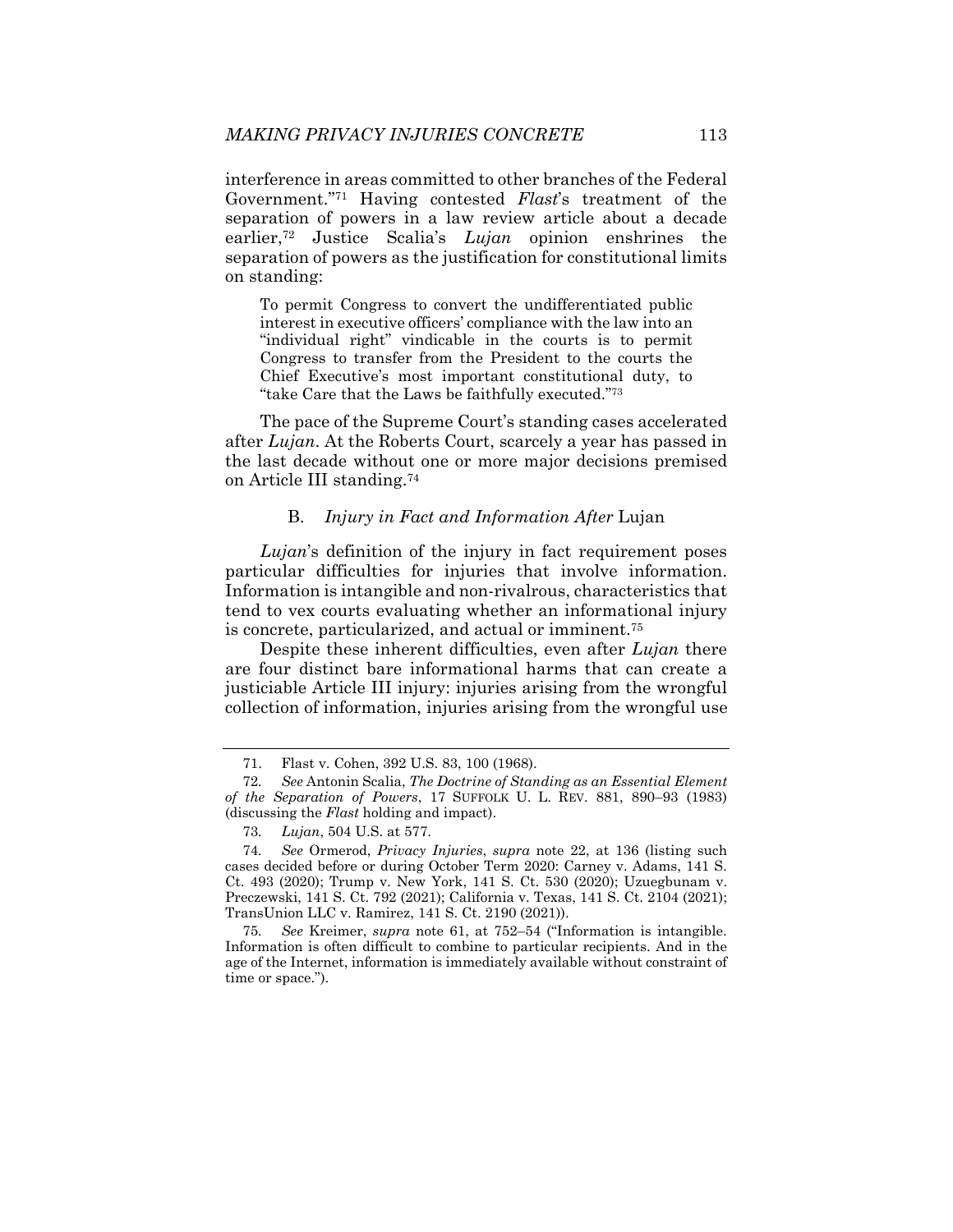of information, injuries arising from the wrongful dissemination of information, and injuries arising from the wrongful withholding of information.<sup>76</sup> To be clear, not all informational injuries necessarily implicate privacy concerns. But most—and perhaps all—privacy violations involve an informational injury.77

The first informational injury is information collection. In an information collection case, a statute prohibits the collection of certain information but an entity collects covered information anyway in violation of the statute.78 In such a case, the person to whom the information relates (the data subject) has suffered an information collection injury.79

The Court has held that some information collection injuries are sufficiently concrete for Article III purposes. For example, in 2001's *Bartnicki v. Vopper*,80 an unidentified person intercepted and recorded a phone conversation between a union's president and the union's negotiator.<sup>81</sup> A radio show later broadcast the recording, and the conversation participants sought statutory damages under the federal Wiretap Act and its state equivalents.82 In relevant part, the Wiretap Act prohibits "intentionally intercept[ing] . . . any wire, oral, or electronic communication."83

All nine Justices agreed that both the interception of the conversation and its dissemination were concrete injuries<sup>84</sup> (Part I.B.3 revisits *Bartnicki* as an information dissemination case). A six-Justice majority held that enforcing the Wiretap Act's prohibition in this case violated the First Amendment's Free Speech Clause.<sup>85</sup> But the majority expressly acknowledged

<sup>76</sup>*. See* Ormerod, *Privacy Injuries*, *supra* note 22, at 133.

<sup>77</sup>*. See id.* at 138 ("Most privacy injuries are informational in nature.").

<sup>78</sup>*. Id.* at 143.

<sup>79</sup>*. See id.* (summarizing such Supreme Court cases).

 <sup>80. 532</sup> U.S. 514 (2001).

<sup>81</sup>*. Id.* at 518–19.

<sup>82</sup>*. Id.*

 <sup>83. 18</sup> U.S.C. § 2511(1)(a).

<sup>84</sup>*. See* Ormerod, *Privacy Injuries*, *supra* note 22, at 143 (discussing *Bartnicki*).

<sup>85</sup>*. See Bartnicki*, 532 U.S. at 525 ("The only question is whether the application of these statutes in such circumstances violates the First Amendment.").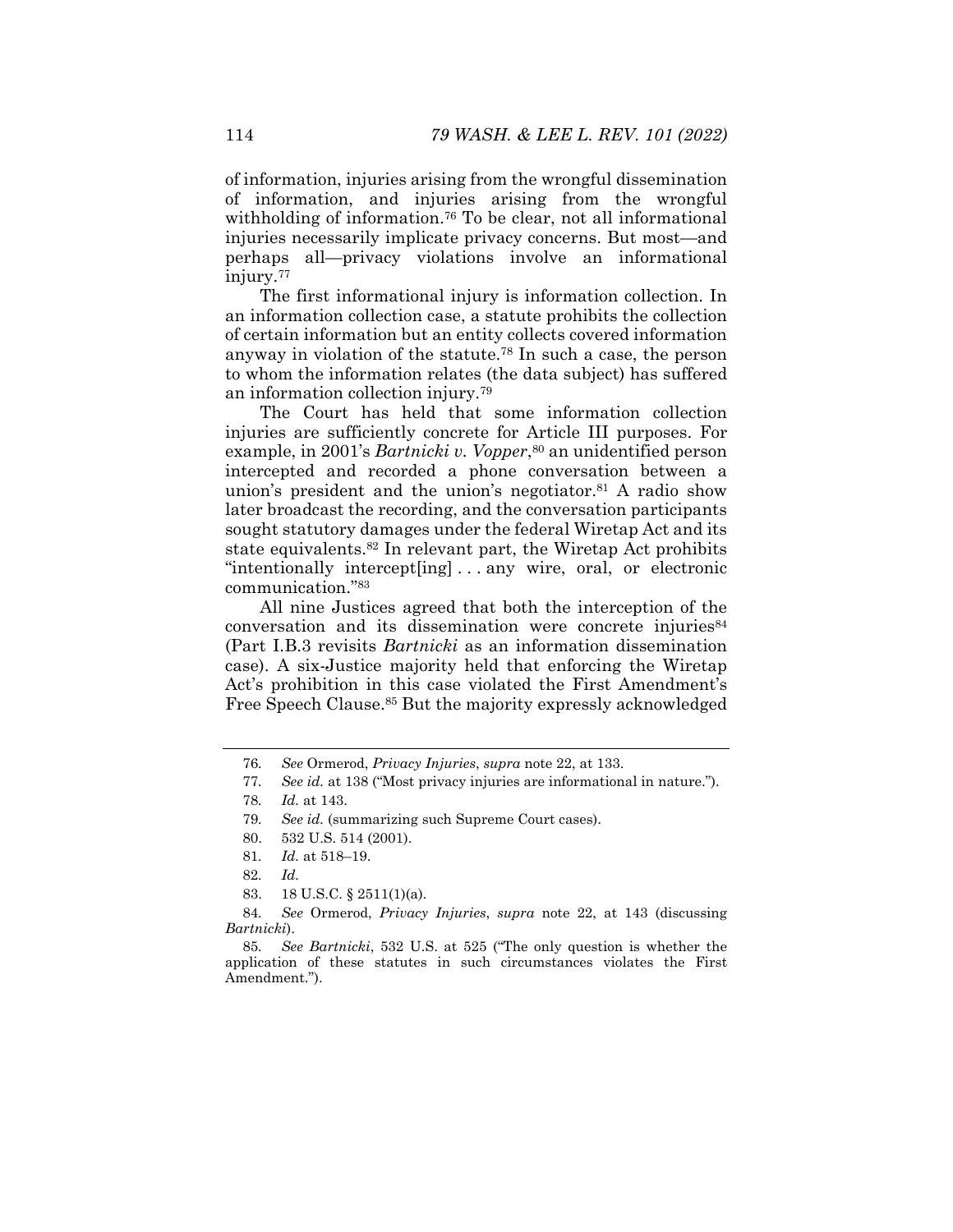two things—first, that the defendants had violated the statute when they disseminated the recording; and second, that the Court had jurisdiction to consider the merits of enforcing the statute against the defendants.<sup>86</sup> Any adjudication on the merits presupposes the existence of the jurisdictional requirement of Article III standing.87 Chief Justice William Rehnquist's dissenting opinion agreed that the plaintiffs suffered an injury but disagreed that the statutes violated the First Amendment.<sup>88</sup>

The second informational injury is information use. Information use injuries encompass several different informational practices.89 What they have in common is that a defendant uses a data subject's information in an injurious way that does not involve the dissemination of that information.90 To be sure, uses and disclosures often go hand-in-hand because dissemination is one common way to use information.91 But disseminations are distinct informational injuries and are addressed next.

Many federal laws limit the permissible uses of certain types of information. For example, the Health Insurance Portability and Accountability Act (HIPAA) gives individuals the right "to request that the covered entity restrict . . . uses or disclosures of protected health information about the individual."<sup>92</sup> Similarly, the Gramm-Leach-Bliley Act's Similarly, the Gramm-Leach-Bliley Act's (GLBA)93 Privacy Rule limits the "redisclosure and reuse" of some nonpublic personal information.<sup>94</sup>

To date, the Supreme Court has not explicitly addressed when a bare information use injury suffices for Article III purposes. Neither HIPAA nor GLBA are privately enforceable,

<sup>86</sup>*. Id.* at 525.

<sup>87</sup>*. See*, *e.g.*, Frederiksen v. City of Lockport, 384 F.3d 437, 438 (7th Cir. 2004) ("A suit dismissed for lack of jurisdiction cannot also be dismissed 'with prejudice'; that's a disposition on the merits, which only a court with jurisdiction may render.").

<sup>88</sup>*. Bartnicki*, 532 U.S. at 553 (Rehnquist, C.J., dissenting).

<sup>89</sup>*. See* Ormerod, *Privacy Injuries*, *supra* note 22, at 144.

<sup>90</sup>*. See id.* (describing intellectual property law and prohibitions on discrimination as information use restrictions).

<sup>91</sup>*. See id.* at 147.

 <sup>92. 45</sup> C.F.R. § 164.522(a)(1)(i)(A).

 <sup>93.</sup> Pub. L. No. 106-102, 113 Stat. 1338 (1999).

 <sup>94. 12</sup> C.F.R. § 1016.11.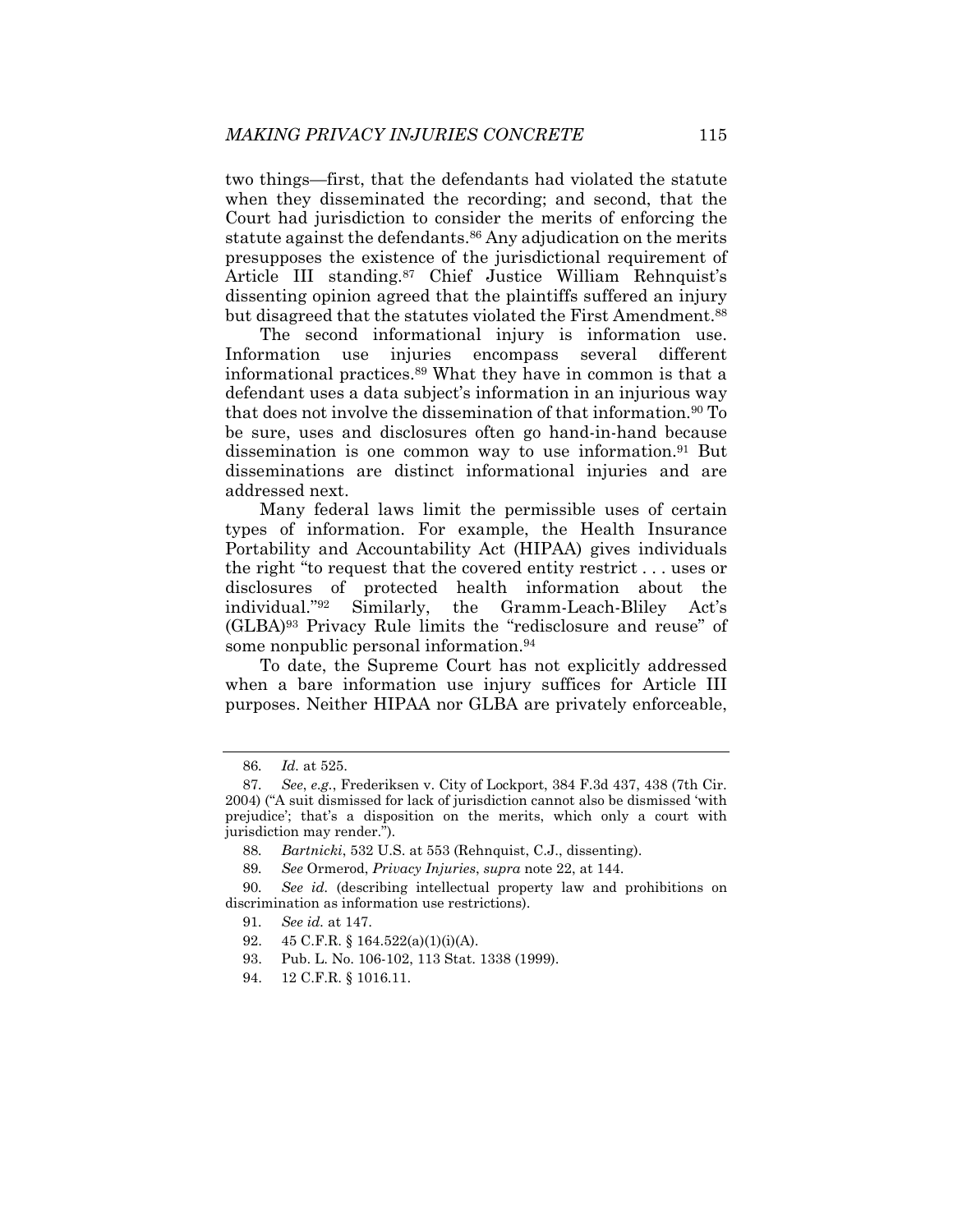so violations of those authorities' use limitations don't squarely present cases that implicate Article III standing.95 While the Fair Credit Reporting Act is privately enforceable and does include information use or purpose limitations, those restrictions are best understood as restrictions on dissemination.96 Nevertheless, the Court has routinely decided cases that presuppose the sufficiency of information use injuries.97

Despite the Court's silence on this issue, there are good reasons to believe that at least some information uses are inherently injurious. Examples discussed later in Part IV.B include facial recognition harms, data protection law's purpose restrictions, and prohibitions on spam telephone calls.

The third informational injury is information dissemination. In a dissemination case, a statute prohibits the dissemination of information, and the defendant flouts the proscription to the detriment of the data subject, the plaintiff.98 The Court has previously recognized the Article III sufficiency of some information dissemination injuries. *Bartnicki* is an obvious example.99 There, the defendants were those who broadcast the phone conversation recording, and the Court held that "the disclosure of the contents of the intercepted conversations . . . violated the federal and state statutes . . . [and the] petitioners are thus entitled to recover damages from each of the respondents."100 The only remaining question, the Court said, was "whether the application of these statutes in such circumstances violates the First Amendment."101

101*. Id.*

<sup>95</sup>*. See* R. Bradley McMahon, *After Billions Spent to Comply with HIPAA and GLBA Privacy Provisions, Why Is Identity Theft the Most Prevalent Crime in America?*, 49 VILL. L. REV. 625, 643, 650 (2004) (stating that these laws do not provide individuals with private causes of action).

<sup>96</sup>*. See* 15 U.S.C. § 1681b(3) (listing permissible uses of the information).

<sup>97</sup>*. See, e.g.*, Facebook v. Duguid, 141 S. Ct. 1163, 1168 (2021) (resolving the merits of a Telephone Consumer Protection Act statutory construction case).

<sup>98</sup>*. See* Ormerod, *Privacy Injuries*, *supra* note 22, at 148–49 (discussing cases involving information dissemination).

<sup>99</sup>*. See id.* at 148.

 <sup>100.</sup> Bartnicki v. Vopper, 532 U.S. 514, 525 (2001).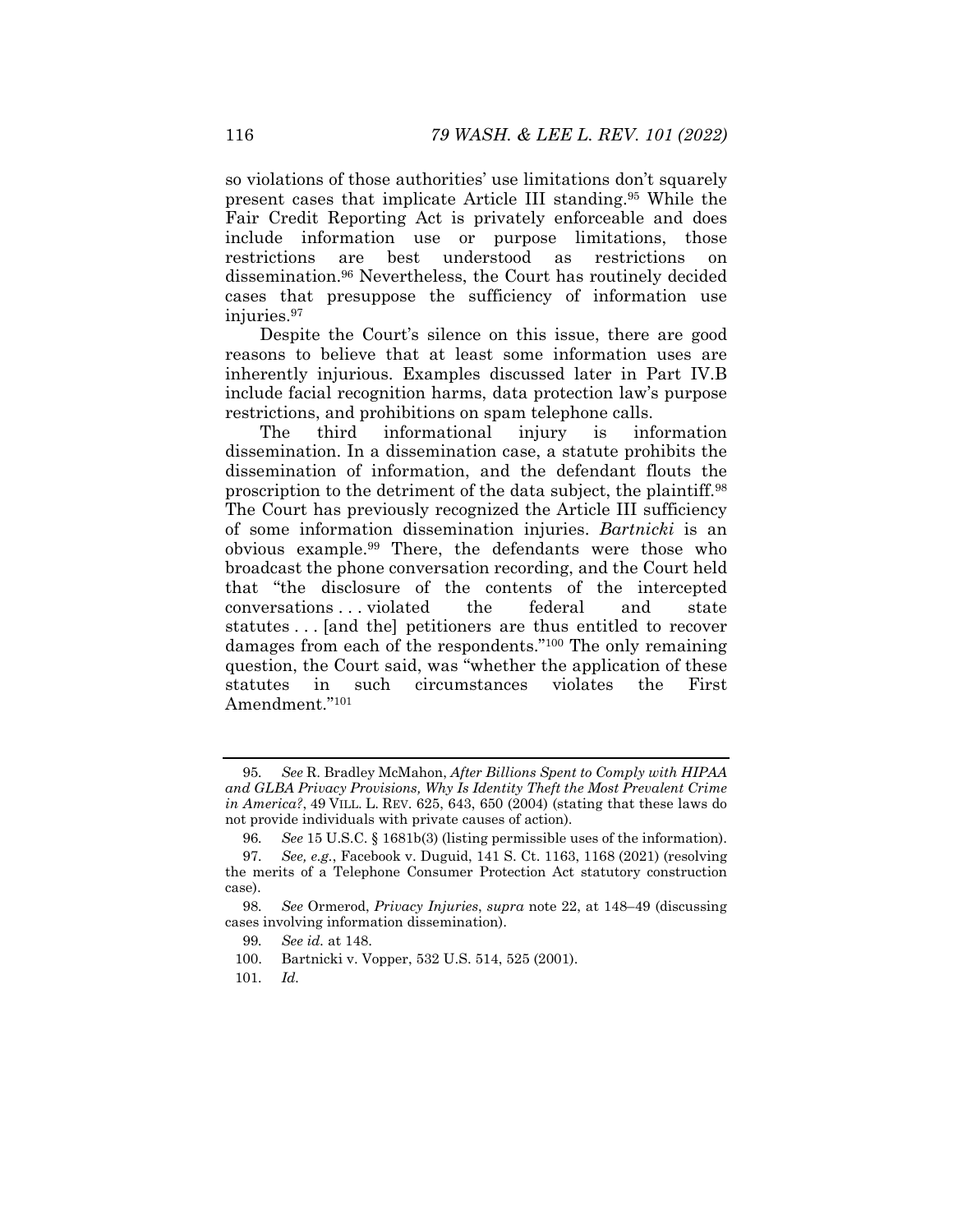*Doe v. Chao*,102 in 2004, holds the same. There, a plaintiff sued the U.S. Department of Labor for disclosing his Social Security number in violation of the Privacy Act.103 A six-Justice majority ruled against Doe on the merits of his statutory claim, but nonetheless held that he had suffered an injury in fact.104 The statute's reference to ""adverse effect' acts as a term of art identifying a potential plaintiff who satisfies the injury-in-fact and causation requirements of Article III standing, and who may consequently bring a civil action without suffering dismissal for want of standing to sue."105 The dissent agreed on the standing issue: "Doe has standing to sue, the Court agrees, based on allegations that he was 'torn . . . all to pieces' and 'greatly concerned and worried' because of the disclosure of his Social Security number and its potentially 'devastating' consequences."106

The final type of informational harm is information withholding. In an information withholding case, a statute provides a plaintiff with a legal right to access certain information.107 When the entity that controls the information—the defendant—refuses to disclose it, the plaintiff has suffered an information withholding injury.<sup>108</sup>

The Supreme Court has held that an information withholding injury suffices for Article III. In 1998's *Federal Election Commission v. Akins*,109 the Federal Election Commission (FEC) had determined that the American Israel Public Affairs Committee (AIPAC) was not a "political committee" as that term is defined in the Federal Election Campaign Act (FECA).110 That determination exempted AIPAC from needing to disclose information about its membership, contributions, and expenditures.111 A group of voters eventually brought suit in federal court under a provision of the statute

- 107. Ormerod, *Privacy Injuries*, *supra* note 22, at 135.
- 108*. See id.* at 137.
- 109. 524 U.S. 11 (1998).
- 110. 2 U.S.C. § 431(4)(A*)*; *Akins*, 524 U.S. at 13.
- 111*. Akins*, 524 U.S. at 13–14.

 <sup>102. 540</sup> U.S. 614 (2004).

<sup>103</sup>*. Id*. at 616–17.

<sup>104</sup>*. Id.* at 624.

<sup>105</sup>*. Id.*

<sup>106</sup>*. Id.* at 641 (Ginsburg, J., dissenting) (cleaned up).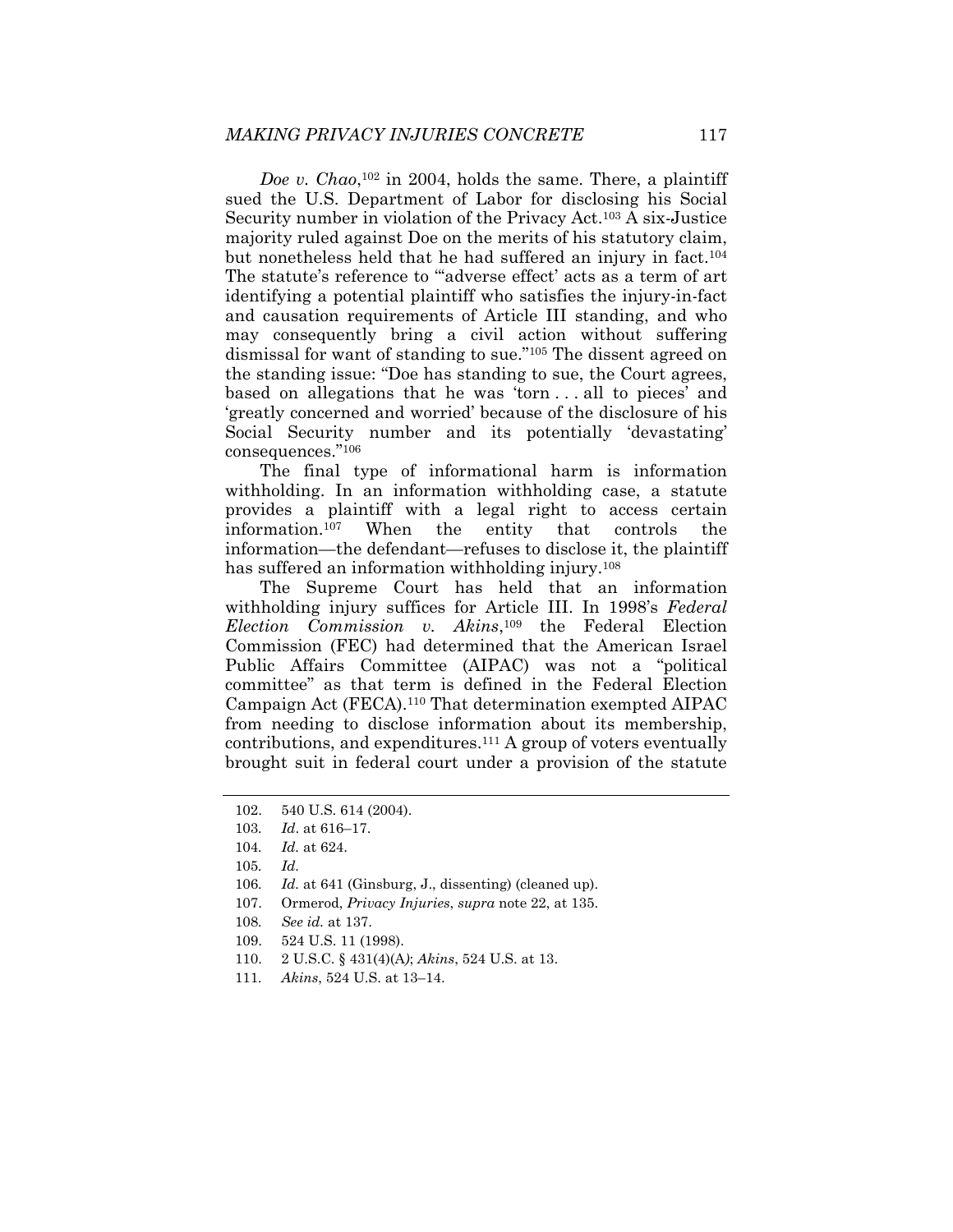that permitted "[a]ny party aggrieved" to seek judicial review of an FEC decision to dismiss a complaint.112 The FEC sought to dismiss the suit on standing grounds.<sup>113</sup>

The Court held that the informational injury the plaintiffs suffered was sufficient for Article III: "The 'injury in fact' that respondents have suffered consists of their inability to obtain information . . . that, on respondents' view of the law, the statute requires AIPAC make public."114 The majority also explained that past cases had "held that a plaintiff suffers an 'injury in fact' when the plaintiff fails to obtain information which must be publicly disclosed pursuant to a statute.<sup>"115</sup>

*Akins* is interesting because the plaintiffs faced two hurdles that many privacy plaintiffs will not—particularization concerns and a governmental defendant.116 First, with respect to particularization, Justice Scalia's dissent argued that the voters had suffered only a generalized grievance: "[T]he injury or deprivation is not only widely shared but it is undifferentiated. . . . [The] harm caused to Mr. Akins by the allegedly unlawful failure to enforce FECA is precisely the same as the harm caused to everyone else: unavailability of a description of AIPAC's activities."117

Second, the separation of powers justification for Article III standing is at its zenith when a plaintiff challenges the Executive Branch's interpretation of the law.118 And as *Lujan*

115*. Akins*, 524 U.S. at 21 (citing Pub. Citizen v. DOJ, 491 U.S. 440, 449 (1989); Havens Realty Corp. v. Coleman, 455 U.S. 363, 373–74 (1982)). Lower courts have held that some statutory schemes don't supply an injury in fact for alleged information withholding injuries. *See, e.g.*, Elec. Priv. Info. Ctr. v. Presidential Advisory Comm'n on Election Integrity, 878 F.3d 371, 378 (D.C. Cir. 2017) (rejecting standing for an information withholding injury because the plaintiff did not suffer the type of harm that the statute sought to prevent).

 116. *See Akins*, 524 U.S. at 29–30 (Scalia, J., dissenting) ("The provision of law at issue in this case is an extraordinary one, conferring upon a private person the ability to bring an Executive agency into court to compel its enforcement of the law against a third party.").

117*. Id.* at 35–36 (emphasis omitted).

118*. See, e.g.*, *id.* at 36 ("A system in which the citizenry at large could sue to compel Executive compliance with the law would be a system in which the courts, rather than the President, are given the primary responsibility to 'take

<sup>112</sup>*. See* 52 U.S.C. § 30109(a)(8)(A).

<sup>113</sup>*. Akins*, 524 U.S. at 18.

<sup>114</sup>*. Id.* at 21. Other cases have reached the same conclusion. *See, e.g.*, Pub. Citizen v. DOJ, 491 U.S. 440, 449 (1989).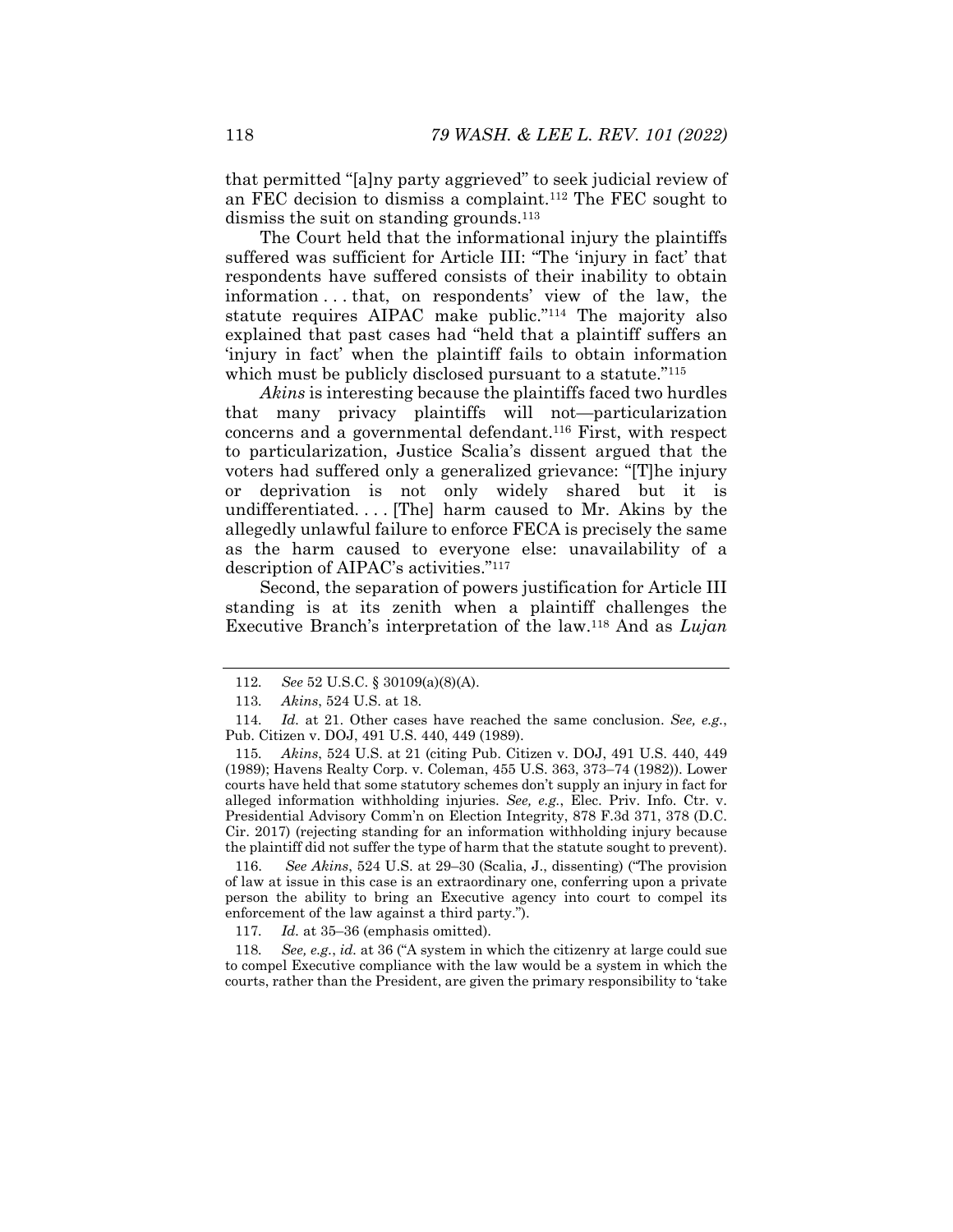shows us, these two hurdles are intimately connected—*Lujan* and *Akins* share in common a concern about "[t]he public's nonconcrete interest in the proper administration of the laws."119

Privacy cases involving withholding injuries are unlikely to create similar problems.120 Your right to access information about yourself is inherently particularized in a way that the right in *Akins* was not. And many—perhaps most—information access rights that implicate privacy concerns apply to private-sector actors.121 To be sure, the Court recently held that a company's violation of a statute that requires information production only sometimes supplies the plaintiff with a sufficiently concrete injury.<sup>122</sup> But even that case confirms that "formatting errors" that violate an information production requirement can suffice for Article III standing.123

\* \* \*

This Part has shown that the history of Article III standing is opaque but the Court's modern approach recognizes that at least some bare informational harms are inherently injurious. The next Part describes privacy's most recent Article III setbacks at the Supreme Court.

## II. PRIVACY'S ARTICLE III PROBLEMS

In the past decade, the Supreme Court decided three Article III standing cases that have ominous implications for privacy. This Part first surveys these decisions; it then synthesizes the

Care that the Laws be faithfully executed.'" (quoting U.S. CONST. art. II, § 3)). For more on this, see *infra* Part II.B.2.

 <sup>119.</sup> Lujan v. Defs. of Wildlife, 504 U.S. 555, 580 (1992) (Kennedy, J., concurring in part and concurring in the judgment in part).

 <sup>120.</sup> The California Consumer Privacy Act, for example, includes several access provisions. *See* CAL. CIV. CODE §§ 1798.100(a), 1798.110(a) (permitting access to information from business that collect personal information); *id.*  § 1798.115(a) (permitting access to information from businesses that sell or disclose personal information).

<sup>121</sup>*. See, e.g.*, *id.* §§ 1798.100(a), 1798.110(a). For more on this, see *infra* Part IV.B.

<sup>122</sup>*. See* TransUnion LLC v. Ramirez, 141 S. Ct. 2190, 2213–14 (2021).

<sup>123</sup>*. See id.* at 2214 ("As for the claims pertaining to the format of TransUnion's mailings, none of the 8,185 class members *other than the named plaintiff Ramirez* suffered a concrete harm." (emphasis added)).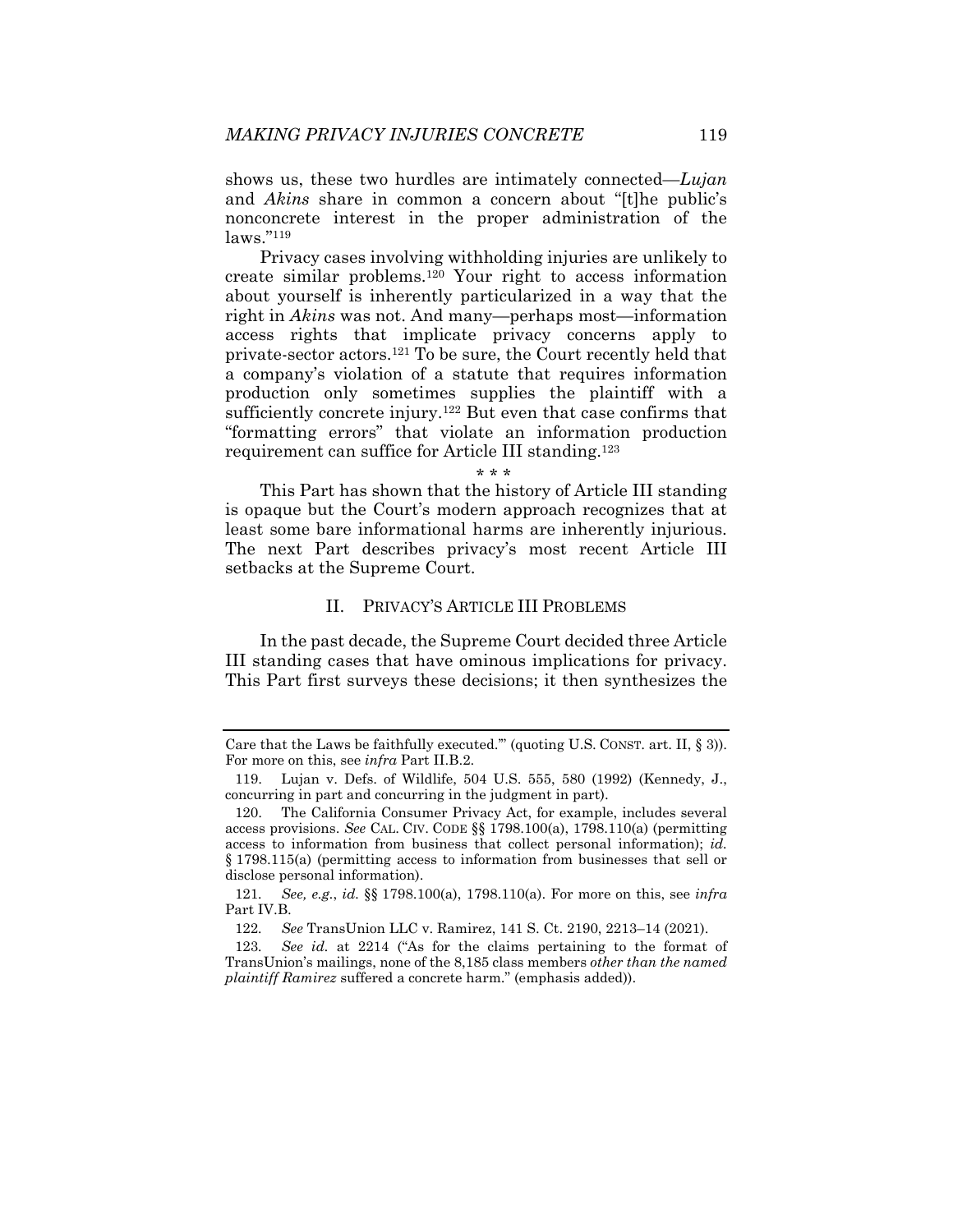problems for privacy that they signal and evaluates other attempts to resolve them.

#### A. *Recent Cases*

In recent years, the Supreme Court's Article III standing jurisprudence has been extraordinarily active.<sup>124</sup> This section focuses on three cases that highlight some significant problems for privacy standing—2013's *Clapper v. Amnesty International USA*, 2016's *Spokeo, Inc. v. Robins*, and 2021's *TransUnion LLC v. Ramirez*.

#### 1. *Clapper v. Amnesty International USA* (2013)

The plaintiffs—attorneys, journalists, and human-rights activists—challenged the constitutionality of a recently enacted statute that expanded the government's foreign surveillance authority.125 The plaintiffs believed that some of the people with whom they communicated would be targeted by the government's surveillance, and hence that the plaintiffs' communications would be intercepted in violation of the Fourth Amendment.<sup>126</sup> *Clapper* is thus an information collection case: The plaintiffs argued that the government's collection of their communications—in violation of the Fourth Amendment—constituted their injury in fact.<sup>127</sup>

The plaintiffs' theories of harm fell into two categories. First, future harms: they argued there was "an objectively reasonable likelihood that their communications will be acquired under [the statute] at some point in the future."128 Second, mitigation harms: they argued that "the threat of surveillance will compel them to travel abroad in order to have in-person conversations" and that these "costly and burdensome measures" to avoid surveillance constituted an ongoing present injury.129

<sup>124</sup>*. See* Ormerod, *Privacy Injuries*, *supra* note 22, at 136.

<sup>125</sup>*. See* Clapper v. Amnesty Int'l USA, 568 U.S. 398, 406 (2013).

<sup>126</sup>*. Id.* at 406–07.

<sup>127</sup>*. See id.* at 401.

<sup>128</sup>*. Id.*

<sup>129</sup>*. Id.* at 407.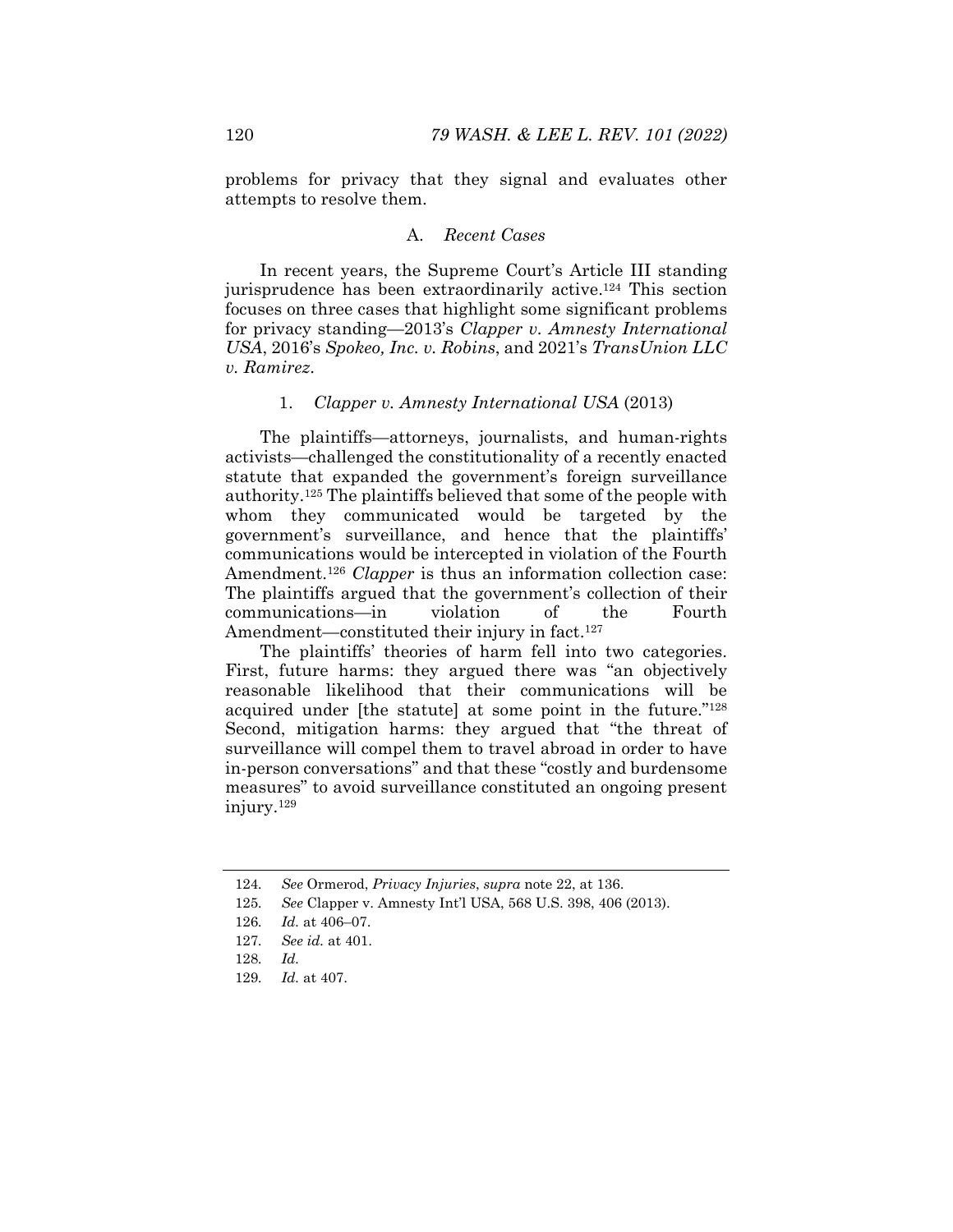The Second Circuit sided with the plaintiffs on both theories. It held that the plaintiffs had standing because there was an objectively reasonable likelihood that their  $communications$  would be intercepted<sup>130</sup> and because they were suffering ongoing "present injuries in fact—economic and professional harms—stemming from a reasonable fear of future harmful government conduct."131

The Supreme Court reversed on both future injuries and mitigation harms.132 Justice Samuel Alito's opinion for the 5–4 majority rejected the Second Circuit's future injury standard—"an objectively reasonable likelihood"—and instead offered an exceedingly stringent one: The "threatened injury must be *certainly impending* to constitute injury in fact."133 And the plaintiffs fell short of that standard because their allegations rested on a "highly speculative . . . chain of contingencies."134 The Court added that the plaintiffs' allegations were particularly speculative because they "require[d] guesswork as to how independent decisionmakers will exercise their judgment."<sup>135</sup>

In dissent, Justice Stephen Breyer identified several past decisions in which the Court used a less demanding standard to conclude that a plaintiff alleging future harm had standing.136 In footnote five of the majority opinion, Justice Alito responded:

Our cases do not uniformly require plaintiffs to demonstrate that it is literally certain that the harms they identify will come about. In some instances, we have found standing based on a "substantial risk" that the harm will occur, which may prompt plaintiffs to reasonably incur costs to mitigate or avoid that harm.137

<sup>130</sup>*. See id.* (citing Amnesty Int'l USA v. Clapper, 638 F.3d 118, 133–34, 139 (2d Cir. 2011)).

<sup>131</sup>*. Id.* (quoting Amnesty Int'l USA v. Clapper, 638 F.3d 118, 138 (2d Cir. 2011) (emphasis omitted)).

<sup>132</sup>*. Id.* at 422.

<sup>133</sup>*. Id.* at 409 (emphasis added) (internal quotation marks omitted) (quoting Whitmore v. Arkansas, 495 U.S. 149, 158 (1990)).

<sup>134</sup>*. Id.* at 410.

<sup>135</sup>*. Id.* at 413.

<sup>136</sup>*. See id.* at 432–33 (Breyer, J., dissenting) (listing cases).

<sup>137</sup>*. Id.* at 414 n.5.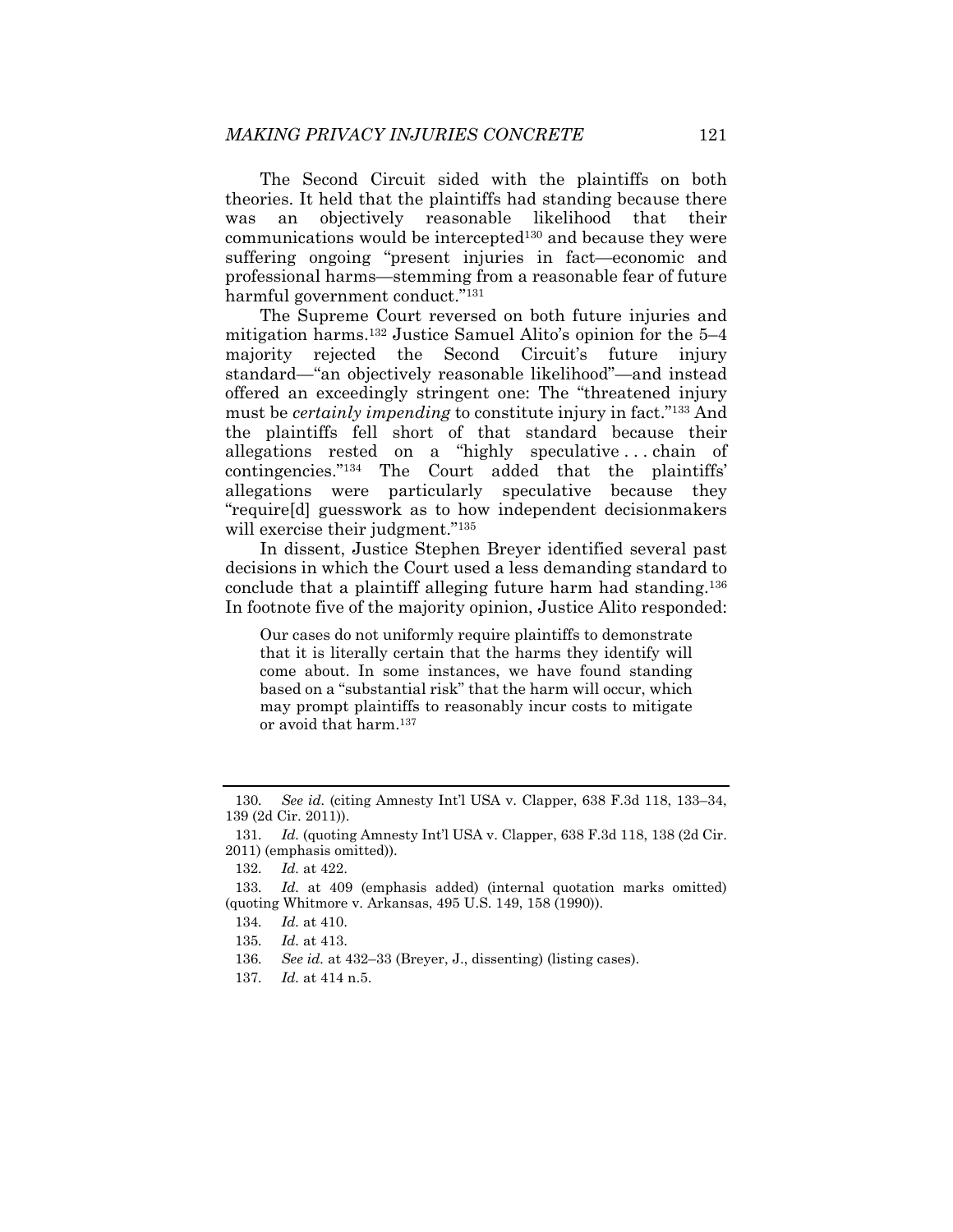Footnote five also adds that "to the extent that the 'substantial risk' standard is relevant and distinct from the 'certainly impending' requirement, [the plaintiffs] fall short of even that standard, in light of the attenuated chain of inferences necessary to find harm."138

As one scholar has noted, "Footnote five, in other words, appeared to be an alternative holding in *Clapper*—namely, that even under the less onerous 'substantial risk' standard, the plaintiffs in that case had failed to satisfy their burden."139 Sixteenth months after *Clapper*, a unanimous Court decided a different future-injury standing case in which Justice Clarence Thomas's majority opinion applied the "substantial risk" standard—all but ignoring *Clapper*'s "certainly impending" requirement.140

The *Clapper* majority also held that the plaintiffs' present injury claims—their mitigation harms—did not supply an Article III injury in fact.141 The Court held that the mitigation efforts could not "manufacture standing merely by inflicting harm on themselves based on their fears of a hypothetical future harm that is not certainly impending."<sup>142</sup> In other words, the Court held that mitigation harms are never sufficient for an injury in fact—they are beside the point, a null set.143 Mitigation harms only supply standing when they are taken in response to a certainly impending future injury, but a certainly impending injury is, alone, sufficient for standing.144 In short, there are no cases in which mitigation changes the result. Either a harm is certainly impending (yes standing) or it's not (no standing), and mitigation efforts don't matter in either case.

<sup>138</sup>*. Id.*

 <sup>139.</sup> Marty Lederman, *Commentary:* Susan B. Anthony List*,* Clapper *Footnote 5, and the State of Article III Standing Doctrine*, SCOTUSBLOG (June 17, 2014, 4:34 PM), https://perma.cc/G4Q9-6MB2.

<sup>140</sup>*. See* Susan B. Anthony List v. Driehaus, 573 U.S. 149, 158, 164–67 (2014).

<sup>141</sup>*. See* Clapper v. Amnesty Int'l USA, 568 U.S. 398, 418 (2013).

<sup>142</sup>*. Id.* at 416.

<sup>143</sup>*. See id.* at 417.

<sup>144</sup>*. See id.* at 416.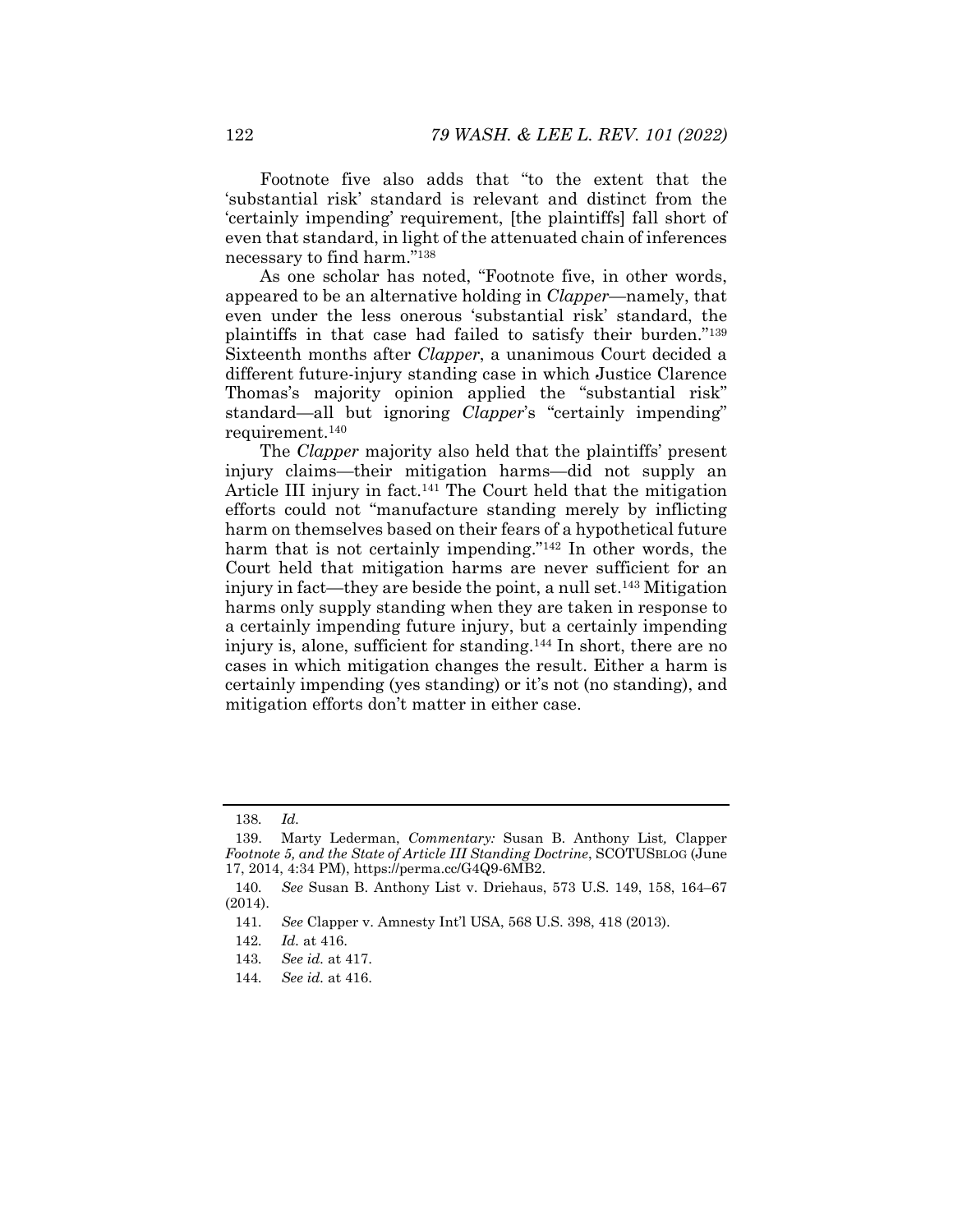#### 2. *Spokeo, Inc. v. Robins* (2016)

The Fair Credit Reporting Act (FCRA) seeks to "ensure fair and accurate credit reporting" by "regulat[ing] the creation and the use of consumer reports by consumer reporting agencies."145 The statute is privately enforceable, providing that "'any person who willfully fails to comply with any requirement of the Act with respect to any individual is liable to that individual' for, among other things, either 'actual damages' or statutory damages of \$100 to \$1,000 per violation, costs of the action and attorney's fees, and possibly punitive damages."146

Robins, the plaintiff, filed an FCRA suit against Spokeo, a company that operates a "people search engine."147 The company's search results for Robins reported that "he is married, has children, is in his 50's, has a job, is relatively affluent, and holds a graduate degree."148 According to Robins, all of that information was false.149 *Spokeo* is thus an information dissemination case: Robins argued that Spokeo disseminated false information about him in violation of the statute and in a way that posed a risk to his employment prospects.150

In 2010, Robins instituted a putative class action, alleging that Spokeo willfully failed to comply with the FCRA.151 The district court granted Spokeo's motion to dismiss, holding that Robins had failed to "properly plead" an Article III injury in fact.152 The Ninth Circuit reversed.153 Noting that "the violation of a statutory right is usually a sufficient injury in fact to confer standing," the Ninth Circuit held that Robins alleged a sufficient injury because he alleged that "Spokeo violated his statutory rights, not just the statutory rights of other people,"

 <sup>145.</sup> Spokeo, Inc. v. Robins, 578 U.S. 330, 334 (2016) (quoting 15 U.S.C. § 1681(a)) (internal quotation marks and alterations omitted).

<sup>146</sup>*. Id.* at 335 (internal quotation marks, footnotes, and brackets omitted).

<sup>147</sup>*. Id.* at 333.

<sup>148</sup>*. Id.* at 336.

<sup>149</sup>*. Id*.

<sup>150</sup>*. See id.* at 336, 350.

<sup>151</sup>*. Id.* at 336.

<sup>152</sup>*. Id.* at 337.

<sup>153</sup>*. Id.*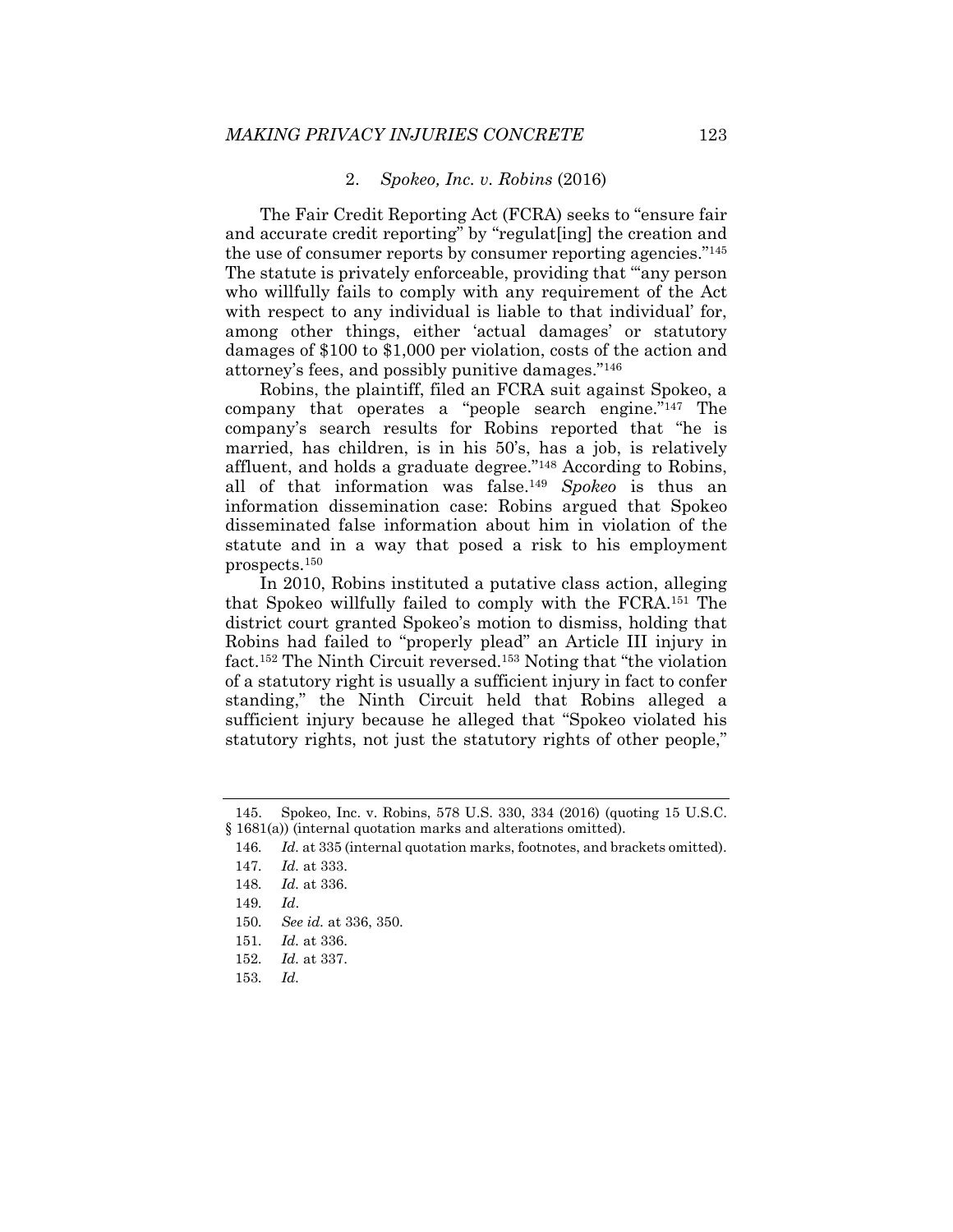and because his "personal interests in the handling of his credit information are individualized rather than collective."154

In a 6–2 opinion by Justice Alito, the Court vacated and remanded the case to the Ninth Circuit.155 The majority explained that remand was necessary because the "Ninth Circuit's analysis focused on the second characteristic (particularity), but it overlooked the first (concreteness)."156 The majority's discussion of Article III concreteness is convoluted, touching on at least four distinct subjects—an injury's tangibility, the role of history and Congress, procedural versus substantive rights, and the so-called "risk of real harm."157 According to the majority, Congress's "role in identifying and elevating intangible harms does not mean that a plaintiff automatically satisfies the injury-in-fact requirement whenever a statute grants a person a statutory right and purports to authorize that person to sue to vindicate that right."158

Here, the Court held, Robins had merely alleged a "deprivation of a procedural right without [a] concrete interest . . . affected by the deprivation."159 The Court acknowledged that, through the FCRA, "Congress plainly sought to curb the dissemination of false information by adopting procedures designed to decrease that risk," but nonetheless held that "not all inaccuracies cause harm or present any material risk of harm."160 For example, the Court said, it is "difficult to imagine how the dissemination of an incorrect zip code, without more, could work any concrete harm."161

 <sup>154.</sup> Robins v. Spokeo, Inc. (*Robins I*), 742 F.3d 409, 413 (9th Cir. 2014) (emphasis omitted).

 <sup>155.</sup> Spokeo, Inc. v. Robins, 578 U.S. 330, 343 (2016).

<sup>156</sup>*. Id.* at 334.

<sup>157</sup>*. See id.* at 339–43; *see also* Ormerod, *Privacy Injuries*, *supra* note 22, 15157 (discussing the Court's analysis in *Spokeo*).

<sup>158</sup>*. Spokeo*, 578 U.S. at 341.

<sup>159</sup>*. Id.* at 346–47 (quoting Summers v. Earth Island Inst., 555 U.S. 488, 496 (2009)).

<sup>160</sup>*. Id.* at 342.

<sup>161</sup>*. Id.*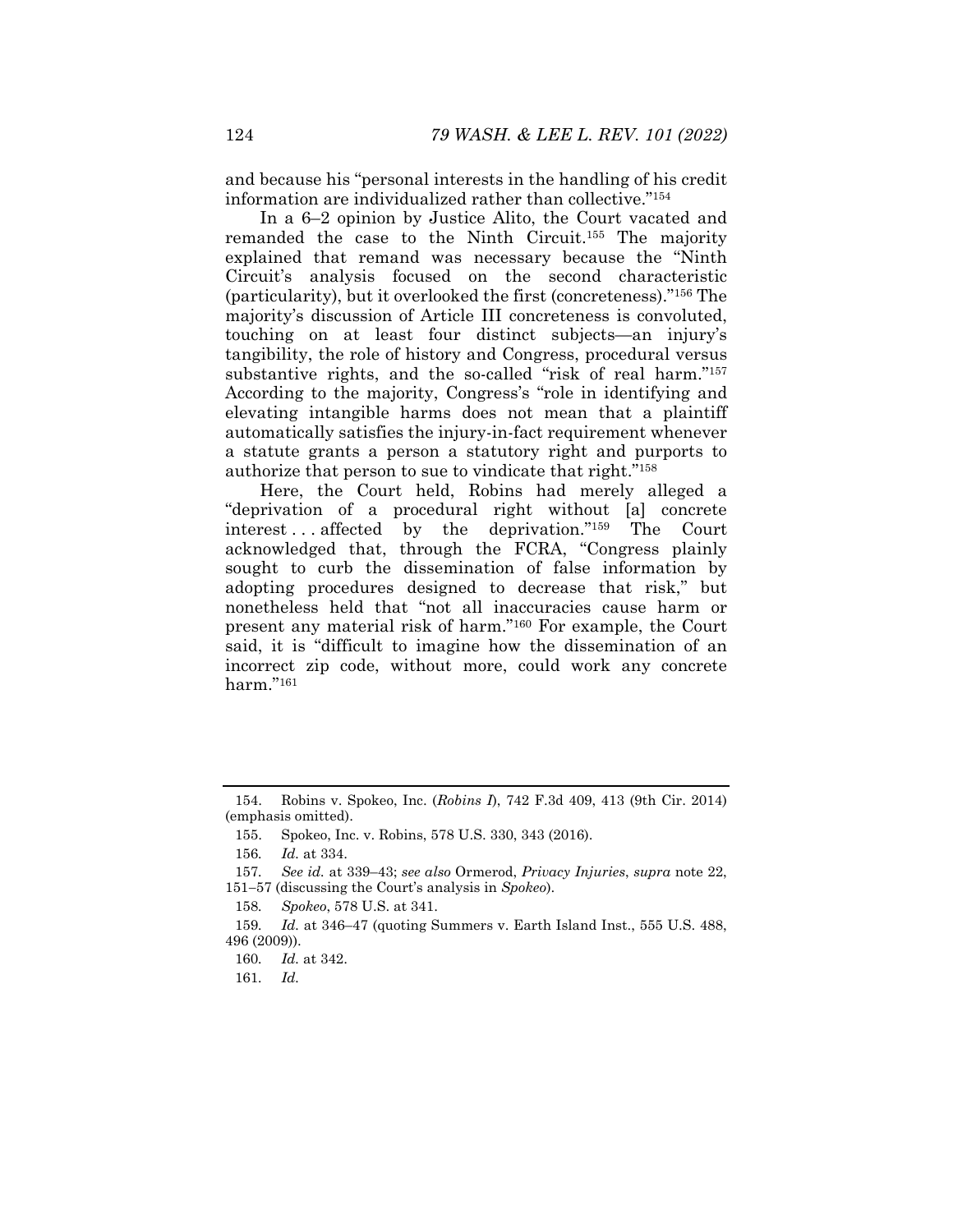#### 3. *TransUnion LLC v. Ramirez* (2021)

TransUnion is one of the three major credit-reporting companies in the United States.162 Beginning in 2002, TransUnion began cross-referencing the first and last names of credit-check subjects against the U.S. Treasury Department's Office of Foreign Assets Control (OFAC) list.163 The OFAC list includes terrorists, drug traffickers, and other serious criminals who threaten America's national security and with whom it is generally unlawful to transact business.164 Despite producing thousands of false positives and spawning litigation that TransUnion lost, TransUnion continued to cross-reference only subjects' first and last names for nearly a decade.<sup>165</sup>

In 2011, Sergio Ramirez sought to purchase a car, and the ensuing credit check reported that he was a "potential match" for an individual on the OFAC list.166 Ramirez requested his credit report from TransUnion, and the company sent him two mailings—the first included his credit report and a summary of his rights under the FCRA but omitted the OFAC designation; the second included the OFAC designation but omitted the summary of rights.<sup>167</sup>

Ramirez sued TransUnion and alleged two types of informational injuries: first, information dissemination—that TransUnion's dissemination of the false OFAC designation to the car dealership violated the "maximum possible accuracy" provision of the FCRA; second, information withholding—that both of TransUnion's mailings failed to comply with his information access rights under the FCRA.168

The district court certified a class that included 8,185 people whom TransUnion had designated an OFAC match and

 <sup>162.</sup> TransUnion LLC v. Ramirez, 141 S. Ct. 2190, 2201 (2021).

<sup>163</sup>*. Id.*

<sup>164</sup>*. Id.*

<sup>165</sup>*. See id.* at 2201–02; *id.* at 2215–16 (Thomas, J., dissenting) (summarizing *Cortez v. Trans Union LLC*, 617 F.3d 688 (3d Cir. 2010), where Cortez's name erroneously flagged as a match with a person named Cortes on the OFAC list, yet TransUnion failed to remove the alert for years); Brief for Respondent at 14, *TransUnion*, 141 S. Ct. 2190 (No. 20-297) ("After July 26, 2011, TransUnion abandoned the procedures it defends before this Court.").

<sup>166</sup>*. TransUnion*, 141 S. Ct. at 2201.

<sup>167</sup>*. Id.* at 2201–02.

<sup>168</sup>*. Id.* at 2208.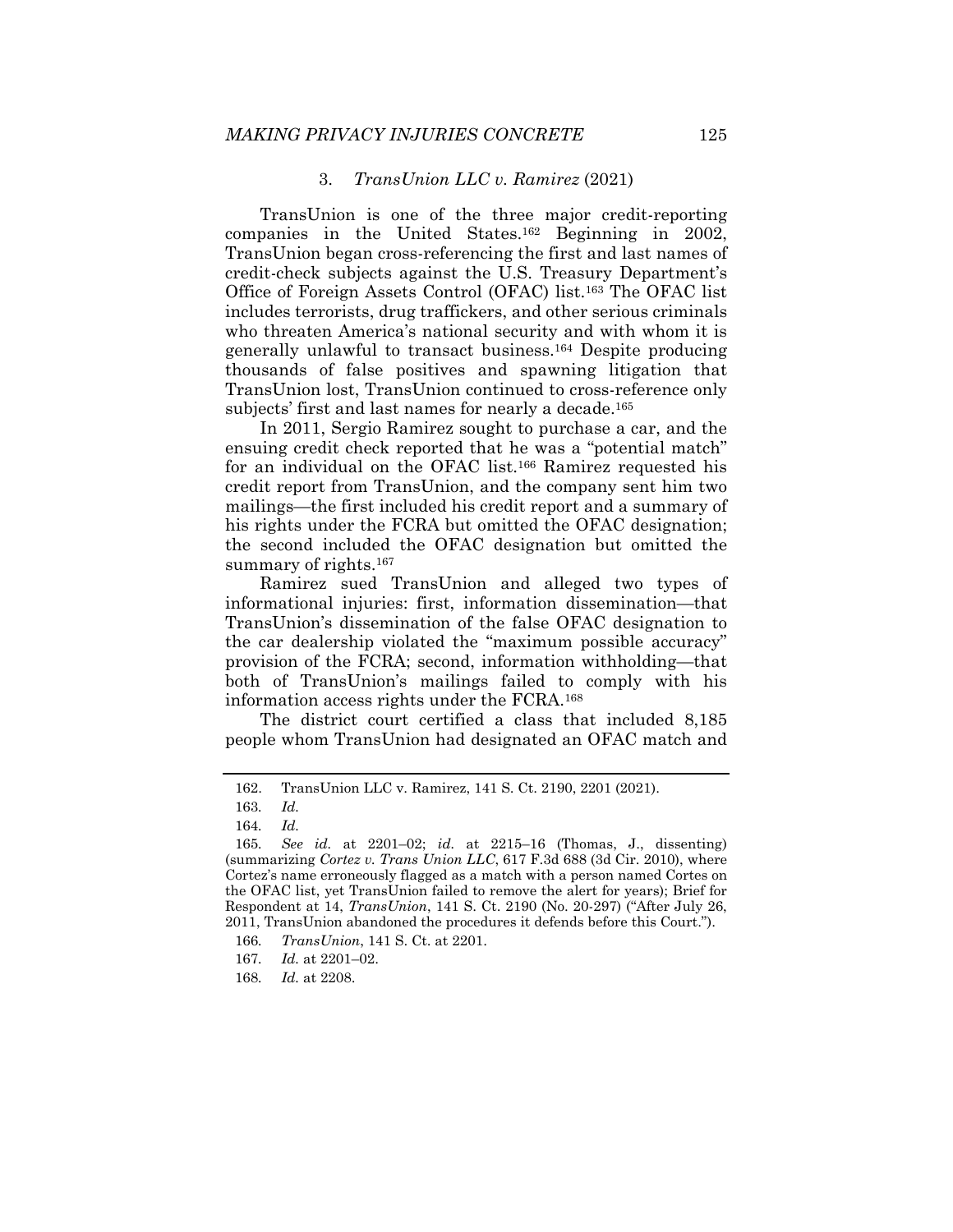who had requested and received the same two mailings as Ramirez.169 Of that class, the parties stipulated that 1,853 people had their credit reports disseminated by TransUnion to potential creditors.170 Ramirez won at trial and the Ninth Circuit mostly affirmed.<sup>171</sup> In a  $5-4$  opinion by Justice Kavanaugh, the Supreme Court vacated and remanded the Ninth Circuit's decision, 172 and the opinion effects two pairs of noteworthy developments.

The first pair concerns the specifics of Ramirez's case. The Court issued a split decision on both the dissemination and withholding injuries. As to dissemination, the Court held that only the 1,853 people who had their credit reports disseminated to potential lenders had suffered a concrete Article III injury; the other 6,332 had not.173 The Court explained that, as to the 1,853 people, "a person is injured when a defamatory statement that would subject him to hatred, contempt, or ridicule is published to the third party," and that the "harm from being labeled a 'potential terrorist' bears a close relationship to the harm from being labeled a 'terrorist."<sup>174</sup> But the remaining 6,332 people lacked a concrete injury because their harm "is roughly the same . . . as if someone wrote a defamatory letter and then stored it in her desk drawer," and a "letter that is not sent does not harm anyone, no matter how insulting the letter is."175

As to the withholding injuries, the Court held that only Ramirez had suffered a concrete injury and that the rest of the class had not.176 The Court recast Ramirez's withholding injuries as mere formatting errors, and thus distinguished *Akins* and *Public Citizen v. DOJ*.177 Because Ramirez had failed to produce any "evidence that, other than Ramirez, a single

<sup>169</sup>*. Id.* 

<sup>170</sup>*. Id.*

<sup>171</sup>*. Id.* (citing Ramirez v. TransUnion LLC, 951 F.3d 1008 (9th Cir. 2020)).

<sup>172</sup>*. Id.* at 2214.

<sup>173.</sup> See *id.* at 2208-13.

<sup>174</sup>*. Id.* at 2208–09 (some internal quotations marks omitted).

<sup>175</sup>*. Id.* at 2210.

<sup>176</sup>*. See id.* at 2213–14.

 <sup>177. 491</sup> U.S. 440 (1989); *see* TransUnion LLC v. Ramirez, 141 S. Ct. 2190, 2214 (2021).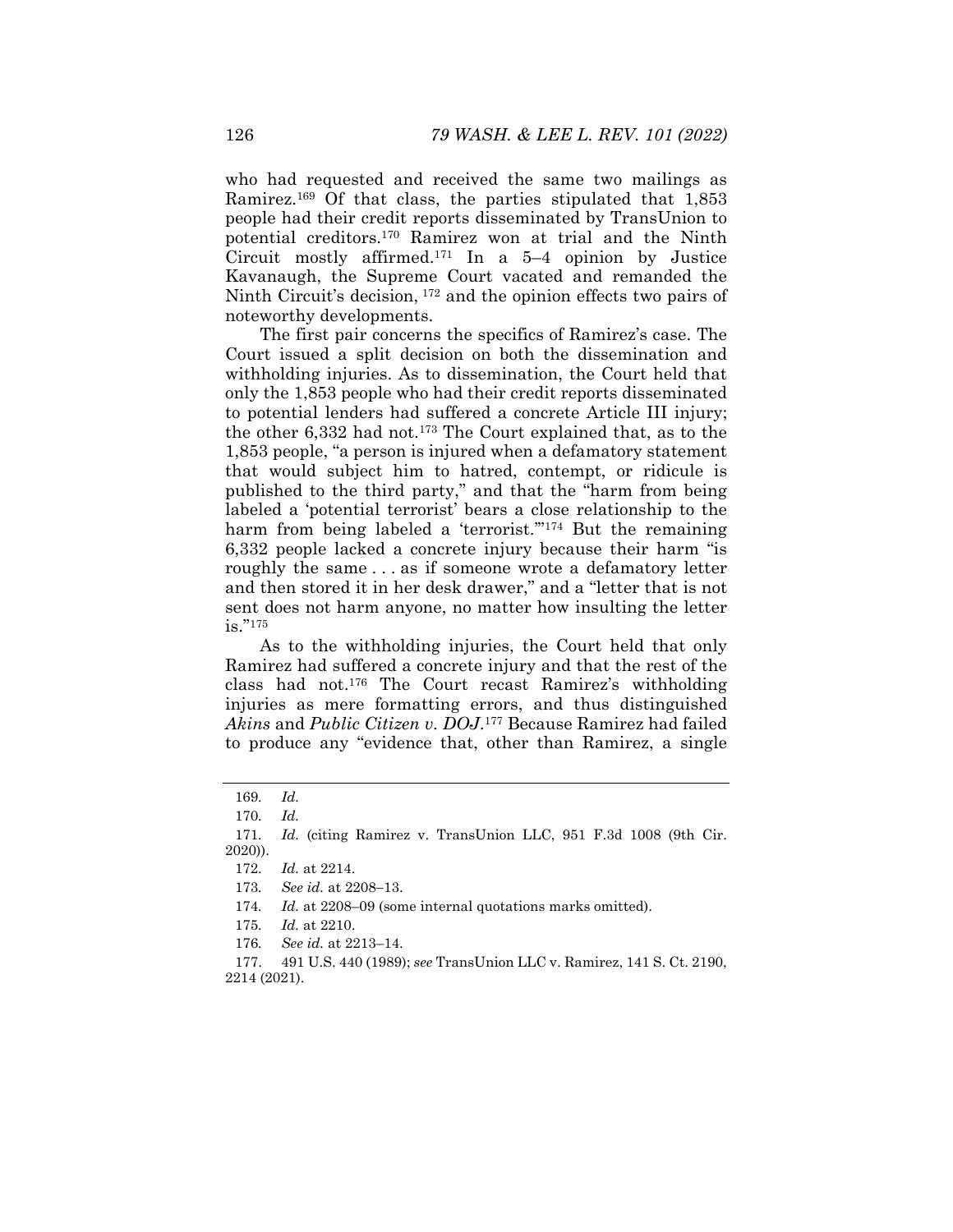other class member so much as *opened* the dual mailings, nor that they were confused, distressed, or relied on the information in any way," the absent class members lacked a sufficiently concrete injury in fact.178 "Without any evidence of harm caused by the format of the mailings," the Court explained, "these are bare procedural violations, divorced from any concrete harm."179

In arriving at these holdings, however, the majority opinion produced a pair of novel doctrinal evolutions. First, the Court clarified its language from *Clapper* about future injuries. Ramirez had argued that the 6,332 class members had also suffered a future injury because their credit reports could have been disseminated with the false designation at any time.180 The Court rejected that argument and suggested that a risk of future injury is never sufficient for Article III in any case where the plaintiffs seek damages.181 In other words, only in cases for injunctive relief—like *Clapper*—will a plaintiff satisfy Article III for a harm not yet materialized.182

Second, the Court elaborated on the constitutional footing of current standing doctrine. For the first time, the Court held that even particularized injuries may violate both Article III and Article II: "A regime where Congress could freely authorize unharmed plaintiffs to sue defendants who violate federal law not only would violate Article III but also would infringe on the Executive Branch's Article II authority."183 Picking up a thread from Justice Thomas's *Spokeo* concurrence and from the *Ramirez* oral argument, the Court held that "the choice of how

182*. See id.* at 2211

If the risk of future harm materializes and the individual suffers a concrete harm, then the harm itself, and not the pre-existing risk, will constitute a basis for the person's injury and for damages. If the risk of future harm does *not* materialize, then the individual cannot establish a concrete harm sufficient for standing, according to TransUnion.

183*. Id.* at 2207 (emphasis omitted).

<sup>178</sup>*. TransUnion LLC*, 141 S. Ct. at 2213–14 (internal quotation marks omitted).

<sup>179</sup>*. Id.* at 2213 (internal quotation marks and brackets omitted).

<sup>180</sup>*. Id.* at 2212.

<sup>181</sup>*. See id.* at 2210–11 ("TransUnion advances a persuasive argument that in a suit for damages, the mere risk of future harm, standing alone, cannot qualify as a concrete harm—at least unless the exposure to the risk of future harm itself causes a *separate* concrete harm.").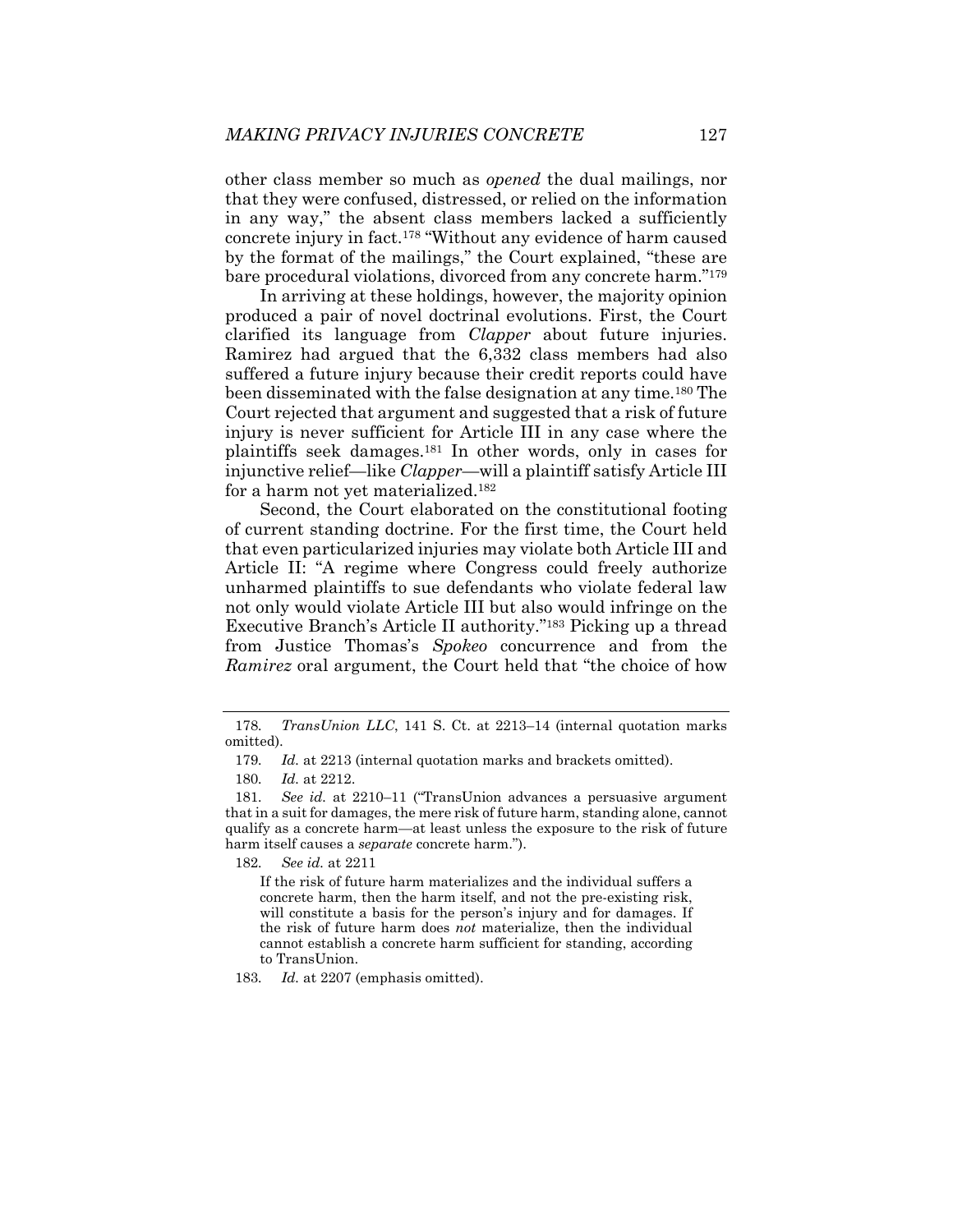to prioritize and how aggressively to pursue legal actions against defendants who violate the law falls within the discretion of the Executive Branch, not within the purview of private plaintiffs (and their attorneys)."184

### B. *Two Problems*

These three cases signal several significant problems for privacy standing. This section focuses on just two of them: the Court's failure to supply a line-drawing principle for its informational-injury cases and the absence of a justification for upsetting political consensus.

#### 1. No Line-Drawing Principle

*Clapper*, *Spokeo*, and *TransUnion* fail to supply a principle for discerning when an informational injury is concrete, particularized, and actual or imminent.

In *Clapper*, the Court held that the plaintiffs lacked proof that the government would intercept their communications in violation of the Fourth Amendment. Yet all nine Justices seemed to agree that the plaintiffs would have had a concrete (and actual) injury if they could have proven that their communications had already been intercepted.185 "Notwithstanding the division as to whether plaintiffs had adequately proven a threat of interception, both the majority and dissent in *Clapper* appeared to accept that when the government illicitly acquires private information, an actual interception constitutes a justiciable 'injury in fact.'"186 Justice Breyer's dissent stressed that "[n]o one here denies that the Government's interception of a private telephone or e-mail conversation amounts to an injury that is 'concrete and particularized.'"187

But not all information collections create an injury in fact. For example, the District of Columbia's Use of Consumer

<sup>184</sup>*. Id.*

<sup>185</sup>*. See supra* notes 141–144 and accompanying text.

 <sup>186.</sup> Kreimer, *supra* note 61, at 758.

<sup>187</sup>*.* Clapper v. Amnesty Int'l USA*,* 568 U.S. 398, 423 (2013) (Breyer, J., dissenting).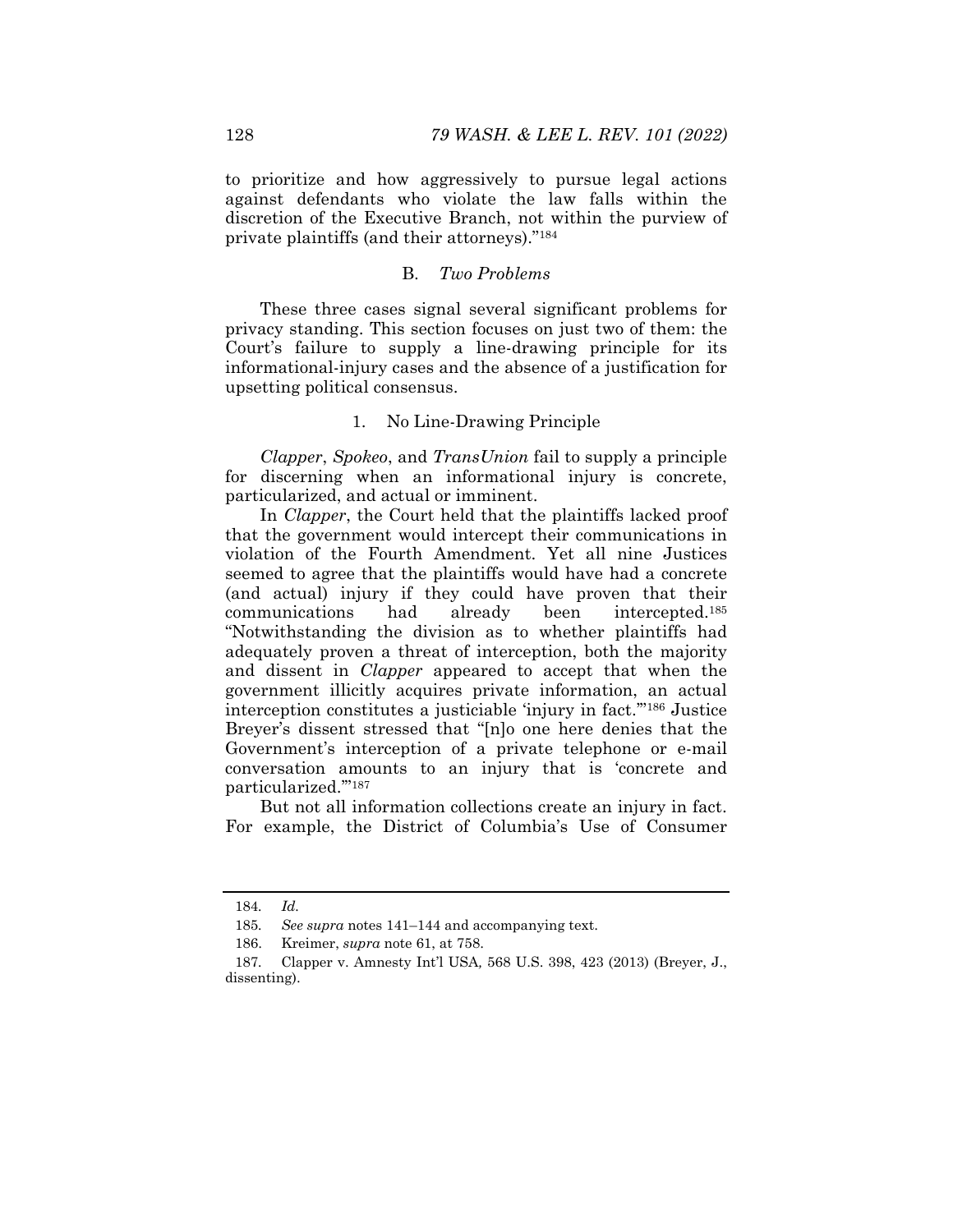Identification Act (D.C. I.D. Act)<sup>188</sup> provides that "no person shall, as a condition of accepting a credit card as payment for a sale of goods or services, request or record the address or telephone number of a credit card holder on the credit card transaction form."189 Two D.C. consumers brought suit under the law after their zip codes were requested and recorded at point-of-sale retail transactions.190 The D.C. Circuit held that the plaintiffs had failed to allege an Article III injury in fact: "If, as the Supreme Court advised [in *Spokeo*], disclosure of an incorrect zip code is not a concrete Article III injury, then even less so is [the plaintiffs'] naked assertion that a zip code was requested and recorded without any concrete consequence."191

This example, in conjunction with *Clapper*, thus illustrates that some informational practices are injurious enough for Article III, but others are not. How is a plaintiff to know? *Clapper* was an easy case on this front because it involved communicative content—phone conversations and the bodies of email messages.192 The Fourth Amendment (and several statutes)193 have long singled out communicative content for special protection,194 but it's implausible that Article III's case or controversy requirement observes the same letter-versus-envelope distinction.

In other words, surely the collection of some information other than communicative content suffices for Article III injuries. Federal law, for example, prohibits health insurers

 <sup>188.</sup> D.C. CODE § 47-3153 (2022).

 <sup>189.</sup> *Id.* § 47-3153(a).

<sup>190</sup>*. See* Hancock v. Urb. Outfitters, Inc*.*, 830 F.3d 511, 512 (D.C. Cir. 2016).

<sup>191</sup>*. Id.* at 514.

<sup>192</sup>*. See supra* note 187 and accompanying text.

<sup>193</sup>*. Compare* Wiretap Act, 18 U.S.C. § 511 (prohibiting the "interception and disclosure of wire, oral, or electronic communications"), *with* Pen Register Statute, 18 U.S.C. § 3121 (prohibiting "pen register and trap and trace device use").

<sup>194</sup>*. See, e.g.*, Katz v. United States, 389 U.S. 347, 352 (1967) (phone conversations); Berger v. New York, 388 U.S. 41, 46 (1967) (same); *Ex parte*  Jackson, 96 U.S. 727, 733 (1877) (physical letters in the mail); United States v. Warshak, 631 F.3d 266, 274 (6th Cir. 2010) (email content); Carpenter v. United States, 138 S. Ct. 2206, 2220–22 (2018) (seeming to accept *Warshak*'s conclusion about email content); *id.* at 2230 (Kennedy, J., dissenting) (same).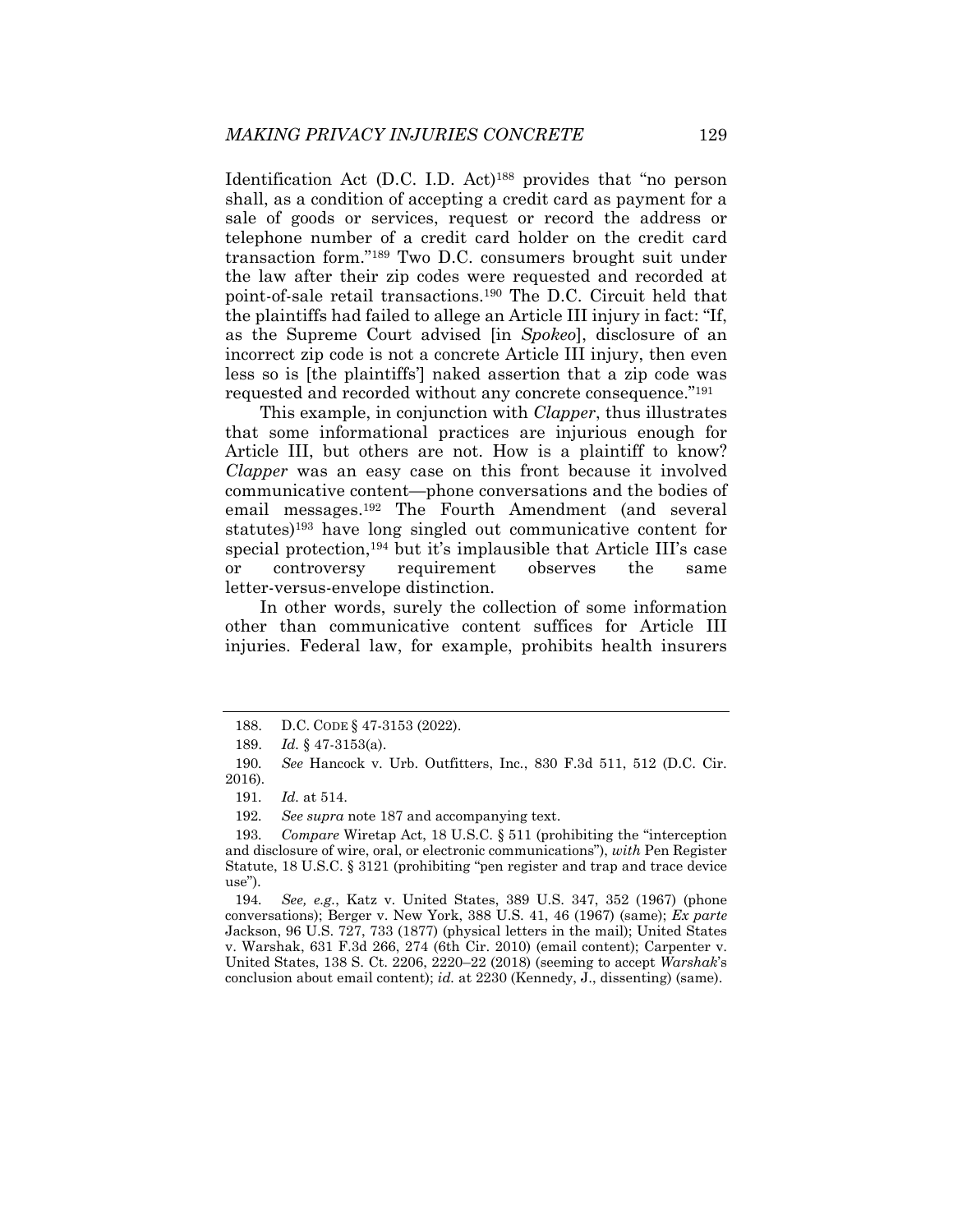from collecting individuals' genetic information.195 If that statute included a private right of action and a plaintiff alleged that an insurer violated the statute, would the plaintiff have an Article III injury in fact? The Court's cases don't supply an answer.

*Spokeo* raises the same problem in the context of information dissemination. Recall that the Court held that it's "difficult to imagine how the dissemination of an incorrect zip code, without more, could work any concrete harm."196 But surely some disseminations of information are injurious. After all, on remand in *Spokeo*, the Ninth Circuit conducted a concreteness analysis and concluded that Robins had alleged a sufficient "risk of real harm" to constitute an injury in fact: "Robins's allegations relate facts that are substantially more likely to harm his concrete interests than the Supreme Court's example of an incorrect zip code."197 For example, the Ninth Circuit said, "Robins alleged that he is out of work and looking for a job, but that Spokeo's inaccurate reports have caused actual harm to his employment prospects by misrepresenting facts that would be relevant to employers."198 "Even if their likelihood actually to harm Robins's job search could be debated," the court concluded, "the inaccuracies alleged in this case do not strike us as the sort of mere technical violations which are too insignificant to present a sincere risk of harm to the real-world interests that Congress chose to protect with the FCRA."199

Other courts have followed suit. The Eleventh Circuit and the Ninth Circuit, for example, have both concluded that disseminating information in violation of the Video Privacy Protection Act<sup>200</sup> is—without anything else—a concrete injury in fact.<sup>201</sup>

Both *TransUnion*'s dissemination and withholding conclusions compound this line-drawing problem. As the

<sup>195</sup>*. See* 29 U.S.C. § 1182(d).

 <sup>196.</sup> Spokeo, Inc. v. Robins, 578 U.S. 330, 342 (2016).

 <sup>197.</sup> Robins v. Spokeo, Inc. (*Robins II*), 867 F.3d 1108, 1117 (9th Cir. 2017).

<sup>198</sup>*. Id.* (internal quotation marks and brackets omitted).

<sup>199</sup>*. Id.* (internal quotation marks and brackets omitted).

 <sup>200. 18</sup> U.S.C. § 2710.

<sup>201</sup>*. See* Perry v. Cable News Network, Inc., 854 F.3d 1336, 1341 (11th Cir. 2017); Eichenberger v. ESPN, Inc., 876 F.3d 979, 983 (9th Cir. 2017).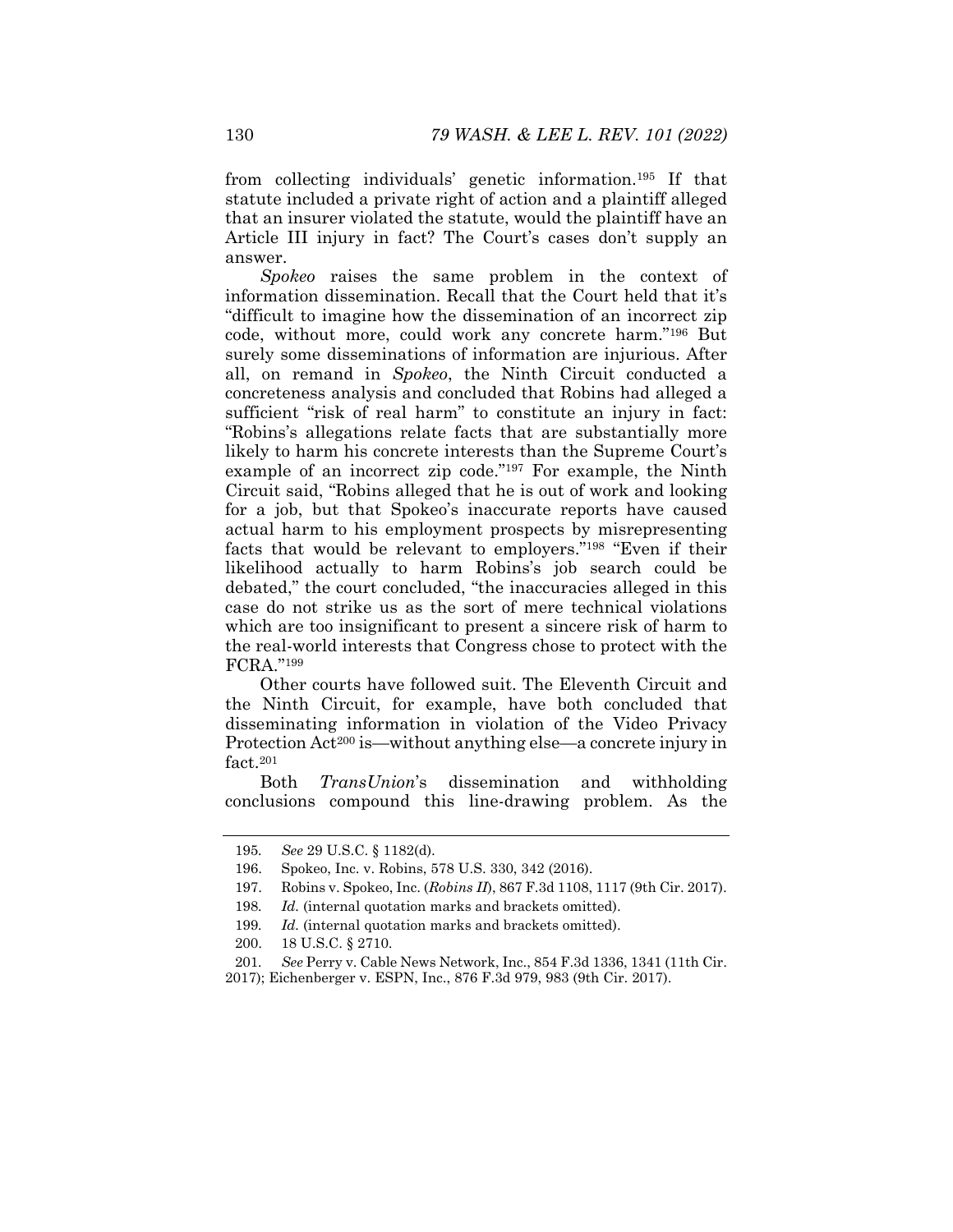*TransUnion* dissents explain, the distinctions the majority draws between class members are illusory. On dissemination, "TransUnion published [the false OFAC designation] to vendors that printed and sent the mailings," and in "the historical context of libel, publication to even a single other party could be enough to give rise to suit," including "a telegraph company, an attorney, or a stenographer who merely writes the information down."202 Further, "why is it so speculative that a company in the business of selling credit reports to third parties will in fact sell a credit report to a third party?"203 On withholding, "the majority makes a set of curious assumptions," like that "people who specifically request a copy of their credit report may not even 'open[]' the envelope," and "people who learn that their credit files label them potential terrorists would not 'have tried to correct' the error."204

In sum, the Court appears unlikely to slow its inexorable campaign to sharply limit intangible injuries. Recent informational standing cases have raised unanswered questions about how courts should draw the line between sufficiently and insufficiently concrete injuries. And even when everyone agrees that an informational practice is injurious, the Court has obfuscated the level of risk that is necessary to establish standing. What makes some informational practices per se injurious? How should lower courts (and legislatures) conduct that analysis? And what level of risk suffices for per se injurious practices?

#### 2. No Justification for Upsetting Political Consensus

The failure to supply a line-drawing principle is not, however, the Court's most fundamental error in its recent standing decisions. The Court has also failed to justify its practice of nullifying duly enacted private rights of action and thereby overriding the byproduct of political consensus.

The only justification the Court has ever offered for standing doctrine is the separation of powers.205 But upon closer

 <sup>202.</sup> TransUnion LLC v. Ramirez, 141 S. Ct. 2190, 2223 (2021) (Thomas, J., dissenting).

<sup>203</sup>*. Id.* at 2225 (Kagan, J., dissenting).

<sup>204</sup>*. Id.* at 2225–26 (emphasis omitted) (alteration in original).

<sup>205</sup>*. See, e.g.*, *id.* at 2207 (majority opinion).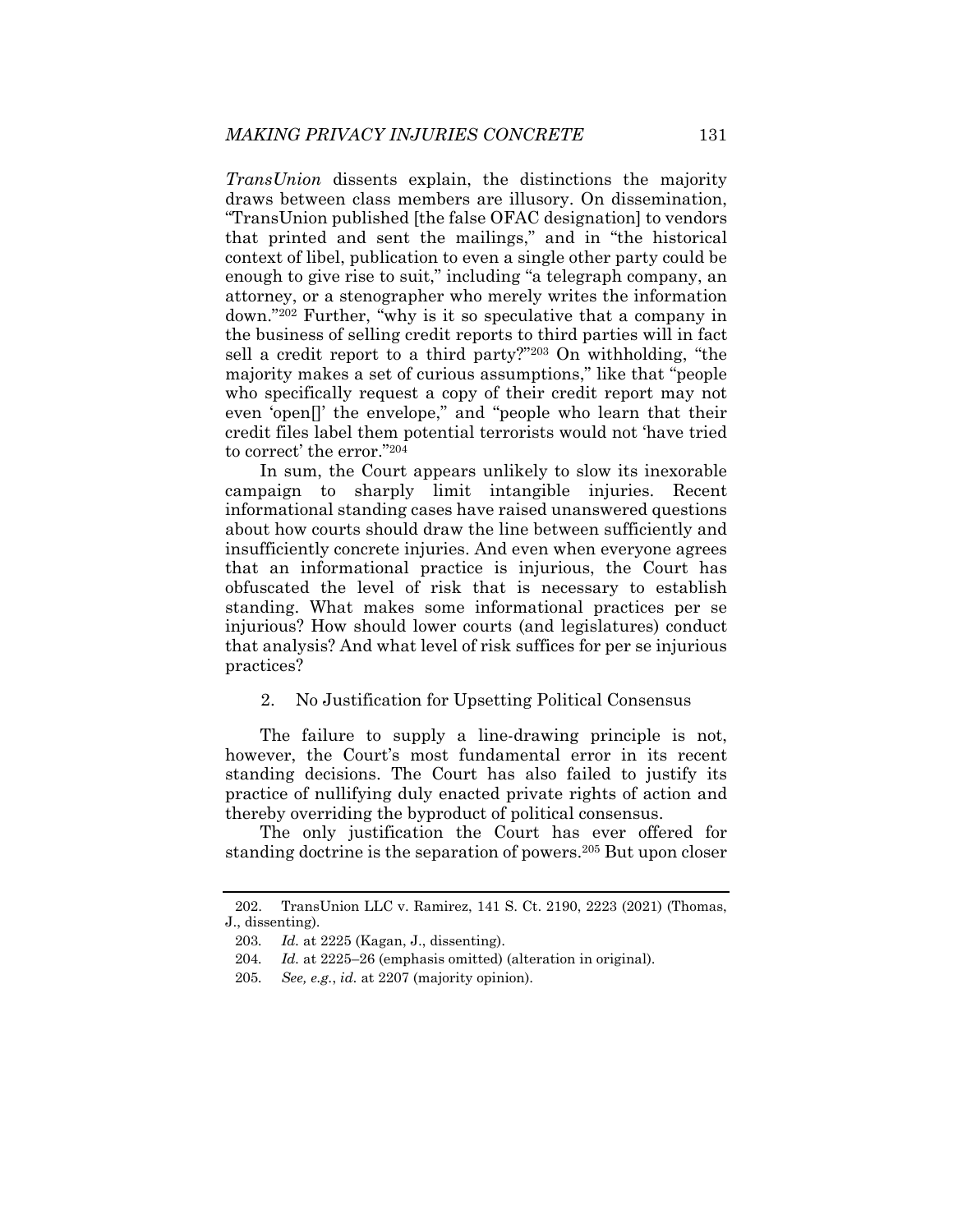examination, the separation of powers justification has two distinct constitutional footings—one grounded in Article II and the other in Article III.206 In recent years, the Court has expanded each, and the net result is an ever-shrinking list of injuries that Congress can make privately enforceable and that federal courts are allowed to entertain.

Start with Article II. *Lujan* held that Congress violated the separation of powers when it attempted to use a citizen-suit provision to handcuff the Executive Branch's authority to interpret a federal statute.207 After all, Justice Scalia wrote that "convert[ing] the undifferentiated public interest in executive officers' compliance with the law into an 'individual right'" violated Article II's Take Care Clause.208 In other words, *Lujan*'s prohibition was relatively modest: do not infringe upon the Executive Branch.

It's also worth recognizing that *Lujan*'s concern is minimized when Congress enacts a legal right that is adequately particularized: it was the *undifferentiated* public interest in the Executive's general compliance with the law that doomed the ESA's citizen-suit provision.209 In short, outsourcing the interpretation of the law to the public and to the judiciary was the Article II infringement that *Lujan* prohibits.

But in recent years the Court's standing decisions have added a new and different dimension to the Article II violation, and *TransUnion* supplies a stark example. When a credit-reporting company defames you in violation of a statute, concerns about the Take Care Clause are absent because the Executive Branch isn't a party to the litigation and its authority to interpret the law isn't implicated.210 And yet the Court held

<sup>206</sup>*. See* Allen v. Wright, 468 U.S. 737, 752, 761 (1984) (discussing Articles II and III as the constitutional basis for the separation of powers explanation of the standing doctrine).

<sup>207</sup>*. See* Lujan v. Defs. of Wildlife, 504 U.S. 555, 577 (1992).

<sup>208</sup>*. Id.*

<sup>209</sup>*. See id.* at 578 ("Nothing in this contradicts the principle that '[t]he . . . injury required by Art. III may exist solely by virtue of statutes creating legal rights, the invasion of which creates standing.'" (quoting Warth v. Seldin, 422 U.S. 490, 500 (1975))).

<sup>210</sup>*. See, e.g.*, Jackson Erpenbach, *A Post-*Spokeo *Taxonomy of Intangible Harms*, 118 MICH. L. REV. 471, 505 (2019) (arguing that "consumer protection cases do not raise concerns of asserting general grievances" because those "suits are filed against private companies and allege conduct as to particular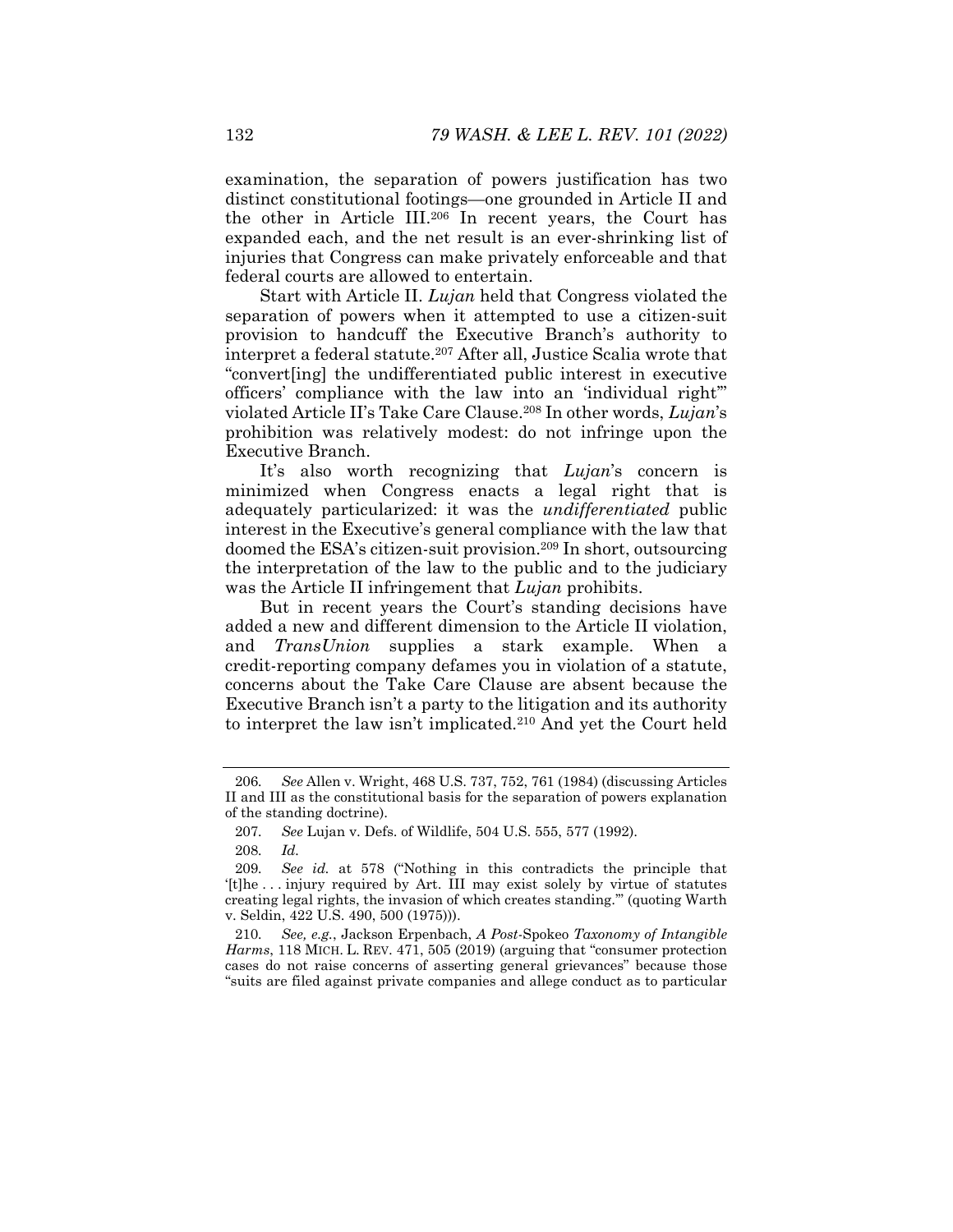that "[p]rivate plaintiffs are not accountable to the people and are not charged with pursuing the public interest in enforcing a defendant's general compliance with regulatory law," and thus resolving the case "would infringe on the Executive Branch's Article II authority."211 While *Lujan* only prohibited interference, *TransUnion* prohibits usurpation of the Executive Branch's enforcement authority.

This is an expansion of the prohibition, not just a change in degree, because Congress cannot solve or avoid the problem by adequately personalizing legal rights. The plaintiffs who lost in *TransUnion* had a false OFAC designation placed on their personal credit reports, and the FCRA conferred on them a personal right to accurate information.212 In the move from interference to usurpation, the Court's objection shifted from particularization to concreteness.213

Now consider Article III. Here too the Court's justification has shifted and expanded. Few would contest that a congressional authorization for an advisory opinion violates Article III's requirement of a "judicial" "case" or "controversy."<sup>214</sup> While the reasoning of 1911's *Muskrat v. United States*215 is famously opaque, a plausible interpretation is that Congress's attempt to authorize a request for an advisory opinion was not a "judicial" case within the meaning of Article III.216 In other

plaintiffs," and "[t]he executive branch is neither conscripted into action nor relieved of its Take Care Clause duties").

 <sup>211.</sup> TransUnion LLC v. Ramirez, 141 S. Ct. 2190, 2207 (2021); *see also* Transcript of Oral Argument at 56–57, *id*. (No. 20-297) (suggesting, in a question by Justice Kavanaugh, that the FCRA constitutes an impermissible attempt by Congress to delegate law enforcement power to private attorneys general).

<sup>212</sup>*. See TransUnion*, 141 S. Ct. at 2213.

<sup>213</sup>*. See, e.g.*, *id.* at 2212 (finding that the plaintiffs could not demonstrate that there was a sufficient likelihood of imminent harm and therefore not a serious risk of concrete harm).

<sup>214</sup>*. See* Sunstein, *supra* note 5, at 179 n.79 ("I do not contend that there are no limits to Congress' power to decide what is a 'case' or 'controversy.' In all likelihood, for example, Congress is barred from overcoming the ban on advisory opinions.").

 <sup>215. 219</sup> U.S. 346 (1911).

<sup>216</sup>*. See* William Baude, *Standing in the Shadow of Congress*, 2016 SUP. CT. REV. 197, 206–07, 207 nn.55, 59 (2016).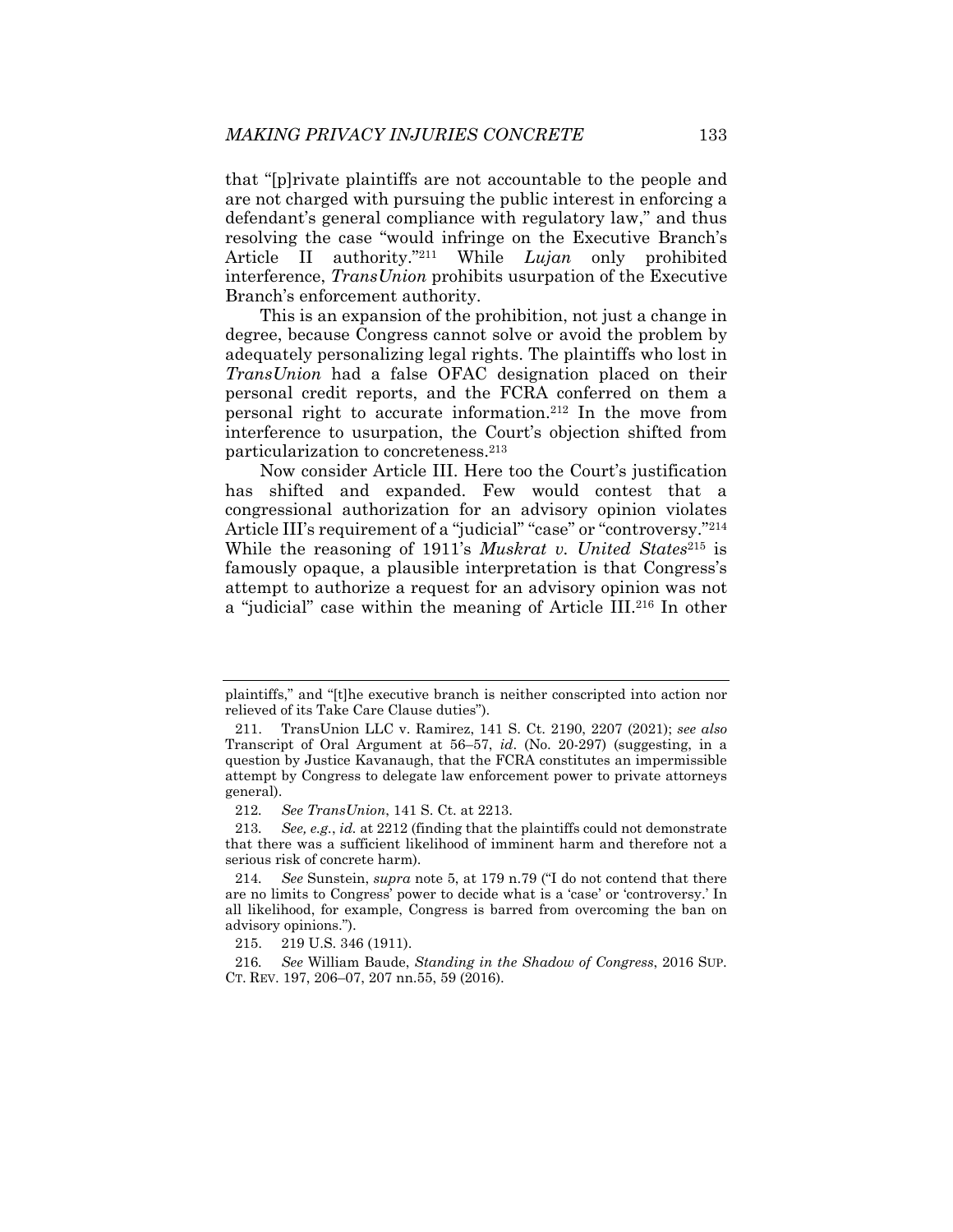words, *Muskrat*'s prohibition was also relatively modest: do not authorize advisory opinions.217

Here too, particularization concerns underlie the prohibition. While the statutes in *Muskrat* explicitly named the parties authorized to sue, the legal right was again little more than an undifferentiated public interest in the proper interpretation of federal law.218 In recent years, however, the Court's interpretation of Article III's case or controversy requirement has dramatically expanded beyond *Muskrat*'s modest prohibition. In both *Spokeo* and *TransUnion*, the Court's harping on "concreteness" is a departure from its concern about particularization and injects a limitation on the character of the legal rights that Congress can make privately enforceable.<sup>219</sup> While *Muskrat* only prohibited advisory opinions, *Spokeo* and *TransUnion* prohibit a vast array of injuries in law.<sup>220</sup>

With both Article II and Article III, the Court's initial concerns and justifications are legitimate. If a proper-party requirement grounded in adverseness is at the heart of standing doctrine, then there is something definitively non-judicial about asking courts "to adjudicate only '[t]he public's nonconcrete interest in the proper administration of the laws.'"221 But in both cases, the recent expansion of the prohibitions—and the corresponding abandonment of particularization concerns—has eroded their underlying rationales.

*TransUnion* assumes that the Executive Branch has a near monopoly on the enforcement of federal law, but this assumption

220*. See, e.g.*, *TransUnion*, 141 S. Ct. at 2205 ("[U]nder Article III, an injury in law is not an injury in fact.").

<sup>217</sup>*. See* Fairchild v. Hughes, 258 U.S. 126, 129–30 (1922) (citing *Muskrat* and holding that an individual citizen does not have a right to institute a judicial proceeding challenging the constitutionality of the proposed Nineteenth Amendment when there was no individual harm alleged).

<sup>218</sup>*. See Muskrat*, 219 U.S. at 361 ("[T]here is neither more nor less in this procedure than an attempt to provide for a judicial determination . . . of the constitutional validity of an act of Congress.").

<sup>219</sup>*. See* Spokeo, Inc. v. Robins, 578 U.S. 330, 334 (2016) (directing courts to consider both the particularity and the concreteness of an alleged injury); TransUnion LLC v. Ramirez, 141 S. Ct. 2190, 2204–07 (2021) (stating that courts must consider concreteness even where Congress has created "a statutory prohibition or obligation and a cause of action").

 <sup>221.</sup> Baude, *supra* note 216, at 226–27 (quoting Lujan v. Defs. of Wildlife, 504 U.S. 555, 580 (1992) (Kennedy, J., concurring in part and concurring in the judgment)).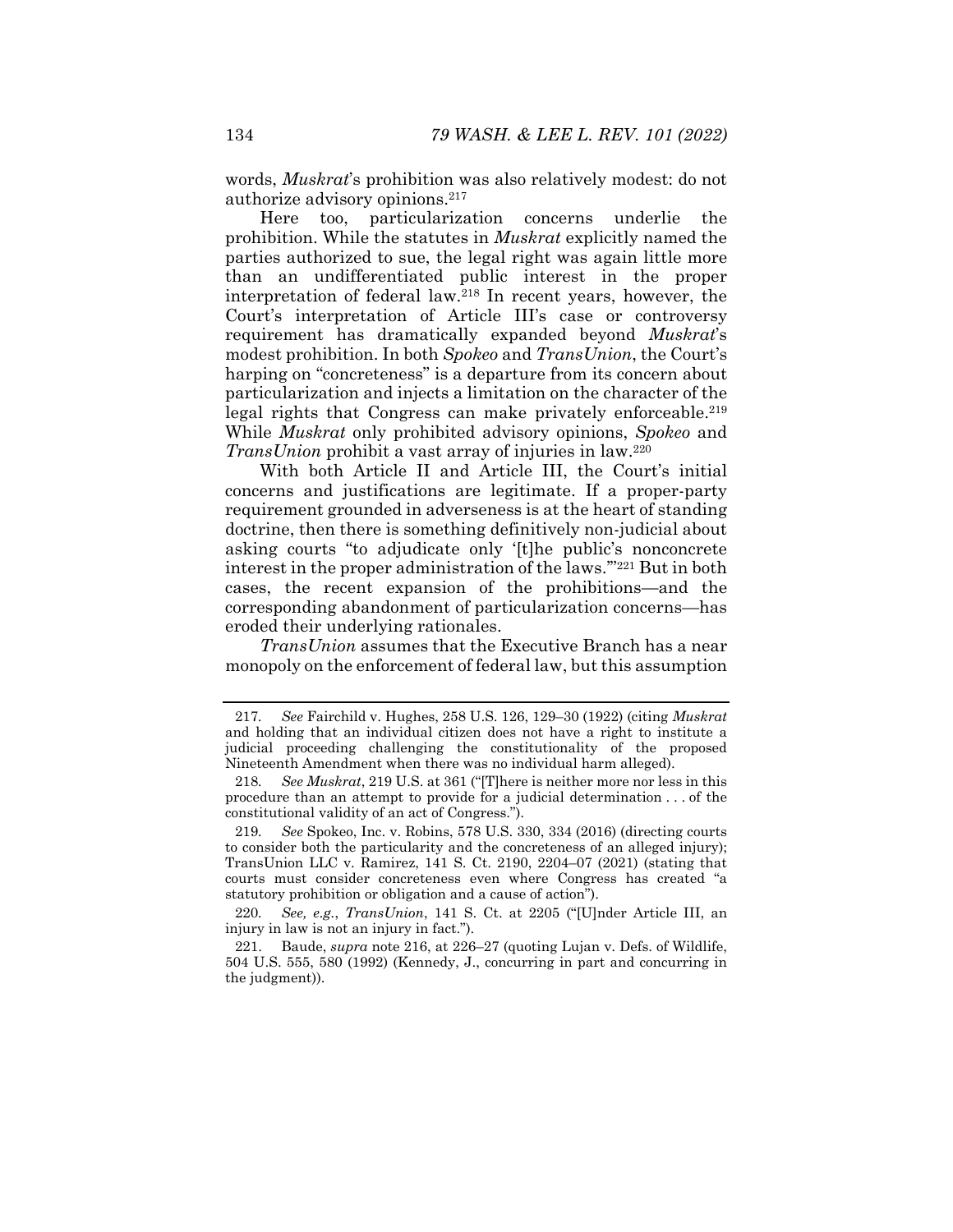has no grounding in history, text, or common sense: state governments and private parties in both state and federal court have long enforced federal law, so *TransUnion*'s prohibition on usurpation is both novel and groundless.<sup>222</sup> The net effect of *TransUnion* is to funnel litigation that is congressionally authorized but "insufficiently concrete" into state courts.223 The logical next step is to prohibit the adjudication of federal law in state courts—a breathtakingly ahistorical development.<sup>224</sup>

Similarly, the shifting interpretation of Article III—from prohibiting advisory opinions to prohibiting injuries in law—is startling and has wide-ranging implications. Justice Thomas's *TransUnion* dissent explains that "never before has this Court declared that legislatures are constitutionally precluded from creating legal rights enforceable in federal court if those rights deviate too far from their common-law roots."225 Following the Court's expansion of Article III's prohibition, "courts alone have the power to sift and weigh harms to decide whether they merit the Federal Judiciary's attention," which "relieve[s] the legislature of its power to create and define rights."226

Others have noted the troubling implications of the Court's recent standing jurisprudence. D.C. Circuit Judge Judith W. Rogers has explained, "Standing doctrine preserves the separation of powers by limiting the circumstances in which a private individual may invoke the judicial power to determine the validity of executive or legislative action," but "[s]eparation-of-powers concerns are generally absent . . . when a private party seeks to enforce only his personal rights against

<sup>222</sup>*. See generally* Margaret H. Lemos, *State Enforcement of Federal Law*, 86 N.Y.U. L. REV. 698 (2011); Tommy Bennett, *The Paradox of Exclusive State-Court Jurisdiction over Federal Claims*, 105 MINN. L. REV. 1211 (2021).

<sup>223</sup>*. See TransUnion*, 141 S. Ct. at 2224 n.9 (Thomas, J., dissenting).

<sup>224</sup>*. Cf.* William A. Fletcher, *The "Case or Controversy" Requirement in State Court Adjudication of Federal Questions*, 78 CALIF. L. REV. 263, 265 (1990) (arguing that state courts should adhere to the Article III case or controversy requirement when adjudicating questions of federal law); Bennett, *supra* note 222, at 1254 ("The first proposal in the scholarly literature is to have state courts follow Article III standing doctrine, at least when adjudicating federal claims.").

<sup>225</sup>*. TransUnion*, 141 S. Ct. at 2221 (Thomas, J., dissenting). 226*. Id.*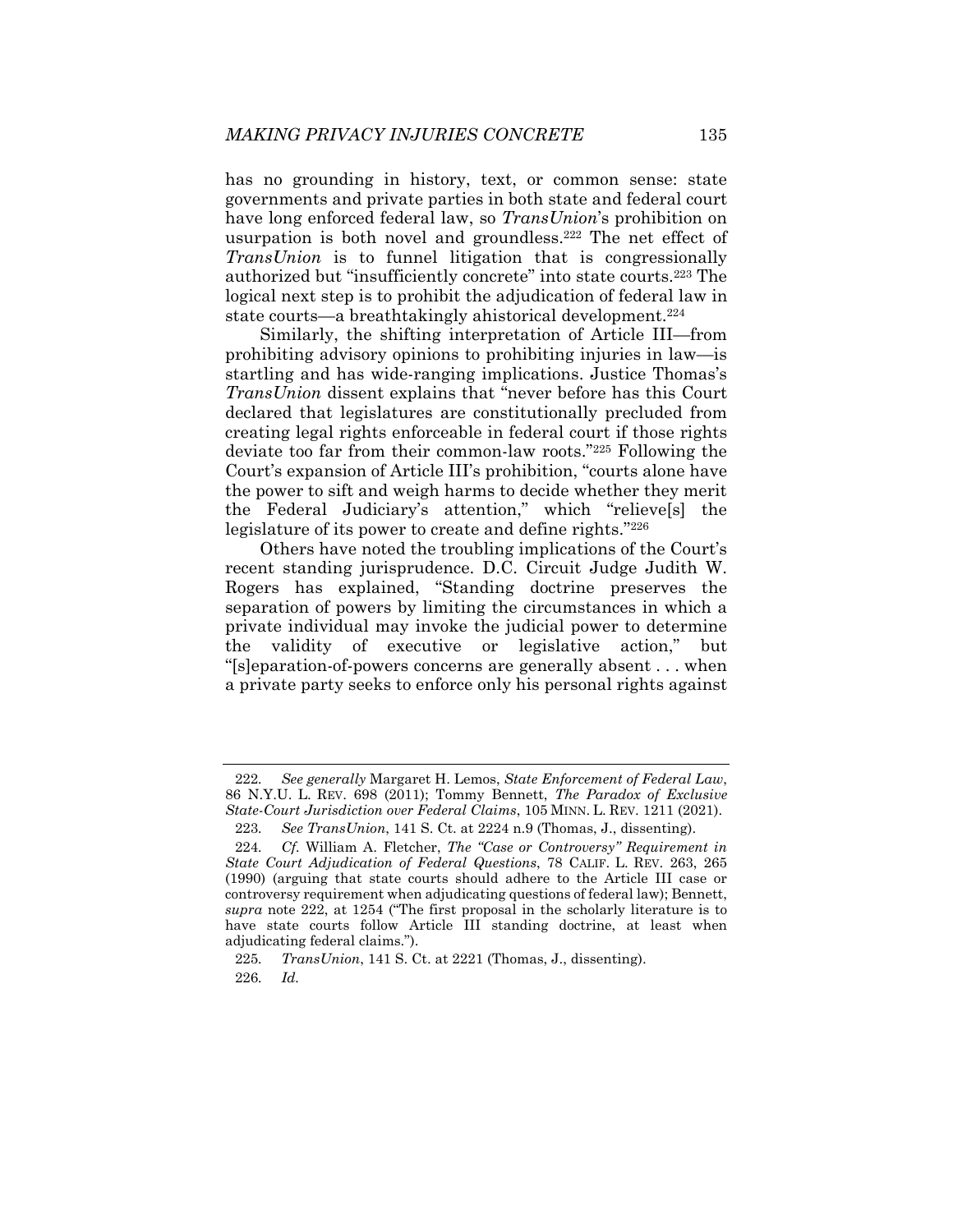another private party."227 Discussing an Eighth Circuit opinion cited with approval in *TransUnion*, William Baude noted that the court has "cast doubt on whether Congress can expand privacy rights beyond their common law scope at all. It is unclear why, in this area, Congress should not be allowed to protect interests beyond those protected by the common law, as it has been allowed in other cases."228 And Felix Wu has put a finer point on it: "If government power against private parties is limited by standing doctrine, then the doctrine may be serving deregulatory goals, rather than the separation of powers . . . . Whatever the merits of a deregulatory agenda, that agenda should be established, if at all, through the political process."229

In sum, the Supreme Court has never offered a convincing justification for employing standing doctrine to toss out suits involving particularized injuries brought against private-sector actors. Relying on an opaque and strained interpretation of Articles II and III, the Court has adopted an approach that robs duly elected legislators of their authority to fashion legal rights. Instead of upsetting political consensus about injurious practices, courts should embrace the products of the political process.230

# C. *Attempts at Solutions*

Some jurists and scholars have attempted to bring order and clarity to the courts' standing jurisprudence. This section considers four types of attempted solutions—risk and anxiety, objective versus subjective privacy harms, public and private rights, and deference to the legislature.

### 1. Risk and Anxiety

Two prominent privacy law scholars, Daniel J. Solove and Danielle Keats Citron, responded to *Clapper* and *Spokeo*'s

 <sup>227.</sup> Jeffries v. Volume Servs. Am., Inc*.*, 928 F.3d 1059, 1070 (D.C. Cir. 2019) (Rogers, J., concurring in part and concurring in the judgment) (internal quotation omitted).

 <sup>228.</sup> Baude, *supra* note 216, at 223.

 <sup>229.</sup> Wu, *supra* note 7, at 460.

<sup>230</sup>*. See* Ormerod, *Privacy Injuries*, *supra* note 22, at 41 (describing the issues that arise from the Court's approach in *Spokeo*).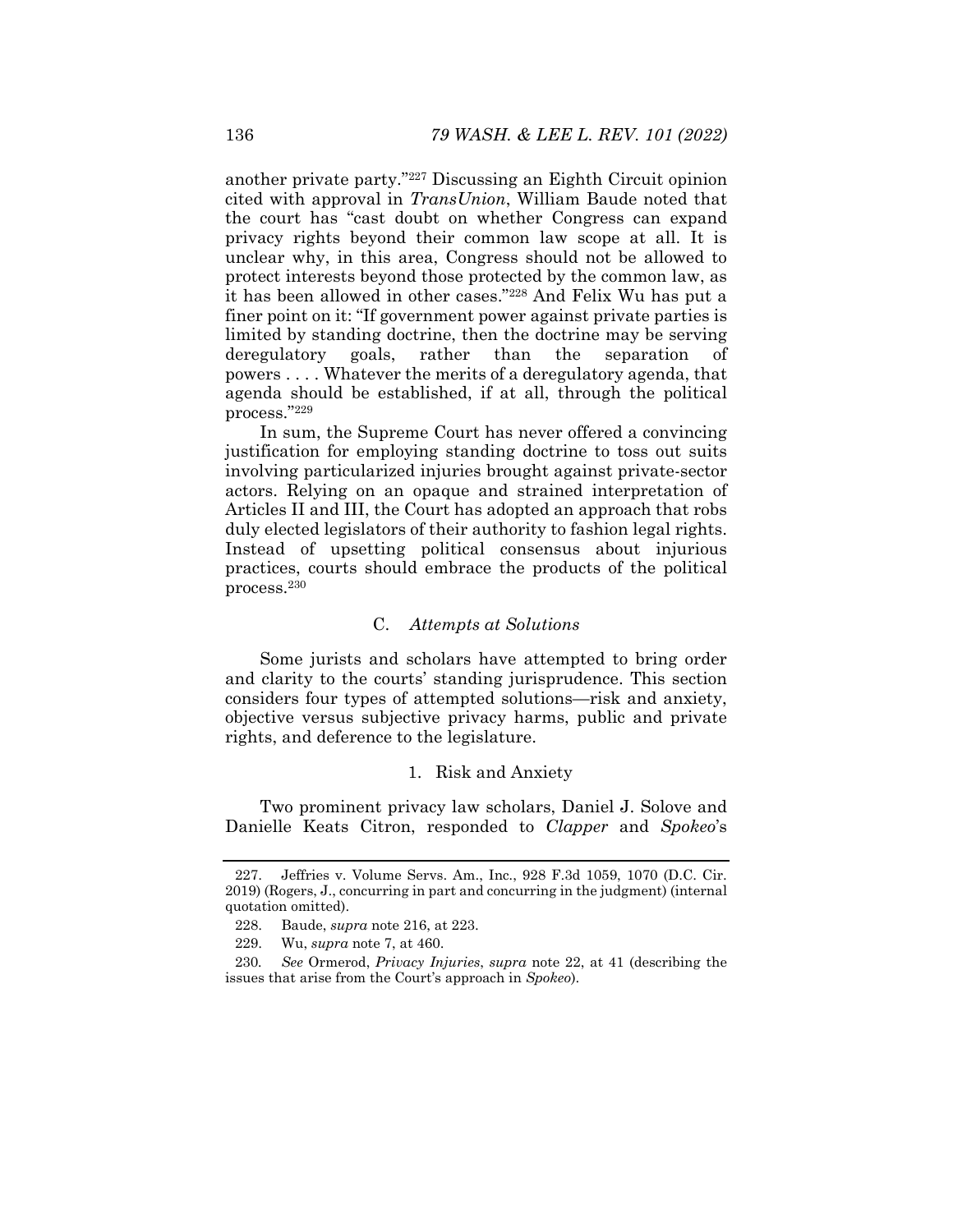effects in lower-court data-breach cases by positing a two-forked framework for analyzing informational injuries.231 They observe that "[t]here has been no consistent or coherent judicial approach to data-breach harms," and that "[m]ore often than not, a plaintiff's increased risk of financial injury and anxiety is deemed insufficient to warrant recognition of harm, even though the law has evolved in other areas to redress such injures."232

Solove and Citron survey how courts have recognized the validity of risk and anxiety as legal injuries in other contexts, <sup>233</sup> and they argue that courts should adopt a similar framework in data-breach cases.234 With respect to risk, they argue that courts "should determine whether a reasonable person would take preventative measures and, if so, assess the harm based on the reasonable cost of such measures."235 As for anxiety, "[c]ourts should employ an objective standard, assessing whether a reasonable person would feel anxiety over any unmitigated risk of future injury stemming from a data breach."236

Solove and Citron's approach illustrates that courts have a tendency to treat privacy harms as exceptional—defying how rules are applied elsewhere in the law.237 But their approach can't solve the two problems identified in Part II.B. First, their adoption of an objective standard for both harms does hint at a line-drawing principle, but courts' recalcitrance in data-breach cases suggests that the standard is of limited utility when reasonable minds differ about the degree of risk created. Second, at least in cases involving common-law claims of negligence, Solove and Citron's approach sidesteps the most potent separation of powers objections. But in cases involving statutorily-authorized suits against private-sector defendants,

 <sup>231.</sup> Daniel J. Solove & Danielle Keats Citron, *Risk and Anxiety: A Theory of Data-Breach Harms*, 96 TEX. L. REV. 737, 738–45 (2018).

<sup>232</sup>*. Id.* at 739.

<sup>233</sup>*. Id.* at 756–73.

 <sup>234.</sup> *See id.* at 774–77.

<sup>235</sup>*. Id.* at 774; *see id.* at 774–76 (describing the proposed framework to evaluate risk).

<sup>236</sup>*. Id.* at 774; *see id.* at 776–77 (describing the proposed framework to evaluate anxiety).

<sup>237</sup>*. See id.* at 773 (describing how both tort and contract cases "recognize the intangible nature of data-breach harms").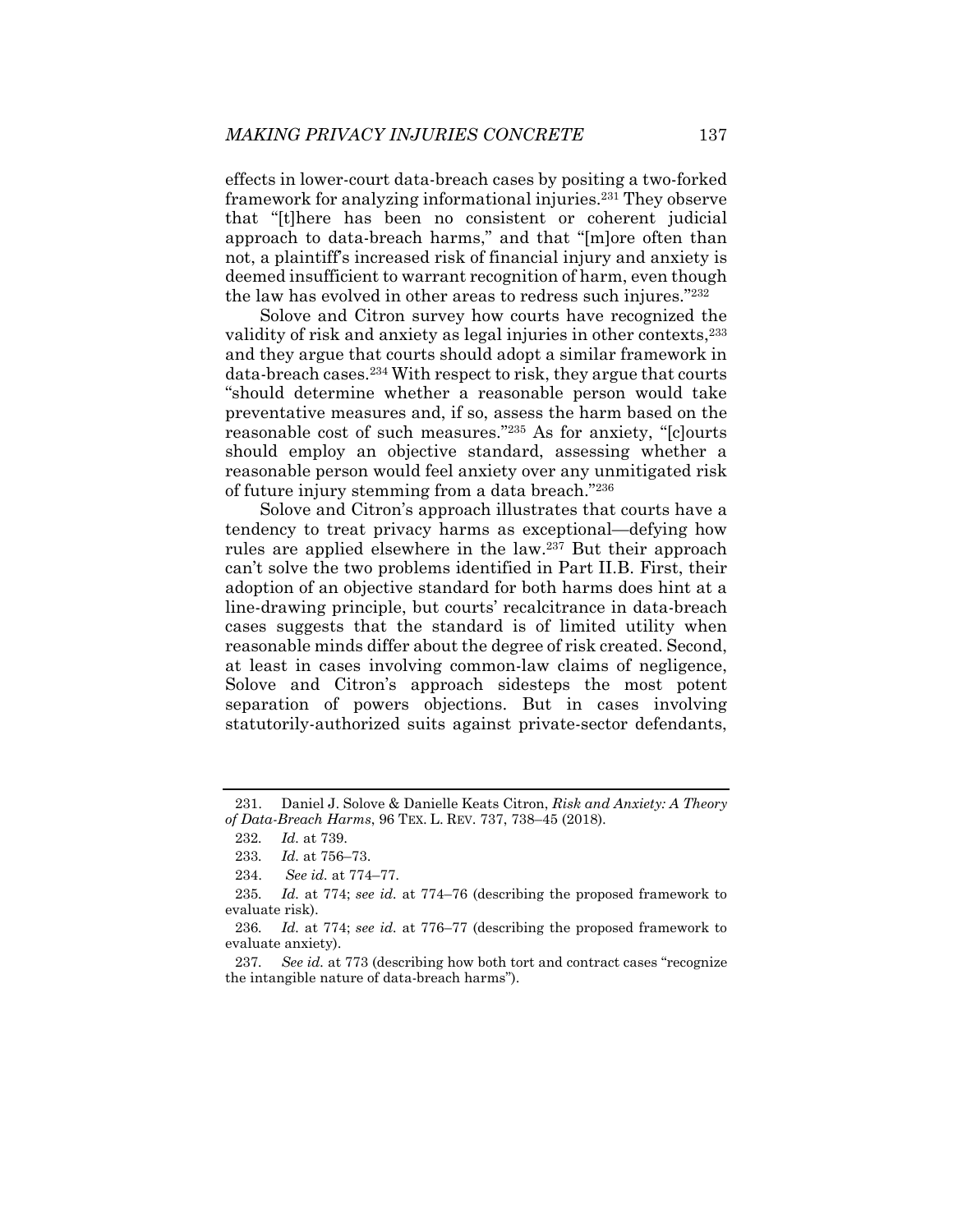they do not address the underlying structural concern with courts substituting their judgment for the legislature.

Worse, *TransUnion* casts a pall on both sides of their framework. On risk, the Court hints that risk of future injury cannot supply a plaintiff with a concrete injury except when the plaintiff seeks injunctive relief.238 Because few data-breach victims seek injunctive relief, *TransUnion*'s discussion of risk may imperil plaintiffs who seek damages arising from not-yet-realized data-breach harms. On anxiety, the *TransUnion* majority makes efforts to avoid condemning all psychic injuries, but an unavoidable implication of the Court's dissemination holding is that courts will continue to treat informational injuries as exceptional, given that the Court repeatedly demanded proof about what absent class members knew or thought.239

Finally, Solove and Citron's approach—by its own terms—applies only to data-breach cases.240 While the framework could prove useful in that context, its scope is limited to unauthorized information dissemination cases. Accordingly, their approach leaves unaddressed the standing problems created by other types of injurious uses of information. Risk of and anxiety about identity fraud cannot help in cases that involve, for example, facial recognition harms.

#### 2. Objective Versus Subjective Harms

Ryan Calo has argued that privacy harms can be classified into two distinct categories—objective and subjective harms.241 The subjective category "is the perception of unwanted observation." and "describes unwelcome mental observation," and "describes unwelcome mental states—anxiety, for instance, or embarrassment—that accompany the belief that one is or will be watched or monitored."242 The objective category "is the unanticipated or

<sup>238</sup>*. See supra* notes 181–182 and accompanying text.

<sup>239</sup>*. See* TransUnion LLC v. Ramirez, 141 S. Ct. 2190, 2211 n.7 (2021).

<sup>240</sup>*. See* Solove & Citron, *supra* note 231, at 745 (focusing on data-breach claims).

<sup>241</sup>*. See* M. Ryan Calo, *The Boundaries of Privacy Harm*, 86 IND. L.J. 1131, 1133 (2011).

<sup>242</sup>*. Id.*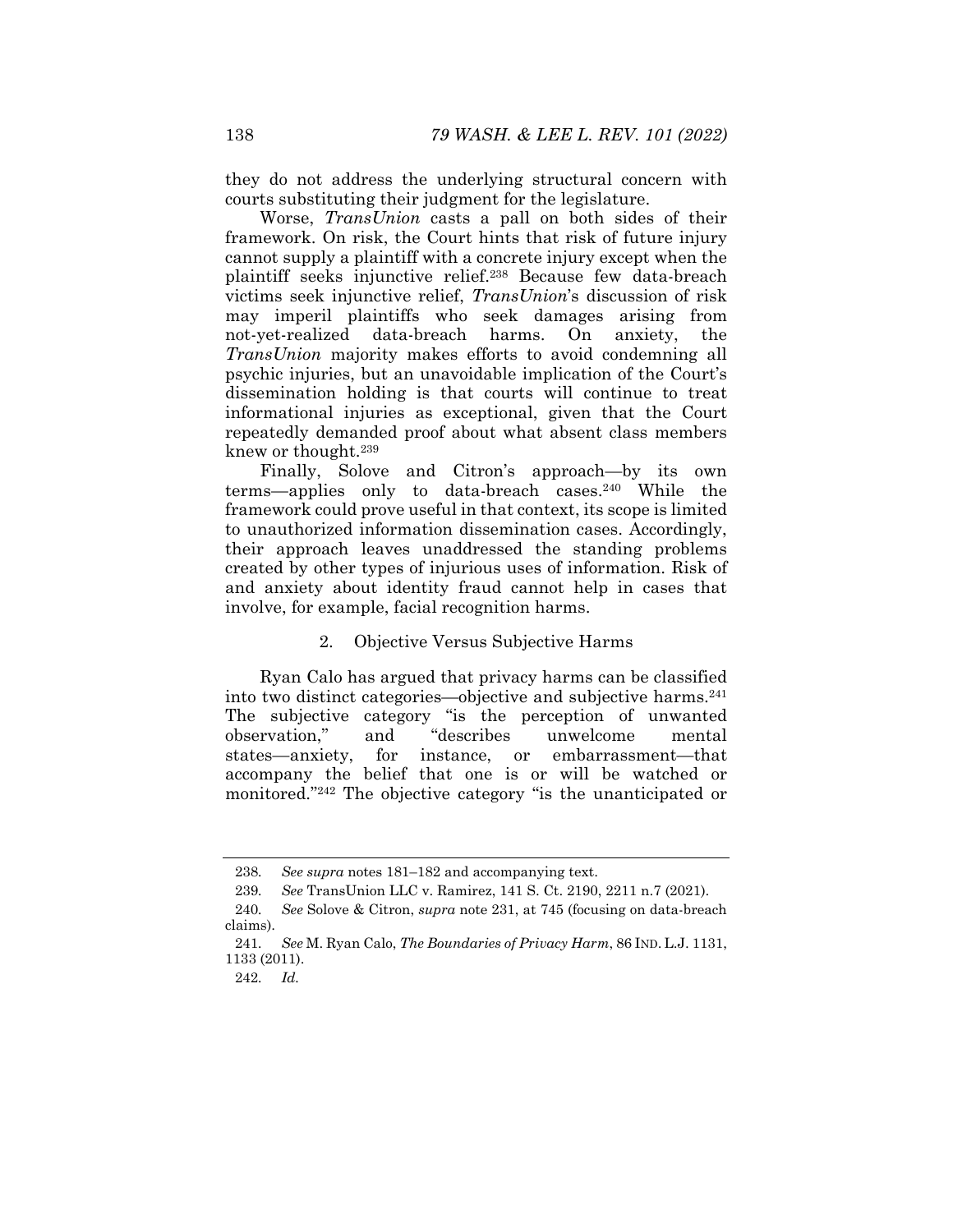coerced use of information concerning a person against that person," like selling personal information.243

While analytically helpful in taxonomizing distinct types of privacy harms, Calo's two categories are unavailing in the context of Article III standing. Tasked with using Calo's categories, a court is likely to analyze objective harms under *Clapper*'s future injury test and will likely regard subjective harms—like Solove and Citron's anxiety category—as impossible to verify and therefore insufficiently concrete.244 And here too, *TransUnion* calls into question the Article III sufficiency of both sides of the equation.

#### 3. Public and Private Rights

Justice Thomas joined the majority's opinion in *Spokeo* but filed a separate opinion that lays out his theory of standing.245 Drawing on scholarship by Anne Woolhandler and Caleb Nelson and by F. Andrew Hessick, Justice Thomas relies on a historical distinction between "public rights" and "private rights" to explain why the Ninth Circuit needed to reassess Robins's claims.246

Public rights are those "that involve duties owed to the whole community, considered as a community, in its social aggregate capacity."247 Examples of public rights include "free navigation of waterways, passage on public highways, and general compliance with regulatory law."248 Private rights, on the other hand, belong "to individuals, considered as individuals,"249 and they include "rights of personal security

<sup>243</sup>*. Id.*

<sup>244</sup>*. Cf.* Vance v. Vance, 408 A.2d 728, 733–34 (Md. 1979) (explaining that recovery for emotional distress requires a "physical injury" and that this requirement was "formulated with the overall purpose in mind of requiring objective evidence to guard against feigned claims").

<sup>245</sup>*. See* Spokeo, Inc. v. Robins, 578 U.S. 330, 343–49 (2016) (Thomas, J., concurring).

<sup>246</sup>*. See id.* at 344 (citing Woolhandler & Nelson, *supra* note 49, at 693); *id.* at 347 (citing F. Andrew Hessick, *Standing, Injury in Fact, and Private Rights*, 93 CORNELL L. REV. 275, 317–21 (2008)).

<sup>247</sup>*. Id.* at 345 (internal quotation omitted) (quoting 4 WILLIAM BLACKSTONE, COMMENTARIES \*5 (1769)).

<sup>248</sup>*. Id.* (citing Woolhandler & Nelson, *supra* note 49, at 693).

<sup>249</sup>*. Id.* at 344 (quoting 3 WILLIAM BLACKSTONE, COMMENTARIES \*2).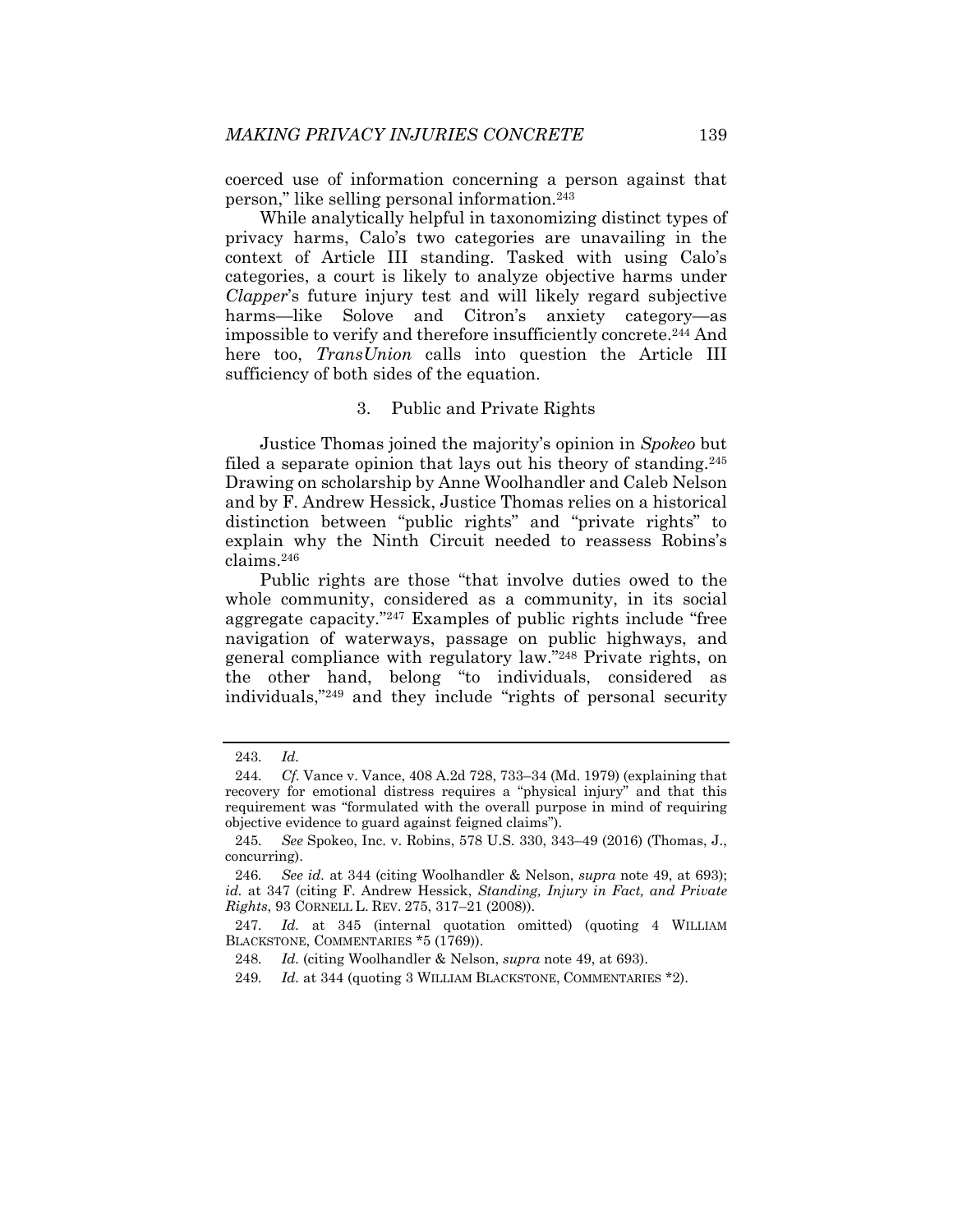(including security of reputation), property rights, and contract rights."250

Justice Thomas explains that the concrete-injury "requirement applies with special force when a plaintiff files suit to require an executive agency to 'follow the law.'"251 On the other hand, "the concrete-harm requirement does not apply as rigorously when a private plaintiff seeks to vindicate his own private rights. Our contemporary decisions have not required a plaintiff to assert an actual injury beyond the violation of his personal legal rights."252 In sum, "Congress cannot authorize private plaintiffs to enforce public rights in their own names, absent some showing that the plaintiff has suffered a concrete harm particular to him," but Congress can "create new private rights and authorize private plaintiffs to sue based simply on the violation of those private rights."253

Justice Thomas nonetheless voted to vacate and remand in *Spokeo*.254 While the FCRA "creates a series of regulatory duties. . . . owe[d] to the public collectively"—like the "requirement to post a toll-free telephone number on [Spokeo's] website"—there was "one claim in Robins' complaint [that] rests on a statutory provision that could arguably establish a private cause of action to vindicate the violation of a privately held right": the requirement that Spokeo "follow reasonable procedures to assure maximum possible accuracy of the information concerning the individual about whom the report relates."255 "If Congress has created a private duty owed personally to Robins to protect his information," Justice Thomas concluded, "then the violation of the legal duty suffices for Article III injury in fact."256

Justice Thomas has illustrated his framework three times after *Spokeo*. First, in a case involving allegations that Google disclosed the contents of search queries in violation of the Stored

<sup>250</sup>*. Id.* (internal quotation omitted) (quoting 3 WILLIAM BLACKSTONE, COMMENTARIES \*1; Woolhandler & Nelson, *supra* note 49, at 693).

<sup>251</sup>*. Id.* at 346.

<sup>252</sup>*. Id.* at 347 (citing Carey v. Piphus, 435 U.S. 247, 266 (1978)).

<sup>253</sup>*. Id.* at 348.

<sup>254</sup>*. See id.*

<sup>255</sup>*. Id.* at 348–49 (internal quotation marks omitted) (second brackets in original) (quoting  $15$  U.S.C.  $\S$   $1681e(b)$ ).

<sup>256</sup>*. Id.* at 1553 (emphasis omitted).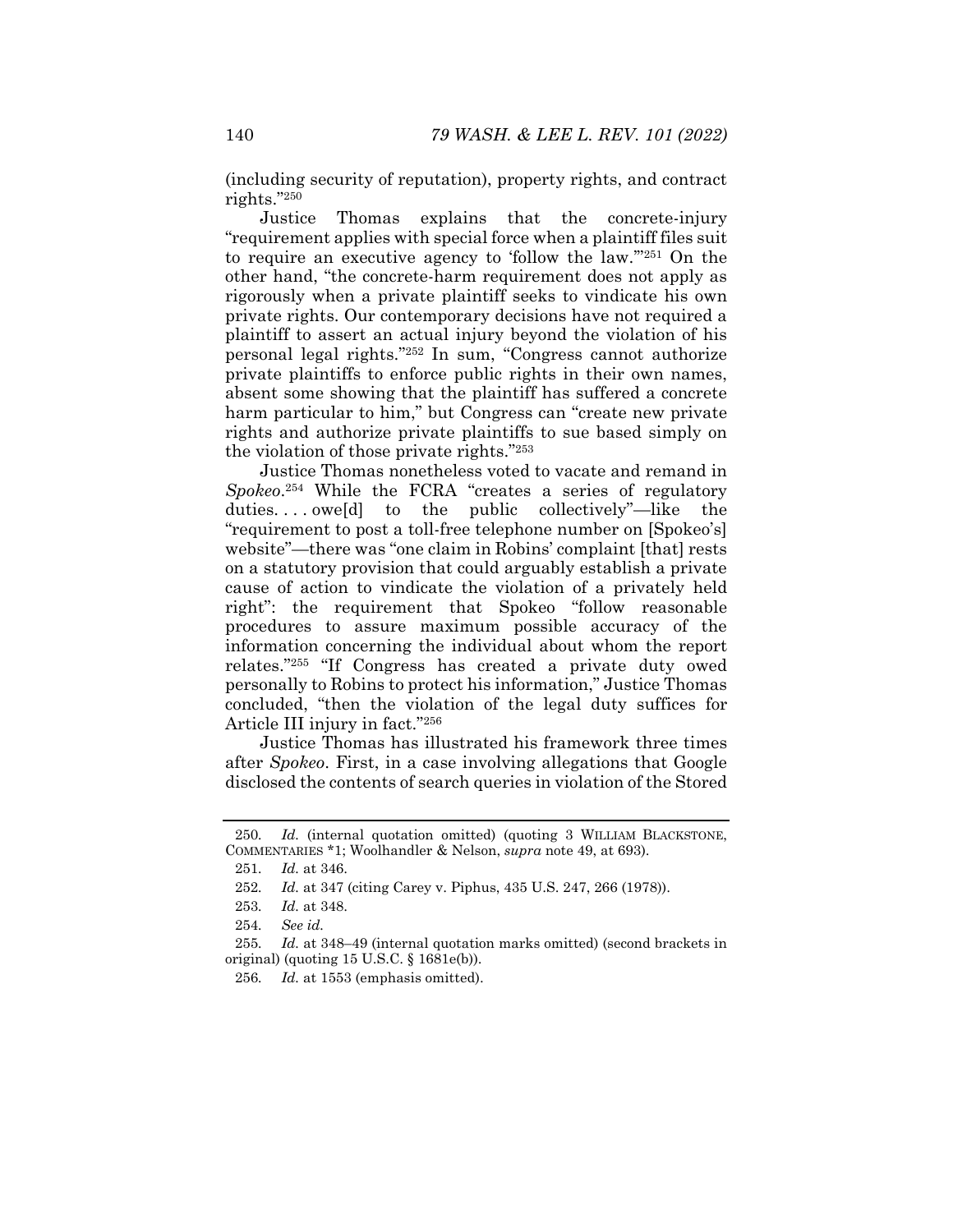Communications Act,257 Justice Thomas explained that the statute "creates a private right" because it "prohibits certain electronic service providers from knowingly divulging the contents of a communication sent by a user . . . of the service."258 This "established standing" because the plaintiffs "alleg[ed] the violation of private duties owed personally to them as individuals."259

Second, in *Thole v. United States Bank*260—a case involving allegations that a bank violated fiduciary duties under the Employment Retirement Income Security Act (ERISA)261—Justice Thomas explained that the statute did not create any private rights that belonged to the participants in a defined-benefit plan: "[N]one of the rights identified by petitioners belong to them. The fiduciary duties created by ERISA are owed to the plan, not petitioners."262 Specifically, as "participants in a defined benefit plan, petitioners ha[d] no legal or equitable ownership interest in the plan assets," and there had "been no assignment of the plan's rights by ERISA or any contract."263

Third, Justice Thomas authored the principal dissent in *TransUnion*, and his opinion answers several important questions about his interpretation of the public/private rights framework. On the narrow question about the FCRA left unresolved in *Spokeo*, Justice Thomas concluded that the statute creates several private rights.264 With regard to inaccurate disseminations, the FCRA "creates a duty: to use reasonable procedures to assure maximum possible accuracy. And that duty is particularized to an individual: the subject of

261. Pub. L. No. 93-406, 88 Stat. 829 (1974).

262*. Thole*, 140 S. Ct. at 1623 (Thomas, J., concurring).

263*. Id.*

264*. See* TransUnion LLC v. Ramirez, 141 S. Ct. 2190, 2218 (2021) (Thomas, J., dissenting).

 <sup>257. 18</sup> U.S.C. §§ 2701–2712.

 <sup>258.</sup> Frank v. Gaos, 139 S. Ct. 1041, 1047 (2019) (Thomas, J., dissenting) (internal quotation omitted) (quoting 18 U.S.C.  $\S$ § 2510(13), 2702(a)(1)–(2), (b)).

<sup>259</sup>*. Id.* (internal quotation omitted) (quoting Spokeo, Inc. v. Robins, 578 U.S. 330, 349 (2016) (Thomas, J., concurring)).

 <sup>260. 140</sup> S. Ct. 1615 (2020).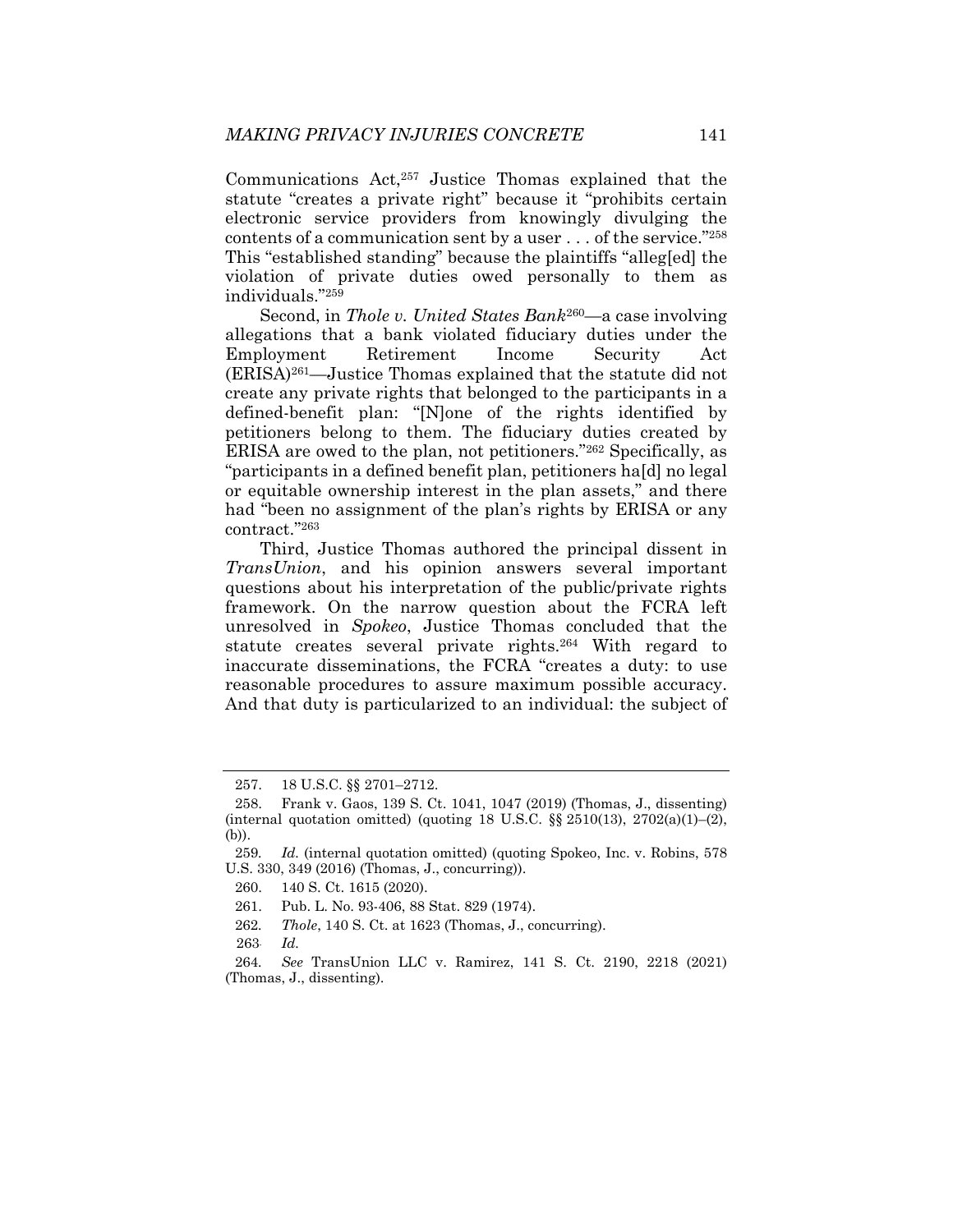the report."265 The same was true, he says, about the information access rights.266

But the opinion also resolves a broader question. *Spokeo* produced uncertainty about how restrictive or permissive Justice Thomas's framework would prove.267 William Baude argued that a restrictive answer would wed Congress's authority to only four specific forms (property, contract, tort, privilege);268 a more permissive answer seems to jettison the concreteness inquiry entirely, requiring only that a private right be "adequately personalized—owed to a specific person or group of persons rather than to the public at large."269 Justice Thomas's *TransUnion* opinion endorses the permissive version: he critiques the majority's decision as mandating that, "[n]o matter if the right is personal or if the legislature deems the right worthy of legal protection, legislatures are constitutionally unable to offer the protection of the federal courts for anything other than money, bodily integrity, and anything else that this Court thinks looks close enough to rights existing at common law."270 While Justice Thomas's *Spokeo* opinion laid the foundation for a more aggressive role for the judiciary,  $271$  his *TransUnion* opinion criticizes the majority's disrespect for the democratic process.272

Justice Thomas's framework—particularly as refined in his *TransUnion* dissent- is responsive to both of the problems

271*. See* Spokeo, Inc. v. Robins, 578 U.S. 330, 347 (2016) (Thomas, J., concurring) ("[B]y limiting Congress' ability to delegate law enforcement authority to private plaintiffs and the courts, standing doctrine preserves executive discretion.").

272*. See TransUnion*, 141 S. Ct. at 2221 (Thomas, J., dissenting) ("According to the majority, courts alone have the power to sift and weigh harms to decide whether they merit the Federal Judiciary's attention. In the name of protecting the separation of powers, this Court has relieved the legislature of its power to create and define rights." (citation omitted)).

<sup>265</sup>*. Id.*

<sup>266</sup>*. See id.* (discussing 15 U.S.C. § 1681g(a), (c)(2)).

<sup>267</sup>*. See* Baude, *supra* note 216, at 230.

<sup>268</sup>*. See id*. at 231 (discussing Tenn. Elec. Power Co. v. TVA, 306 U.S. 118 (1939)); *see also* Tenn. Elec. Power Co. v. TVA, 306 U.S. 118, 137–38 (1939) (suggesting that a private legal right must be "a legal right,—one of property, one arising out of contract, one protected against tortious invasion, or one founded on a statute which confers a privilege").

 <sup>269.</sup> Baude, *supra* note 216, at 231.

<sup>270</sup>*. TransUnion*, 141 S. Ct. at 2221 (Thomas, J., dissenting).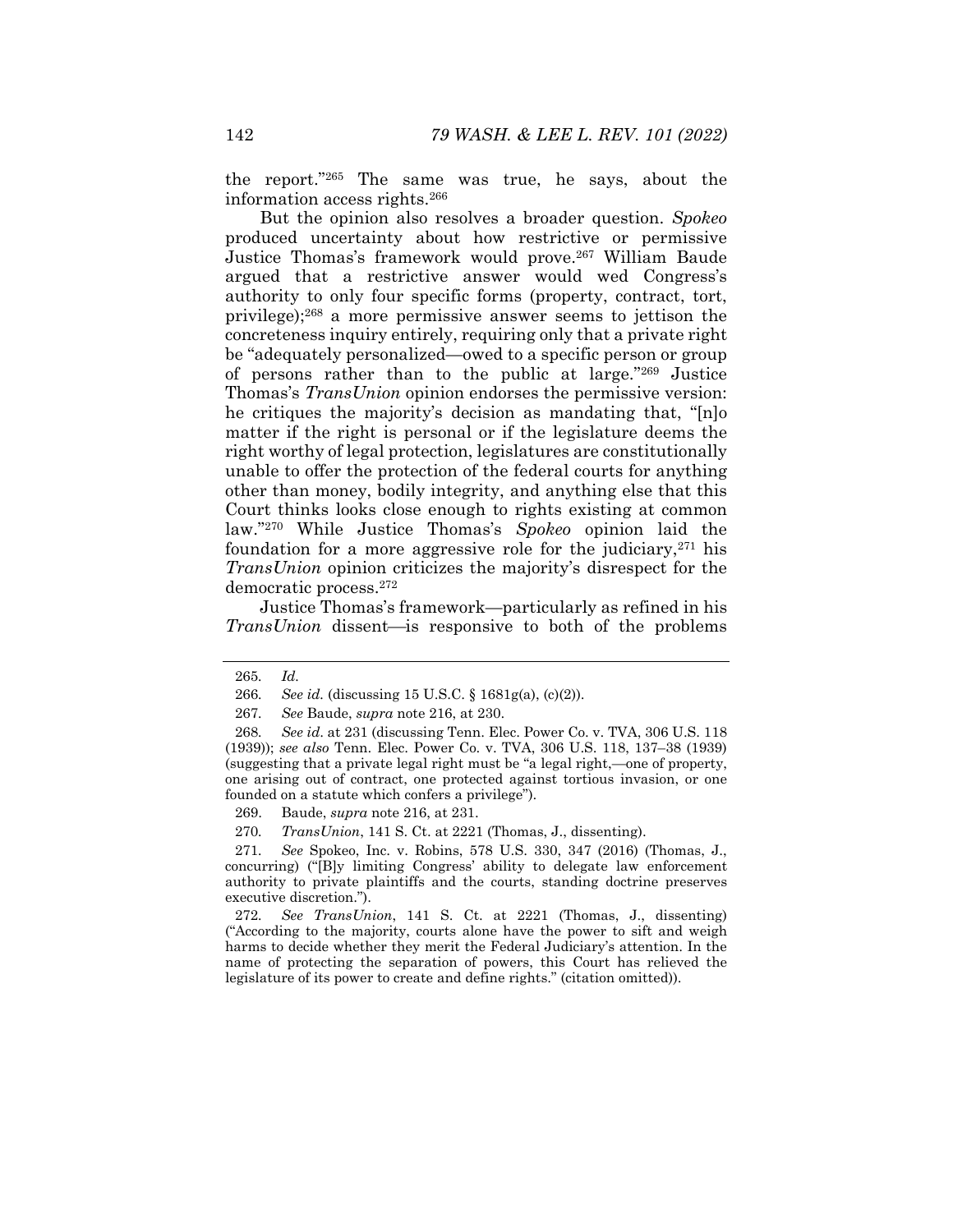identified in Part II.B. As to the line-drawing problem, Justice Thomas obviates distinctions between sufficiently and insufficiently concrete injuries.273 And Justice Thomas's vociferous criticism of the *TransUnion* majority is rooted in concerns about usurping legislatures' authority to shape and create new legal rights.274

There are, nonetheless, two shortcomings with Justice Thomas's framework. The first is the most obvious: a majority of the Court has now rejected the permissive version of the public/private rights framework. Given that Justice Gorsuch joined Justice Thomas's opinion in *Thole*, Justice Gorsuch may be receptive to the more restrictive version of the public/private rights approach.275 But as the framework becomes increasingly restrictive—and as it thereby limits Congress's discretion to create and shape new legal rights—the framework's responsiveness to the line-drawing and counter-majoritarian problems wanes.

Second, it's not clear what difference—if any—there is between a private right and a particularized right. *TransUnion* suggests there is no difference—that Congress's adequate personalization of a legal right makes the right a private one.276 But *Thole* suggests that there *is* some daylight between private rights and particularized rights.277 ERISA authorizes participants in defined-benefit plans to sue for violations of the

274*. See supra* note 272 and accompanying text.

275*. See* Thole v. U.S. Bank N. Am., 140 S. Ct. 1615, 1622–23 (2020) (Thomas, J., concurring) (joined by Gorsuch, J.).

276*. See* TransUnion LLC v. Ramirez, 141 S. Ct. 2190, 2220 (2021) (Thomas, J., dissenting) ("A statute that creates a private right and a cause of action, however, does gives plaintiffs an adequate interest in vindicating their private rights in federal court.").

277*. See Thole*, 140 S. Ct. at 1623 (indicating that even though a private cause of action is allowed, it is not available in the particular case).

<sup>273</sup>*. See Spokeo*, 578 U.S. at 346–47 (Thomas, J., concurring) (discussing concreteness in relation to public and private rights); *TransUnion*, 141 S. Ct. at 2219 (Thomas, J., dissenting)

Rejecting this history, the majority holds that the mere violation of a personal legal right is *not*—and never can be—an injury sufficient to establish standing. What matters for the Court is only that the "injury in fact be 'concrete." "No concrete harm, no standing." That may be a pithy catchphrase, but it is worth pausing to ask why "concrete" injury in fact should be the sole inquiry. (citations omitted)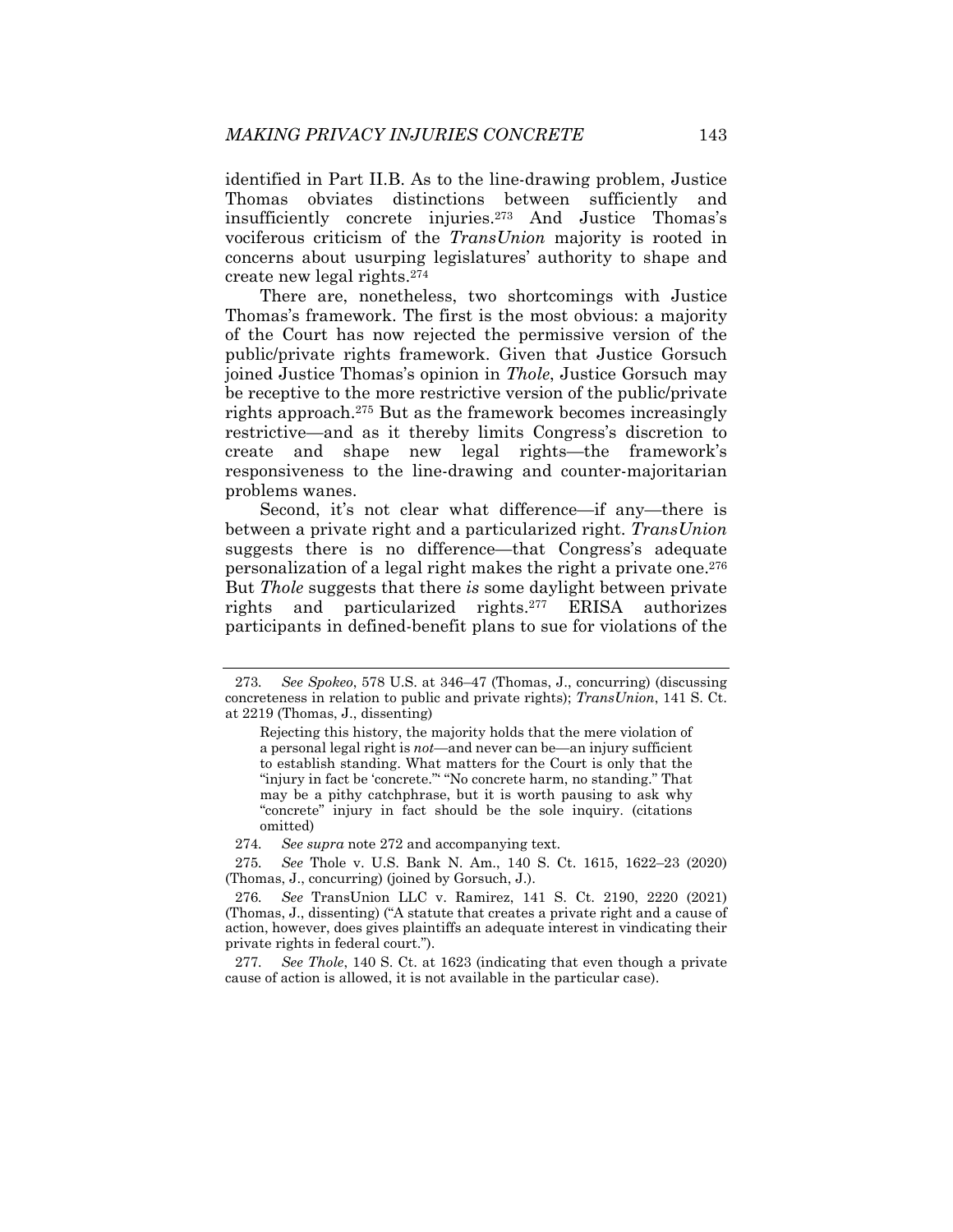statute, which therefore differentiates between those authorized to sue (participants, among others) and the public at large.<sup>278</sup>

In other words, Justice Thomas's implementation of the public/private rights framework can produce arbitrary outcomes—sometimes respecting the democratic process and sometimes not. Recall that the advisory opinions ban is only implicated when plaintiffs have an undifferentiated interest in regulatory compliance.279 Does anyone really think that ERISA authorizes advisory opinions but that the FCRA doesn't? By differentiating between the public and plan participants, Congress adequately particularized the ERISA rights.280 Empowering plan participants to hold self-dealing trustees liable doesn't constrain the Executive or call for an advisory opinion, so it's difficult to reconcile Justice Thomas's *TransUnion* opinion with his approach in *Thole*.

# 4. Deference to the Legislature

Several commentators have sought to address problems with the Court's standing jurisprudence by emphasizing the importance of deferring to the legislature's choice to make a right privately enforceable.

Cass Sunstein, for example, has argued that strict limits on Congress's standing authority are akin to substantive due process: both "use[] highly contestable ideas about political theory to invalidate congressional enactments, even though the relevant constitutional text and history do not call for invalidation at all."281 Relatedly, William Baude has advanced a "more nuanced and sympathetic" version of the analogy.<sup>282</sup> Both substantive due process and limits on Congress's standing authority begin with uncontroversial propositions but can quickly end up in deeply contested waters. It "might have been satisfying to conclude that standing limitations do not apply to

<sup>278</sup>*. See* 29 U.S.C. § 1132(a) (permitting plan participants, beneficiaries, and others specifically defined to bring a civil action against those violating the statute).

<sup>279</sup>*. See supra* notes 214–219 and accompanying text.

<sup>280</sup>*. See Thole*, 140 S. Ct. at 1625–26 (Sotomayor, J., dissenting) (discussing how plan beneficiaries have a private interest in the plan's financial integrity).

 <sup>281.</sup> Sunstein, *supra* note 5, at 167.

 <sup>282.</sup> Baude, *supra* note 216, at 224.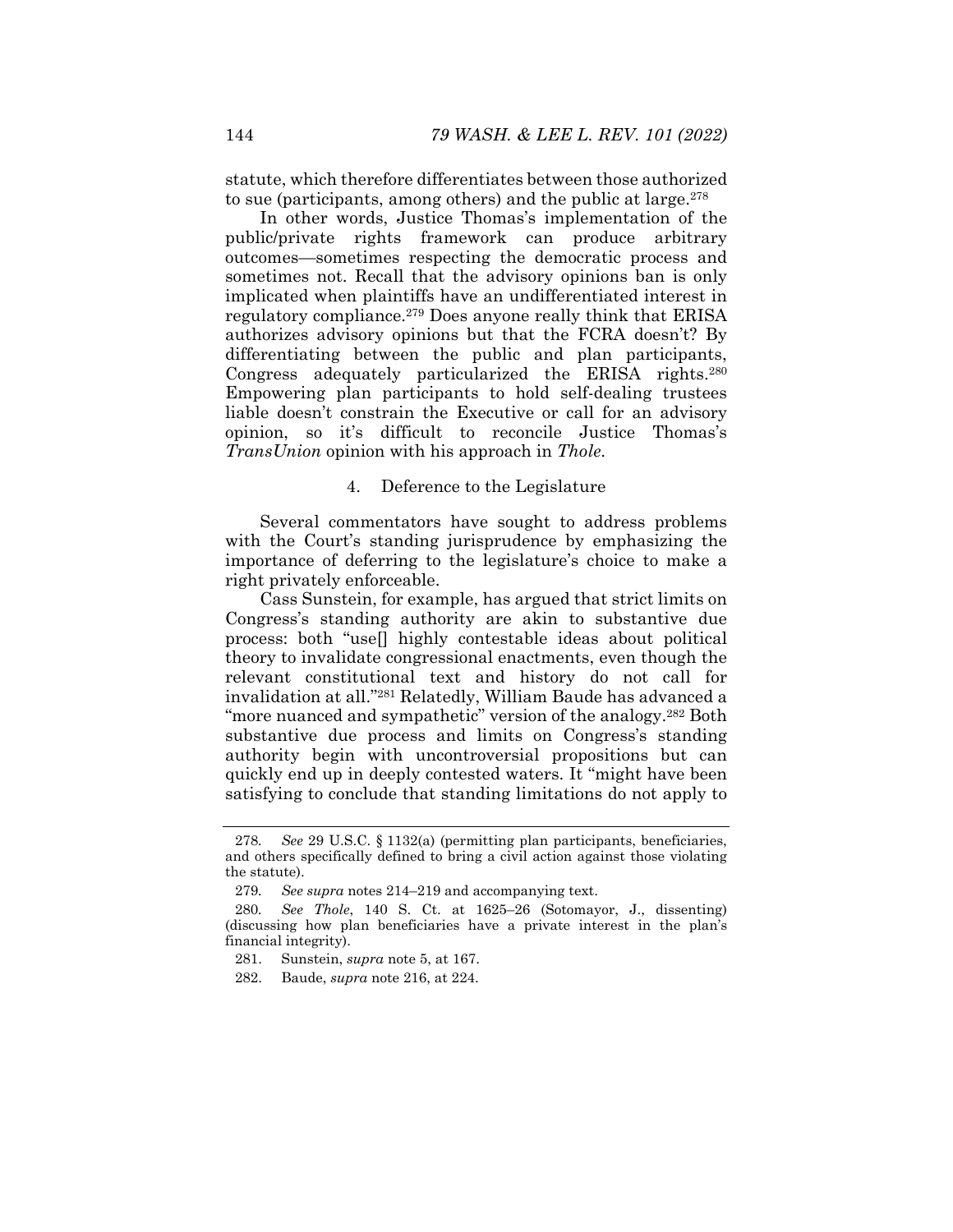the legislature at all—but that would suggest that Congress could even go so far as to authorize federal courts to issue advisory opinions, whose illegality is supposedly one of the paradigm rules of Article III."283 But procedural legal rights, Baude says, raise similar problems as advisory opinions—"the possibility of courts being asked to adjudicate only the public's nonconcrete interest in the proper administration of the laws."284 In sum, "once courts have started invalidating such statutory rights, it is easy to see how they might keep going."285

In past work, I have argued that informational injuries deserve particular deference.286 To prevent *Spokeo* and its progeny from gutting privacy law, I have argued that the federal courts "should give binding deference to Congress's decision to make an injury privately enforceable when three conditions are met: when the plaintiff alleges an informational injury; when the defendant is a private-sector actor; and when Congress has effectively personalized the injury and the plaintiff is among the injured."287 The first condition recognizes the inherent difficulties in assessing the "concreteness" of an informational injury, while the second and third conditions rebut separation of powers objections by constraining deference to private-sector defendants and by using particularization to avoid concerns about advisory opinions.288

While deference to the legislature blunts the problems outlined in Part II.B, these approaches have their own issues. Approaches that emphasize deference address both the line-drawing and separation of powers problems by removing line-drawing authority from the courts altogether, instead empowering the legislature. But as Baude highlights, it's not true that the courts have no role in statutory standing cases—the "rule that all federal legal rights can be vindicated in federal court has been replaced with a judicial limitation on which legal rights are sufficiently real to be judicially

<sup>283</sup>*. Id.* at 226.

<sup>284</sup>*. Id.* at 227 (internal quotation marks and brackets omitted) (quoting Lujan v. Defs. of Wildlife, 504 U.S. 555, 580 (1992) (Kennedy, J., concurring in part and concurring in the judgment)).

<sup>285</sup>*. Id.*

<sup>286</sup>*. See generally* Ormerod, *Privacy Injuries*, *supra* note 22.

<sup>287</sup>*. Id.* at 137–38.

<sup>288</sup>*. See id.* at 149–64.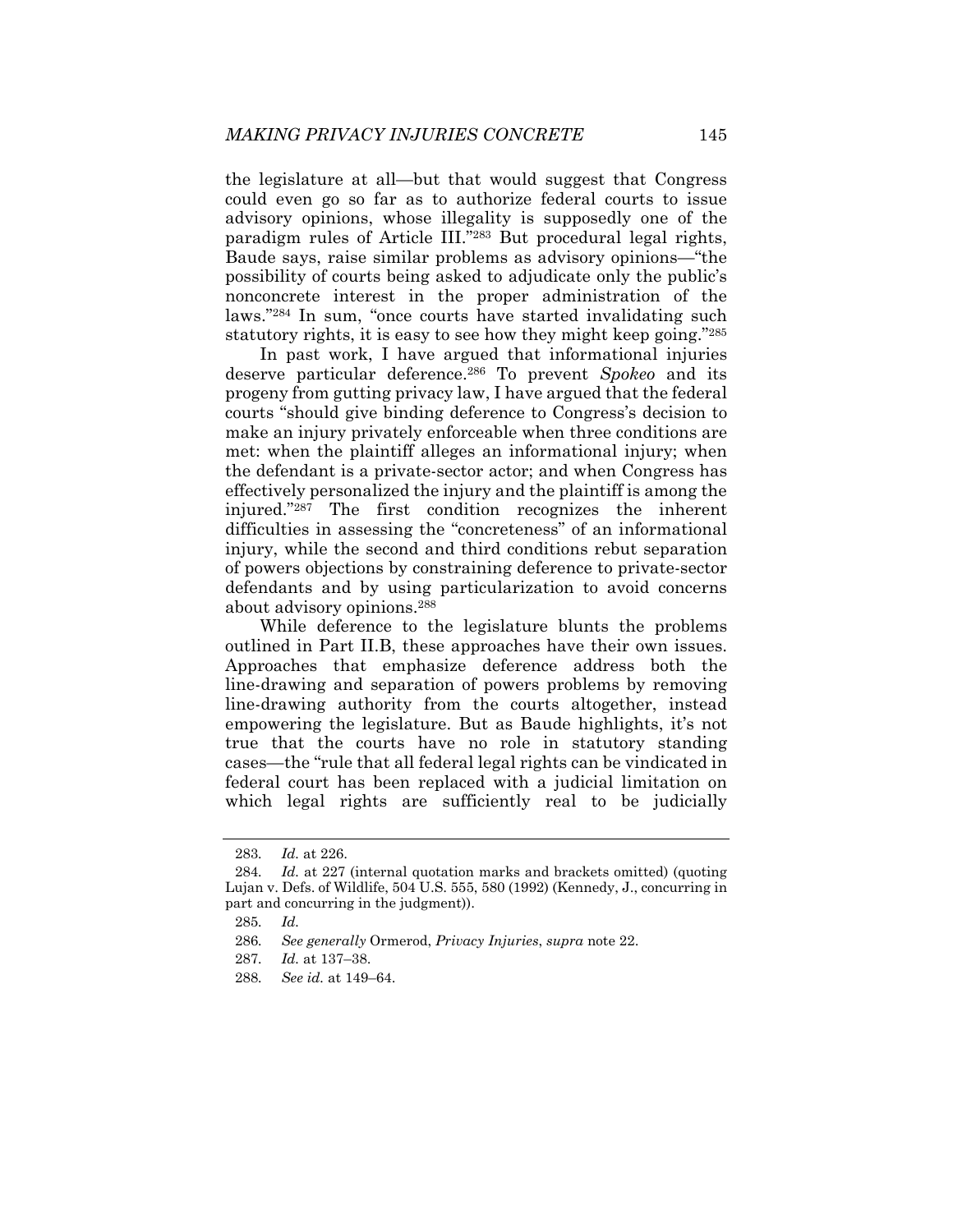enforced."289 So allowing any role for the courts introduces the same line-drawing problem that we're seeking to solve.

In any event, the Supreme Court has evinced no interest in deferring questions of standing to the legislature, and there's no reason to believe *TransUnion* will be the last word on the matter.

\* \* \*

This Part diagnosed two significant problems with the Supreme Court's recent Article III standing jurisprudence and illustrated the shortcomings with proposed solutions to these and related problems. The next Part begins laying the groundwork for a new solution.

### III. PRIVACY AS CONTEXTUAL INTEGRITY

Perhaps the simplest approach to privacy is the secrecy paradigm: only that which is secret may be considered private. But decades of scholarship have revealed the incoherency and inadequacy of privacy-as-secrecy.290 Among the most convincing and influential responses to binary privacy is Helen Nissenbaum's contextual integrity framework—the simple but profound observation that "a right to privacy is neither a right to secrecy nor a right to control but a right to *appropriate* flow of personal information."291

This Part first describes Nissenbaum's contextual integrity framework and then highlights its limits. Doing so supplies the tools for forging a legal framework in Part IV that solves the current problems with the Court's informational-injury standing cases.

#### A. *A Contextual Integrity Primer*

Nissenbaum's seminal work on contextual integrity begins with dual observations—that information technology holds immense power over us and that prevailing approaches to

 <sup>289.</sup> Baude, *supra* note 216, at 227.

<sup>290</sup>*. See, e.g.*, DANIEL J. SOLOVE, UNDERSTANDING PRIVACY 23 (2008) ("The privacy-as-secrecy conception fails to recognize that individuals want to keep things Private from some people but not others."); ARI EZRA WALDMAN, PRIVACY AS TRUST: INFORMATION PRIVACY FOR AN INFORMATION AGE 22–24 (2018) (identifying three fundamental problems with the secrecy paradigm).

 <sup>291.</sup> NISSENBAUM, *supra* note 29, at 127.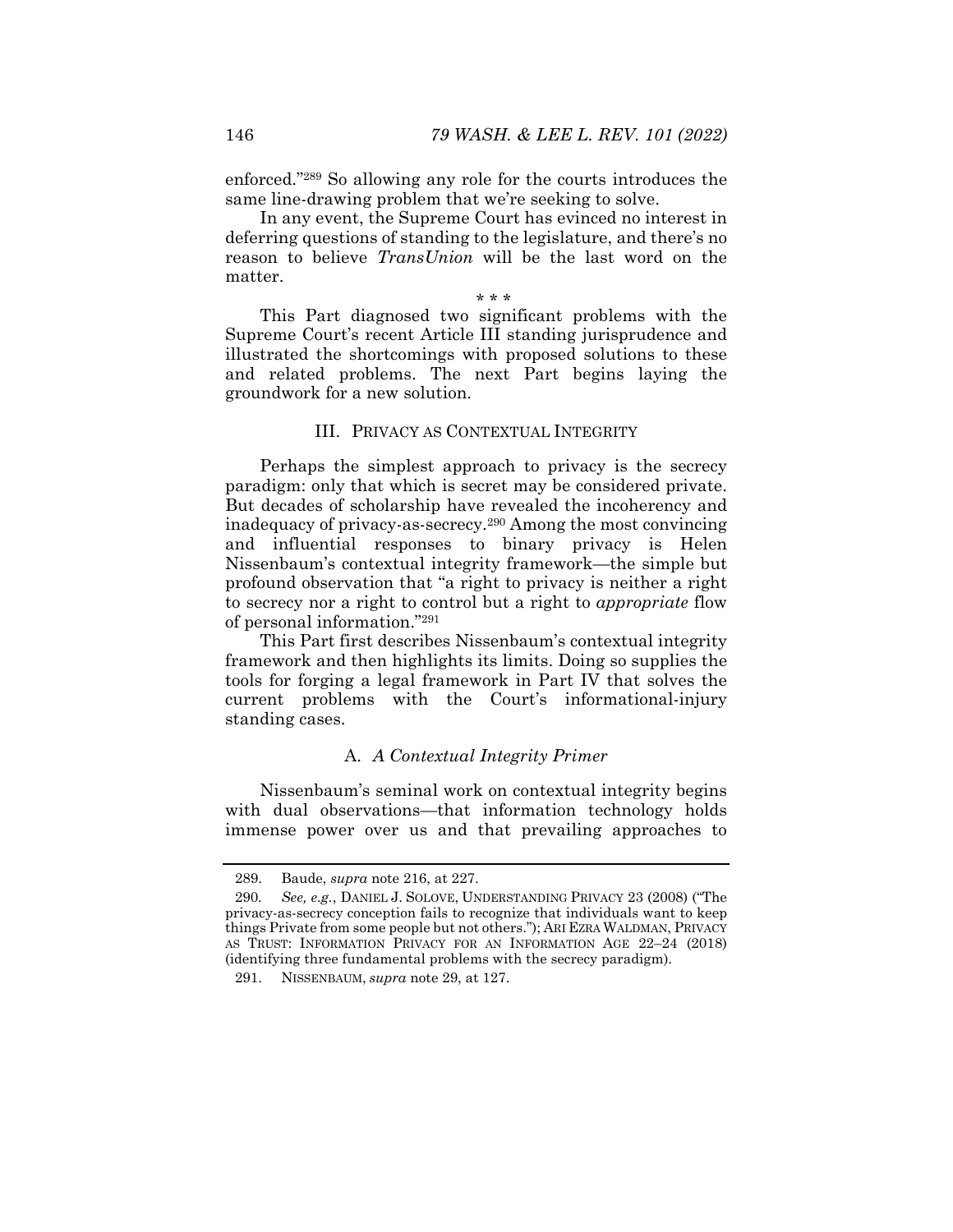privacy provide unsatisfactory answers to these threats.292 Most prominently, Nissenbaum argues against several different conceptions of a public/private dichotomy: "Approaches to privacy that restrict its sphere of legitimacy to the private . . . are founded on a set of assumptions about the relationship between privacy and the public/private dichotomy that ultimately are incoherent."293 There are, she says, "no actors, no spheres, no information that can be assigned unconditionally to the domain of the public, free of all and any constraints imposed by rights of privacy; none are 'up for grabs.'"294

Nissenbaum's solution begins with the insight that "[w]hat people care most about is not simply *restricting* the flow of information but ensuring that it flows *appropriately*."295 The framework of contextual integrity "makes rigorous the notion of appropriateness" by looking to context-relative informational norms.296 "When these norms are contravened," she explains, "we experience this as a violation of privacy."<sup>297</sup> In short, contextual integrity "is defined in terms of informational norms: it is preserved when informational norms are respected and violated when informational norms are breached."298

Contextual integrity has a descriptive component and a normative component. The descriptive component is a heuristic that speaks to whether a given informational practice violates privacy. Nissenbaum explains that context-relative informational norms have four key parameters: contexts, actors, attributes, and transmission protocols.299 Together, these parameters "prescribe, for a given context, the type of information, the parties who are the subjects of the information as well as those who are sending and receiving it, and the principles under which this information is transmitted."300

- 292*. See id.* at 19–64, 65–126.
- 293*. Id.* at 125–26.
- 294*. Id.* at 126.
- 295*. Id.* at 2.
- 296*. Id.* at 127.
- 297*. Id.*
- 298*. Id.* at 140.
- 299*. Id.*
- 300*. Id.* at 141.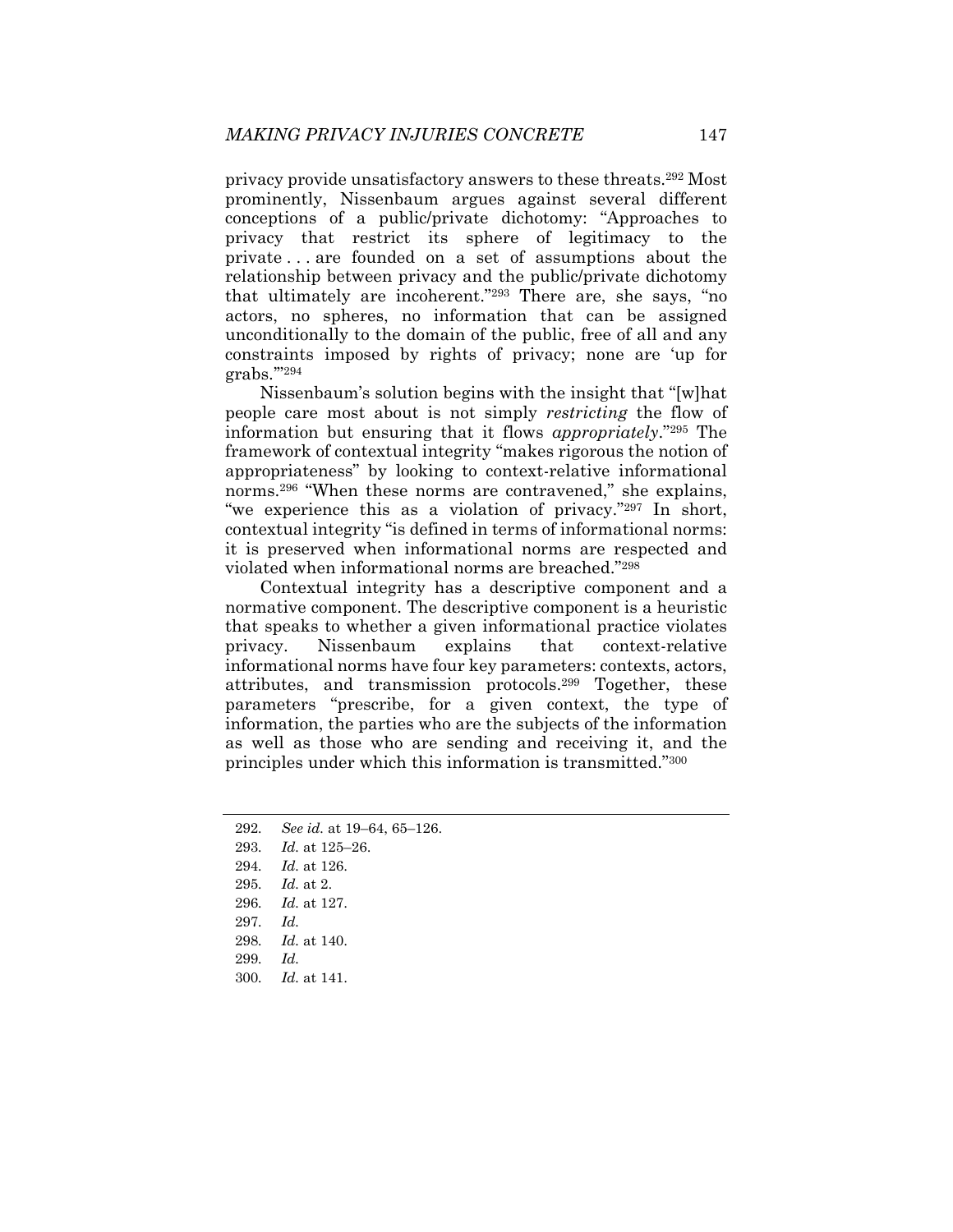*Contexts*: Nissenbaum defines contexts as "structured social settings characterized by canonical activities, roles, relationships, power structures, norms (or rules), and internal values (goals, ends, purposes)."301 Throughout, she references several straightforward examples of contexts, including "a grade school in an educational context; a hospital in a healthcare context; [and] a department store in a commercial marketplace."302 Other examples raise harder definitional questions.303

*Actors*: There are three relevant types of actors: senders of information, recipients of information, and information subjects.304

*Attributes*: Attributes ask about the type of information being transmitted.305 "In a healthcare context . . . strictures on information flow vary according to roles and . . . type of information . . . whether it be patients' medical conditions, their attire, their addresses and phone number, the name and code number of their health insurance carrier, or the balance on their accounts."306

*Transmission Protocols*: A transmission protocol, Nissenbaum explains, "is a constraint on the flow . . . of information from party to party in a context."307 Examples of transmission protocols include: confidentiality, which prohibits an information recipient from sharing the information with others; reciprocity, which requires bidirectional information flows; dessert, which provides than an actor deserves to receive information; and compulsion, which provides that one party is compelled or mandated to reveal information to another.308

With these four parameters of norms in hand, Nissenbaum explains how to employ them to identify privacy violations: first, establish the prevailing context; second, identify key actors; third, ascertain what attributes are affected; and fourth,

<sup>301</sup>*. Id.* at 132.

<sup>302</sup>*. Id.* at 149.

<sup>303</sup>*. See, e.g.*, *id.* ("Should one tell one's friend her spouse is having an affair? . . . Should a hospital share injury records with police officers?").

<sup>304</sup>*. Id.* at 141–43.

<sup>305</sup>*. Id.* at 143.

<sup>306</sup>*. Id.*

<sup>307</sup>*. Id.* at 145.

<sup>308</sup>*. Id.*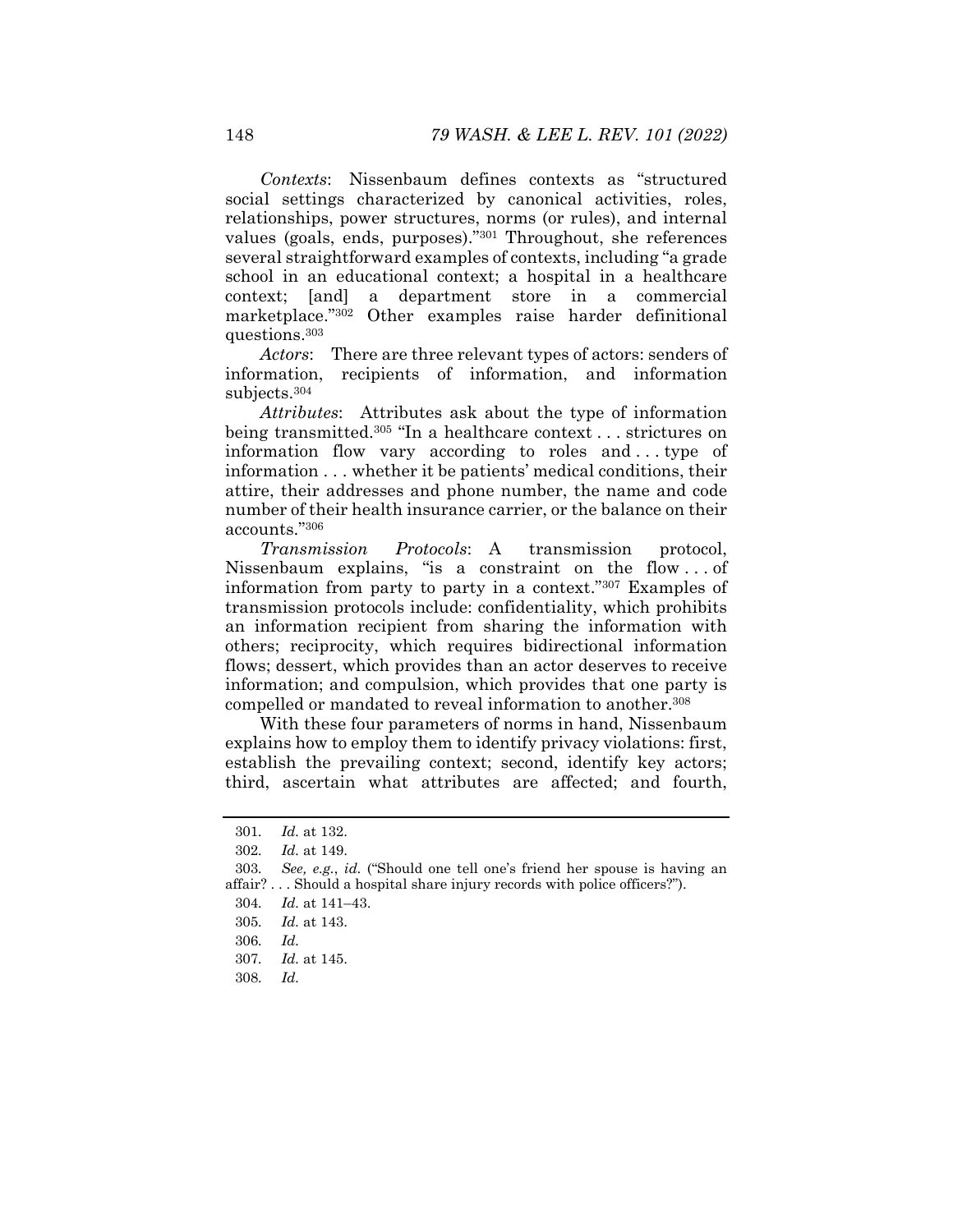establish changes in transmission principles.309 "If the new practice generates changes in actors, attributes, or transmission principles, the practice is flagged as violating entrenched informational norms and constitutes a prima facie violation of contextual integrity."310

Nissenbaum's framework also has a normative dimension. She explains that, aside from describing and predicting reactions, contextual integrity can serve as a prescriptive guide—telling us which novel informational practices should be regarded as acceptable.311 The normative component compares "entrenched normative practices against novel alternatives . . . on the basis of how effective each is in supporting, achieving, or promoting relevant contextual values."312

In other words, we ask about *why* information is flowing in a certain way and evaluate whether changes to that flow are in furtherance of the purposes and values of the relevant context. For example, consider a company's desire to access its employees' medical records.313 Nissenbaum explains, "even if a general cost-benefit analysis or a comparison and trade-off of interests indicates in favor of employers, the analysis via contextual integrity would most likely prohibit release of medical information to employers under the assumption that benefits accrued by employers are irrelevant to the attainment of healthcare goals."314 In contrast, imagine a person's desire to access the medical records of a romantic partner.315 "In the case of lovers, however, what is known of sexually transmitted diseases suggests there might be conditions under which sexual partners may have a right to limited access to each other's medical records even without permission from the subject," because doing so furthers the purposes, goals, and values of the healthcare context.316

- 315*. See id.* (setting up this scenario).
- 316*. Id.*

<sup>309</sup>*. Id.* at 149–50.

<sup>310</sup>*. Id.* at 150.

<sup>311</sup>*. Id.*

<sup>312</sup>*. Id.* at 166.

<sup>313</sup>*. See id.* at 172 (outlining this hypothetical situation).

<sup>314</sup>*. Id.*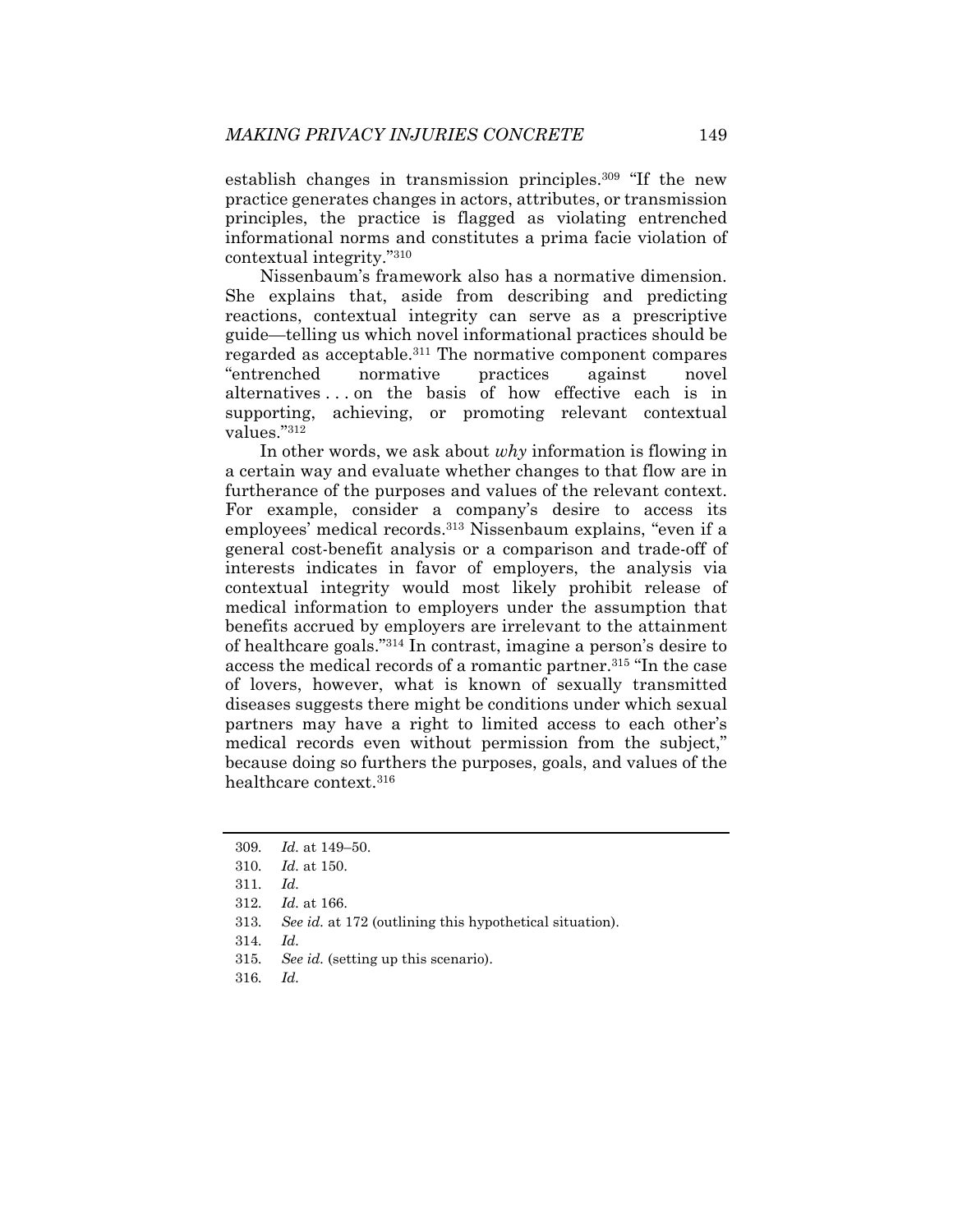In sum, Nissenbaum explains, the right to privacy is "a right to live in a world in which our expectations about the flow of personal information are, for the most part, met," and her contextual integrity framework both describes and prescribes appropriate informational flows "through the harmonious balance of social rules, or norms, with both local and general values, ends, and purposes."317

# B. *Contextual Integrity's Limits and Shortcomings*

Nissenbaum's contextual integrity framework is a powerful tool for capturing the key insight that privacy is context specific. But the framework is not without inherent limits and shortcomings—particularly when employed as a legal standard. Most significantly, Nissenbaum's framework is philosophical and moral in nature, not legal. Attempting to fashion Nissenbaum's philosophical and moral framework into a legal test is difficult.

Other scholars have noted this difficulty. For example, Dennis Hirsch has evaluated the utility of contextual integrity while addressing harms from predictive analytics.<sup>318</sup> Hirsch first explains contextual integrity's descriptive force regarding predictive analytics.319 But the normative component is necessary, Hirsch says, because norms and technology change.320 In other words, contextual integrity "must identify a way to distinguish norm-breaking data practices that are legitimate and acceptable[] from those that are not."321 "Data

<sup>317</sup>*. Id.* at 231.

<sup>318</sup>*. See* Dennis D. Hirsch, *From Individual Control to Social Protection: New Paradigms for Privacy Law in the Age of Predictive Analytics*, 79 MD. L. REV. 439, 468–71 (2020) (noting that Nissenbaum and other scholars leaned on contextual integrity because "notice, consent, and the other elements of the control paradigm do not protect people sufficiently from the harms of predictive analytics"). Hirsch defines predictive analytics as "a technological process that analyzes surface data in order to infer and act on the latent information that lies beneath the surface." *Id.* at 441–42.

<sup>319</sup>*. See id.* at 469 ("Business use of predictive analytics that accords with . . . context-specific norms is presumptively appropriate; that which does not . . . is presumptively inappropriate.").

<sup>320</sup>*. Id.*

<sup>321</sup>*. Id.* (citing Helen Nissenbaum & Solon Barocas, *Big Data's End Run Around Anonymity and Consent*, *in* PRIVACY, BIG DATA, AND THE PUBLIC GOOD 44, 47 (Julia Lane et al. eds., 2014)).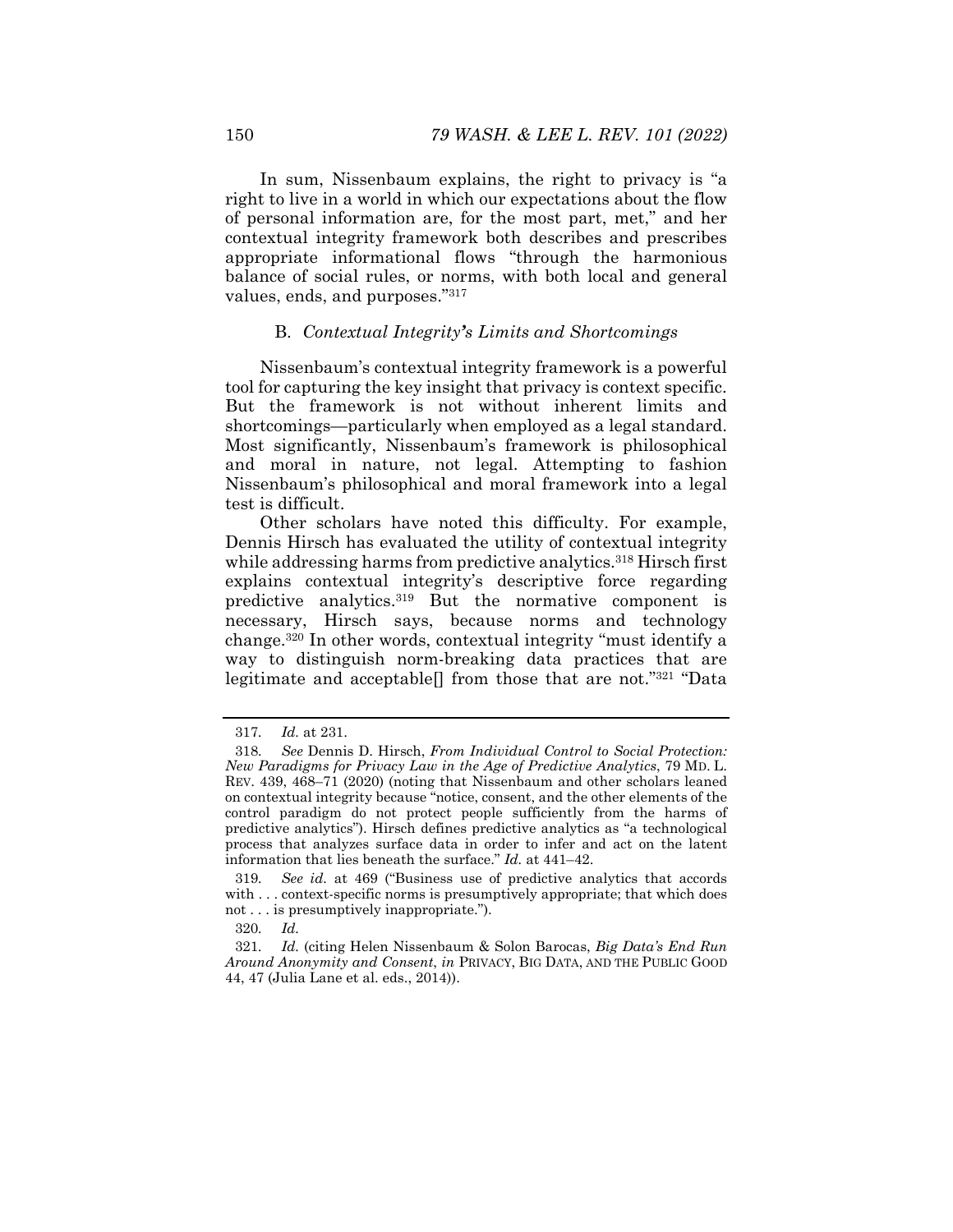practices that transgress informational norms are permissible where they are 'more effective in promoting interests, general moral and political values, and context-specific ends, purposes, and values' such as 'fairness, justice, freedom, autonomy, [and] welfare'...than those practices that comply with existing informational norms."322

Hirsch takes issue with the normative component of the analysis: A test that relies on evaluating values like fairness, justice, freedom, autonomy, and so forth "is so vague as to be almost unworkable. Which ... values is one to consider? . . . And who is to say that Nissenbaum and [her coauthor Solon] Barocas have even arrived at the right list?"323 Further, Hirsch argues, there is an additional layer of difficulty in ascertaining "whether the data practice in question would further these values better than alternative practices that are consistent with existing informational norms."324

In a related vein, Nissenbaum's framework—by its own terms—is directed toward a specific type of problem: evaluating how technological change and novel information flows violate entrenched norms.325 Employing it as a legal test applies the framework to different ends—evaluating, instead, whether a defendant's informational practices have injured the plaintiff.

A second and related limit to contextual integrity—at least when employed as a legal test—is its indeterminacy. The framework has a tendency toward complexity, requiring the identification of five distinct criteria (context, actors, attributes, transmission protocols, and purpose) before a decisionmaker can evaluate whether a norm has been and should be transgressed.326 And even then, the framework only sometimes provides definite answers.327

 327. The examples related to accessing medical records, *supra* notes 313– 316, provide an apt illustration of indeterminacy. "[E]ven if a general

<sup>322</sup>*. Id.* (quoting Helen Nissenbaum & Solon Barocas, *Big Data's End Run Around Anonymity and Consent*, *in* PRIVACY, BIG DATA, AND THE PUBLIC GOOD 44, 48 (Julia Lane et al. eds., 2014)).

<sup>323</sup>*. Id.* at 470.

<sup>324</sup>*. Id.* at 471.

<sup>325</sup>*. See* NISSENBAUM, *supra* note 29, at 21 (laying the background of technological changes and the corresponding impact on "human social activities" before applying the proposed contextual integrity framework).

<sup>326</sup>*. See, e.g.*, *id.* at 140–47 (detailing each individual criterion at the beginning of the discussion of the contextual integrity framework).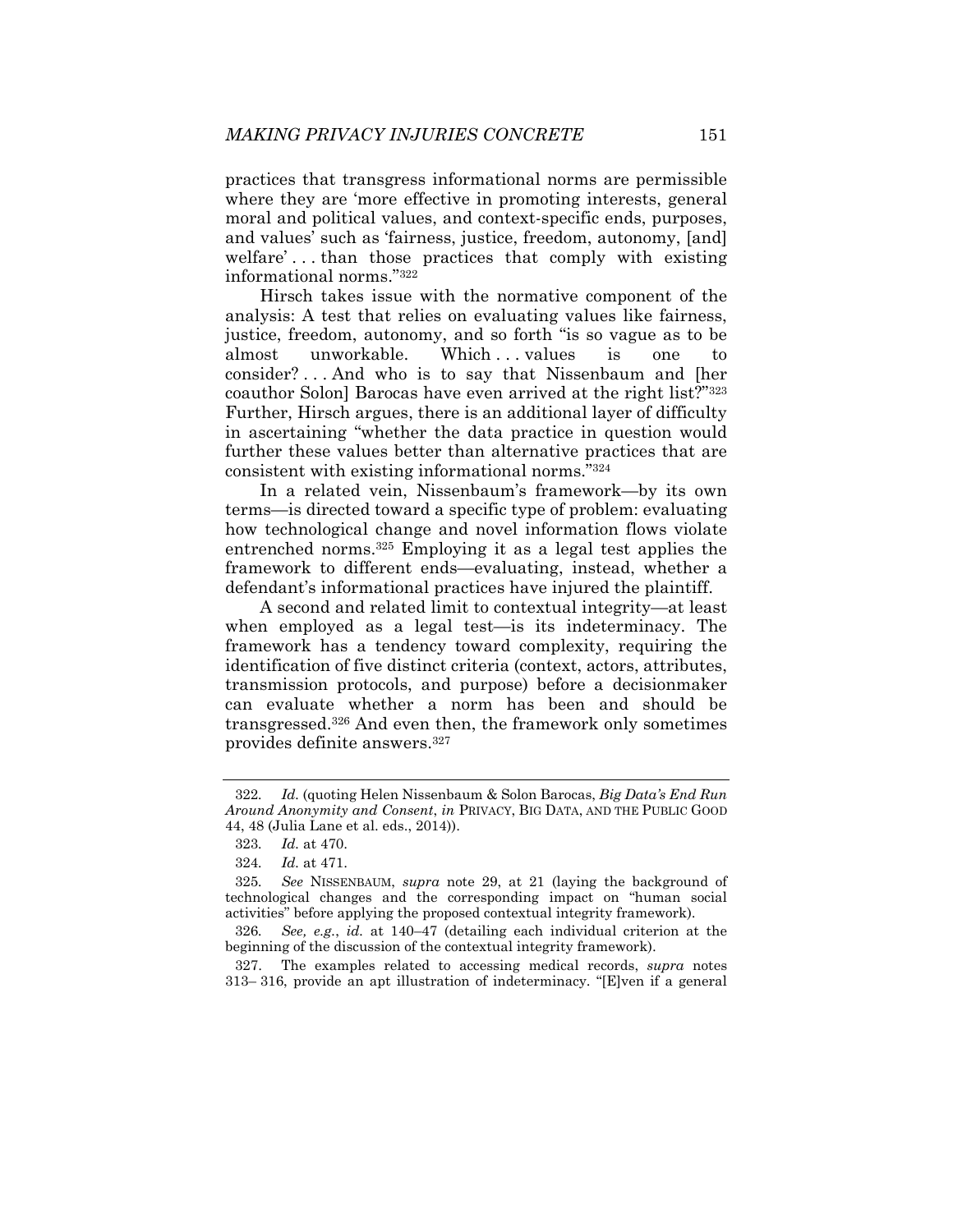As a philosophical tool, this indeterminacy may not be a problem, but judges, legislatures, and litigants crave rules with clearly right and clearly wrong answers.328 If contextual integrity has value as a legal test, it must provide clear and straightforward answers to legal questions.

A final pair of shortcomings are related to contextual integrity's explicit reliance on past practice. As Nissenbaum puts it, the descriptive component of contextual integrity "is inherently conservative, flagging as problematic any departure from entrenched practice."329 To be sure, the framework's normative dimension is intended to combat the descriptive component's inherent conservativeness.330 By marrying contextual integrity's descriptive and normative components, "there is a presumption in favor of entrenched rules rather than strict adherence to the letter that can be overridden if new practices are demonstrably more effective at achieving contextual values, ends, and purposes."331

But as a legal test, the backward-looking nature of contextual integrity raises a problem familiar to privacy law scholars—endogeneity.332 After all, entrenched informational norms are at least partly dictated by existing legal rules about

331*. Id.* at 179.

cost-benefit analysis or a comparison and trade-off of interests indicates in favor of employers, the analysis via contextual integrity would *most likely* prohibit release of medical information to employers." NISSENBAUM, *supra* note 29, at 172 (emphasis added). "In the case of lovers, however, what is known of sexually transmitted diseases suggests there *might be* conditions under which sexual partners *may* have a right to limited access." *Id.* (emphasis added).

<sup>328</sup>*. See, e.g.*, Jeremy Waldron, *Judges as Moral Reasoners*, 7 INT'L J. CONST. L. 2, 13 (2009) (inferring that bright-line rules are easiest to apply, but not without their own challenges: "even when they are finding and applying clear law—clear statutes, the clear provisions of a constitution, or clear precedents obviously on point—judges are not machines").

 <sup>329.</sup> NISSENBAUM, *supra* note 29, at 161.

<sup>330</sup>*. See id.* (noting that contextual integrity is a "normative approach to privacy," and with that is "a keener measure of morally relevant change than other predominant approaches").

<sup>332</sup>*. See, e.g.*, Lauren B. Edelman et al., *The Endogeneity of Legal Regulation: Grievance Procedures as Rational Myth*, 105 AM. J. SOCIO. 406, 407 (1999) (explaining that endogeneity occurs in the legal setting because "the content and meaning of law is determined within the social field that it is designed to regulate").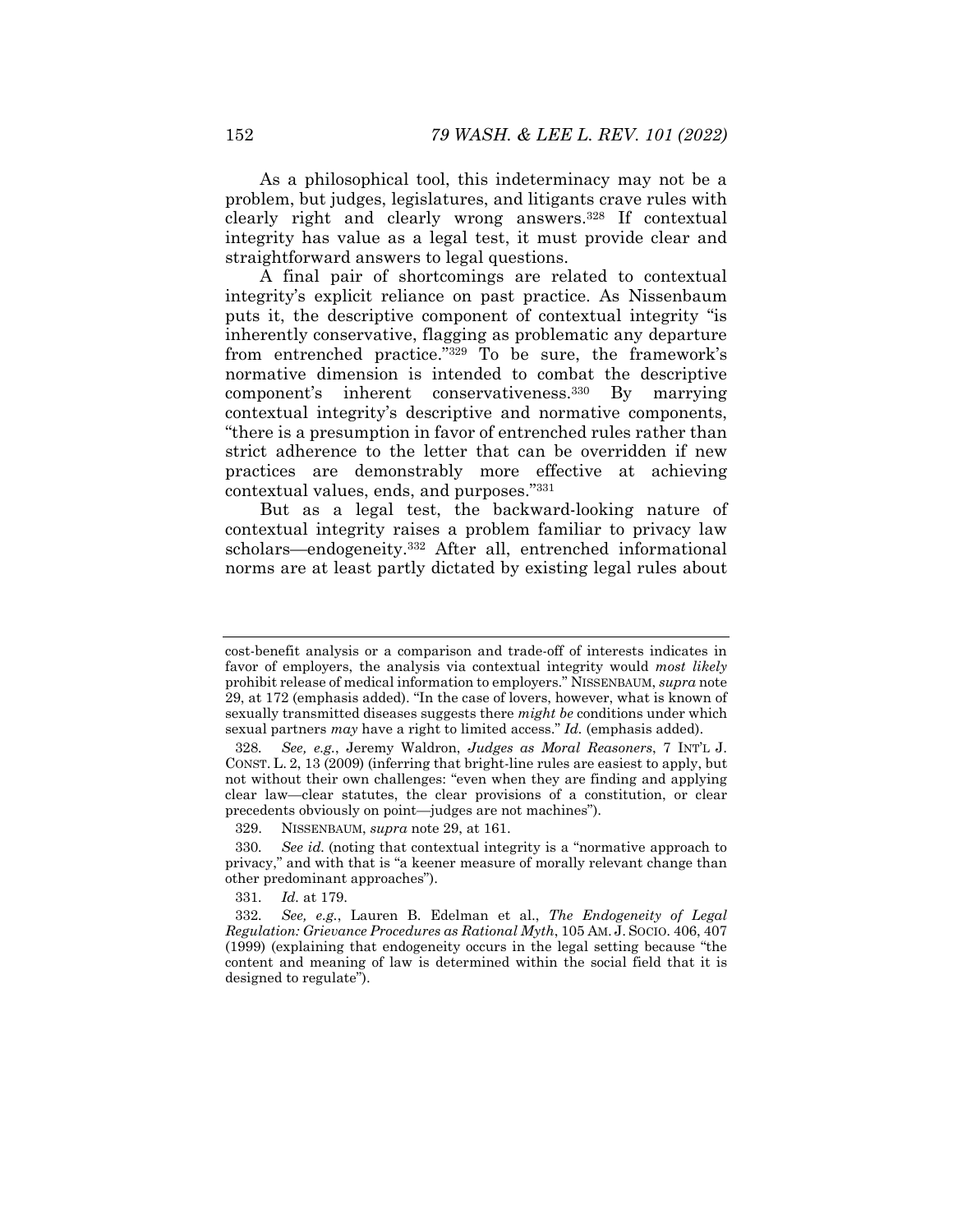permissible and impermissible information flows.333 So contextual integrity as a legal rule simultaneously looks to past practice to define what is acceptable and itself defines what is acceptable.

The endogeneity of privacy expectations sometimes arises with the reasonable expectation of privacy test from *Katz v. United States*.334 If people reasonably expect that the government will not eavesdrop on their phone conversations, from where does that expectation originate? Surely not on past practice since most wiretaps did not violate the Fourth Amendment before *Katz*.335

In some Fourth Amendment cases, the Court ignores expectations or insists they're irrelevant, but other cases turn on the Court's sense of popular expectations about privacy.336 The net result is circularity: "[R]easonable people should expect the privacy rights granted to them by the courts. So expectations define the scope of the legal protection, but the legal protections themselves should define the expectations."337 In short, "individual 'expectations of privacy' . . . are not . . . exogenous variables; rather, they are significantly shaped by the law itself."338

336*. See* Matthew B. Kugler & Lior Jacob Strahilevitz, *The Myth of Fourth Amendment Circularity*, 84 U. CHI. L. REV. 1747, 1756 nn.27–28 (2017) [hereinafter Kugler & Strahilevitz, *The Myth*] (detailing Supreme Court decisions that use "employees' expectations . . . to determine the scope of the Fourth Amendment," in contrast with other decisions that "treat popular expectations as irrelevant").

337*. Id.* at 1750; *see also infra* Part V.B. *But cf.* Kugler & Strahilevitz, *The Myth*, *supra* note 336, at 1176–94 (using empirical evidence to argue that circularity is a myth).

 338. Perry Dane, *A Tale of Two Clauses: Search and Seizure, Establishment of Religion, and Constitutional Reason*, 26 WM. & MARY BILL RTS. J. 939, 961 (2018).

<sup>333</sup>*. See supra* notes 309–310 and accompanying text (providing the example of how entrenched informational norms interact with privacy violations).

 <sup>334. 389</sup> U.S. 347 (1967).

<sup>335</sup>*. See, e.g.*, Olmstead v. United States, 277 U.S. 438, 466 (1928) ("The reasonable view is that one who installs in his house a telephone instrument with connecting wires intends to project his voice to those quite outside, and that the wires beyond his house, and messages while passing over them, are not within the protection of the Fourth Amendment.").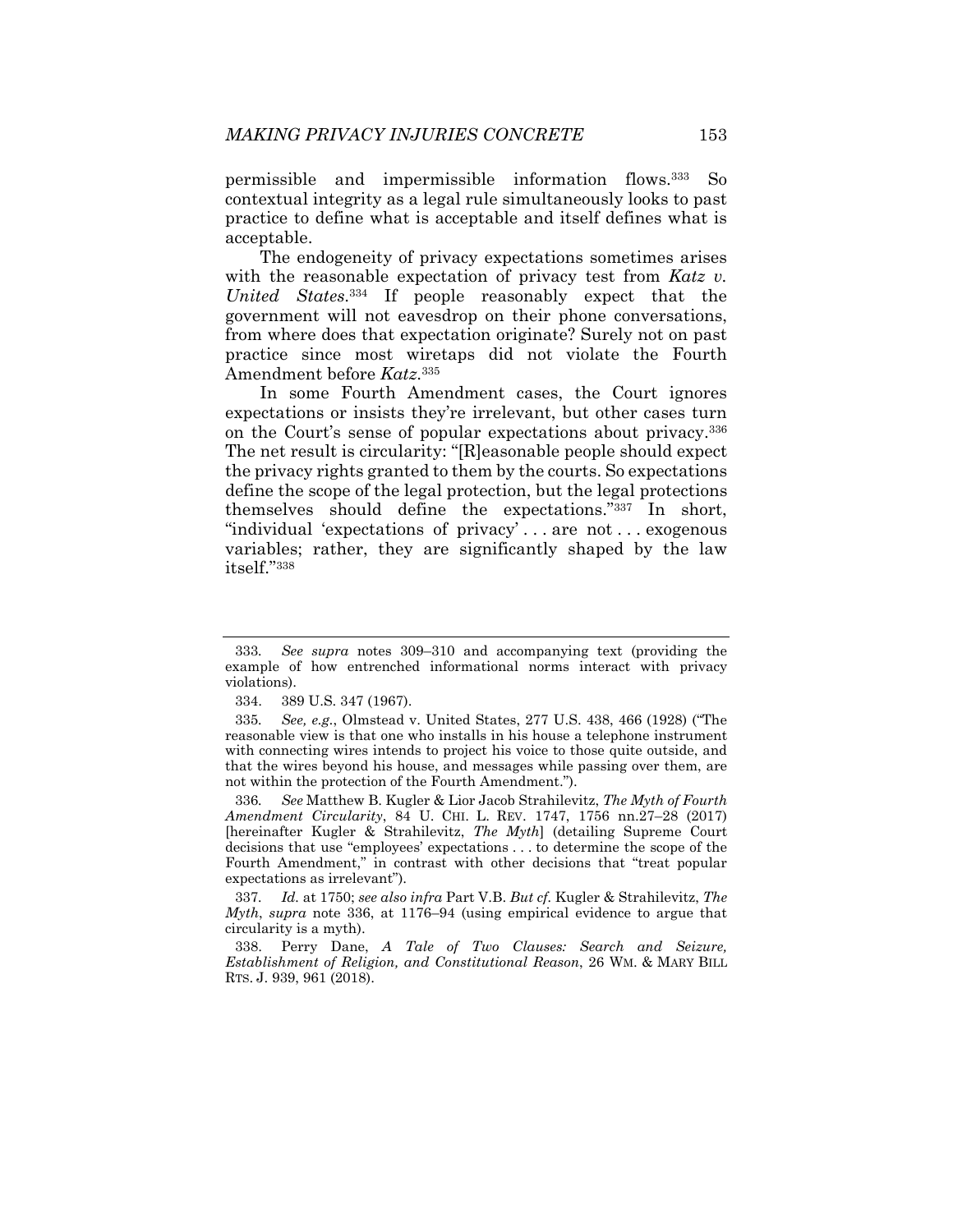Similarly, if informational norms are shaped by what courts and legislatures define as acceptable and unacceptable, over time contextual integrity becomes self-referential, and the primary justification for an informational practice is that it has been deemed acceptable in the past.

\* \* \* With this understanding of contextual integrity in hand, the next Part proposes a legal framework for assessing whether a plaintiff alleging an informational injury has suffered a concrete and particularized Article III injury in fact.

## IV. CONTEXTUAL INTEGRITY AS A LEGAL FRAMEWORK FOR ARTICLE III INJURIES

Contextual integrity's insight that privacy is context specific and governed by context-relative informational norms supplies a foundation for assessing whether a plaintiff alleging an informational injury has suffered an injury in fact. This Part builds on that foundation by fashioning a legal framework for Article III standing based on contextual integrity and by illustrating how to use it.

# A. *Constructing the Legal Framework*

The central contribution of this framework is that the breach of an informational norm supplies the plaintiff with a concrete injury in fact. When a statute protects a norm and the defendant contravenes the statute and the norm, the plaintiff has a concrete injury. When, instead, a statute authorizes a suit for an informational practice, but the defendant has not contravened an informational norm, the plaintiff lacks a concrete injury in fact.

The legal framework for assessing which informational injuries create a concrete injury in fact therefore has two steps. First, the reviewing court should identify the defendant's acts or practices that the plaintiff is contesting and determine which of the four informational injuries the plaintiff is alleging. Second, the reviewing court should identify whether the contested acts or practices contravene an entrenched informational norm. If so, then the defendant's breach of both the statute and the norm supplies the plaintiff with a concrete injury in fact. If the defendant has only violated the statute—but there has been no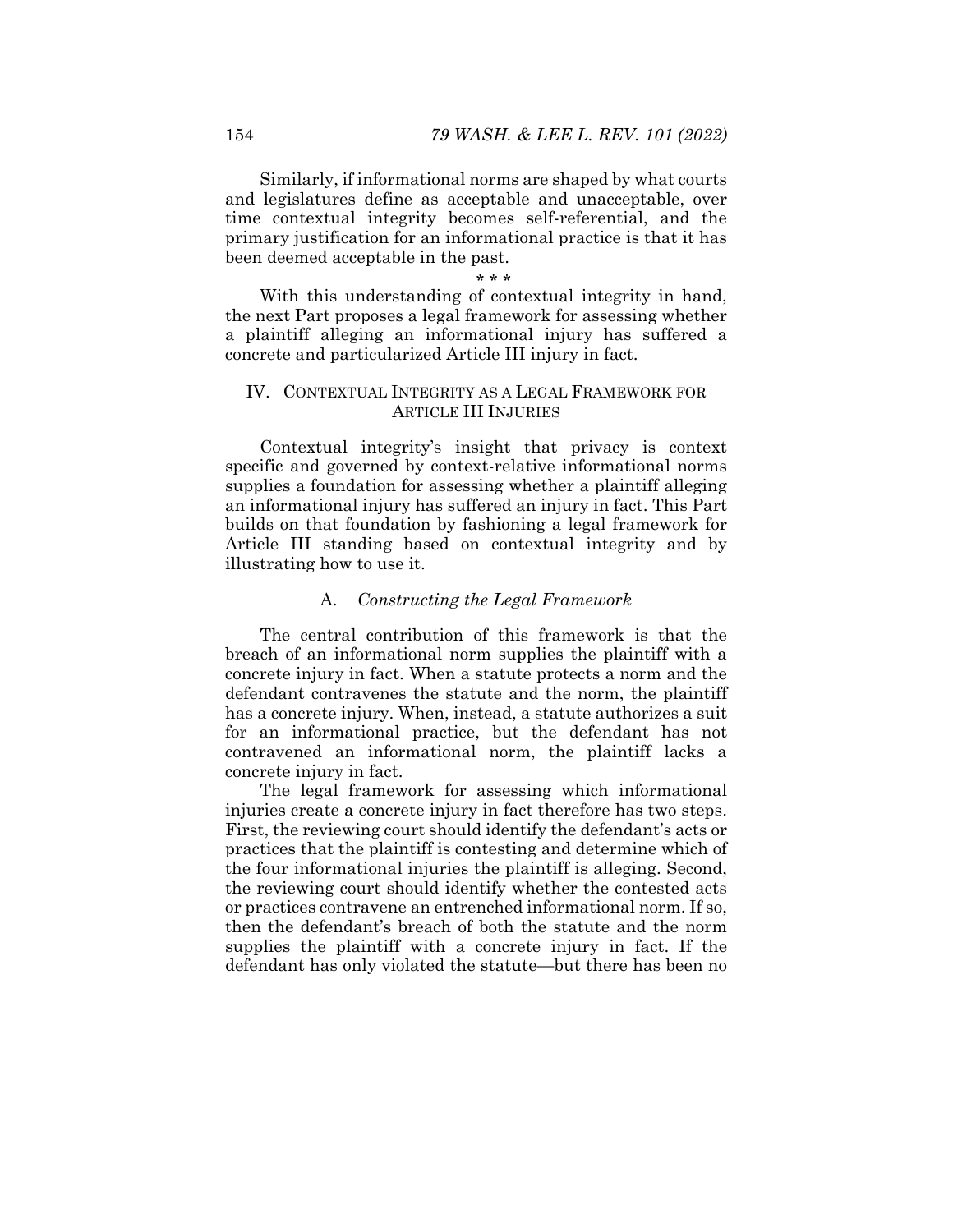breach of an entrenched informational norm—then the plaintiff must provide some additional basis for invoking the jurisdiction of the federal courts.

### 1. Identify the Injury

The first step of the analysis requires the reviewing court to assess the statutory provision on which the plaintiff's cause of action relies. As detailed in Part I.B, there are four types of informational injuries—collecting, using, disseminating, and withholding. The court's task is to evaluate the allegations in the plaintiff's complaint and determine which one or more injuries are alleged. This analysis should proceed on an allegation-by-allegation basis, isolating each of the plaintiff's theories of injury and each of the defendant's acts or practices the plaintiff contests. Perhaps the plaintiff avers that the defendant collected information in violation of the statute and then proceeded to disseminate the information to third parties also in violation of the statute.<sup>339</sup> The court should assess the collection injury and the dissemination injury separately.

Information collection and dissemination injuries present the most straightforward cases. Information use cases may be more complex because of the myriad injurious ways to use information.340 Consider, for example, a case involving claims that a social networking company illegally created a facial recognition scan and then used the scan to help tailor advertising. Such a case has two different information use harms: using photos to create the prohibited facial recognition scan is one information use injury and using the scan to tailor and serve advertising is a second information use injury.

Information withholding cases may seem peculiar but should be easy to identify because of their specific set of facts—has information been withheld from a plaintiff that is legally entitled to it? If so, it's safe to assume that the allegation is information withholding.

<sup>339</sup>*. See, e.g.*, Bartnicki v. Vopper, 532 U.S. 514, 519 (2001); *see also supra* notes 80-88, 98-101 and accompanying text.

<sup>340</sup>*. See supra* notes 89–91 and accompanying text.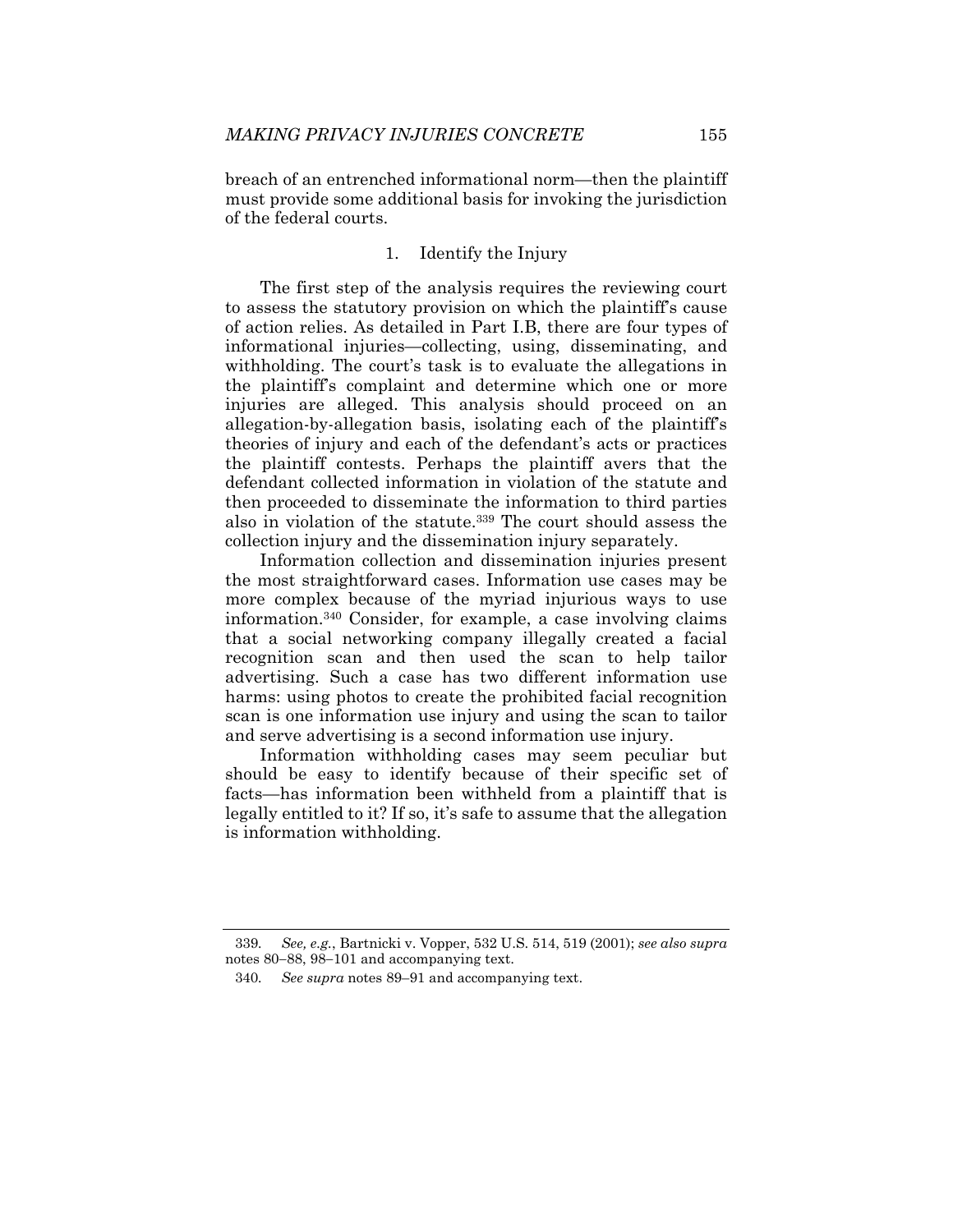#### 2. Identify the Norm

The second step of the analysis requires the reviewing court to identify which informational norms, if any, the defendant has breached. For each statutory violation that also violates a norm, the plaintiff has a concrete injury in fact. But for each statutory violation that does not violate an entrenched informational norm, the plaintiff must allege more to satisfy the strictures of Article III.

Evaluating the relationship between a statute and an informational norm will often prove helpful. Sometimes a legislature enacts a law that codifies a preexisting informational norm. For example, when Congress first enacted the Wiretap Act in 1968, it codified a preexisting norm against the collection and dissemination of phone conversations.341 Sometimes a legislature enacts a law that—over time—helps establish a new informational norm. For example, when Congress enacted the Stored Communications Act (and amended the Wiretap Act) in 1986, it helped establish a new informational norm against the collection and dissemination of email content.342

In both norm-codification and norm-establishment cases, the fact that a plaintiff alleges a violation of both a statute and a norm is a sufficient basis for invoking the jurisdiction of the federal courts. Only in situations where a statute does not protect an informational norm will a plaintiff need something more. Take the *Spokeo* majority's discussion of disseminating an incorrect zip code in violation of the Fair Credit Reporting Act.343 Congress helped establish many new informational norms when it enacted the FCRA in 1970, but few people would regard the dissemination of an incorrect zip code as breaching an entrenched informational norm.344 Hence, the plaintiff in the incorrect-zip-code case will need to show something other than the statutory violation to satisfy Article III—perhaps disseminating an incorrect zip code had some other downstream

 <sup>341.</sup> For a more thorough discussion of the Wiretap Act, see *infra* Part IV.B.1.

 <sup>342.</sup> For a more thorough discussion of the Stored Communications Act, see *infra* Part IV.B.1.

<sup>343</sup>*. See* Spokeo, Inc. v. Robins, 578 U.S. 330, 342 (2016).

 <sup>344.</sup> For a more thorough discussion of the Fair Credit Reporting Act, see *infra* Part IV.B.2.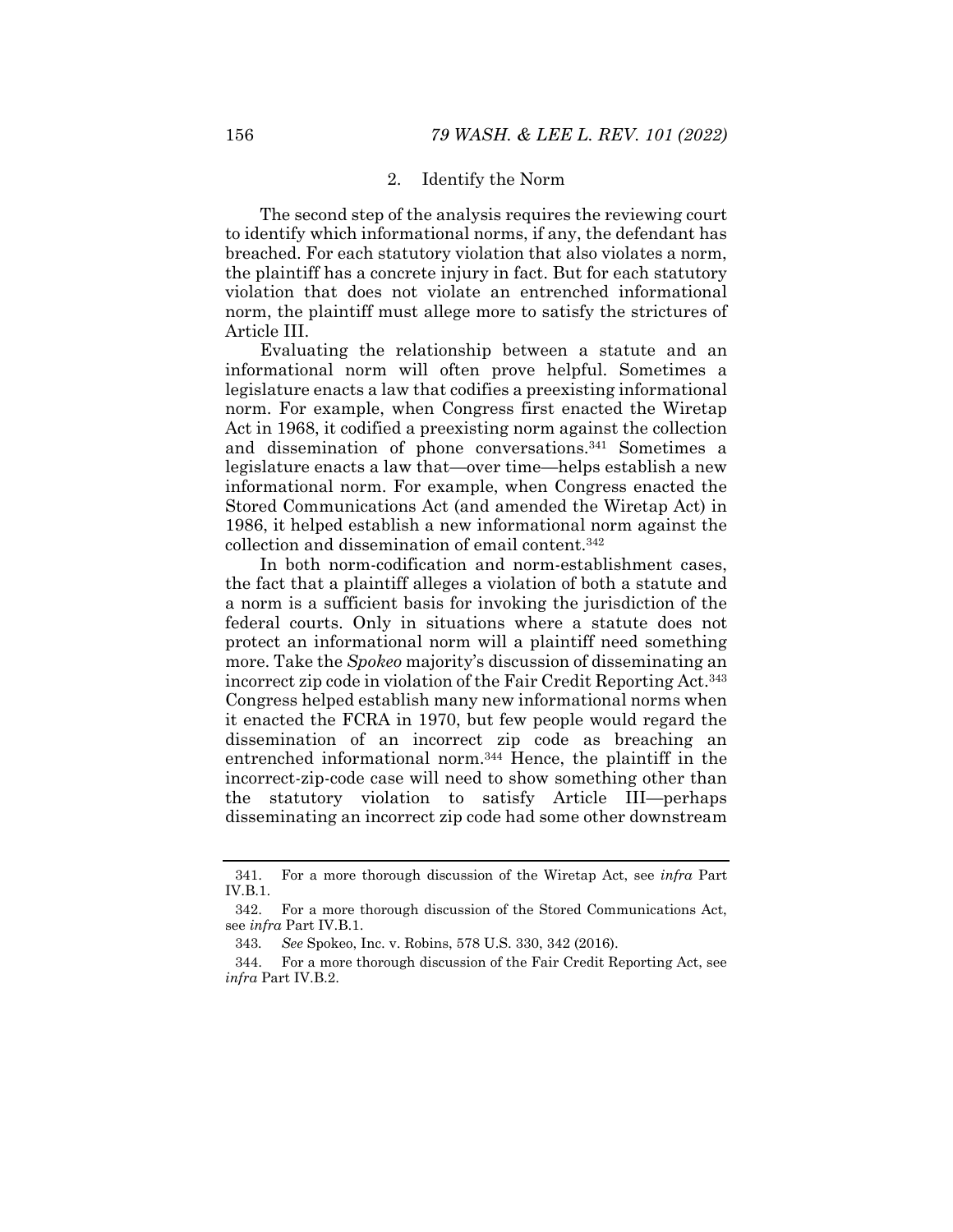effects, like increasing the plaintiff's borrowing costs or excluding the plaintiff from prospective employment.<sup>345</sup> The framework thus offers a sufficient basis for demonstrating an injury in fact, but it doesn't operate to the exclusion of other grounds for satisfying Article III.

Identifying entrenched informational norms won't always be easy. In close or convoluted cases, courts should analyze the parameters from Nissenbaum's descriptive component: identifying the context, actors, information type, and expectations should clarify the existence or absence of an informational norm.

## B. *Using the Framework*

With a description of the legal framework in hand, this section now illustrates how to use the framework. The authorities covered in this section include privacy laws large and small—spanning federal and state, privately and publicly enforceable, settled and proposed.

# 1. Authorities that Always or Usually Create an Injury in Fact

This section reviews a host of legal authorities that always or almost always protect entrenched information norms. As a result, plaintiffs that allege violations of these statutes should usually have a concrete injury in fact.

The Wiretap Act (WTA) is an apt example of a statutory prohibition on collecting and disseminating information that protects entrenched informational norms.346 Violations of the WTA's prohibition are thus per se concrete Article III injuries in fact.

The WTA punishes any person who intentionally intercepts or intentionally discloses any wire, oral, or electronic communication.347 Congress first enacted this prohibition in

<sup>345</sup>*. See infra* note 400 and accompanying text.

<sup>346</sup>*. See* 18 U.S.C. § 2511(1) (banning the interception or use of certain "wire, oral, or electronic communication").

<sup>347</sup>*. Id.*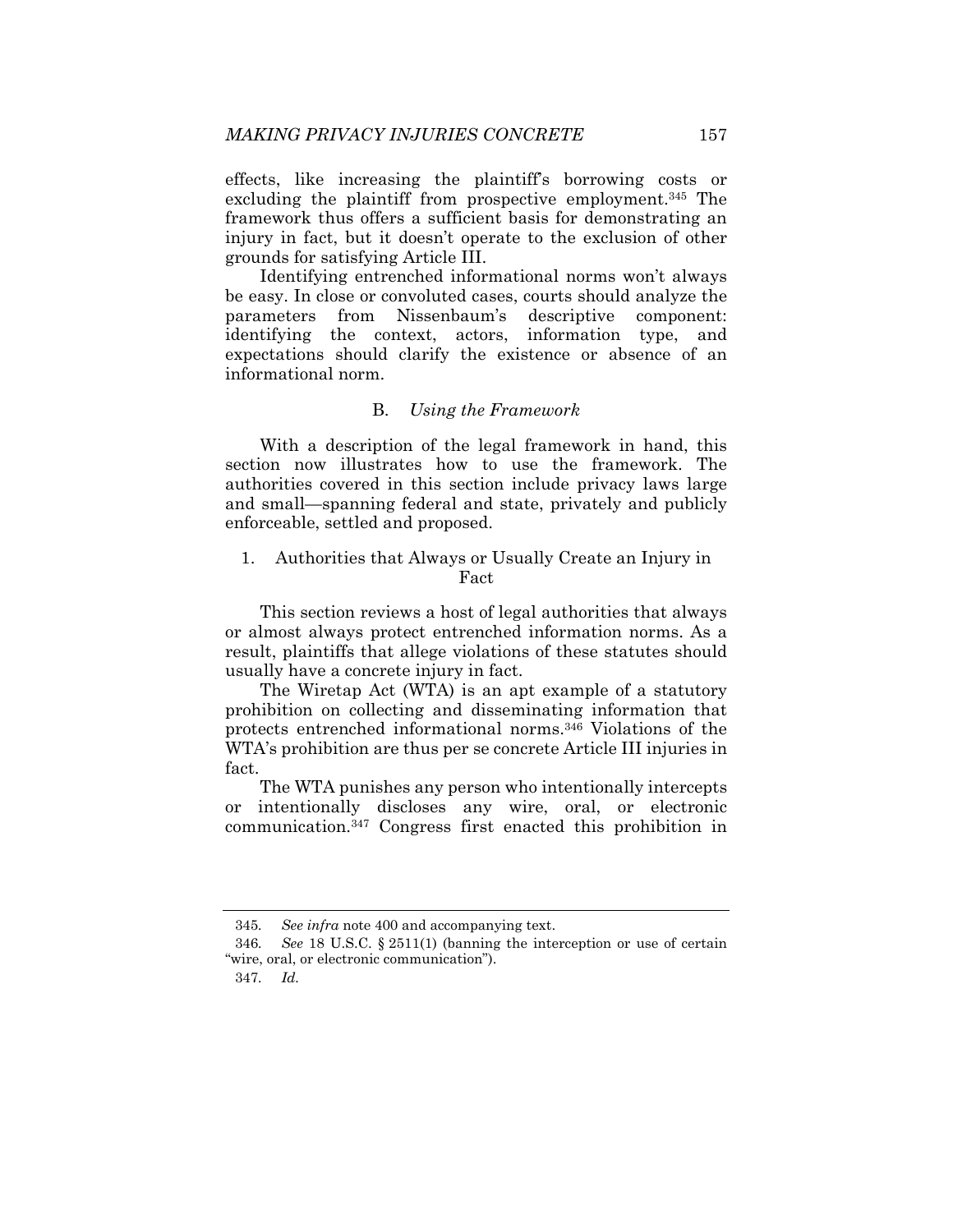1968,348 shortly after and in response to the Supreme Court's decisions in *Berger v. New York*349 and *Katz v. United States*.350

Before *Katz*, the Supreme Court had held in 1928's *Olmstead v. United States*351 that intercepting a suspect's telephone conversations to obtain evidence of a crime didn't trigger the Fourth Amendment absent a physical intrusion on the suspect's constitutionally protected property.352 The Court nonetheless "implied that Congress could enact legislation to protect the secrecy of telephone messages by making them inadmissible in federal criminal trials."353 The *Olmstead* decision "was greeted with little charity," and "[t]he widely felt adverse reaction may have been responsible in part for the passage of the Federal Communications Act354 some seven years later."355 Section 605 of that law "prohibited the interception and divulgence in federal trials of evidence obtained through wiretapping," and after its enactment "cases involving the use of wiretapping, whether by federal or state officials, were disposed of under this section."356 In a series of decisions interpreting section 605, "the Court in effect poured the Fourth Amendment into the Federal Communications Act."357 A commentator in 1965 explained that "although the Court was chary of broadly defining the fourth amendment to restrict eavesdropping, it was equally reluctant to allow unrestricted

351. 277 U.S. 438 (1928).

352*. See id.* at 464 (contrasting the interception of a telephone conversation with a sealed letter in the mail, the latter of which would be protected from "unlawful rifling by a government agent").

 353. Mary E. Bisantz, *Electronic Eavesdropping Under the Fourth Amendment—After* Berger *and* Katz, 17 BUFF. L. REV. 455, 457 (1968).

 354. Communications Act of 1934, Pub. L. No. 73-416, 48 Stat. 1064 (1934) (codified as amended 47 U.S.C. §§ 151–646).

 355. Minn. L. Rev. Ed. Bd., *Eavesdropping and the Constitution: A Reappraisal of the Fourth Amendment Framework*, 50 MINN. L. REV. 378, 388 (1965).

356. Bisantz, *supra* note 353, at 458.

 357. Minn. L. Rev. Ed. Bd., *supra* note 355, at 388 (quoting Alan F. Westin, *The Wire-Tapping Problem: An Analysis and a Legislative Proposal*, 52 COLUM. L. REV. 165, 177 (1952) (internal quotation marks omitted)).

<sup>348</sup>*. See* Omnibus Crime Control and Safe Streets Act of 1968, Pub. L. No. 90-351, 82 Stat. 197, 213 (1968).

 <sup>349. 388</sup> U.S. 41, 63 (1967).

<sup>350.</sup> See Pub. L. No. 90-351, 82 Stat. 197, 211–12 (discussing the need for the prohibition).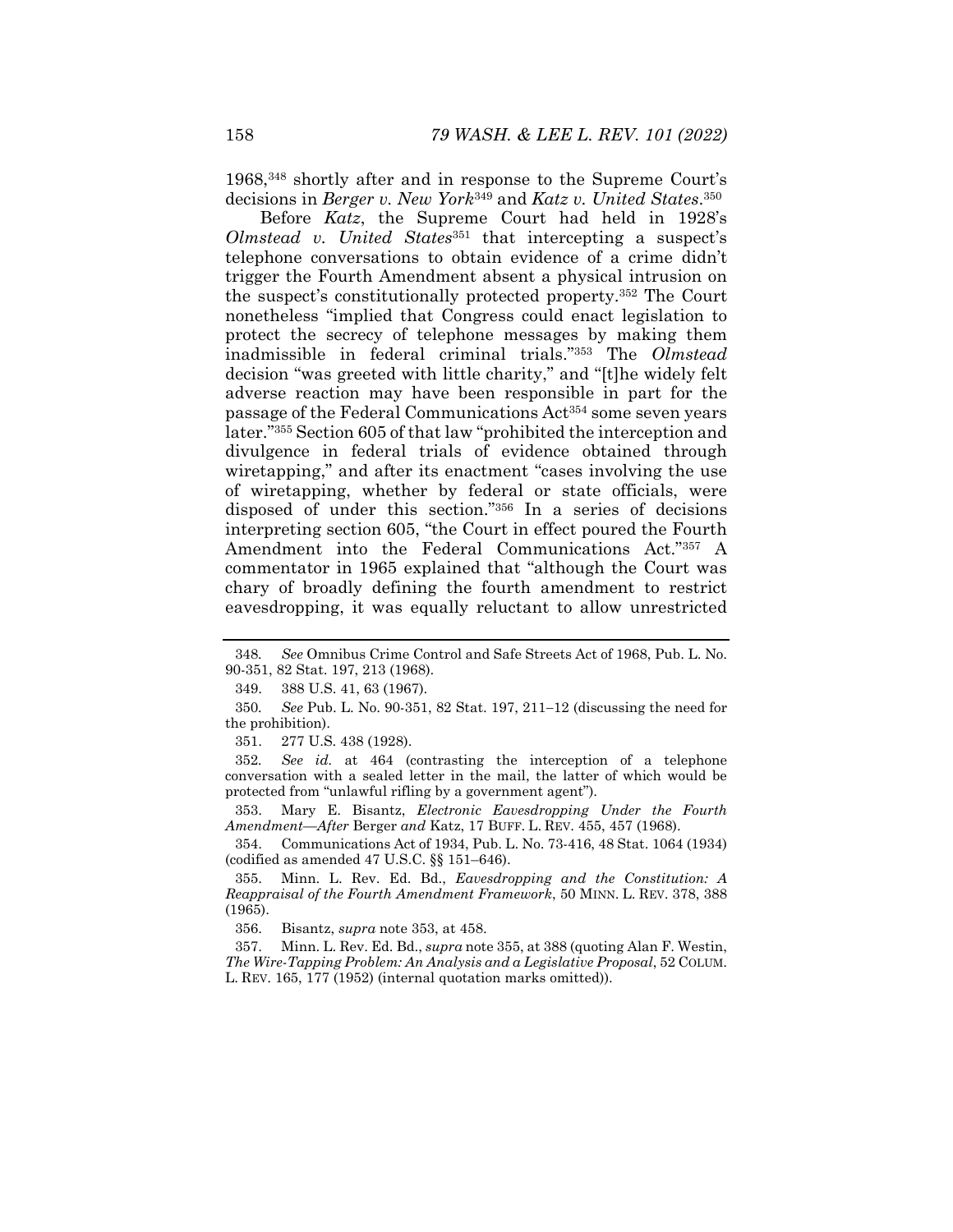eavesdropping outside the boundaries of fourth amendment protection."358

State tort law evolved concurrently to recognize a civil cause of action against wiretapping.359 Taken together, there can be little dispute that—by the time the Court reversed *Olmstead* in 1967360—there was a widespread informational norm against intercepting phone conversations. When Congress enacted the WTA in 1968, it therefore codified that norm. As a result, when a plaintiff alleges a violation of the WTA, the plaintiff will typically have a concrete injury.

The Stored Communications Act (SCA) prohibits "obtain[ing] . . . a wire or electronic communication" without authorization.361 This prohibition "has been interpreted over the years to cover the content of emails, private Facebook messages, [and] YouTube videos," among other types of information.<sup>362</sup> Congress enacted the SCA in 1986—"at the infancy of the Internet"—in an attempt to extend the WTA's protections to new digital forms of communication.363

As noted, the WTA lagged far behind the public's widespread use of the telephone—and consequently, far behind the public's conception of telephonic privacy. Like the WTA, the SCA protects an entrenched informational norm against intercepting and disclosing communicative content, and therefore violations of the SCA constitute concrete injuries.

Courts that have considered whether interceptions that violate the SCA create concrete injuries have agreed that they do. The Ninth Circuit recently explained that Facebook's interception of the content of user communications violated the amended WTA and the SCA, and held that the statutes "codify a context-specific extension of the *substantive* right to

<sup>358</sup>*. Id.* at 388–89.

<sup>359</sup>*. See* William L. Prosser, *Privacy*, 48 CALIF. L. REV. 383, 390 (1960) (noting the law's evolution beyond protection of physical intrusions) (citing Rhodes v. Graham, 37 S.W.2d 46 (Ky. 1931)).

<sup>360</sup>*. See* Katz v. United States, 389 U.S. 347, 353 (1967) (partially overruling *Olmstead*).

 <sup>361. 18</sup> U.S.C. § 2701(a).

 <sup>362.</sup> RICHARD M. THOMPSON II & JARED P. COLE, CONG. RSCH. SERV., R44036, STORED COMMUNICATIONS ACT: REFORM OF THE ELECTRONIC COMMUNICATIONS PRIVACY ACT (ECPA) i (2015), perma.cc/6PKX-XW3X (PDF). 363*. Id.* at i, 1–2.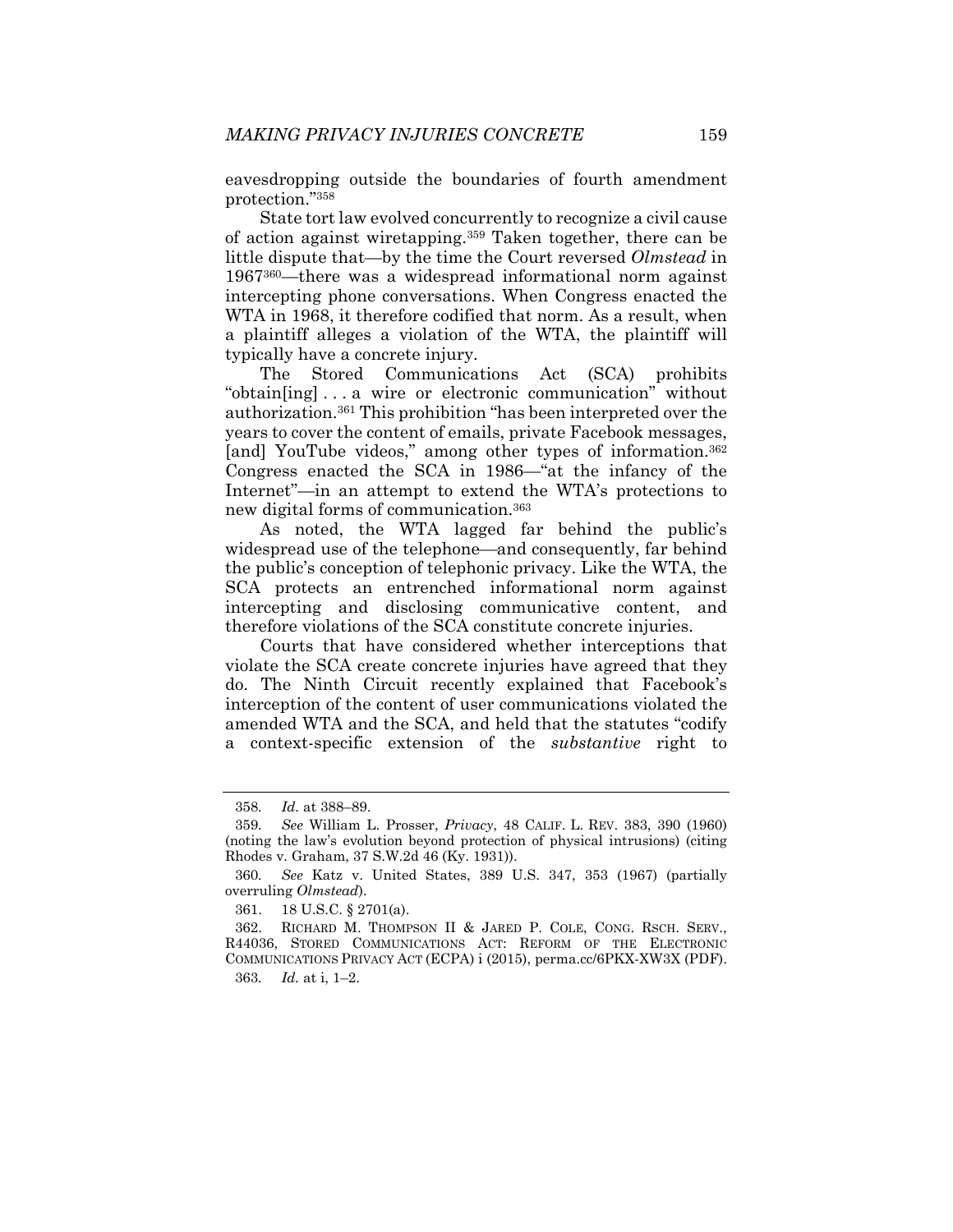privacy."364 A month later, the Ninth Circuit recognized that Facebook's practice of tracking users' online browsing habits in violation of the WTA and the SCA were concrete injuries, again noting that "these statutory provisions codify a substantive right to privacy, the violation of which gives rise to a concrete injury sufficient to confer standing."365 The panels relied on *Spokeo*'s flimsy and malleable distinction between substance and procedure,<sup>366</sup> but contextual integrity shows us that the conclusion is correct—not because the statutes use or avoid specifics words, but instead because violations of these laws contravene entrenched informational norms about the confidentiality of communicative content.

The Telephone Consumer Protection Act (TCPA) is an example of an information use injury that protects an entrenched informational norm. In 1991, Congress enacted the TCPA "in light of evidence that consumers 'consider automated or prerecorded telephone calls, regardless of the content or the initiator of the message, to be a nuisance and an invasion of privacy.'"367 The statute itself explains: "Many consumers are outraged over the proliferation of intrusive, nuisance calls to their homes from telemarketers."368 As the Supreme Court recently noted, a leading Senate sponsor of the TCPA described robocalls in 1991 as "the scourge of modern civilization. They wake us up in the morning; they interrupt our dinner at night; they force the sick and elderly out of bed; they hound us until we want to rip the telephone right out of the wall."369

 <sup>364.</sup> Campbell v. Facebook, Inc., 951 F.3d 1106, 1117 (9th Cir. 2020) (internal quotation marks and brackets omitted).

<sup>365</sup>*. In re* Facebook, Inc. Internet Tracking Litig., 956 F.3d 589, 598 (9th Cir. 2020) (citing *Campbell*, 951 F.3d at 117–19).

<sup>366</sup>*. See Campbell*, 951 F.3d at 1117 (relying on *Spokeo* to link statutory protections of privacy to injuries that traditionally provided grounds for a suit).

<sup>367</sup>*. See* Petition for a Writ of Certiorari at 3, Barr v. Am. Ass'n of Pol. Consultants, 140 S. Ct. 2335 (2020) (No. 19-631), 2019 WL 6115075 (citing Telephone Consumer Protection Act of 1991, Pub. L. No. 102-243, § 2(10), 105 Stat. 2394).

 <sup>368.</sup> Pub. L. No. 102-243, § 2(6), 105 Stat. 2394.

<sup>369</sup>*. See* Barr v. Am. Ass'n of Pol. Consultants, Inc., 140 S. Ct. 2335, 2344 (2020) (Kavanaugh, J., plurality opinion) (quoting 137 CONG. REC. 30821 (1991) (statement of Sen. Hollings)).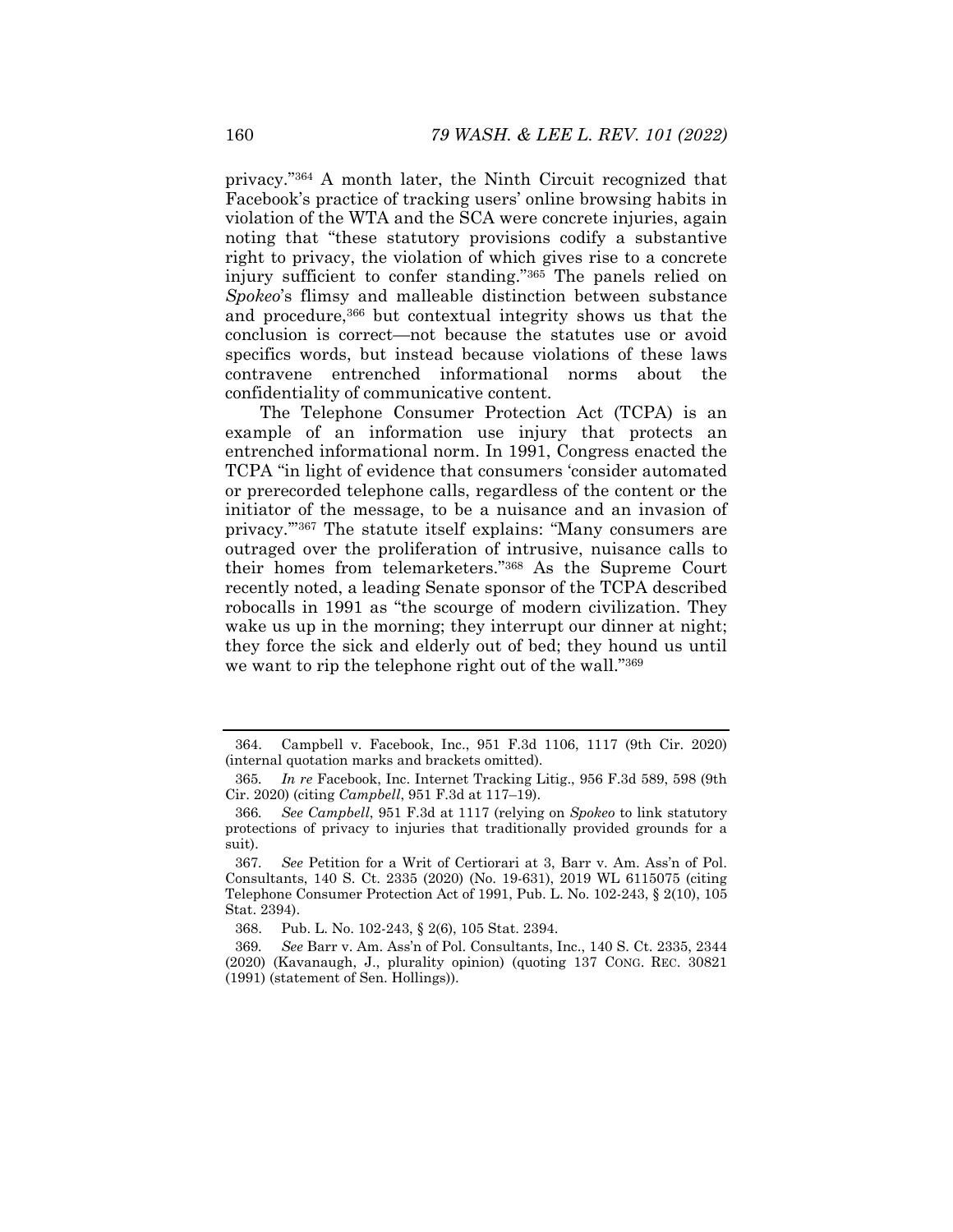The TCPA is an information use restriction: It prohibits "any person within the United States from making any call using any automatic telephone dialing system . . . to any telephone number assigned to a cellular telephone service."370 In other words, the statute restricts how a consumer's telephone number may be used. And given the statute's history, there is little doubt that Congress codified an informational norm.371

The circuit courts of appeals are divided on when violations of the TCPA confer Article III standing. The contextual integrity legal framework sheds light on which side of the split is correct. In *Salcedo v. Hanna*,372 the Eleventh Circuit held that receiving an unsolicited text message—sent in violation of the TCPA—did not create a concrete injury in fact.<sup>373</sup> The court repeatedly emphasized that the plaintiff had received only a single unwanted text message and said that neither Congress's judgment nor history supported standing.374 Ultimately, the court concluded that the "chirp, buzz, or blink of a cell phone receiving a single text message is more akin to walking down a busy sidewalk and having a flyer briefly waived in one's face. Annoying, perhaps, but not a basis for invoking the jurisdiction of the federal courts."375

Other circuits—including the Second,<sup>376</sup> Fifth,<sup>377</sup> Seventh,<sup>378</sup> and Ninth<sup>379</sup>—have disagreed. Contextual integrity suggests that calls and texts that violate the TCPA do create a

 <sup>370.</sup> Petition for Cert., *supra* note 367, at 3 (internal quotation marks, brackets, and ellipses omitted) (quoting 47 U.S.C. § 227(b)(1)(A)(iii)).

<sup>371</sup>*. See* S. REP. NO. 102-178, at 3 (1991) ("Many consumers and consumer representatives believe that legislation is necessary to protect them from these calls. One survey found that about 75 percent of persons contacted favored some form of regulation of these calls, and one-half of these favored prohibiting all unsolicited calls.").

 <sup>372. 936</sup> F.3d 1162 (11th Cir. 2019).

<sup>373</sup>*. Id.* at 1168–74.

<sup>374</sup>*. Id.* at 1168–72.

<sup>375</sup>*. Id.* at 1172.

<sup>376</sup>*. See* Melito v. Experian Mtkg. Sols., Inc., 923 F.3d 85, 92–93 (2d Cir. 2019).

<sup>377</sup>*. See* Cranor v. 5 Star Nutrition, LLC, 998 F.3d 686, 690 (5th Cir. 2021).

<sup>378</sup>*. See* Gadelhak v. AT&T Servs., Inc., 950 F.3d 458, 461–63 (7th Cir. 2020) (Barrett, J.).

<sup>379</sup>*. See* Van Patten v. Vertical Fitness Grp., 847 F.3d 1037, 1042–43 (9th Cir. 2017).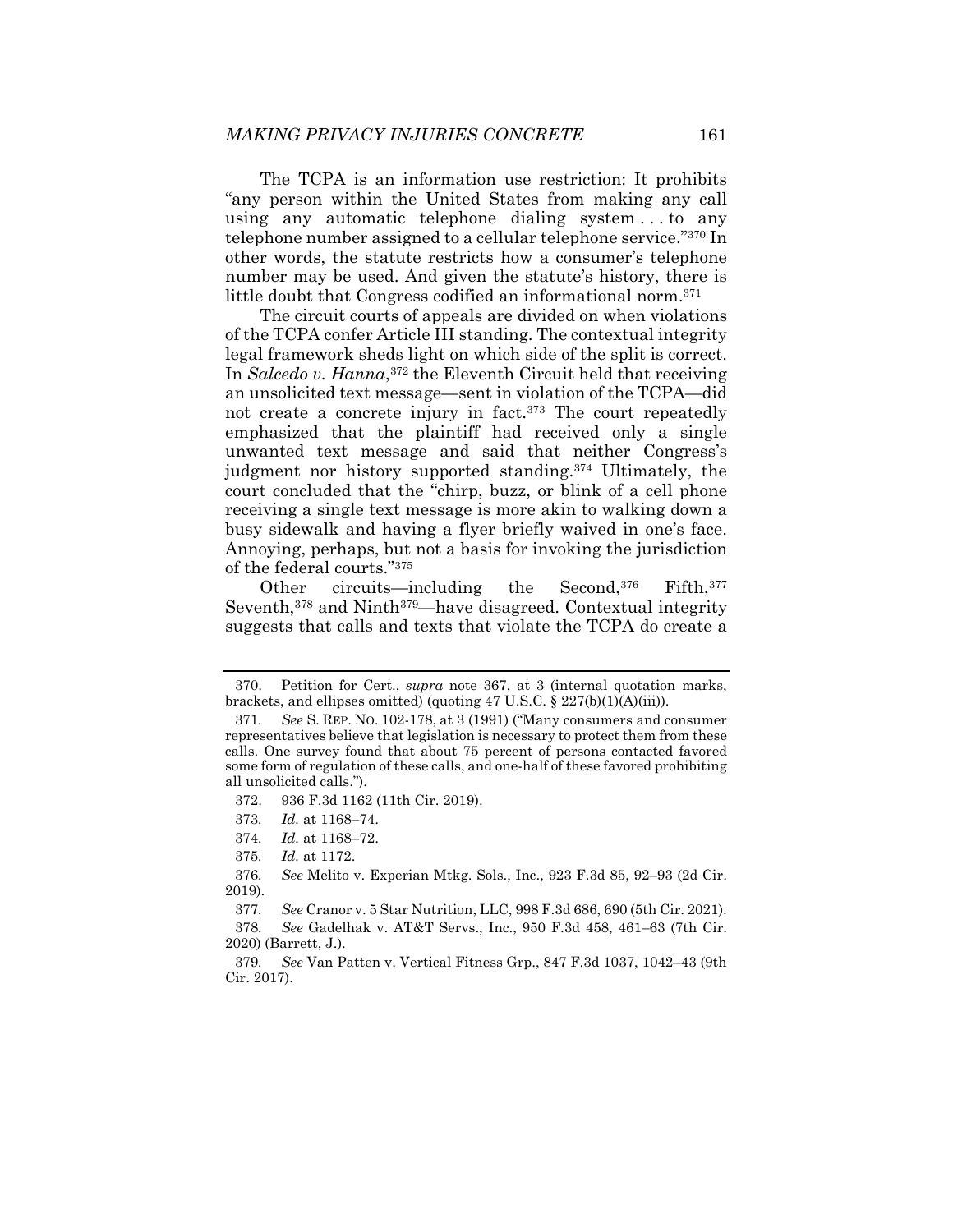concrete injury in fact because Congress imposed restrictions on the use of automated telephone equipment in direct response to widespread outrage—outrage that evidences an entrenched informational norm.380

The Video Privacy Protection Act (VPPA) prohibits information dissemination; it provides in relevant part: "A video tape service provider who knowingly discloses, to any person, personally identifiable information concerning any consumer of such provider shall be liable to the aggrieved person."381 The impetus for this rather specific restriction was Robert Bork's Supreme Court nomination Senate confirmation hearings in 1988.382 A newspaper published a profile of Bork "based on the titles of 146 films his family had rented from a video store . . . . Members of the Judiciary Committee denounced the disclosure."383 As one senator explained, "[i]t is nobody's business what Oliver North or Robert Bork or Griffin Bell or Pat Leahy watch on television or read or think about when they are home."<sup>384</sup> The swift legislative action and bipartisan outrage signal that the VPPA's dissemination restriction tracks an entrenched informational norm.385

Courts weighing the Article III implications of the VPPA's dissemination restriction have correctly and unanimously concluded that violations of the law create a concrete injury.386 The Ninth Circuit pointedly noted that the statute "identifies a *substantive* right to privacy that suffers *any time* a video service provider discloses otherwise private information. As a result, every [statutory] violation presents the precise harm and infringes the same privacy interests Congress sought to protect."387

<sup>380</sup>*. See* Telephone Consumer Prot. Act of 1991, Pub. L. No. 102-243, 105 Stat. 2394.

 <sup>381. 18</sup> U.S.C. § 2710(b)(1).

<sup>382</sup>*. See* S. REP. NO. 100-599, at 5–7 (1988).

<sup>383</sup>*. Id.* at 5.

<sup>384</sup>*. Id.*

<sup>385</sup>*. See id.* at 2 (describing a long line of statutes passed by Congress prior to the VPPA to expand and give meaning to the entrenched right of privacy).

<sup>386</sup>*. See* Perry v. CNN, Inc., 854 F.3d 1336, 1341 (11th Cir. 2017); *In re* Nickelodeon Consumer Priv. Litig., 827 F.3d 262, 274 (3d Cir. 2016); Eichenberger v. ESPN, Inc., 876 F.3d 979, 982–84 (9th Cir. 2017).

<sup>387</sup>*. Eichenberger*, 876 F.3d at 983–84 (alterations omitted).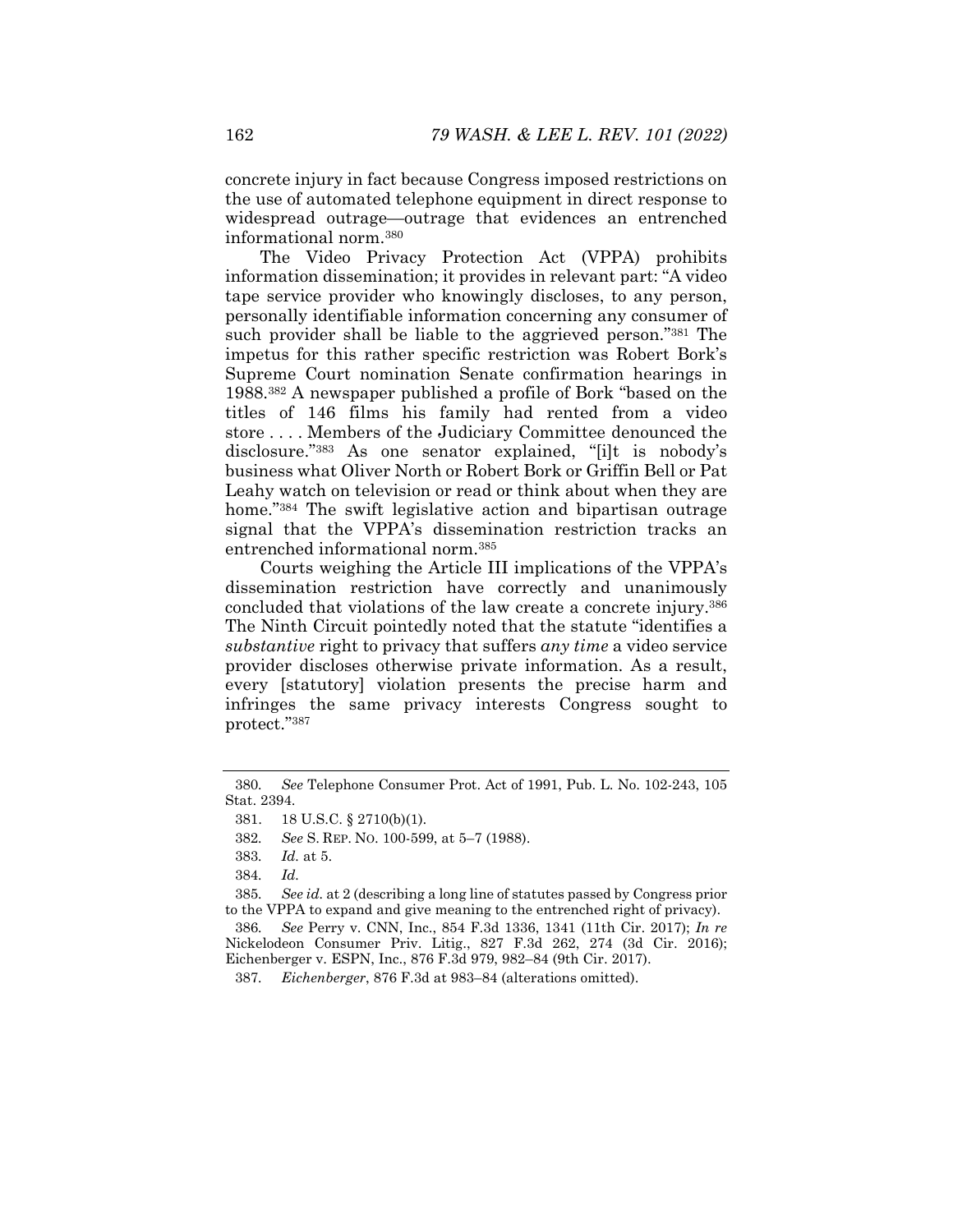The FCRA is "America's first federal consumer information privacy law and one of the first information privacy laws in the world."388 Several scholars have mapped credit reporting's evolution in the United States starting shortly after the Civil War up and through the rise of consumerism in the 1950s.<sup>389</sup> The FCRA is an extraordinarily complex statute that has been amended several times,<sup>390</sup> but the history of its inception is straightforward: Congress became interested in regulating credit reporting in the 1960s in response to perceived abuses among credit reporting agencies.<sup>391</sup> Congress found that credit reporting agencies collected any and all available information—from sexual orientation to alcohol consumption habits—and often disclosed the contents of these then-secret dossiers to law enforcement.392 Congress enacted the FCRA "to comprehensively regulate consumer reporting and the practice of assembling files about consumers in order to evaluate them for credit, employment, tenancy, 'consumer-initiated' transactions, or other opportunities."393

This history suggests that the FCRA established and shaped many now-entrenched norms about information practices in the credit reporting industry. Before the FCRA, illegitimate access to credit reports was widespread: "A 1969 study of the [credit reporting] industry found that anyone with sufficient knowledge of the consumer reporting industry could obtain reports on other individuals."394 As a result of the FCRA's restrictions on disclosures, norms surrounding disclosure of

393*. Id.* at 270.

 <sup>388.</sup> CHRIS JAY HOOFNAGLE, FEDERAL TRADE COMMISSION PRIVACY LAW AND POLICY 270 (2016).

<sup>389</sup>*. See id.* at 271 (discussing JAMES B. RULE, PRIVATE LIVES AND PUBLIC SURVEILLANCE: SOCIAL CONTROL IN THE COMPUTER AGE (1974)).

<sup>390</sup>*. See id.* at 275.

<sup>391</sup>*. See id.* at 271; The Fair Credit Reporting Act (FCRA) and the Privacy of your Credit Report, ELEC. PRIV. INFO. CTR., https://perma.cc/KN49-MYDM ("CRAs assemble reports on individuals for businesses, including credit card companies, banks, employers, landlords, and others. The FCRA provides important protections for credit reports, consumer investigatory reports, and employment background checks.").

<sup>392</sup>*. See* HOOFNAGLE, *supra* note 388, at 271.

<sup>394</sup>*. Id.* at 275 (citing James B. Rule et al., *The Dossier in Consumer Credit*, *in* ON RECORD: FILES AND DOSSIERS IN AMERICAN LIFE (Stanton Wheeler ed., 1969)).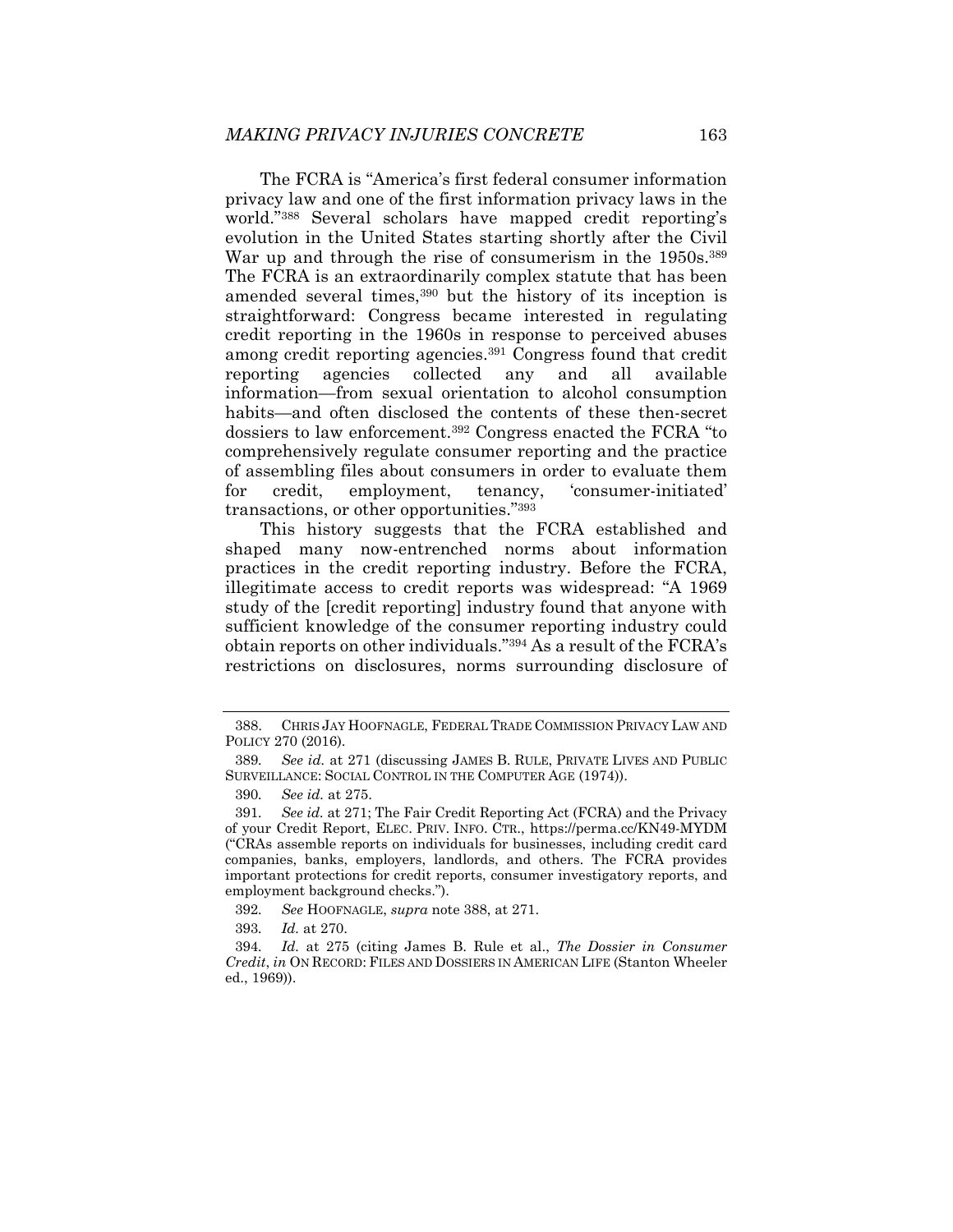credit information have become particularly strong—the statute enumerates who can request a credit report, limits credit checks to specific purposes, and requires individualized notice and consent from prospective employees.395 As a result, many violations of the FCRA should be understood as breaching entrenched informational norms. For example, if an employer runs a credit check without first obtaining consent, courts should consider that a concrete injury in fact because the FCRA has established a norm against the practice.<sup>396</sup>

But not all violations of the FCRA contravene entrenched informational norms. In *Spokeo*, the Supreme Court specifically discussed the disclosure of an incorrect zip code.397 The dissemination of an incorrect zip code is potentially a violation of the FCRA, but it doesn't necessarily breach an entrenched informational norm.398 The Court suggested that the incorrect zip code wasn't a concrete injury in fact because it was "difficult to imagine how the dissemination of an incorrect zip code, without more, could work any concrete harm."<sup>399</sup> But without contextual integrity's key insight, speculating about the likelihood of a concrete harm is an analytical dead end. The better way to analyze the example is to simply ask: does the dissemination of an incorrect zip code breach an entrenched informational norm? The answer may often—although not always—be no.400

In *TransUnion*, the Court held that 1,853 class members who had false OFAC designations disseminated to third parties had a concrete injury in fact.<sup>401</sup> There can be little doubt this conclusion is consistent with the contextual integrity framework: falsely labeling someone a potential terrorist to a

399*. Id.*

<sup>395</sup>*. See* 15 U.S.C. § 1681b.

<sup>396</sup>*. See* 15 U.S.C. § 1681b(b) (providing conditions for furnishing and using consumer reports for employment purposes).

 <sup>397.</sup> Spokeo, Inc. v. Robins, 578 U.S. 330, 342 (2016).

<sup>398</sup>*. See id.* (finding the dissemination of an incorrect zip code to present no material risk of harm).

<sup>400</sup>*. Cf.* Matthew B. Kugler, *From Identification to Identity Theft: Public Perceptions of Biometric Privacy Harms*, 10 U.C. IRVINE L. REV. 107, 145–46 (2019) (illustrating that the dissemination of an incorrect zip code can produce concrete harms).

<sup>401</sup>*. See* TransUnion LLC v. Ramirez, 141 S. Ct. 2190, 2208–09 (2021).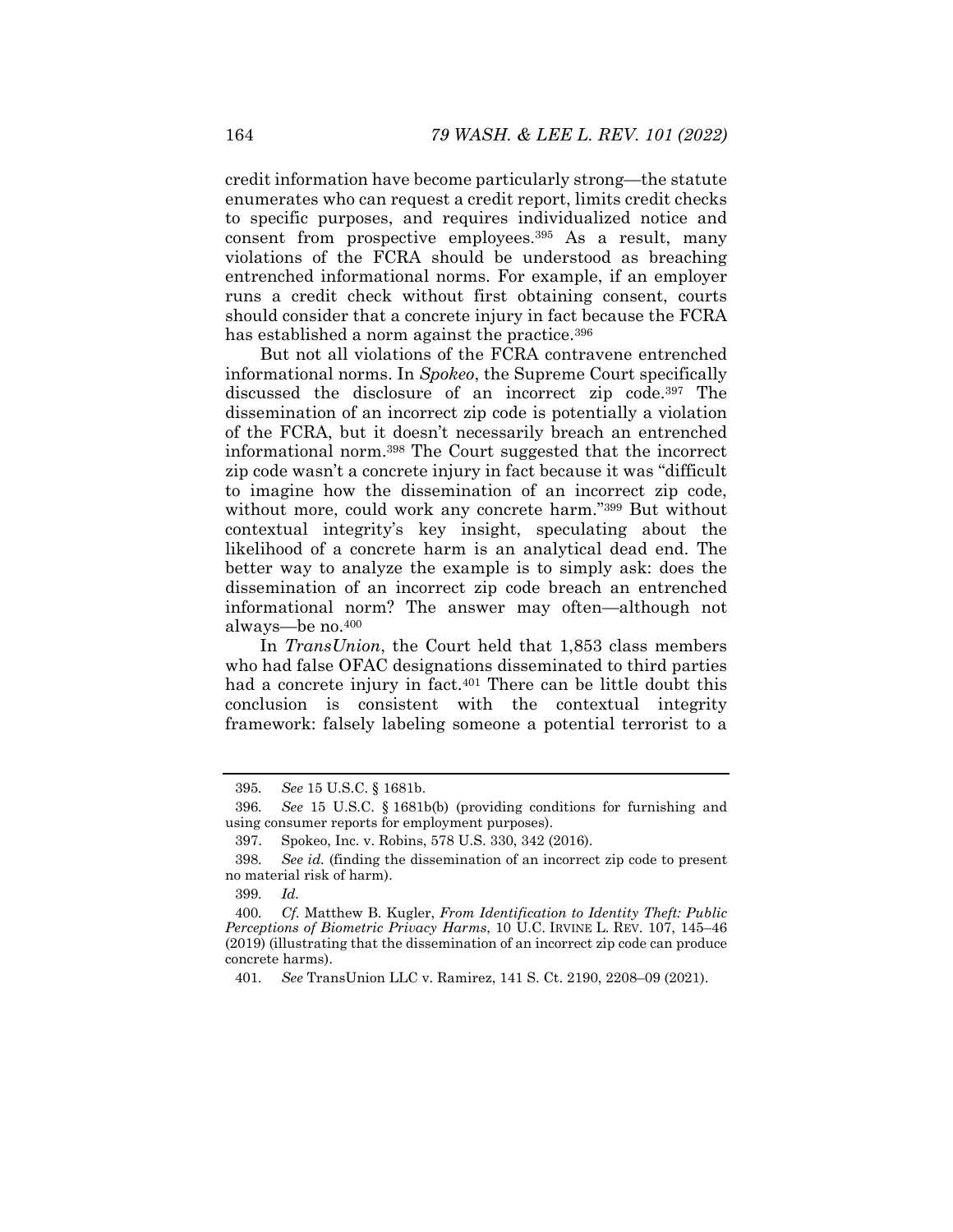potential lender or employer violates entrenched informational norms.402

But the Court also held that 6,332 class members who stipulated that their credit reports had not been disclosed to third parties lacked a concrete injury under the FCRA, because their "harm is roughly the same . . . as if someone wrote a defamatory letter and then stored it in her desk drawer."403 The contextual integrity framework shows that this conclusion is probably wrong, though it's not totally indefensible. On the one hand, TransUnion's OFAC-matching process was woefully deficient and endured for inexcusably long,404 which suggests that TransUnion has little respect for entrenched informational norms. But there is a closer question about whether actual nondisclosure of false information breaches informational norms in the same way that actual disclosure so obviously does. If the majority is right that the false designations were not disseminated to any third parties—a dubious proposition, at best405—then it's difficult to conclude that the undisclosed false designations contravened an informational norm. At the very least, however, the Court should have remanded the case with instructions to allow the 6,332 plaintiffs to show their credit reports were disseminated beyond what was stipulated.406

The FCRA also includes information access rights, and violations of these access rights constitute information

<sup>402</sup>*. See id.* at 2208 ("Under longstanding American law, a person is injured when a defamatory statement 'that would subject him to hatred, contempt, or ridicule' is published to a third party.").

<sup>403</sup>*. Id.* at 2210.

<sup>404</sup>*. See id.* at 2215 (Thomas, J., dissenting)

TransUnion "made surprisingly few changes" after [losing in *Cortez*]. It did not begin comparing birth dates. Or middle initials. Or citizenship. In fact, TransUnion did not compare *any* new piece of information. Instead, it hedged its language saying a consumer was a "potential match" rather than saying the person was a "match."

*id.* at 2221 ("[T]his is a rather odd case to say that Congress went too far."); *id.* at 2222 ("[T]hen there is the standalone harm caused by the rather extreme errors in the credit reports.").

<sup>405</sup>*. See supra* notes 202–204 and accompanying text.

<sup>406</sup>*. Cf. TransUnion*, 141 S. Ct. at 2212 (characterizing this possibility as a "serious argument" but nonetheless coming to the cursory conclusion that the "inferences on which the argument rests are too weak").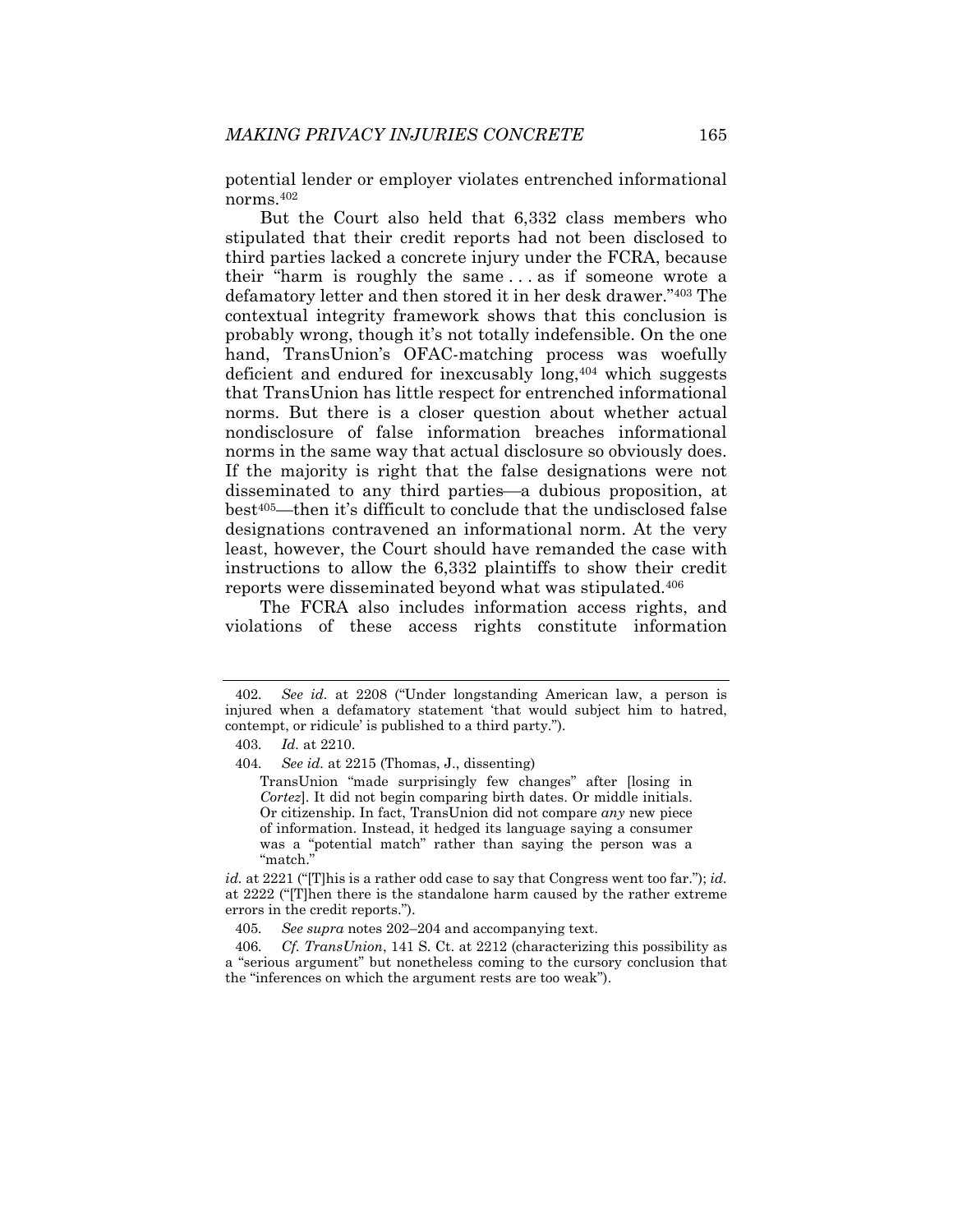withholding injuries.407 Before the FCRA, consumers had no right to access their credit reports, and the credit reporting trade association told its members that reports "must not be revealed to the subject reported on."408 Congress has amended the FCRA to make access more affordable and readily available.409 Today, the right to access one's own credit report—and to correct erroneous information—is a deeply entrenched informational norm, so violations of the right of access should be considered concrete injuries in fact.410

It's for this reason that the *TransUnion* majority's information withholding holding is clearly wrong. The Court held that everyone except the named plaintiff lacked standing to pursue the withholding claims because they "identified no downstream consequences from failing to receive the required information."411 But the contextual integrity framework condemns the "downstream consequences" inquiry, and instead asks whether the statute particularizes a right against breaching an informational norm. As we've already seen, the FCRA adequately particularizes several informational interests, and Justice Kagan's *TransUnion* dissent identifies several implausible assumptions underlying the majority's information-withholding conclusion.412 In short, the FCRA has established an informational norm that empowers individuals to access their credit reports; when TransUnion sent every class member a pair of non-compliant, opaque, and confusing

<sup>407</sup>*. See* HOOFNAGLE, *supra* note 388, at 278 ("[I]f the consumer report is relied upon *at all* to make an adverse decision, the consumer should be told. In employment situations, the employer is required to provide a copy of the consumer report used to make the determination and a statement of the applicant's rights under the FCRA.").

 <sup>408.</sup> *Id.* at 274 (citing JAMES B. RULE, PRIVATE LIVES AND PUBLIC SURVEILLANCE: SOCIAL CONTROL IN THE COMPUTER AGE (1974)).

<sup>409</sup>*. See* Fair and Accurate Credit Transactions Act of 2003, Pub. L. No. 108-159, §§ 211-212.

<sup>410</sup>*. See* Melinda Opperman, *The Importance of Checking Your Credit Score on a Regular Basis*, CREDIT.ORG, https://perma.cc/G3Y5-P9B4 (explaining that consumers regularly check their credit score and annual credit report).

 <sup>411.</sup> TransUnion LLC v. Ramirez, 141 S. Ct. 2190, 2214 (2021) (internal quotation marks omitted).

<sup>412</sup>*. See id.* at 2225–26 (Kagan, J., dissenting).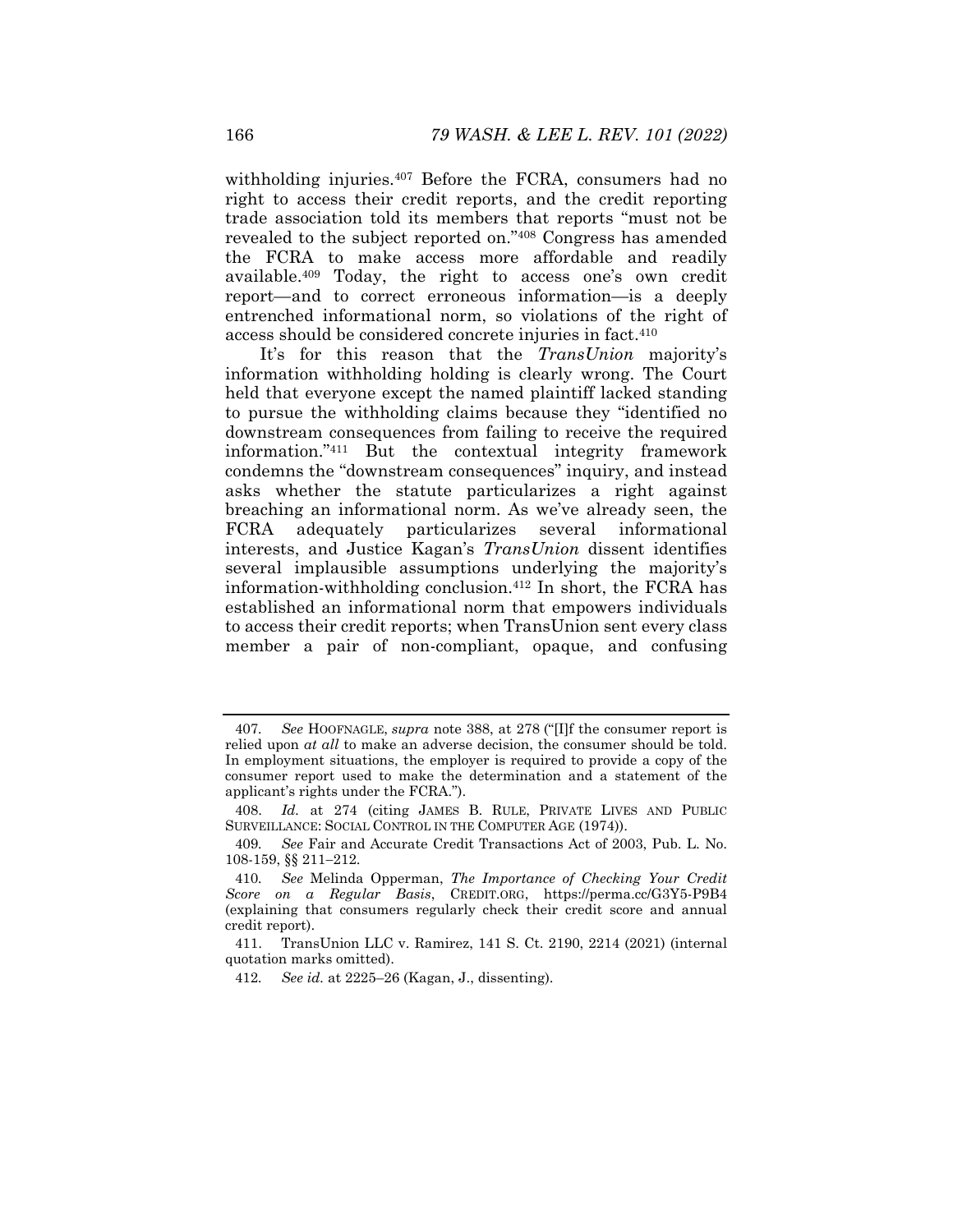mailings, it breached that norm. As a result, every class member had a concrete withholding injury.

In 2008, Illinois enacted the Biometric Information Privacy Act (BIPA).<sup>413</sup> BIPA prohibits the collection and retention of biometric identifiers by non-governmental actors absent informed written consent.414 BIPA's prohibitions are best understood as information collection and information use restrictions.415

BIPA provides an excellent illustration of the intractable nature of the concreteness inquiry for informational injuries because the law is privately enforceable.416 Under *Spokeo*, how should a court answer the question of whether an illegal collection or retention of a facial recognition scan is a sufficiently concrete injury? BIPA supplies a stringent procedural framework for obtaining informed consent,417 but *Spokeo* singles out procedural violations as falling short of a concrete injury.418

The contextual integrity legal framework supplies answers to these questions. Matthew B. Kugler has shown that "people are concerned about the collection of biometric information, even when it is presented in mundane, matter-of-fact contexts," "that they are willing to forgo benefits to avoid the collection of biometric information, and that they would be willing to pay more for services that protect biometric privacy."419 Kugler's empirical work also shows that Americans reactions to the use of biometric technology can be variable. For example, most respondents were fairly comfortable with limited uses closely related to security (e.g., unlocking a phone using facial recognition), whereas supermajorities were uncomfortable with broad scale public tracking.420

418*. See* Spokeo, Inc. v. Robins, 578 U.S. 330, 342 (2016).

 <sup>413.</sup> Biometric Information Privacy Act, 740 ILL. COMP. STAT. 14 (2008).

<sup>414</sup>*. See id.* §§ 10, 15.

<sup>415</sup>*. See id.* § 5 (describing the Act as an effort to regulate "the collection, use, [and other aspects] of biometric identifiers and information").

<sup>416</sup>*. See id.* § 20.

<sup>417</sup>*. See id.* § 15(b) (providing three prerequisites before a private entity may obtain a person or customer's biometric identifier or information).

 <sup>419.</sup> Kugler, *supra* note 400, at 111 (2019); *see id.* at 121–30 (reviewing participant responses from various studies involving private use of biometric data).

<sup>420</sup>*. Compare id.* at 112, *with id.* at 138–41.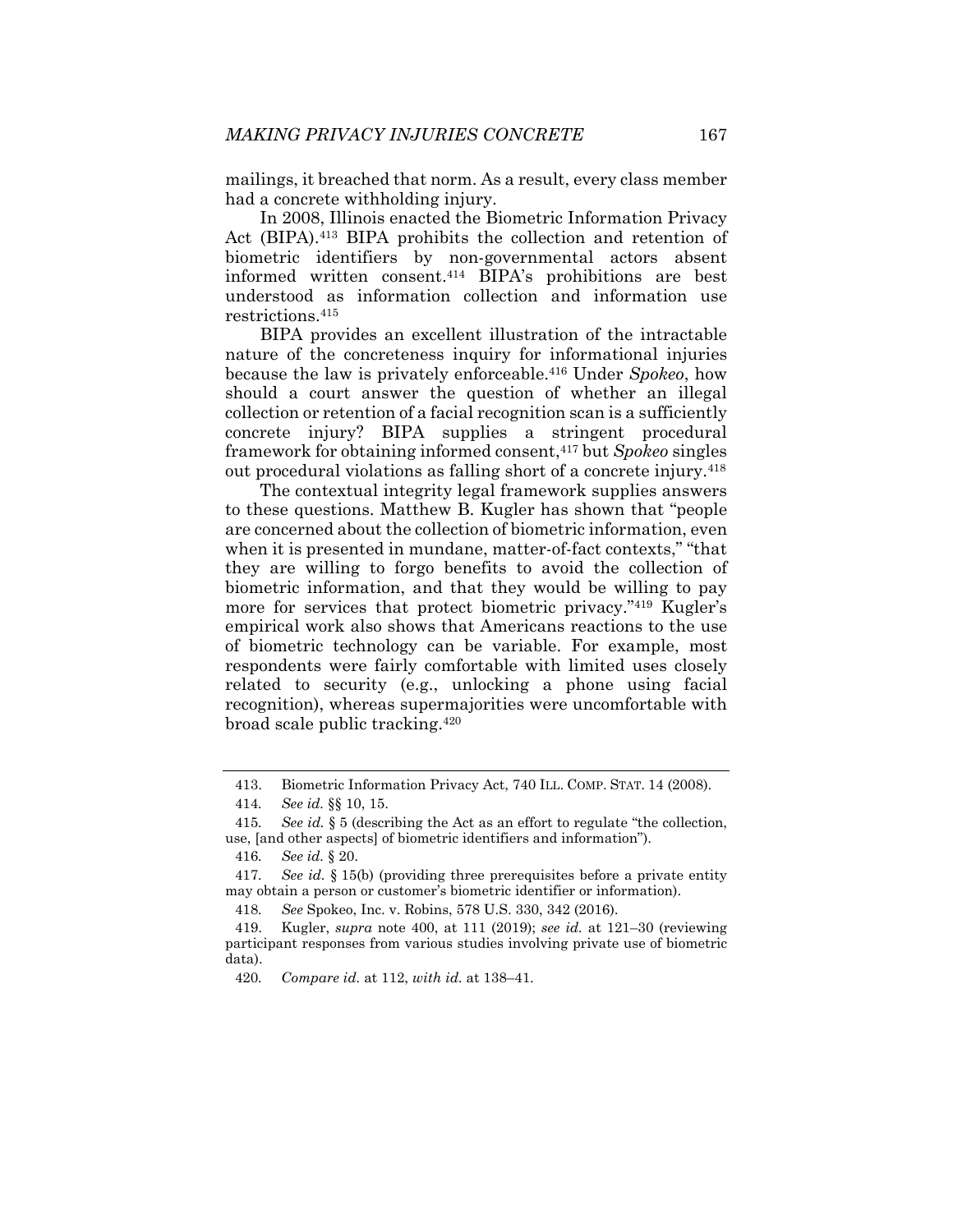Kugler's findings strongly suggest that new informational norms about biometric information are becoming entrenched. Outside a few narrow examples, survey respondents showed widespread discomfort with practices that potentially violate BIPA.421 As a result, most violations of BIPA—though perhaps not all—breach informational norms and therefore create concrete injuries.

At least some courts have recognized that BIPA violations create concrete injuries.422 For example, in a case involving Facebook's photo-tagging suggestion feature, the Ninth Circuit held that the plaintiffs had Article III standing because BIPA's prohibitions "were established to protect an individual's concrete interests in privacy, not merely procedural rights."423

BIPA cases to date represent low-hanging fruit; much more difficult questions about the concreteness of procedural violations loom. Kugler's analysis rightly shows that *Spokeo*'s substance/procedure distinction is of limited utility in these second-wave BIPA cases. $424$  The contextual integrity legal framework avoids these semantic games and cuts to the heart of Kugler's empirical findings: that there are informational norms against many uses of biometric technology, irrespective of whether the legal violations are characterized as procedural or substantive.<sup>425</sup>

The Drivers Privacy Protection Act (DPPA)<sup>426</sup> is another example of an information use restriction that protects entrenched informational norms. The DPPA restricts how motor

<sup>421</sup>*. See id.* at 140 ("Using facial recognition to track people on public streets (68.1% uncomfortable), detect photos of celebrities online (73.8%), or to link profiles of people across social networking sites (69.1%) made majorities uncomfortable.").

<sup>422</sup>*. See, e.g.*, Patel v. Facebook, Inc., 932 F.3d 1264, 1274 (9th Cir. 2019); Rosenbach v. Six Flags Ent. Corp., 129 N.E.3d 1197, 1207 (Ill. 2019). *But see* Rivera v. Google, Inc., 366. F. Supp. 3d 998, 1013 (N.D. Ill. 2018) ("Plaintiffs do not present any evidence showing that Google commercially 'exploited' their faces or the face templates they created. Without more, Plaintiffs' injury in this case does not bear a close relationship to the tort of intrusion upon seclusion.").

<sup>423</sup>*. Patel*, 932 F.3d at 1274 (internal quotation marks omitted).

<sup>424</sup>*. See* Kugler, *supra* note 400, at 145–49 (outlining the dilemma whereby procedural violations are easily demonstrable but insufficient to bring adverse claims).

<sup>425</sup>*. See supra* note 298 and accompanying text.

 <sup>426. 18</sup> U.S.C. § 2721.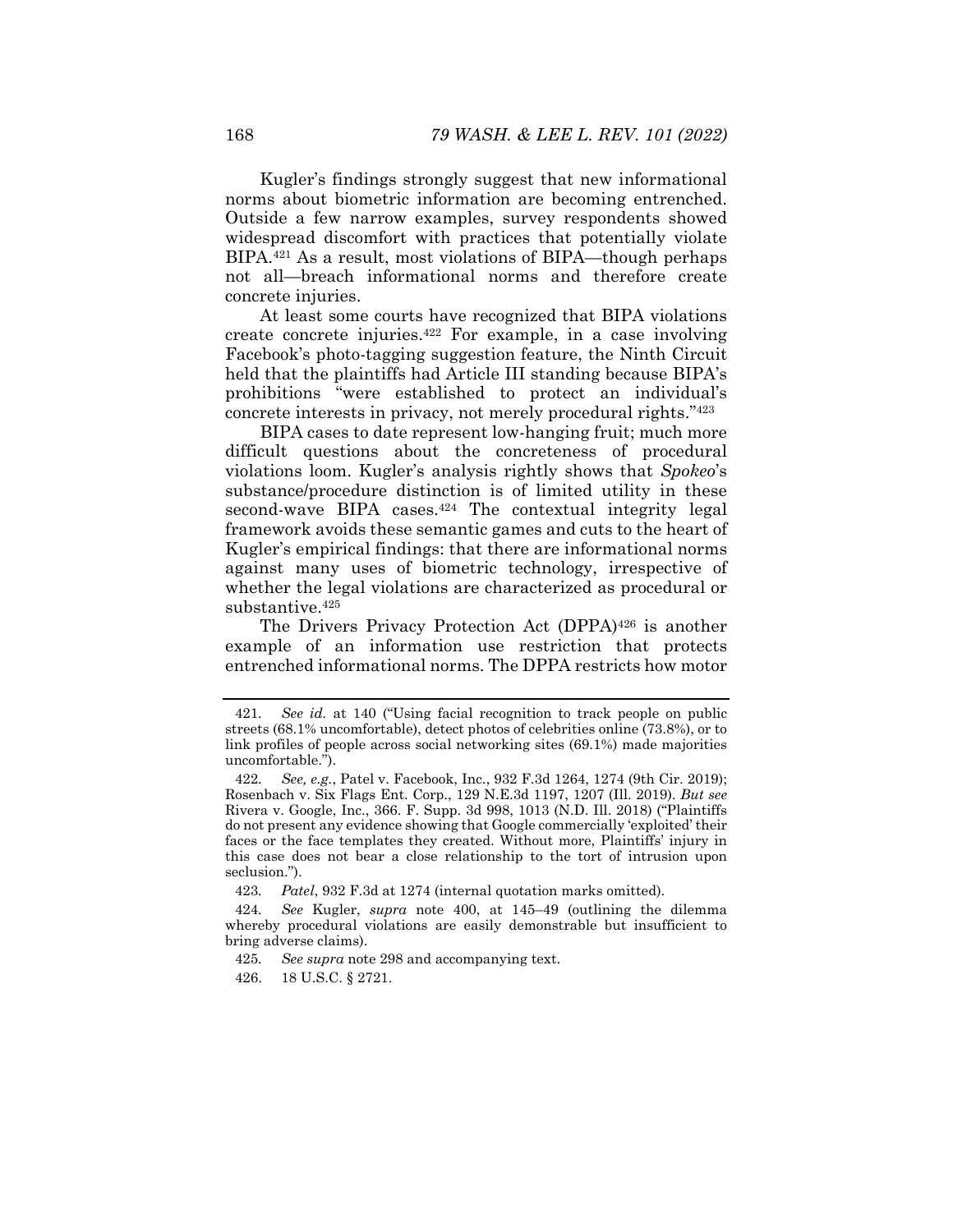vehicle records may be used.427 Like the TCPA, Congress enacted the DPPA in response to widespread outrage at abusive informational practices. The DPPA was a "reaction to . . . a series of abuses of drivers' personal information," including the 1989 death of actress Rebecca Schaeffer, who was killed by an obsessed fan who obtained her address through her California motor vehicle record.428 One senator explained: "Many Americans are infuriated and, more importantly, they are vulnerable to these violations of privacy."429

In *Heglund v. Aitkin County*,430 the U.S. Court of Appeals for the Eighth Circuit recognized that violations of the DPPA create concrete injuries.431 In that case, a former law enforcement officer's ex-husband accessed her personal information in violation of the DPPA; an audit of the state's driver's license database revealed that her information had been accessed 446 times in a ten-year period.432 The Eight Circuit refused to dismiss the case on standing grounds: "In enacting the DPPA, Congress recognized the potential harm to privacy from state officials accessing drivers' personal information for improper reasons. . . . [The plaintiffs] claim that [the defendant] violated the DPPA's substantive protections by invading [her] privacy."433 Here again, a court's reasoning initially seems to turn on a substance/procedure distinction.<sup>434</sup> But contextual integrity shows us that the DPPA's protections are substantive because violating the statute also violates an entrenched informational norm. In other words, the informational norm makes the statutory protection substantive.

<sup>427</sup>*. See id.* § 2721(a) (restricting disclosures); *id.* § 2721(b) (providing exceptions for "[p]ermissible [u]ses").

<sup>428</sup>*. The Drivers Privacy Protection Act (DPPA) and the Privacy of Your State Motor Vehicle Record*, ELEC. PRIV. INFO. CTR., https://perma.cc/T77C-NT2R.

<sup>429</sup>*. Id.*

 <sup>430. 871</sup> F.3d 572 (8th Cir. 2017).

<sup>431</sup>*. See id.* at 578.

<sup>432</sup>*. Id.* at 575–76.

<sup>433</sup>*. Id.* at 577–78.

<sup>434</sup>*. See id.* at 578 (distinguishing this substantive allegation from a procedural violation in a different case concerning a "statutory duty to destroy personally identifiable information the cable company lawfully obtained").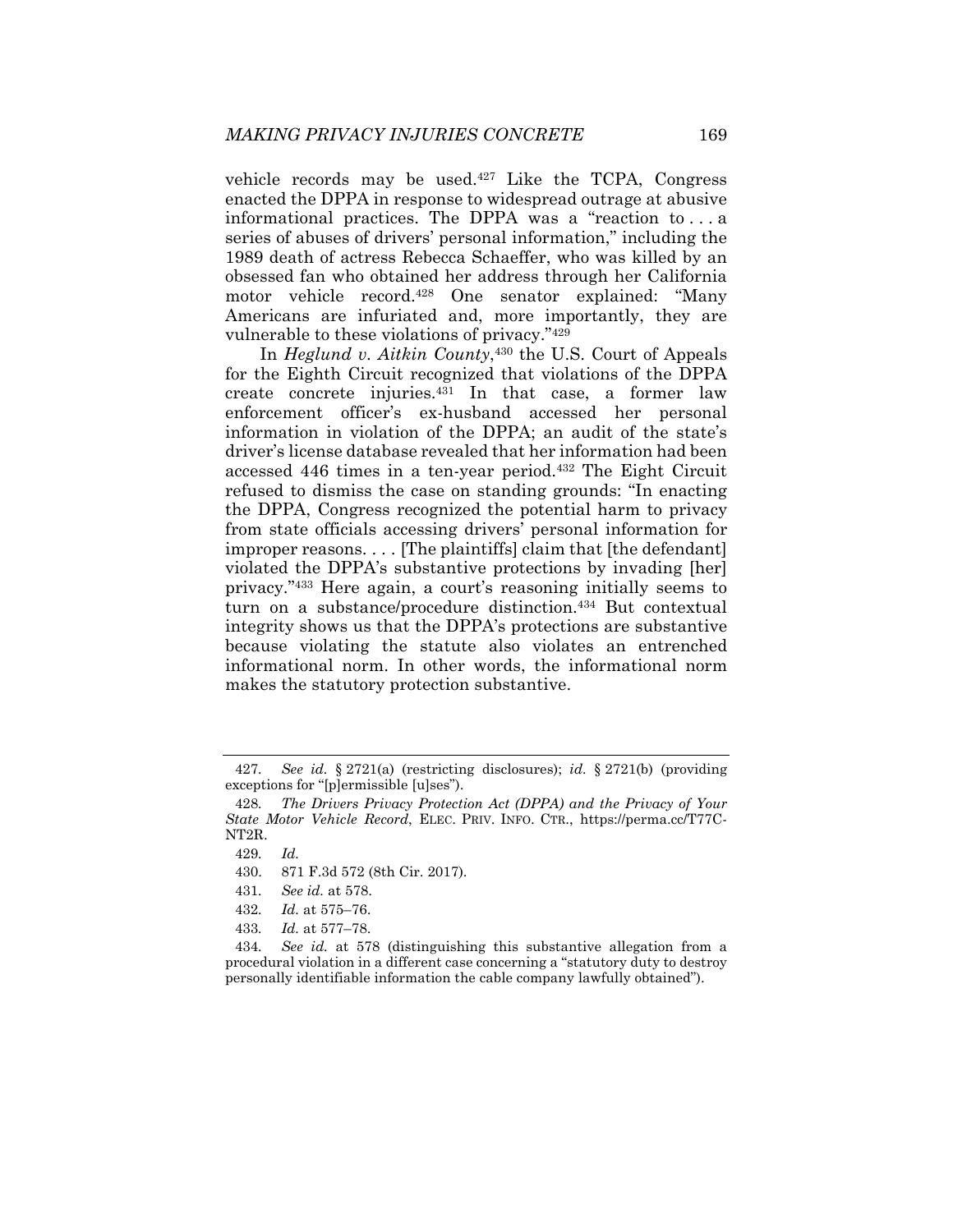Although not privately enforceable, the Health Insurance Portability and Accountability Act's Privacy Rule (HIPAA or "the Rule") is an example of a legal authority that codified preexisting information dissemination and information access norms. The Rule provides that a covered entity "may not use or disclose protected health information, except as permitted or required by" the Rule.<sup>435</sup> Congress enacted the statute in 1996 and the Rule was finalized in 2000.<sup>436</sup> But Americans expected confidentiality in their medical records long before 2000. Prosser's privacy tort taxonomy identified civil medical disclosure cases from the 1920s and '30s.437 And both before and after HIPAA's enactment, state statutes have both restricted medical disclosures<sup>438</sup> and mandated patient access to medical records.439

Like HIPAA, the Family Educational Rights and Privacy Act (FERPA)440 is not privately enforceable, and, like HIPAA, it protects entrenched informational norms regarding information dissemination and information access.441 FERPA, also known as the Buckley Amendment after its principal sponsor, Senator James Buckley, prohibits educational institutions from disclosing "personally identifiable information in education records" without the written consent of the student or, if the student is a minor, the student's parents.442 While there are a dearth of legislative records preceding the law's initial

 <sup>435. 25</sup> C.F.R. § 164.502(a) (2013).

<sup>436</sup>*. Summary of the HIPAA Privacy Rule*, HHS, https://perma.cc/LL77- U3AX.

<sup>437</sup>*. See* Prosser, *supra* note 359, at 393 n.88 (citing Banks v. King Features Syndicate, 30 F. Supp. 352 (S.D.N.Y. 1939) (newspaper publication of x-rays of woman's pelvic region under Oklahoma law); Griffin v. Med. Soc'y, 11 N.Y.S.2d 109 (Sup. Ct. 1939) (publication in medical journal of pictures of plaintiff's deformed nose); Feeney v. Young, 181 N.Y.S. 481 (App. Div. 1920) (public exhibition of filmed caesarian operations)).

<sup>438</sup>*. See, e.g.*, N.Y. EDUC. LAW § 6530(23) (McKinney 2021) (defining "professional misconduct" to include the revealing of "personally identifiable facts, data, or information obtained in a professional capacity without the prior consent of the patient").

<sup>439</sup>*. See, e.g.*, N.Y. PUB. HEALTH LAW § 18 (McKinney 2019).

 <sup>440. 20</sup> U.S.C. § 1232g.

<sup>441</sup>*. See id.* (protecting dissemination of and access to information pertaining to students).

<sup>442</sup>*. Id.* § 1232g(b)(2).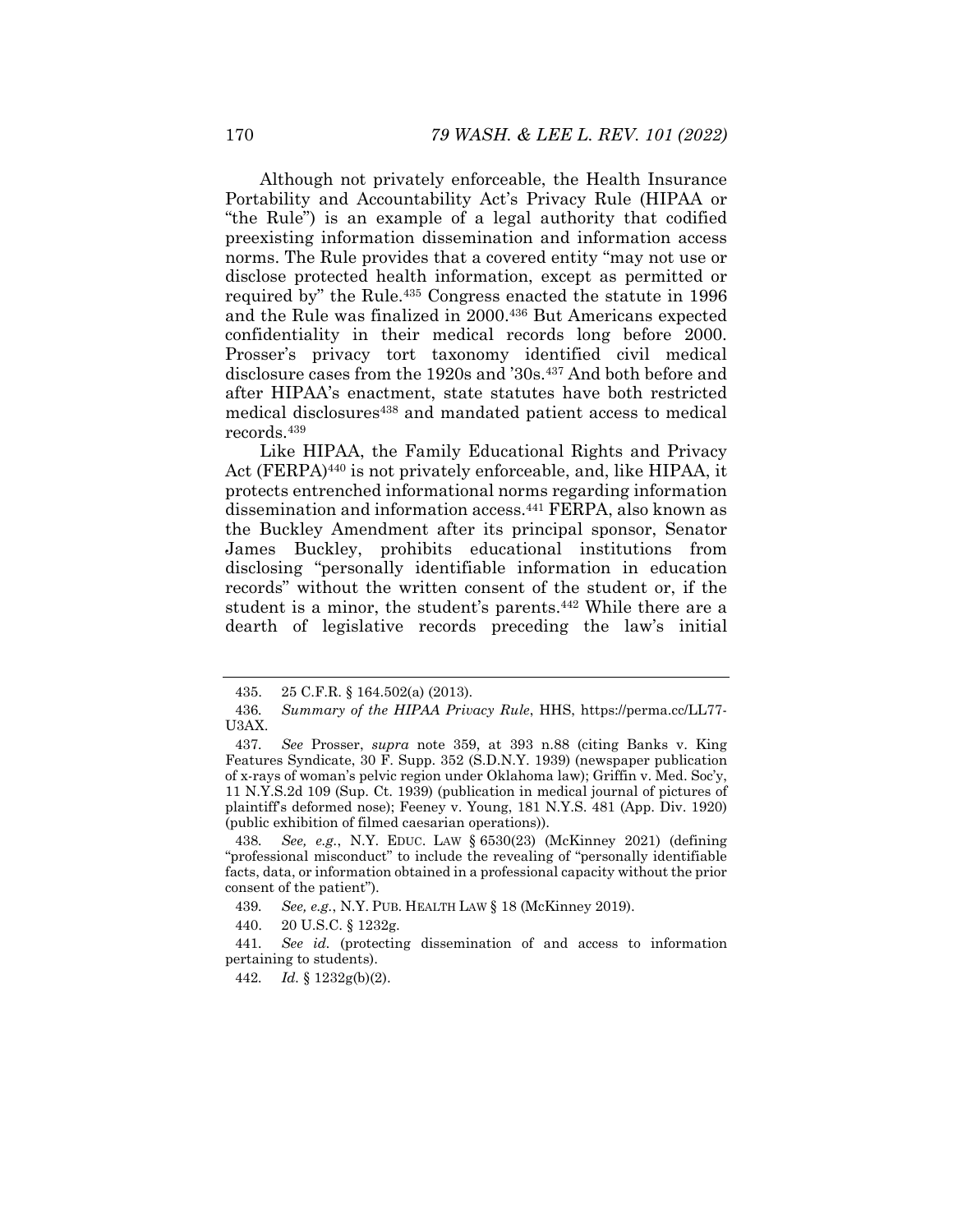enactment, Senator Buckley later explained in a speech to the Legislative Conference of Parents and Teachers that FERPA "was adopted in response to 'the growing evidence of the abuse of student records across the nation.'"443 States have also sought to regulate and restrict access to educational records,444 further illustrating the existence of an informational norm against both unfettered access and unjustified withholding.

2. Authorities that Only Occasionally Create an Injury in Fact

This section reviews a host of legal authorities that have a more tenuous relationship to entrenched informational norms. As a result, sometimes a plaintiff that alleges a violation of one of these statutes will have a concrete injury in fact, but sometimes not.

We've already seen an illustration of a collection injury that does not violate an entrenched informational norm. In *Hancock v. Urban Outfitters*,<sup>445</sup> the D.C. Circuit held that—while it is a violation of the D.C. I.D. Act to request a customer's zip code at a retail point-of-sale transaction—the "naked assertion that a zip code was requested and recorded without any concrete consequence" was insufficient for Article III standing.446

Retailers routinely ask consumers for personal information at point-of-sale transactions—loyalty programs, after all, are premised on the connection between a consumer's purchases and a stable identity, whether it's a phone number, email address, or other identifier. It's therefore implausible that the D.C. I.D. Act protects an entrenched informational norm against requesting something as vague as a zip code since people routinely share far more personalized information in retail transactions. The law's prohibitions do not map onto entrenched informational norms because they simultaneously outlaw too

<sup>443</sup>*. Family Educational Rights and Privacy Act (FERPA)*, ELEC. PRIV. INFO. CTR., https://perma.cc/S72V-SUUJ.

<sup>444</sup>*. See, e.g.*, MASS. GEN. LAWS ch. 71, § 34H (2019) (granting the department of education the right to promulgate regulations controlling state administration of student information).

 <sup>445. 830</sup> F.3d 512 (D.C. Cir. 2016).

<sup>446</sup>*. Id.* at 514; *see* D.C. CODE § 47-3153(a) (2022) ("[N]o person shall, as a condition of accepting a credit card as Payment for a sale of goods or services, request or record the address or telephone number of a credit card holder on the credit card transaction form.").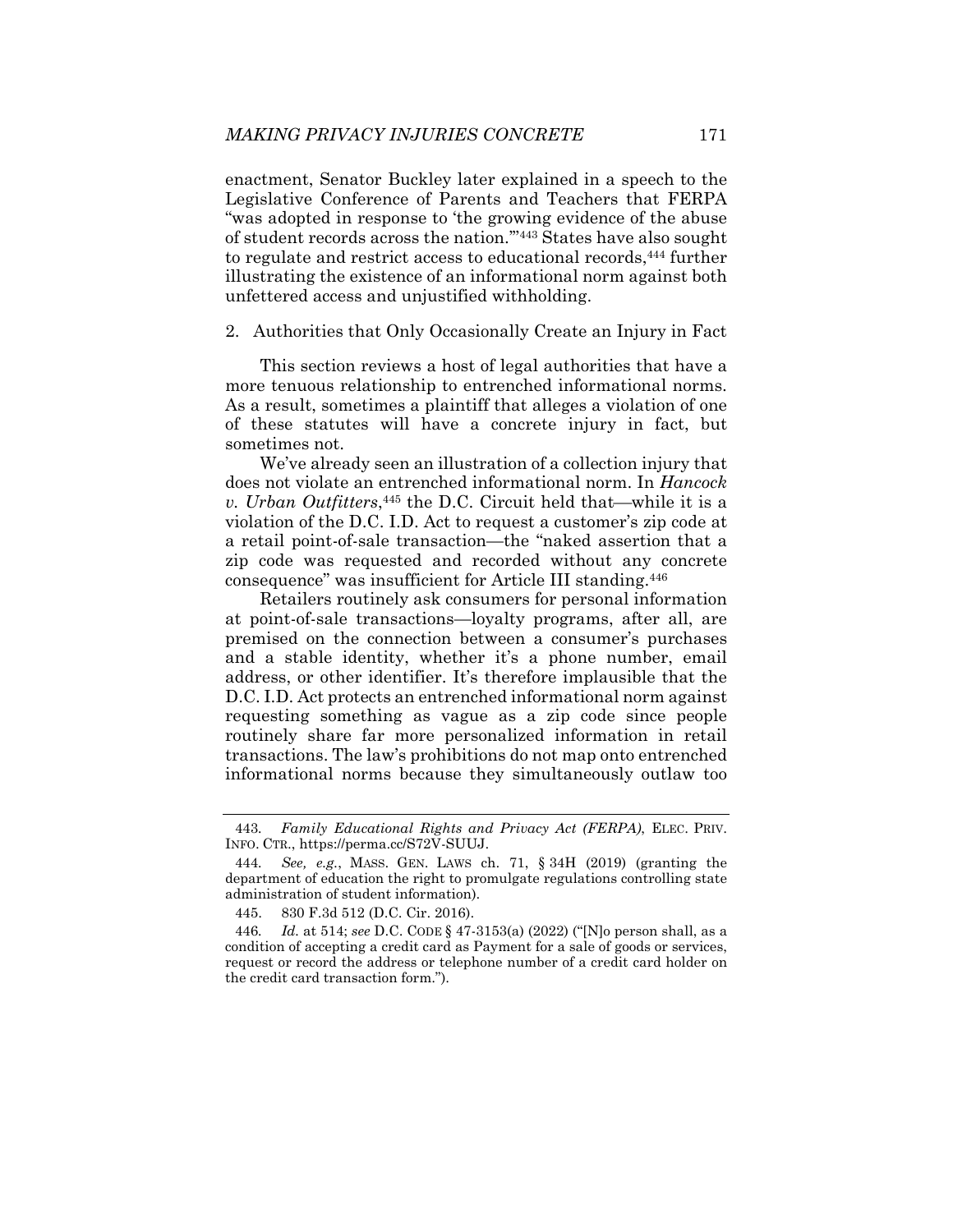much and too little: the law prohibits even requests for information but includes an exception "if the information is necessary for the shipment, delivery, or installation of consumer goods, or special orders of consumer goods or services."447

This is not to suggest that no violations of the D.C. I.D. Act are enforceable. Certain types of transactions may dictate stronger interests in discretion and using a consumer's information in a way that is inconsistent with informational norms is rife with potential abuse. But it does suggest that the D.C. Circuit's conclusion in *Hancock* was right-contextual integrity explains that a retailer's request for a zip code does not violate entrenched information collection norms and, without more, there is therefore no concrete injury.

The Cable Communication Policy Act (Cable Act)<sup>448</sup> provides in relevant part that a "cable operator shall destroy personally identifiable information if the information is no longer necessary for the purpose for which it was collected.<sup>"449</sup> In *Braitberg v. Charter Communications*,450 the Eighth Circuit held that retaining customer records in violation of the Cable Act did not create a concrete Article III injury.451

The opinion's reasoning failed to supply a coherent line-drawing principle or explain why Congress couldn't regulate information use and retention practices. But contextual integrity helps answer both questions. Few Americans would be surprised to learn that companies hoard customer data, and this country has never really sought to implement a legal mandate to destroy or purge data.452 Because there is no entrenched informational norm to destroy unnecessary data, the statutory violation is not, alone, sufficient for Article III.453 Reflecting on *Braitberg*'s reasoning, one

- 450. 836 F.3d 925 (8th Cir. 2016).
- 451*. See id.* at 931.

452*. See* Peter C. Ormerod, *A Private Enforcement Remedy for Information Misuse*, 60 B.C. L. REV. 1893, 1942 (2019) (noting that, outside a few exceptions, under current law any information "may be gathered by anyone and kept forever" (internal quotation omitted)).

453*. See Braitberg*, 836 F.3d at 930 ("Congress's role in identifying and elevating intangible harms does not mean that a plaintiff automatically satisfies the injury-in-fact requirement whenever a statute grants a person a

 <sup>447.</sup> D.C. CODE § 47-3153(a)–(b) (2022).

 <sup>448. 47</sup> U.S.C. §§ 521–573.

<sup>449</sup>*. Id.* § 551(e).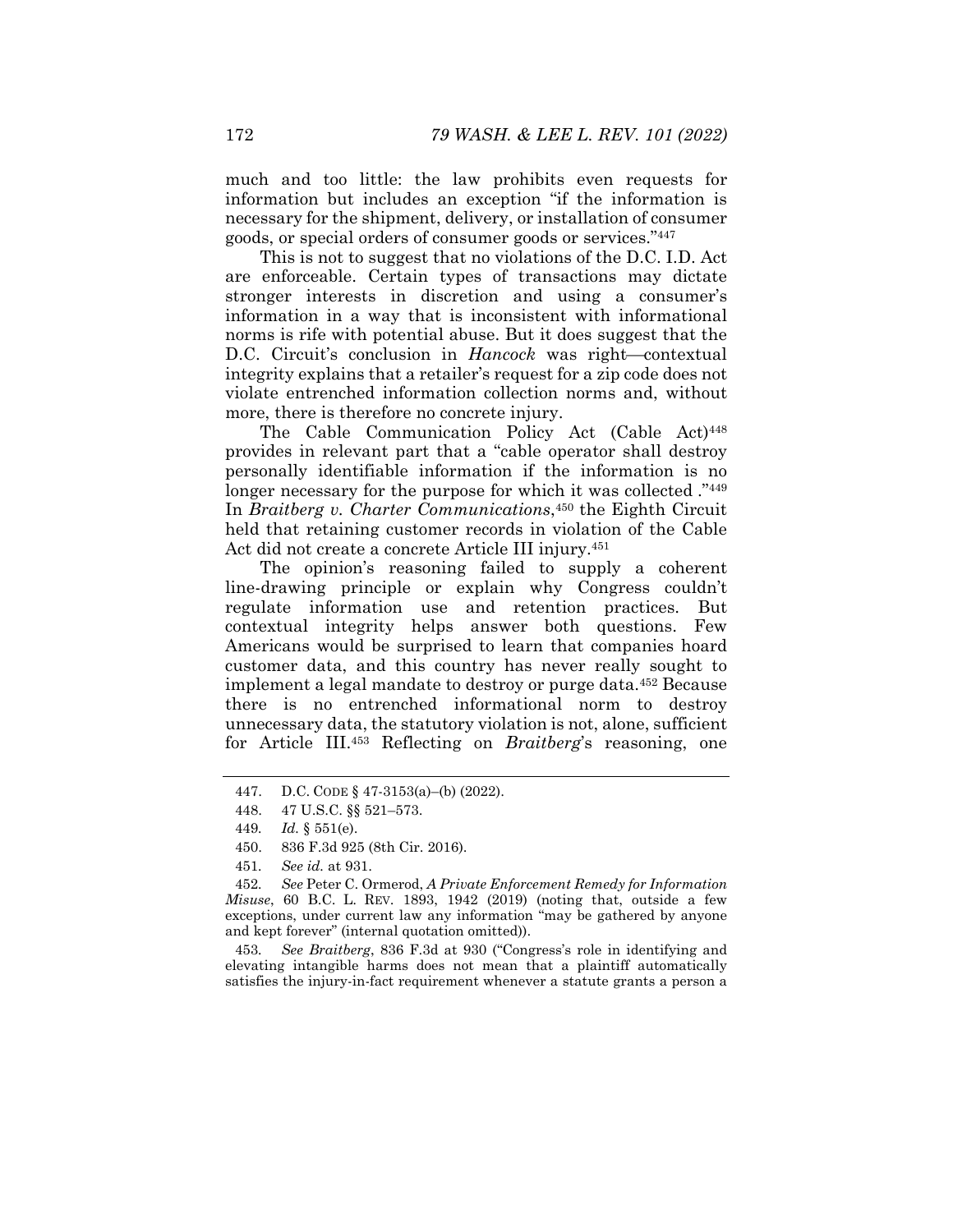commentator suggested that "the Eighth Circuit cast doubt on whether Congress can expand privacy rights beyond their common law scope at all."454 But that's too strong. Congress *can* expand privacy rights beyond the common law, but concrete informational injuries require a violation of both the statute and an informational norm.455 Unless and until Americans' expectations about information retention practices change, violations of information destruction mandates do not create concrete injuries.

The Fair and Accurate Credit Transactions Act (FACTA)456 imposes a truncation requirement for payment card numbers on point-of-sale transaction receipts.457 The law stipulates that "no person . . . shall print more than the last 5 digits of the card number or the expiration date."458 Because FACTA is privately enforceable, many circuit courts have struggled with the question of whether non-compliant receipts create a concrete injury in fact.459 Courts have engaged in convoluted analyses about how likely a given non-compliant receipt is to aid in effecting identity theft.460 Contextual integrity helps solve this

- 456. Pub. L. No. 108-159, 117 Stat. 1952 (2003).
- 457*. Id.*
- 458. 15 U.S.C. § 1681c(g)(1).

459*. See, e.g.*, Kamal v. J. Crew Grp., Inc., 918 F.3d 102, 114 (3d Cir. 2019) (discussing how courts analyze standing when presented with a private enforcement action under FACTA); Katz v. Donna Karan Co., 872 F.3d 114, 121 (2d Cir. 2017) (same); Meyers v. Nicolet Rest. of De Pere, L.L.C., 843 F.3d 724, 727 (7th Cir. 2016) (same); Bassett v. ABM Parking Servs., Inc., 883 F.3d 776, 783 (9th Cir. 2018) (same); Muransky v. Godiva Chocolatier, Inc., 979 F.3d 917, 925–26 (11th Cir. 2020) (en banc) (same); Jeffries v. Volume Servs. Am., Inc*.*, 928 F.3d 1059, 1067 (D.C. Cir. 2019) (same).

460. For example, in *Kamal v. J. Crew Grp*.—a case in which the retailer printed the first six and last four digits of the plaintiff's payment card—the court explained that the "threat consists of a highly speculative chain of future events" wherein the plaintiff "loses or throws away [the receipt], which is then discovered by a hypothetical third party, who then obtains the six remaining truncated digits along with any additional information required to use the card, such as the expiration date, security code or zip code." Kamal v. J. Crew Grp., Inc., 918 F.3d 102, 114 (3d Cir. 2019) (internal quotation omitted) (alteration in original).

statutory right and purports to authorize that person to sue to vindicate that right." (quoting Spokeo, Inc. v. Robins, 578 U.S. 330, 341 (2016))).

 <sup>454.</sup> Baude, *supra* note 216, at 223.

<sup>455</sup>*. See id.* (discussing the constraints the common law places on Congress's ability to expand privacy rights).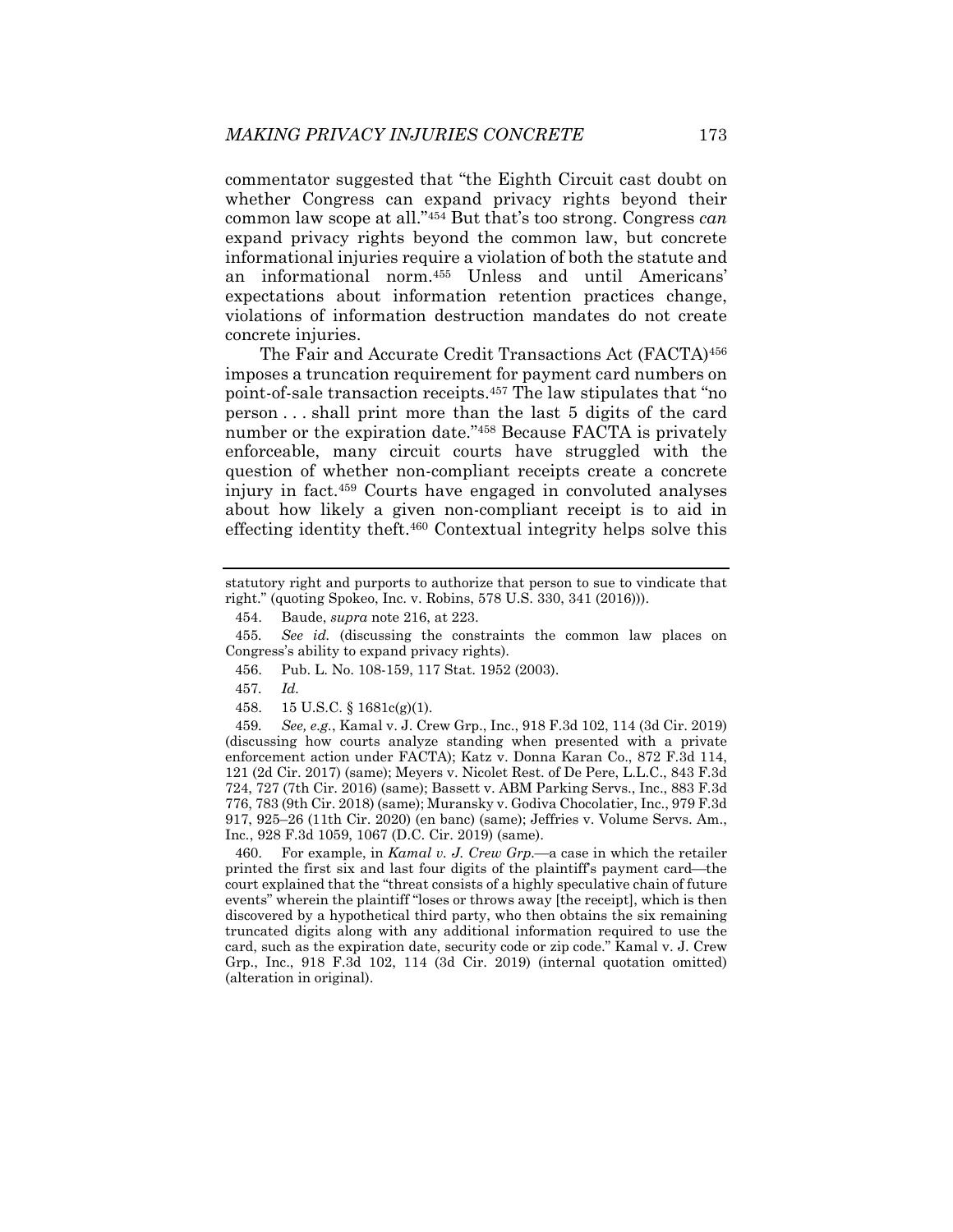intractable and unknowable inquiry by avoiding it altogether. Instead, courts should evaluate whether disclosing more than five digits breaches an informational norm. Surely some non-compliant receipts do, like those that print all or nearly all digits, but many situations—like printing six or seven digits—likely do not.

There are several recent examples of statutes and proposals that restrict how information may be used, but the legal prohibition's relationship to informational norms is still ambiguous. The California Consumer Privacy Act (CCPA)<sup>461</sup> introduces new conditions on data processing.462 Its "rule does not stop companies from using data for new purposes—it just requires disclosure if they do so."463

Legislative proposals in recent years have included additional information use restrictions. For example, U.S. Senator Maria Cantwell has introduced the Consumer Online Privacy Rights Act (COPRA).464 Among many other provisions, COPRA includes a duty of loyalty, which prohibits covered entities from "processing or transfer[ring] . . . covered data in a manner that causes or is likely to cause" financial, physical, or reputational injuries; physical or other offensive intrusions into an individual's private affairs or concerns; or other substantial injuries to an individual.465 Proposed legislation in New York similarly seeks to prohibit covered entities from "us[ing] personal data . . . in any way that . . . will benefit the online service provider to the detriment of an end user."466

 <sup>461.</sup> CAL. CIV. CODE §§ 1798.100–1798.199.100 (West 2020).

<sup>462</sup>*. See id.* § 1798.100(b) ("A business that collects a consumer's personal information shall . . . inform consumers as to the categories of personal information to be collected and the purposes for which the categories of personal information shall be used.").

 <sup>463.</sup> Anupam Chander et al., *Catalyzing Privacy Law*, 105 MINN. L. REV. 1733, 1757 (2021).

 <sup>464.</sup> Consumer Online Privacy Rights Act, S. 2968, 116th Cong. (2019); *see*  Adam Schwartz, *Sen. Cantwell Leads with New Consumer Data Privacy Bill*, ELEC. FRONTIER FOUND. (Dec. 3, 2019), https://perma.cc/EJX4-RW5L.

 <sup>465.</sup> S. 2968 § 101(b).

 <sup>466.</sup> S.B. 5642 § 1102(b), 242 Leg. Sess. (N.Y. 2019).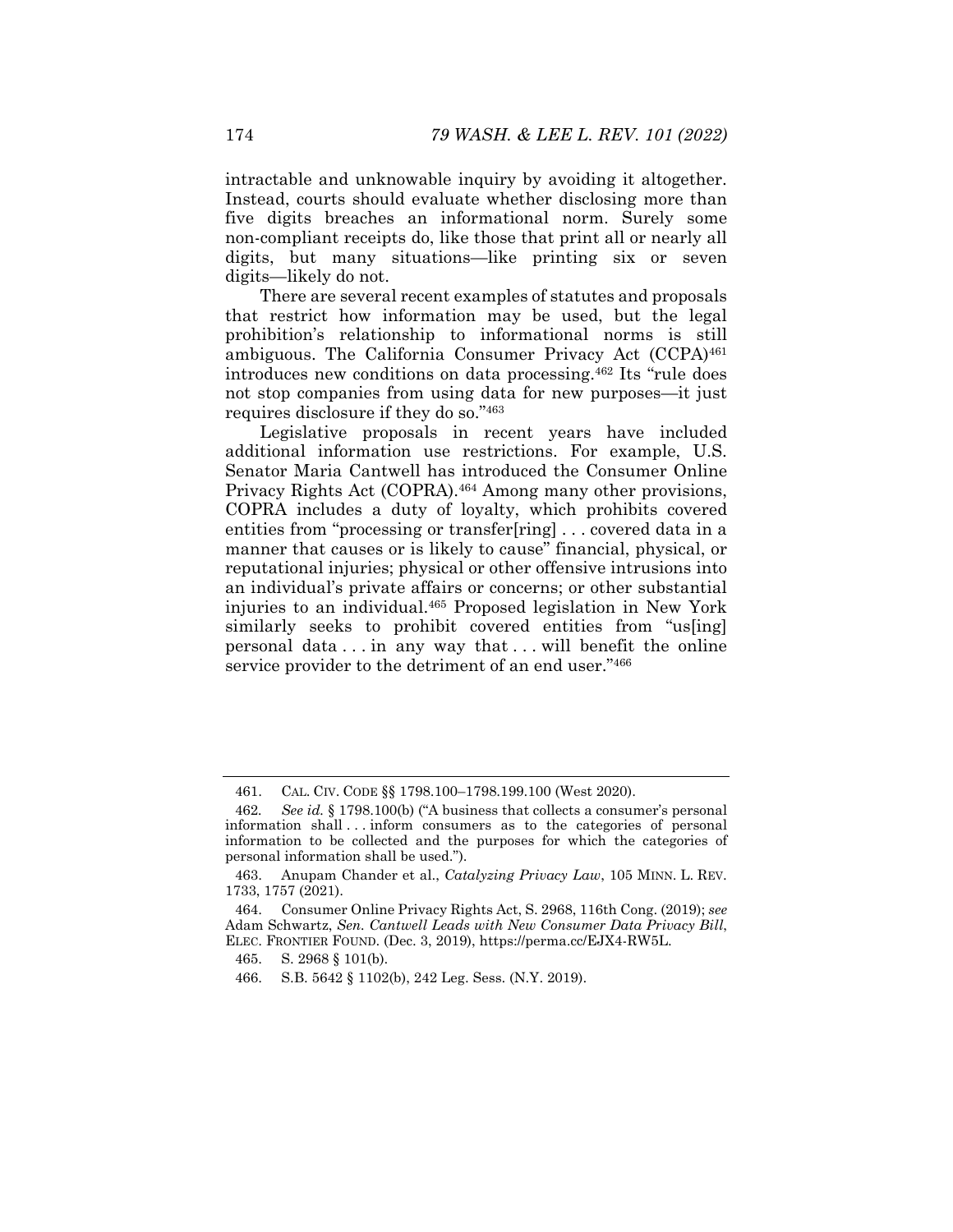Data-use restrictions, while commonplace elsewhere in the world, are a novel development in domestic law.<sup>467</sup> While some empirical evidence suggests that Americans favor use restrictions and balk when they learn about unfettered data flows,468 it's ambiguous whether flouting a use restriction would violate an entrenched informational norm. Of course, over time, an informational norm against unfettered data use may become entrenched. And in that case, use restrictions could be a successful norm-establishment example. But because these are mostly proposals—and others are not individually enforceable—the norm is inchoate.

The same is true for these authorities' information access provisions. Norms surrounding access to the dossiers that enable targeted advertising are ambiguous. The CCPA and the proposed COPRA both include rights of access, but targeted advertising is a much more recent phenomenon than credit reporting.469 As norms over access to marketing datasets evolve, it's possible that consumers will increasingly expect reliable access.

Contextual integrity shows us that judicial investigations into an information injury's "concreteness" need not be an irresolvable morass. While contextual integrity reveals that courts often reach the correct conclusion about a given injury's concreteness, the legal framework helps refine and guide Article III standing analysis.

\* \* \*

<sup>467</sup>*. See* Chander et al., *supra* note 463, at 1747–49 (comparing the United States' domestic informational privacy laws with those of the European Union).

<sup>468</sup>*. See, e.g.*, Kirsten Martin & Ari Waldman, Perceptions of the Legitimacy of Algorithmic Decision-Making 22 (Nov. 16, 2021) (unpublished manuscript) (on file with author) ("In general, respondents judged human and algorithmic decisions as less legitimate when based on aggregated data than when based on specific data for a given decision . . . ."); Noah Apthorpe et al., *Discovering Smart Home Internet of Things Privacy Norms Using Contextual Integrity*, PROC. ACM ON INTERACTIVE, MOBILE, WEARABLE & UBIQUITOUS TECHS., May 2018, at 1, 9–10 (finding that survey respondents responded most negatively to situations where "information is used for advertising").

<sup>469</sup>*. See, e.g.*, Letter from Jane C. Horvath, Senior Dir., Glob. Priv., Apple, to Dr. Jan. Rydzak, Ranking Digit. Rts. (Nov. 19, 2020), https://perma.cc/5E6G-W5GS (PDF) ("Privacy-focused ad networks were the universal standard in advertising before the practice of unfettered data collection began over the last decade or so.").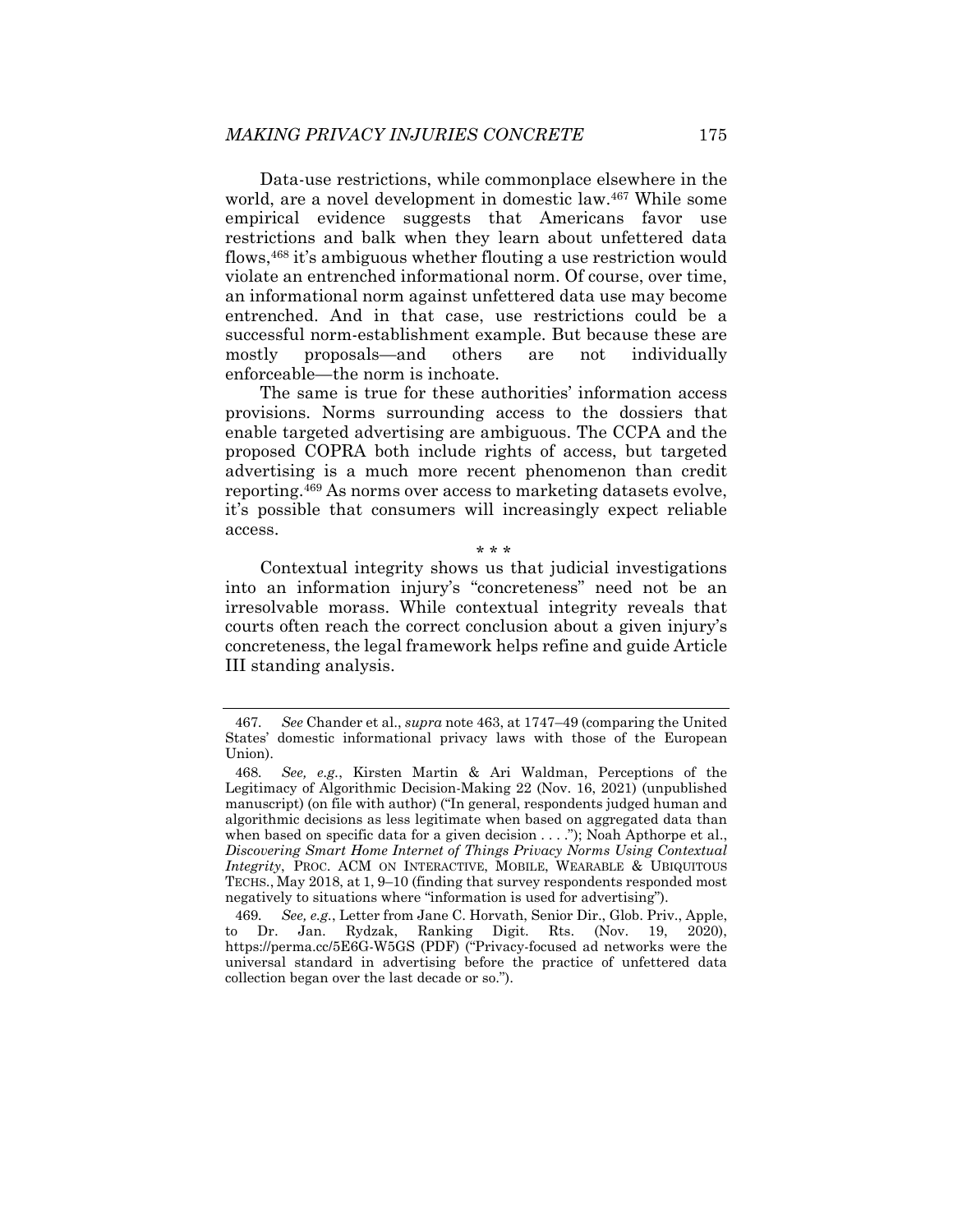## V. JUSTIFICATIONS

This Part identifies the legal framework's virtues and then responds to objections about the proposal.

## A. *Virtues and Advantages*

There are four interrelated virtues and advantages to the proposed legal framework.

The first virtue of the legal framework is that it solves the line-drawing problem described in Part II.B.1. The breach of an informational norm supplies the source of a plaintiff's concrete injury. Where the defendant has not breached a norm in violation of a statute, the plaintiff lacks a concrete injury.

The analysis thus keys courts into the true stakes of informational-injury cases: has the defendant engaged in an informational practice that contravenes entrenched norms? This directs the courts away from unknowable inquiries—like how likely identity theft will follow from a noncompliant receipt,470 or how likely it is that an employer will rely on the results of an internet search query to reject a prospective employee's application.471

Many of the problems that arise in privacy injury cases flow from the need to make speculative and subjective assessments about the likelihood of visceral "real harm."472 The proposed framework eschews these difficult issues—charging courts with a question about the here and the now.

Nissenbaum explains that contextual integrity "not only helps predict when an activity or practice is likely to arouse protest, indignation, or resistance, it helps explain and pinpoint

<sup>470</sup>*. See, e.g.*, Jeffries v. Volume Servs. Am., Inc*.*, 928 F.3d 1059, 1067 (D.C. Cir. 2019) (discussing the difference in risk between a receipt containing only the first six digits and a receipt with the entire card number (citing Kamal v. J. Crew Grp., Inc., 918 F.3d 102, 116–17 (3d Cir. 2019))).

<sup>471</sup>*. See, e.g.*, Spokeo, Inc., v. Robins, 578 U.S. 330, 353–54 (2016) (Ginsburg, J., dissenting) (discussing amici briefs that describe the threat to Robins's employment prospects); *id.* ("I therefore see no utility in returning this case to the Ninth Circuit to underscore what Robins's complaint already conveys concretely: Spokeo's misinformation cause[s] actual harm to [his] employment prospects." (internal quotation omitted) (alteration in original)).

<sup>472</sup>*. Cf. id.* at 341 (majority opinion) (suggesting that "the risk of real harm" can "satisfy the requirement of concreteness").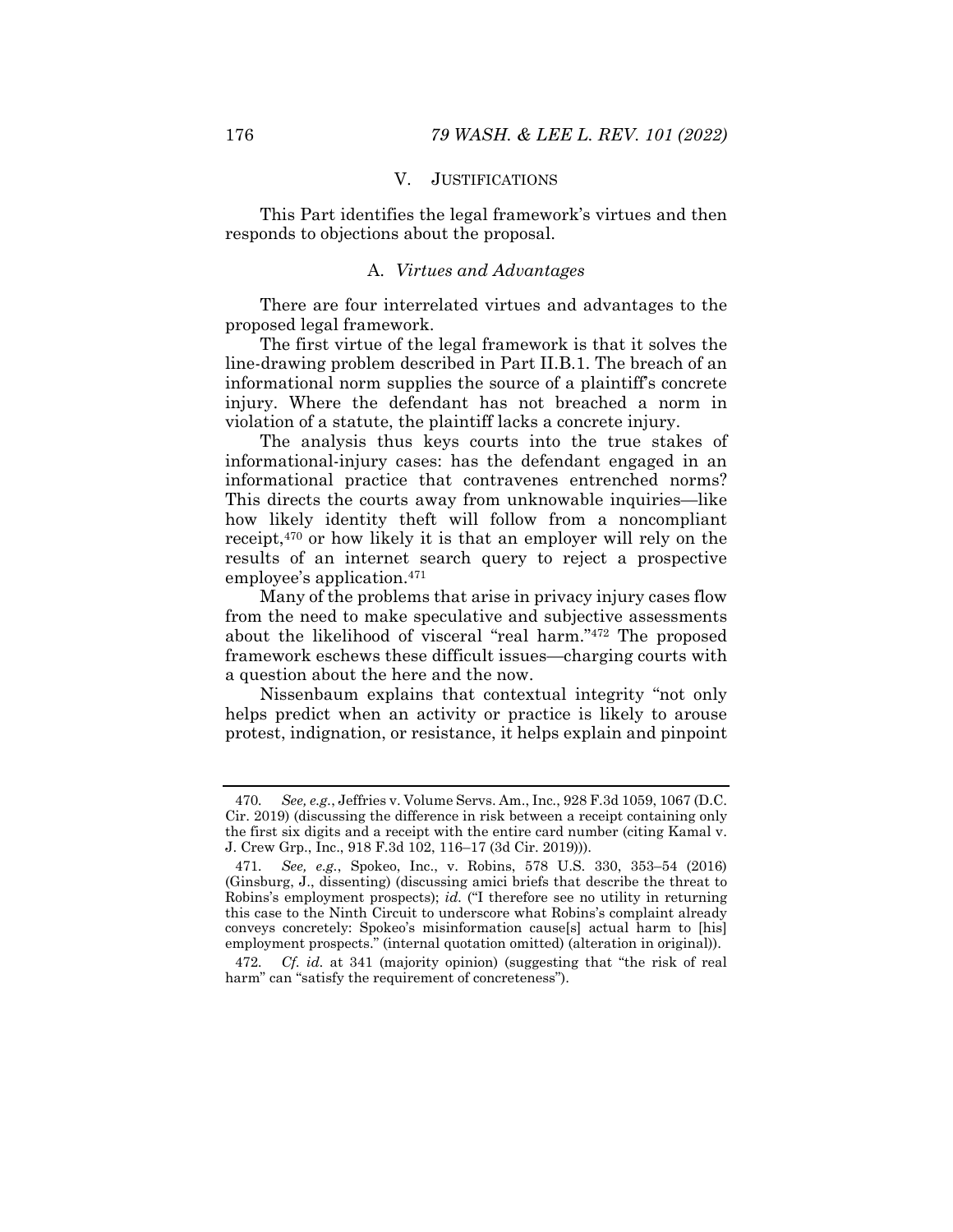the sources of objection."473 This legal framework builds on these insights by recognizing that the practices that arouse protest, indignation, and resistance are themselves the source of a legal injury.

The second virtue of the legal framework is that it is responsive to concerns of political accountability and the separation of powers described in Part II.B.2. The framework allows for judicial discretion and control over Article III injuries but simultaneously empowers legislatures to have a say in the evolution of informational norms. Importantly, the framework applies to both private-sector and public-sector actors. Far from raising separation of powers concerns, the framework recognizes that violating expectations is itself the injury and hence treats all norm violators the same. At the same time, the framework remains faithful to the judiciary's concerns about advisory opinions and undifferentiated procedural injuries. Focusing the analysis on norms avoids abstraction concerns by tying the plaintiff's injury to the violation of expectations about informational practices.

The third virtue is related to the first two. Making norms and expectations the source of the plaintiff's injury protects privacy for privacy's own sake. Other approaches to this problem use privacy as a stand-in for other interests—like risk and anxiety.474 Privacy is but a proxy for other harms, like the increased risk of identity fraud and the mental anguish associated with worrying about it. $475$  According to these approaches, courts and commentators can use "privacy" as a shorthand, but what we're really protecting is a right to control information and to protect it from potential misuse.476

In contrast, the framework proposed here does not treat privacy as a stand-in for other underlying interests. Instead, it protects people's expectations about injurious informational practices without needing to rely on the attenuated possibility of financial harm. Like Nissenbaum says, "What people care

 <sup>473.</sup> NISSENBAUM, *supra* note 29, at 148.

<sup>474</sup>*. See* Solove & Citron, *supra* note 231, at 756–67.

<sup>475</sup>*. See id.* at 754 ("Most courts consider plaintiffs' fear, anxiety, and psychic distress about their increased risk of identity theft and other abuses too remote to warrant recognition.").

<sup>476</sup>*. See id.* at 764–67 (analyzing the consumer's fear of information misuse in the privacy context).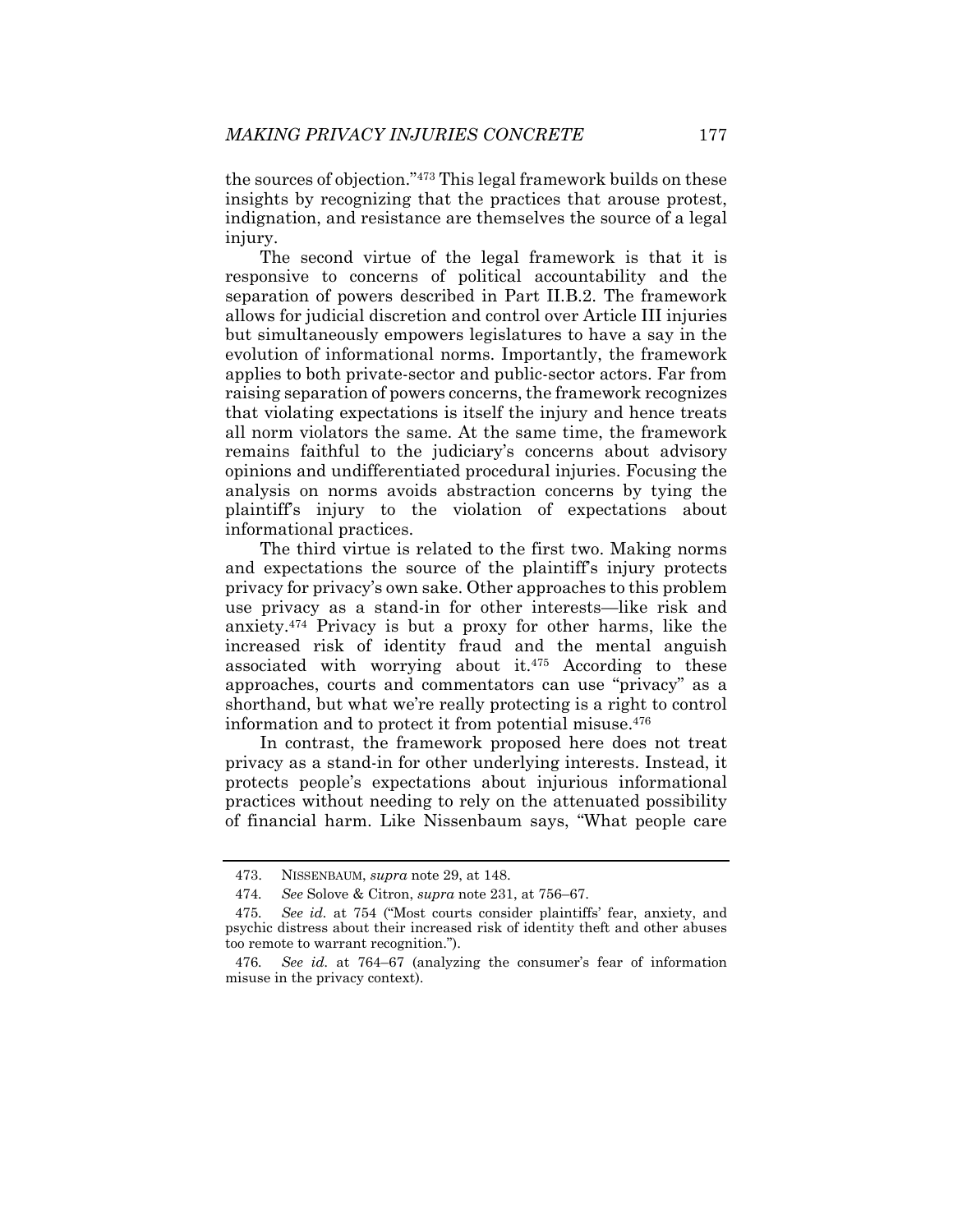most about is . . . that [information] flows *appropriately*,"477 and the proposed legal framework gives teeth to people's expectations about appropriate informational practices.

The final advantage of the proposed framework is that it simultaneously provides a solution to all three injury in fact requirements: concreteness, particularization, and actuality. Concreteness is easy and has been the source of most discussion. In short, breaching a statutorily protected norm is itself a concrete injury.

Relying on legislative authorization helps solve particularization concerns. A court determines whether the plaintiff is among the injured by assessing whether the defendant actually contravened the plaintiff's expectations about informational practices. This type of analysis avoids the advisory-opinion ban by ensuring that an informational-injury plaintiff is seeking to vindicate her own interests and expectations and not seeking "general compliance with regulatory law" or attempting to vindicate interests owed to society at large.478

Finally, the framework solves the future-injury conundrum by sidestepping it entirely. Unlike other approaches that rely on risk calculations, the legal framework charges courts with assessing an injury to expectations in the past and present. This makes contravention of norms and expectations an "actual" injury, rather than a conjectural or speculative one.

## B. *Responding to Objections*

There are five objections to the proposed framework that are worth confronting directly.

One objection reprises an argument I've made in the past. It goes like this: There is no justification for

 <sup>477.</sup> NISSENBAUM, *supra* note 29, at 148.

<sup>478</sup>*. Cf.* Spokeo Inc., v. Robins, 578 U.S. 330, 349 (2016) (Thomas, J., concurring)

If Congress has created a private duty owed personally to Robins to protect *his* information, then the violation of the legal duty suffices for Article III injury in fact. If that provision, however, vests any and all consumers with the power to police the "reasonable procedures" of Spokeo, without more, then Robins has no standing to sue for its violation absent an allegation that he has suffered individualized harm.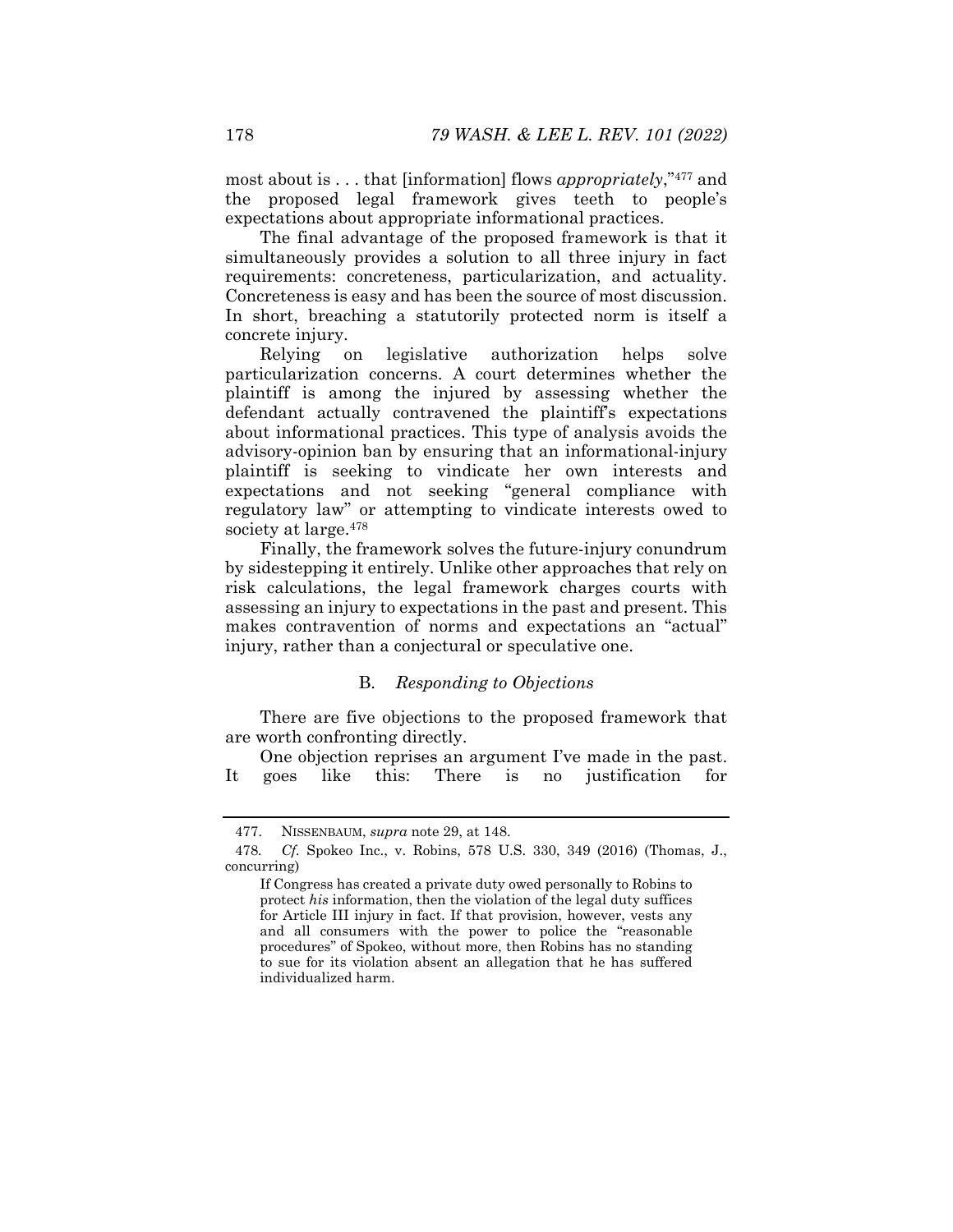counter-majoritarian Article III standing doctrine in cases against private-sector actors.479 In the absence of separation-of-powers concerns, courts should automatically defer to the legislature and should not substitute their judgment for political consensus.480 The framework makes a fundamental error, the objection goes, because it allows courts to invalidate legislatively prescribed causes of action that pose no risk of interfering with the Executive Branch.<sup>481</sup>

While it's true enough that separation of powers concerns are at a nadir in cases against private defendants, they are not absent entirely. Congress could not, for example, authorize advisory opinions.482 Attempting to limit Article III standing to the advisory-opinion ban exclusively is unworkable because "courts saw in some procedural legal rights the same things that had concerned them about advisory opinions—the possibility of courts being asked to adjudicated only "[t]he public nonconcrete interest in the proper administration of the laws."483 And that concern remains present in both cases against governmental and non-governmental actors.

The rejoinder to this objection is twofold. First is that the framework always respects political consensus that reflects expectations about informational norms. The judiciary will supplant legislative judgment only in cases where legislatures operate without regard to norms or where legislatures' attempts to fashion new norms are unreasonable or ineffectual. Second is that the framework's particularization mechanic avoids cases that create the possibility of adjudicating non-concrete interests. The framework requires a plaintiff to allege a violation of an entrenched informational norm owed to her specifically, and doing so ensures that courts do not issue advisory opinions.

<sup>479</sup>*. See, e.g.*, Ormerod, *Privacy Injuries*, *supra* note 22, at 42–43.

<sup>480</sup>*. See id.* at 39 (arguing that it is for Congress to determine an informational injury's "concreteness" and not the judiciary).

<sup>481</sup>*. Id.*

<sup>482</sup>*. See* Baude, *supra* note 216, at 226 (explaining that the illegality of advisory opinions is one of the "paradigm rules of Article III").

<sup>483</sup>*. See id.* at 226–27 (quoting Lujan v. Defs. of Wildlife, 504 U.S. 555, 580 (1992) (Kennedy, J., concurring in part and concurring in the judgment) (internal quotation marks omitted)).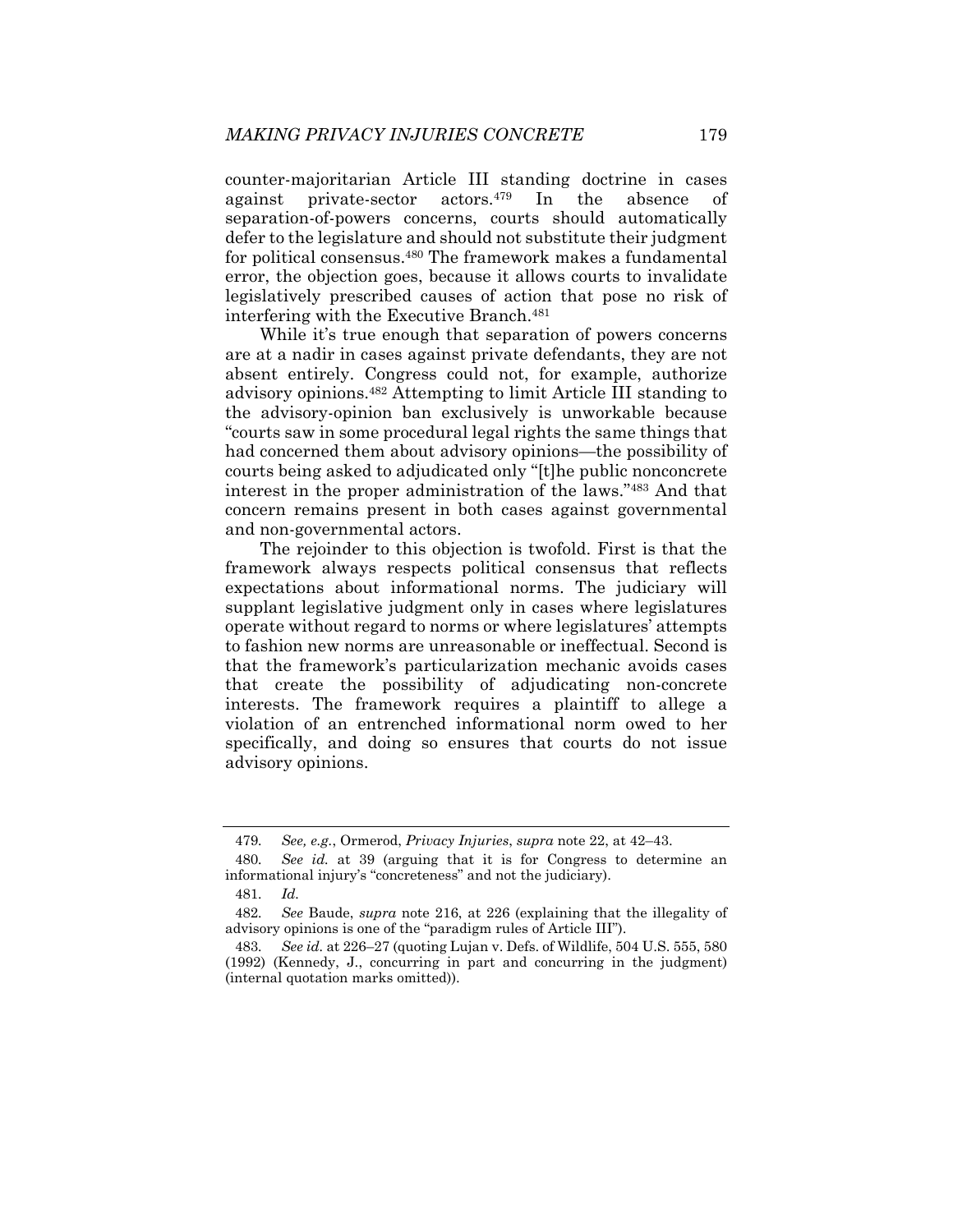A second objection is that the framework is too narrow, that it only resolves informational-injury standing cases. In fact, the framework's circumscribed focus on informational injuries should instead be considered an asset. As the Supreme Court's recent ERISA standing case deftly illustrates, intangible injuries unrelated to information raise distinct considerations that cannot be resolved with reference to informational norms.484 The contextual integrity framework solves a wide swath of intangible injury questions and shouldn't be cast aside because it is not a panacea for every intangible injury.

A third objection is that the framework is vague, complex, and indeterminate. Of course, some questions under the framework remain difficult. But the advantage of the framework is that it provides a principled way to analyze privacy injuries and that it eschews unknowable inquiries. Matthew B. Kugler's empirical study of biometric privacy injuries is a deft illustration of how to identify entrenched informational norms,485 and computer scientists have also used contextual integrity to empirically measure informational norms.486 In any event, discerning norms is considerably easier than many of the inquiries about informational injuries that courts currently engage in.487 For example, scholars have recently used a survey method to reveal informational norms about internet-connected smart-home devices.488 The authors' statistically significant findings<sup>489</sup> should give courts and litigants confidence that similar survey evidence can help

<sup>484</sup>*. See* Thole v. U.S. Bank N. Am., 140 S. Ct. 1615, 1621 (2020) (explaining that noneconomic informational injuries still need to be "concrete" even in the context of a statutory violation).

<sup>485</sup>*. See* Kugler, *supra* note 400, at 119–30.

<sup>486</sup>*. See, e.g.*, Sebastian Benthall et al., *Contextual Integrity Through the Lens of Computer Science*, 2 FOUNDS. & TRENDS PRIV. & SEC. 1, 12 (2017) ("[Contextual integrity] posits contextual information norms to model privacy expectations and explains when such expectations are morally legitimate and warrant societal protection.").

<sup>487</sup>*. See, e.g.*, Kamal v. J. Crew Grp., Inc., 918 F.3d 102, 116–17 (3d Cir. 2019) (speculating about the likelihood of identity theft in a FACTA case); Spokeo, Inc., v. Robins, 578 U.S. 330, 341 (2016) (speculating about the "risk of real harm" in an incorrect zip code dissemination case).

<sup>488</sup>*. See* Apthorpe et al., *supra* note 468, at 4–9.

<sup>489</sup>*. See id.* at 11.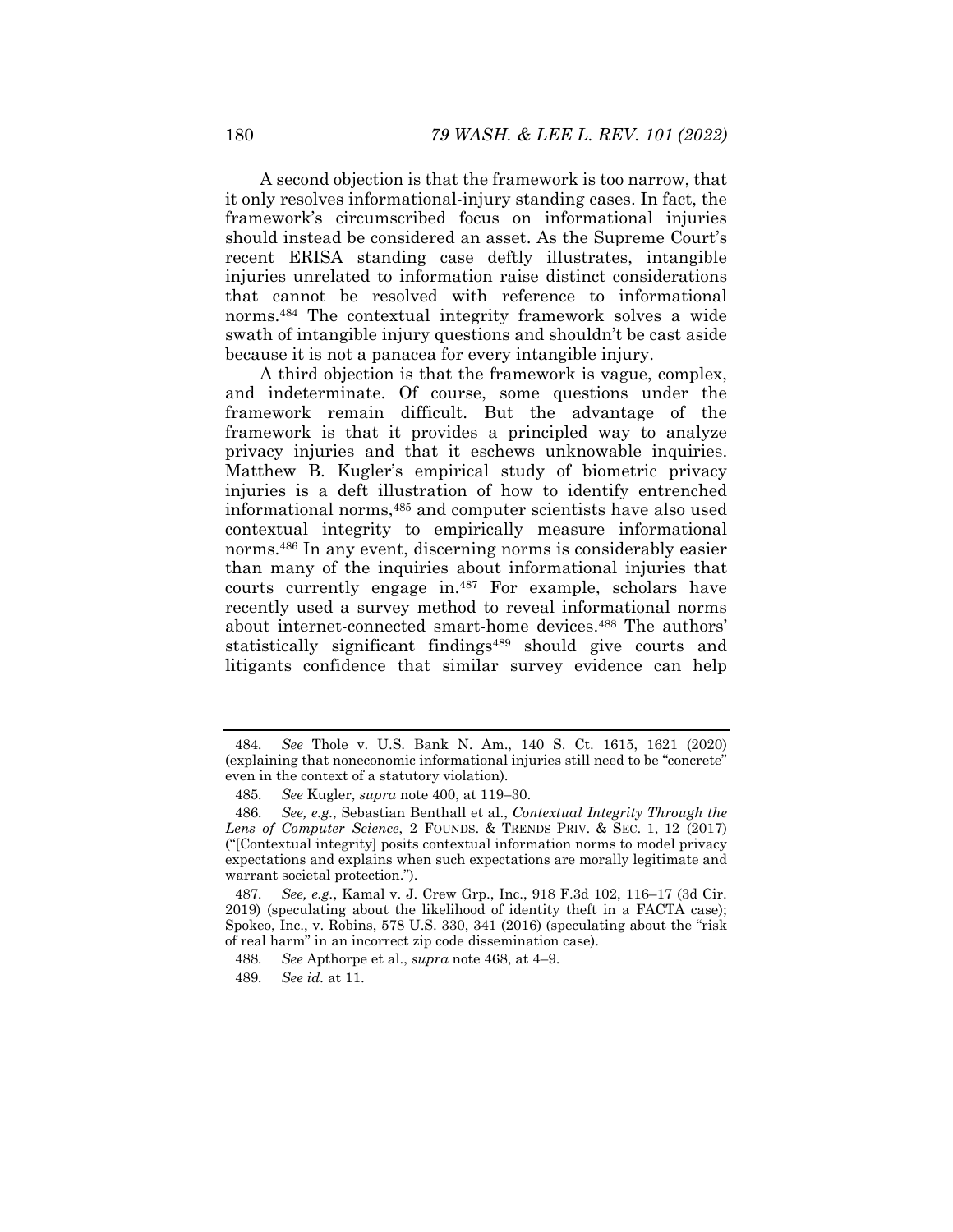definitively address difficult and seemingly ambiguous questions about entrenched informational norms.

A fourth objection has surfaced previously: that a legal rule that relies so heavily on expectations is circular. This objection argues that legal rules produce norms and expectations, and therefore relying on norms and expectations to fashion legal rules is misguided because a court's use of expectations results in the judiciary merely talking to itself.490

While the theory may be intuitive, the objection is ultimately groundless because empirical research shows only the most tenuous causal relationship between judicially prescribed rules and widespread beliefs.491 Matthew B. Kugler and Lior Jacob Strahilevitz have repeatedly shown that Fourth Amendment doctrine rarely tracks people's actual expectations and beliefs.492 For example, Kugler and Strahilevitz have shown that a clear plurality of a representative sample of survey respondents do not draw distinctions between short- and long-term location tracking, despite numerous recent Fourth Amendment cases suggesting that the latter raises more significant constitutional problems than the former.<sup>493</sup> Even more striking, Kugler and Strahilevitz have shown that Fourth Amendment circularity is a myth—that the Supreme Court, at best, can "move privacy expectations only slightly and only for a very short time."494

A final objection is a wholesale rejection of the framework—that we shouldn't require a *Katz*-esque reasonable-expectation-of-privacy analysis to ascertain whether a court has jurisdiction. Courts have proven poor at discerning expectations of privacy in Fourth Amendment merits determinations, the thinking goes, so inviting judges to perform a similar analysis in the civil jurisdictional context is a mistake.

There are two problems with this final objection: first, scholars have shown that actual expectations are irrelevant to

<sup>490</sup>*. See* Kugler & Strahilevitz, *The Myth*, *supra* note 336, at 1750.

<sup>491</sup>*. See, e.g.*, Matthew B. Kugler & Lior Jacob Strahilevitz, *Actual Expectations of Privacy, Fourth Amendment Doctrine, and the Mosaic Theory*, 2015 SUP. CT. REV. 205, 218–20 (2016).

<sup>492</sup>*. See id.* at 209–10 (describing how individual expectations do not align for the Supreme Court's Fourth Amendment jurisprudence).

<sup>493</sup>*. See id.* at 245–59.

 <sup>494.</sup> Kugler & Strahilevitz, *The Myth*, *supra* note 336, at 1751.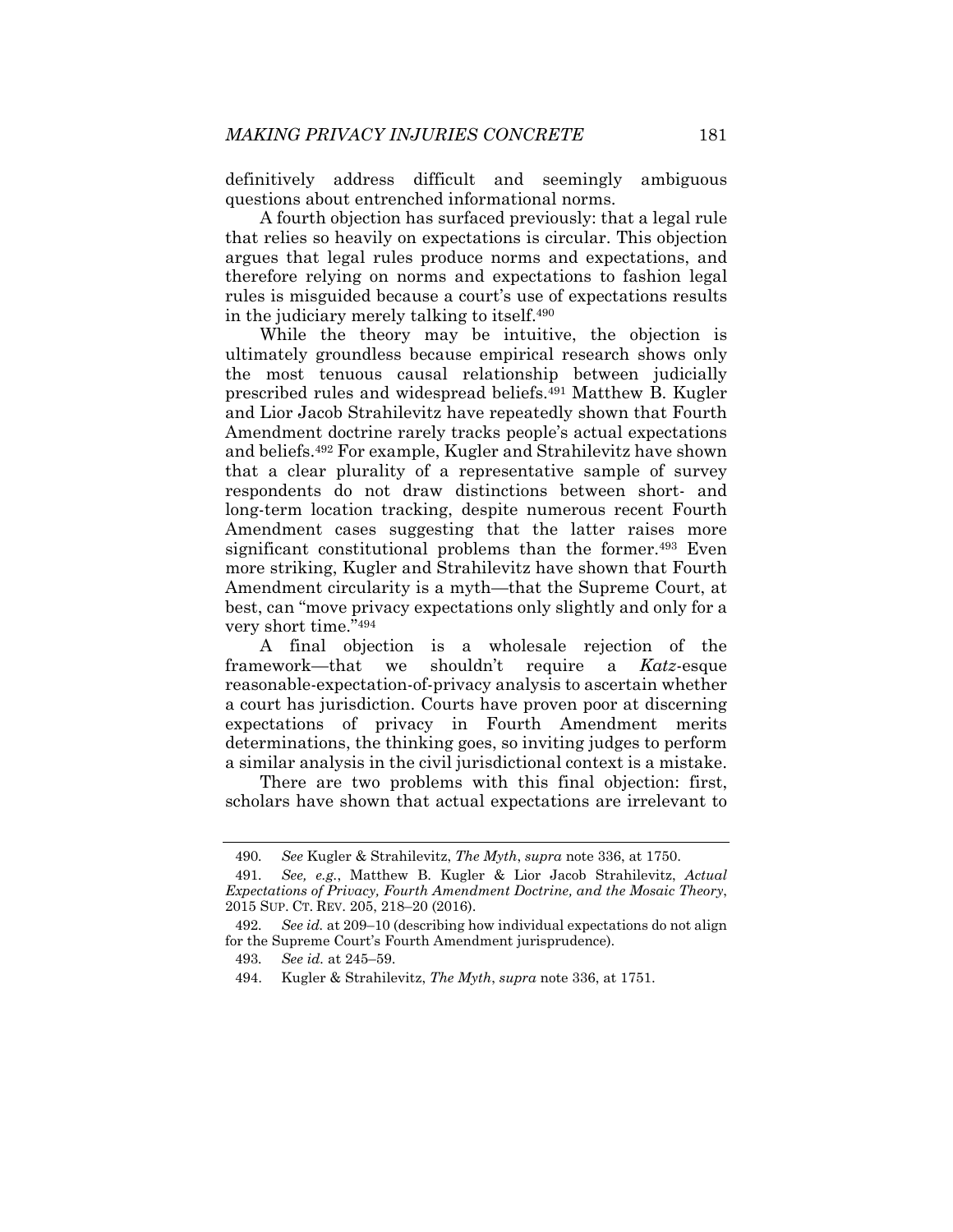Fourth Amendment decisions;<sup>495</sup> and second, pessimism about courts' ability to use actual expectations in Article III decisions isn't warranted.

As to the former, Orin S. Kerr has argued that the *Katz* inquiry only has a single objective step and has illustrated that defendants' subjective expectations are irrelevant to outcomes.496 Matthew Tokson undertook a comprehensive study of reasonable-expectation-of-privacy Supreme Court decisions and found three principles that drive outcomes—the intimacy of the place or thing targeted, the amount of information sought, and the cost of the investigation.497 Together, this research suggests that—notwithstanding Fourth Amendment doctrine's expectations-based nomenclature—the Fourth Amendment analysis bears little resemblance to the contextual integrity framework outlined here. And as to the latter, the illustrations in Part IV.B and the empirical research highlighted in this Part suggest that courts are perfectly capable of using informational norms and actual expectations of privacy, should they try.

## **CONCLUSION**

The Supreme Court keeps saying that some statutorily authorized intangible injuries don't create an Article III injury in fact. But the Court hasn't explained how to identify injuries that are sufficient for Article III purposes and hasn't provided a justification for overriding political consensus. Scholars and jurists have attempted to bring order to the Court's recent standing jurisprudence, but those attempts have fallen short of solving these dual incoherencies with the doctrine.

This Article fills the void. Contextual integrity is a powerful tool for identifying when an injury is concrete, and fashioning a legal framework based on contextual integrity supplies courts with a justification for dismissing cases disconnected from

<sup>495</sup>*. See* Orin S. Kerr, Katz *Has Only One Step: The Irrelevance of Subjective Expectations*, 82 U. CHI. L. REV. 113, 114 (2015) (explaining how actual expectations factor in to Fourth Amendment decisions); Matthew Tokson, *The Emerging Principles of Fourth Amendment Privacy*, 88 GEO. WASH. L. REV. 1, 13–30 (2020) (documenting how courts depart from human expectations when deciding a Fourth Amendment case).

 <sup>496.</sup> *See* Kerr, *supra* note 495, at 114.

 <sup>497.</sup> *See* Tokson, *supra* note 495, at 13–30.